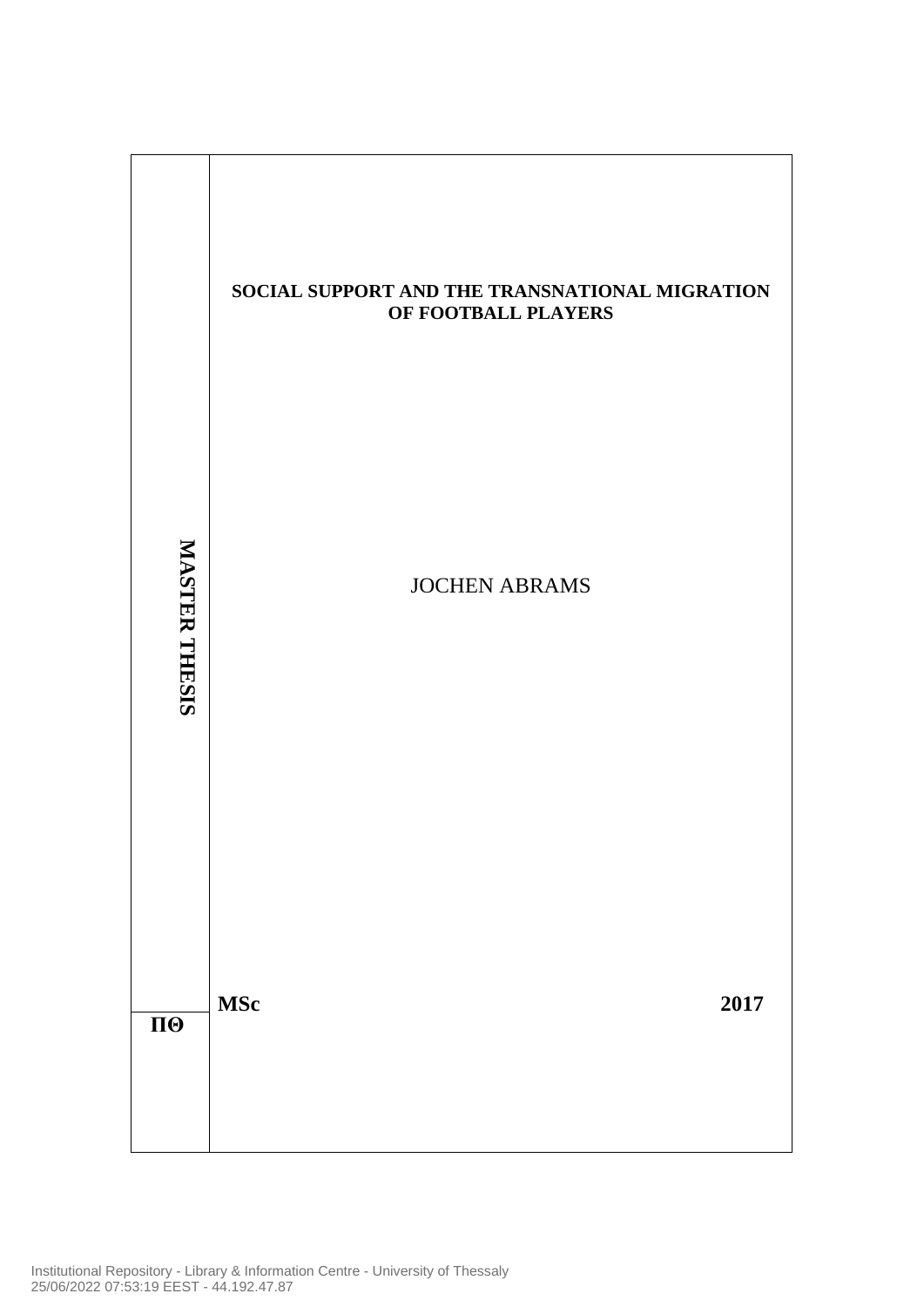

# *University of Thessaly Department of Physical Education and Sport Sciences*

# Social support and the transnational migration of football players

by

Jochen Abrams

The present thesis is submitted as Partial Fulfillment of the Requirements for the Degree of European Master of Sport and Exercise Psychology at The University of Thessaly in October, 2017

**Approved by supervising committee:**

Supervisors: Prof. Marios Goudas, PhD and Prof. Stiliani Chroni, PhD

**Trikala, Greece 2017**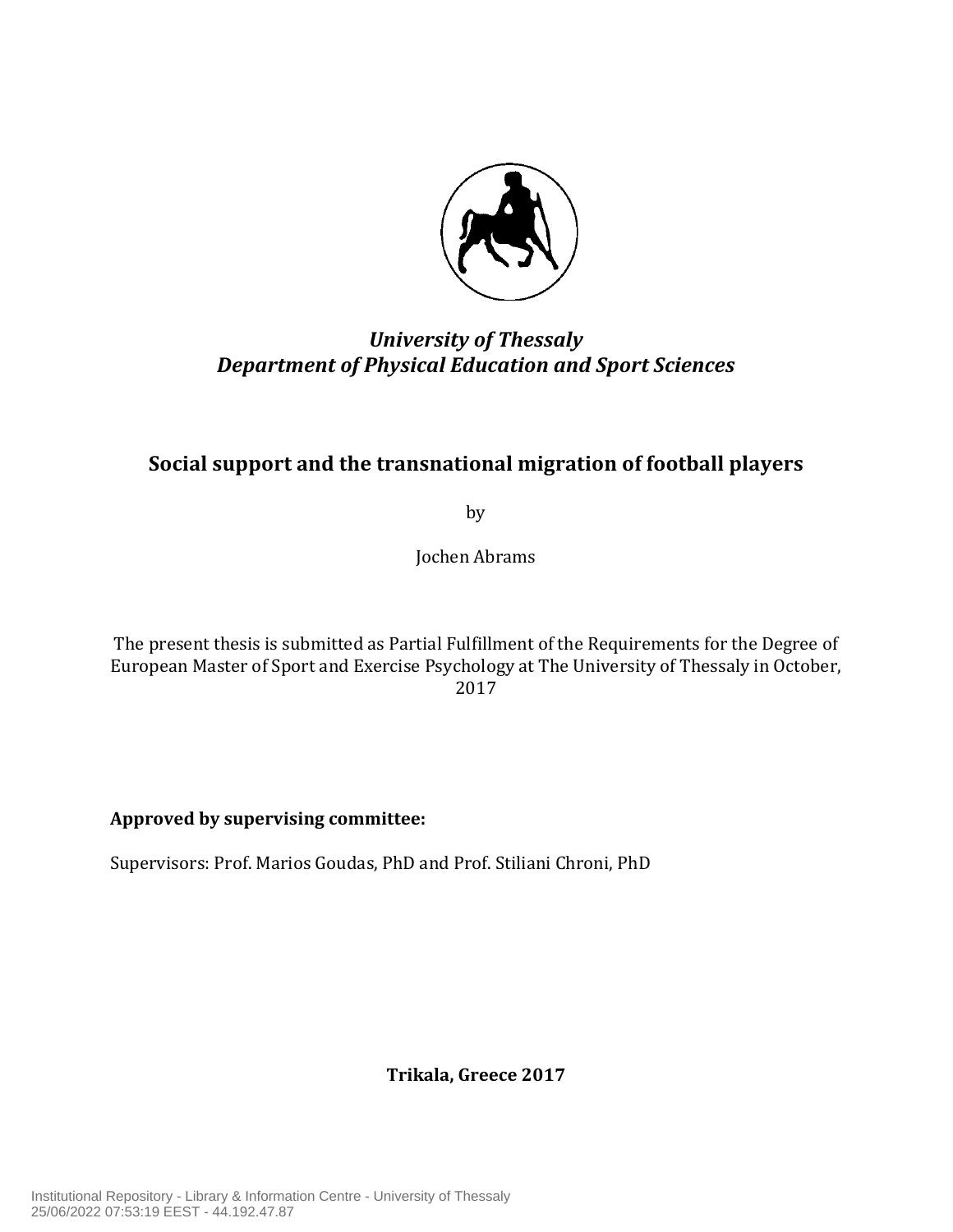## **Declaration by Author**

This thesis is composed of my original work, and contains no material previously published or written by another person except where due reference has been made in the text. I have clearly stated the contribution by others to jointly-authored works that I have included in my thesis.

I have clearly stated the contribution of others to my thesis as a whole, including statistical assistance, survey design, data analysis, significant technical procedures, professional editorial advice, and any other original research work used or reported in my thesis. The content of my thesis is the result of work I have carried out since the commencement of my research higher degree candidature and does not include a substantial part of work that has been submitted to qualify for the award of any other degree or diploma in any university or other tertiary institution. I have clearly stated which parts of my thesis, if any, have been submitted to qualify for another award.

I acknowledge that electronic and hard copies of my thesis must be lodged with the University Library.

I acknowledge that copyright of all material contained in my thesis resides with the copyright holder(s) of that material.

Name & signature of the author

\_\_\_\_\_\_\_\_\_\_\_\_\_\_\_\_\_\_\_\_\_\_\_\_\_\_\_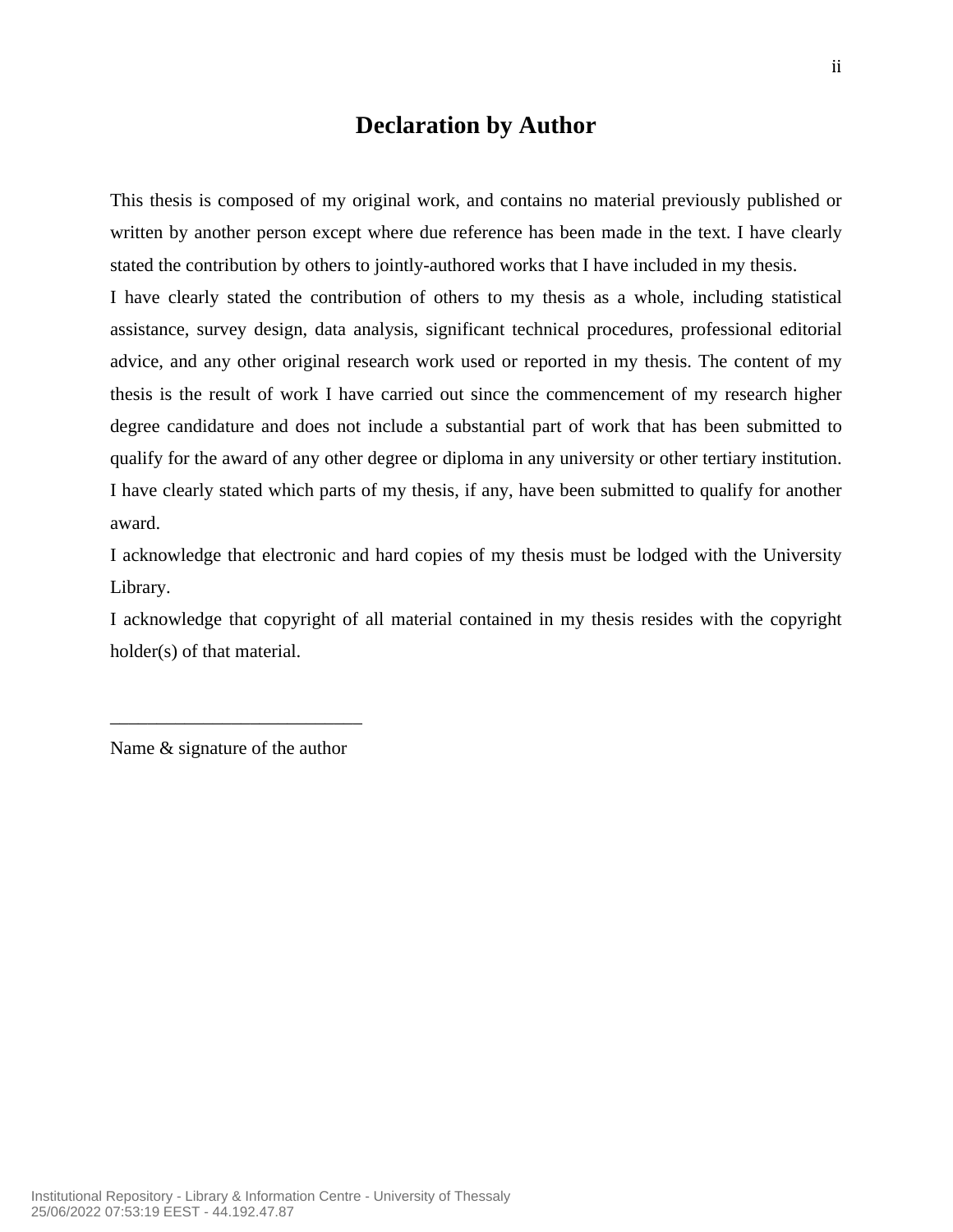## **Acknowledgements**

This study would have not been possible without the help from many others. Therefore I would like to use this section to show my gratitude towards several people.

First of all, I wish to express a sincere thank you to the participants of this study. I was honored to meet these talented individuals and I am deeply appreciative about the fact they agreed to share their personal stories with me. The team managers of the two clubs I cooperated with were of invaluable assistance in helping me to gain access to a group of professional football players from different countries.

Further, I would like to thank my professors at the University of Thessaly and the University of Jÿvaskÿla. All of them were passionate about the domain of Sport Psychology and inspired me to finalize this study. Special thanks go to Ani Chroni, Mary Chasandra and Marios Goudas, my direct supervisors in this study, whose knowledge and experience was critical to this effort. I feel fortunate to have worked with these outstanding individuals and scholars, and I am grateful for all their useful comments and valuable contributions.

I am thankful for the love and encouragement of my family and my girlfriend. I feel blessed for all the meals they cooked for me and for the moments they offered me their help to ease this project. Without their patience and continuous support, I could have not completed this thesis.

Finally, I would like to dedicate this thesis to my friends Zoran, Kanlyali, Emmanuel and Nollaig. From September 2015 we embarked on a journey together that brought us to new and beautiful places. Experiencing the process of transnational migration first hand, I was pleased to have a group of friends around to rely on during this particular period in my life. They were not only an inspiration for me but they were also challenging and intelligent colleagues who provided me with useful ideas and endless support during this process. I wish them all the best in all their future projects.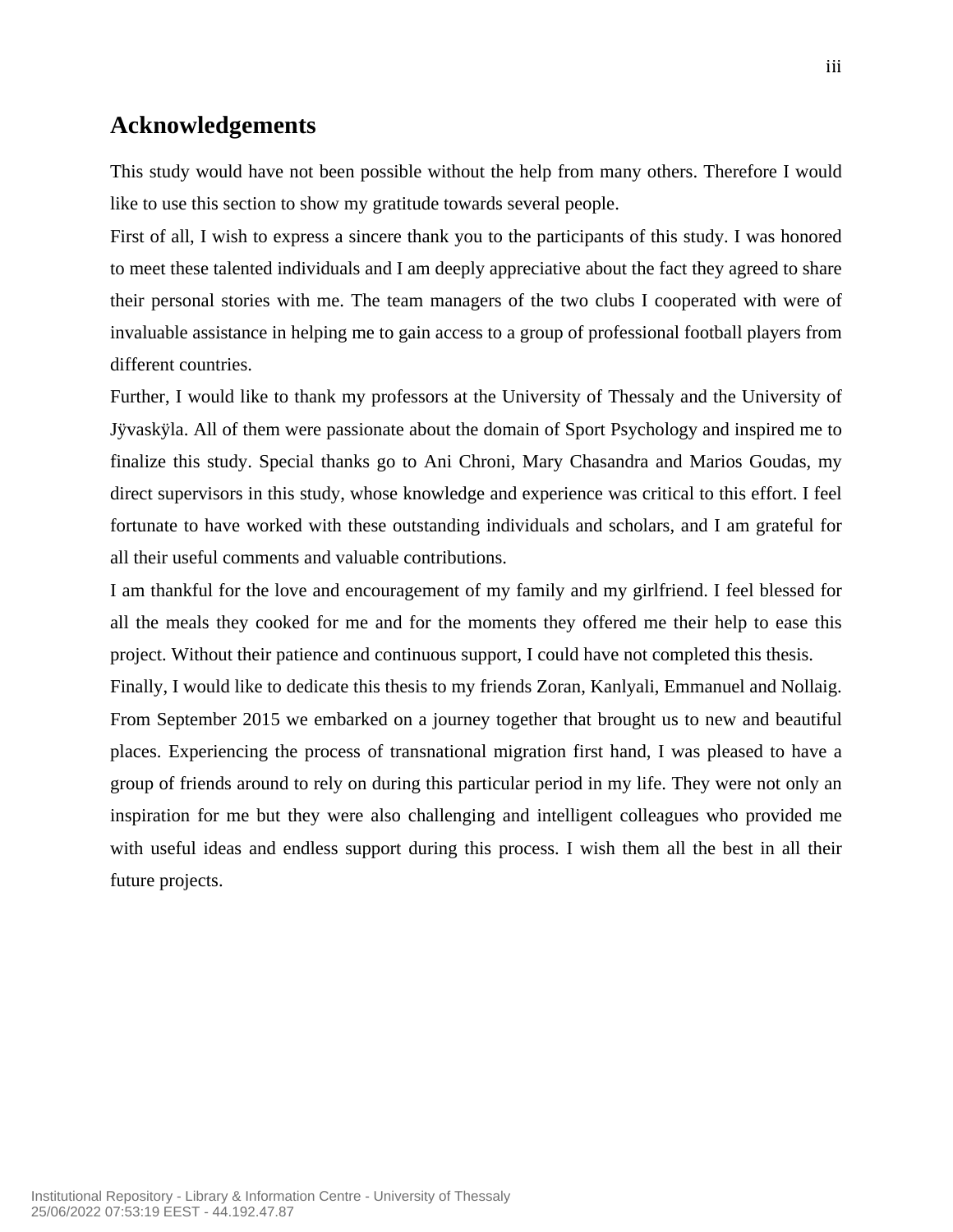### **Abstract**

**Intro** - This research contributes to the existing literature of transnational migration in sport. In a globalized world, the transfer of players between competitions, countries and cultures is higher than ever. The purpose of this study was to learn about this geographical transition from the player's perspective. More specifically, the intent was to obtain a better understanding of social support for football players who migrate with the purpose of starting or continuing their career as a professional football player.

**Methods** –Semi-structured, retrospective interviews were the main method for data-collection. These interviews were held with six participants currently playing professional football after they faced at least one transition from one country to another with the purpose of playing football. The data were analyzed through the application of a continuous process of reading, reflective writing and interpretation. This resulted in a reconstruction of the participants' stories, from the perspective of migration and social support. This study uses a hybrid approach of thematic analysis, both inductive and deductive.

**Results** – The findings of this study showed that the participants of this study moved abroad with the aim of playing in a better league and competition. When moving abroad they were exposed to challenges in a new culture, challenges in a new community and challenges in their new sporting environment. The players' social network was helpful during this transition in order to cope with the challenges. The type of support that was given differed among these actors and complemented each other with the support of the family as perceived to be the most valuable.

**Conclusion** – Football players who move abroad to start or continue their career as a professional football player face several challenges. In order for a transition to be successful, a player's support network is of crucial importance. The type of support that should be provided is diverse but the players indicated that having the feeling of 'being treated like' family was the most valuable way of support they experienced. The latter is proposed as a guideline for the stakeholders in the support network when assisting these players.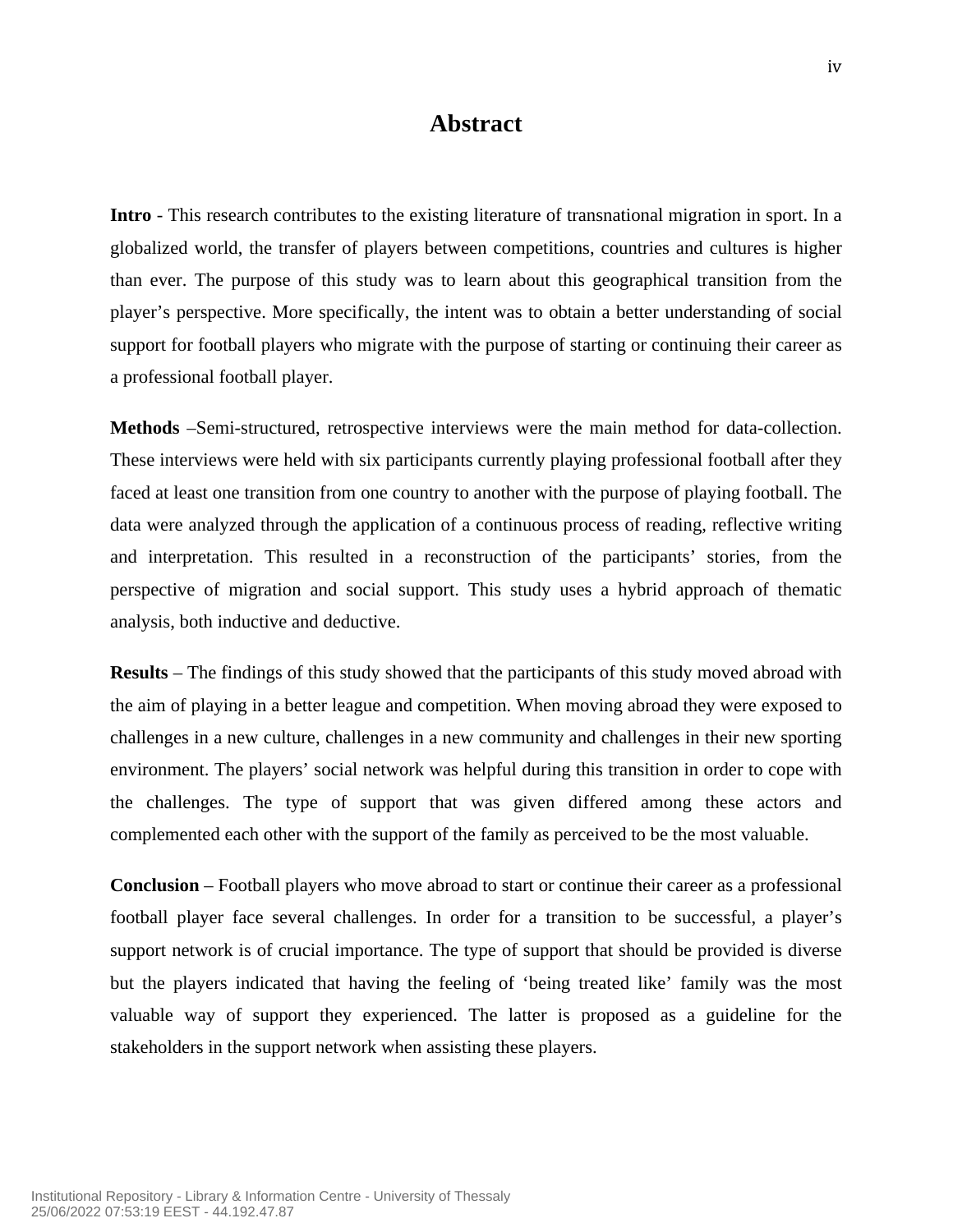## **TABLE OF CONTENTS**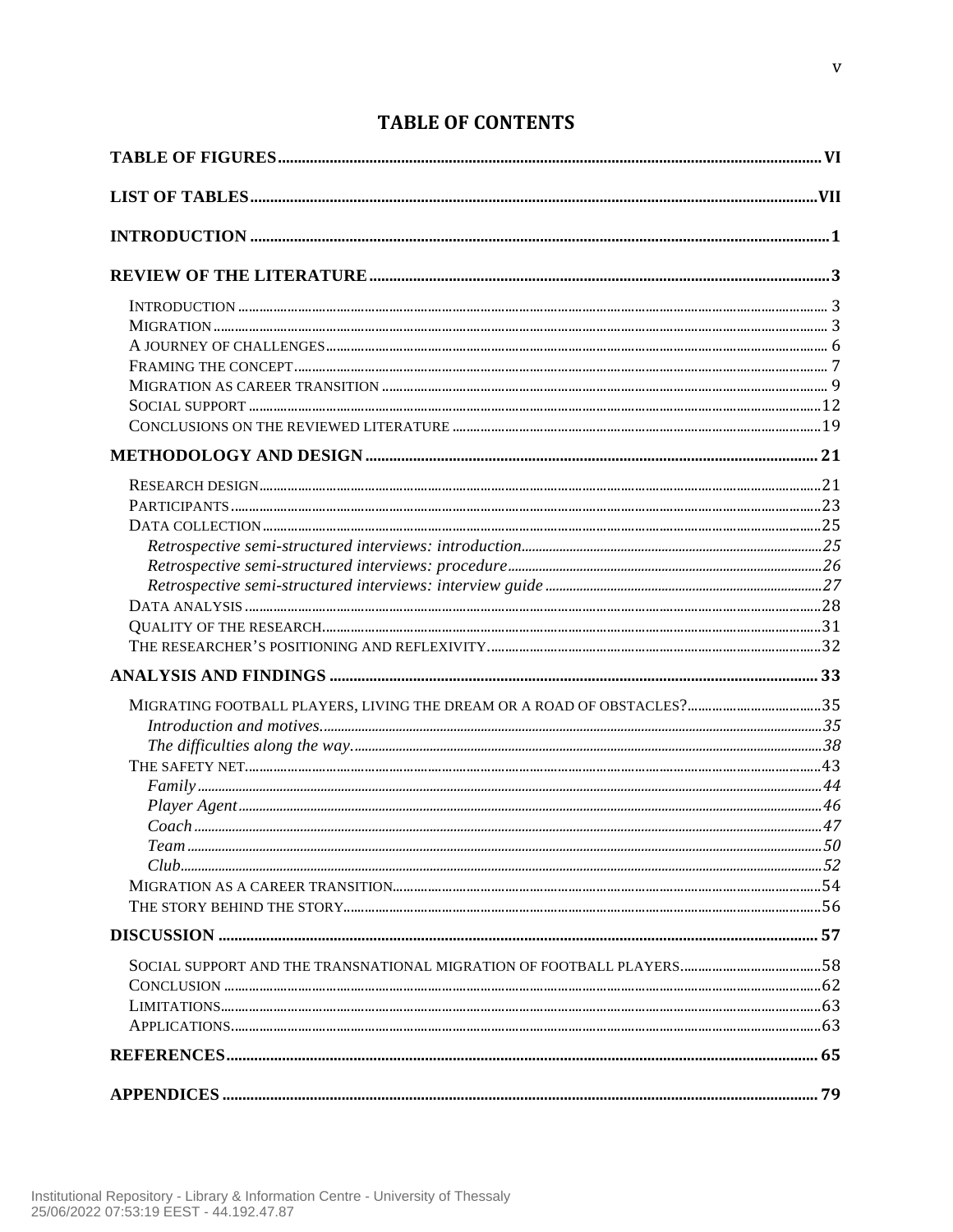### **TABLE OF FIGURES**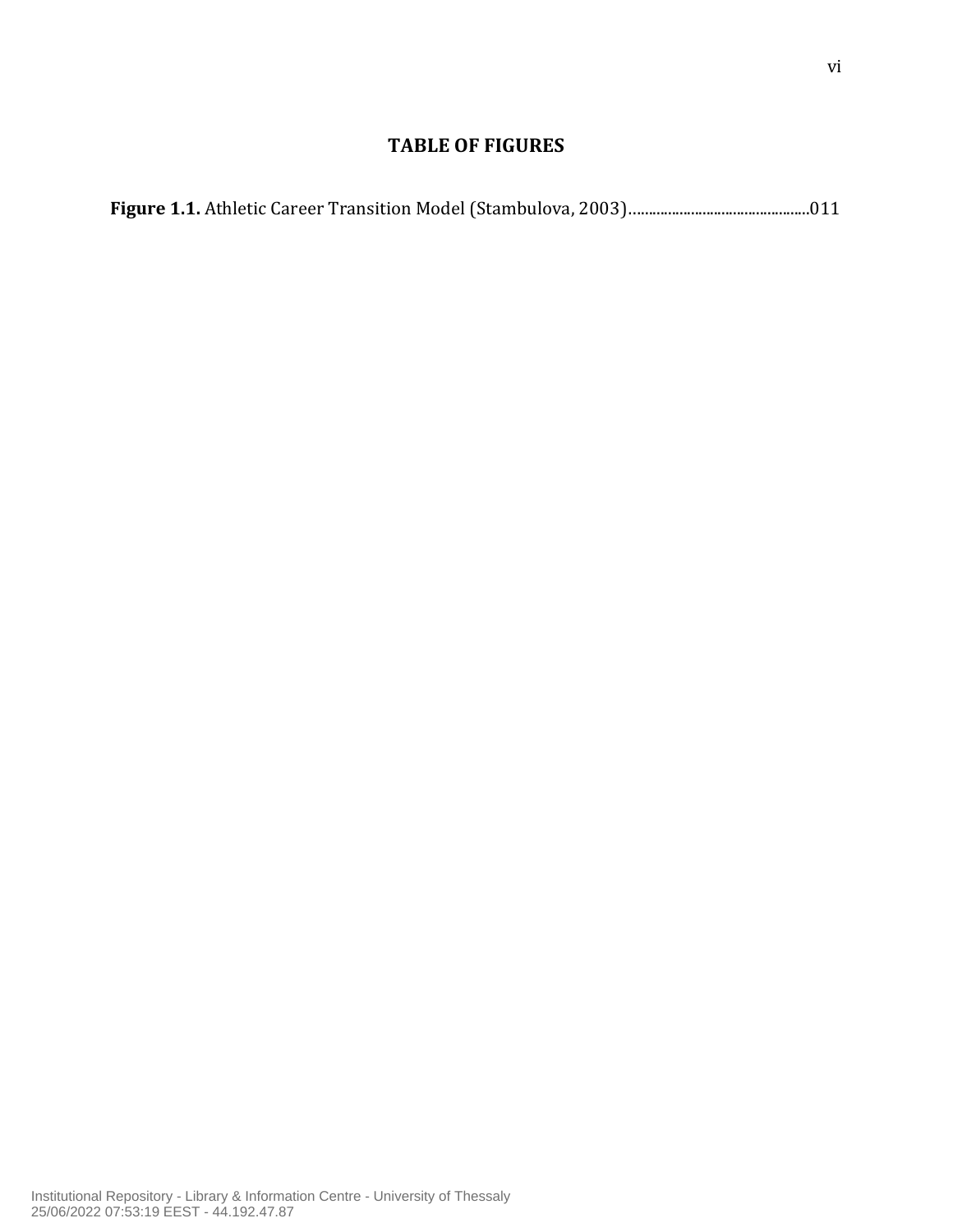## **LIST OF TABLES**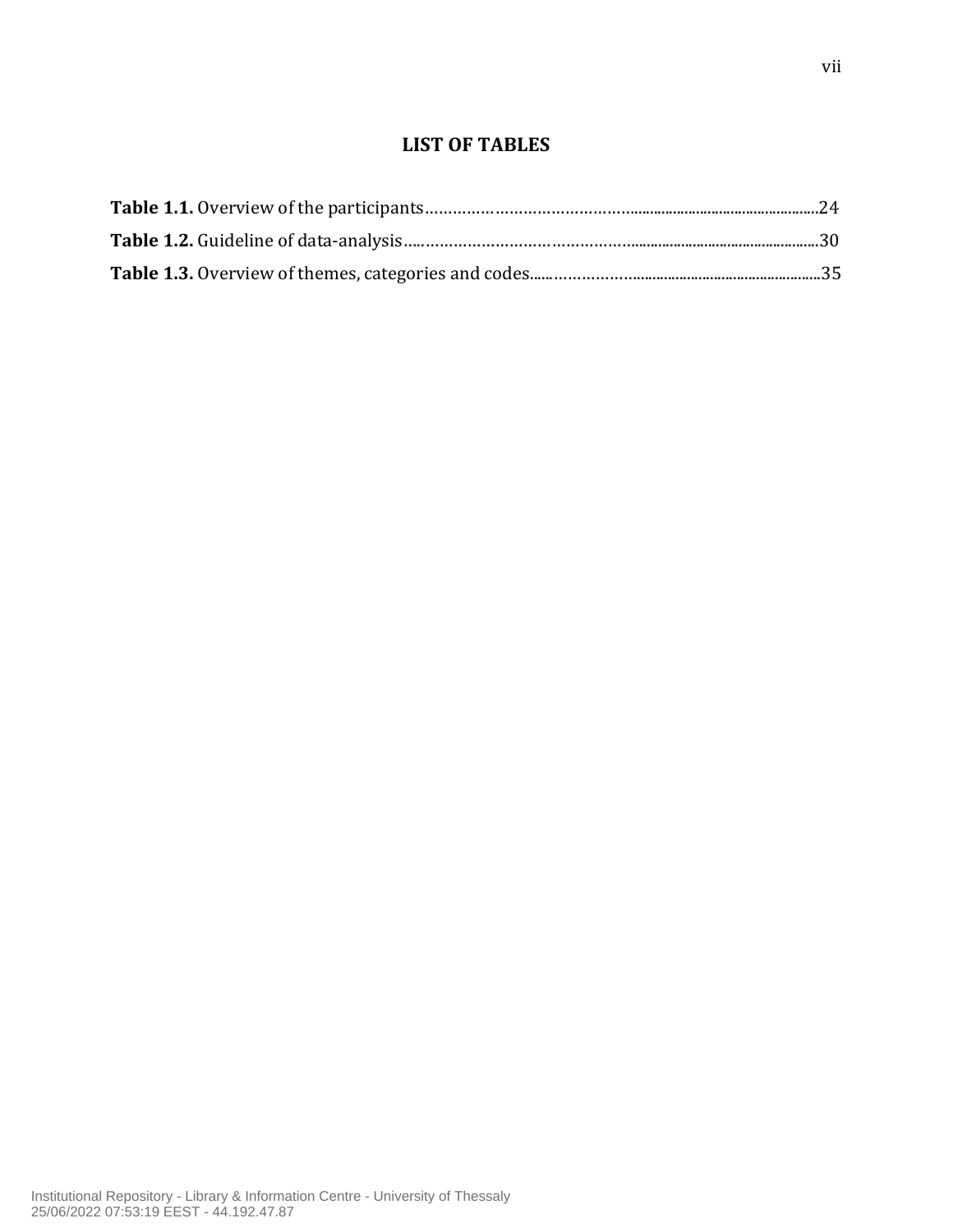### **Introduction**

The seed for doing this particular study was planted a couple of years ago. With the goal of becoming a professional golf player, an Olympian or just the next best athlete around, I booked a one-way ticket to Australia and left my home country. Although the dream of building a professional sports career quickly disappeared and instead I spent my time becoming a not so professional surfer, I learned that moving abroad was not the easiest hurdle to jump in life. The adaptation to a new environment, not only physically but also socially and culturally is very challenging and some of the difficulties I encountered were greater than expected. Athletes, that face this process in addition to the continuous stress of performing at their highest level, face a very complex task in their career. Given my love for football since a very young age, I wanted to learn more about the way that professional football players deal with this process. The current state of the sport, with thousands of players moving from one country to another to pursue a professional career, makes migrating experiences of players a very relevant topic. Every year, football clubs are paying an incredible amount of money to buy players from foreign countries and leagues. The importance of a successful integration of these new players in the team and their environment is crucial, not only from a sport, but also from a financial point of view.

The process of migration can be initiated by several factors. Among these factors a distinction is made between the factors to which a player might be attracted and the factors that make a player want to leave it's country (Olin & Pentilla, 2013). Although for some the journey might be unproblematic, leaving a country behind and settling into a new environment is for many a complex task that entails several challenges (Magee & Sugden, 2002). Athletes can have difficulties with their performance and/or their personal life. In addition to the struggle they might have to deal with, they have lost physical access to their family and/or community social ties (Nesti & Littlewood, 2011). Social support is a variable that has been frequently used in sport psychology research. It is a concept that describes a group of distinct yet interrelated phenomena (Goldsmith, 2004). Social support has been recognized as a significant factor in maintaining physical health (Malinauskas, 2010) and psychological health (Holt & Hoar, 2006). Social support from coaches, teammates, family, friends and staff can affect athletes' cognitive, emotional, and behavioral aspects in a positive manner (Rees, 2007). Given the recognized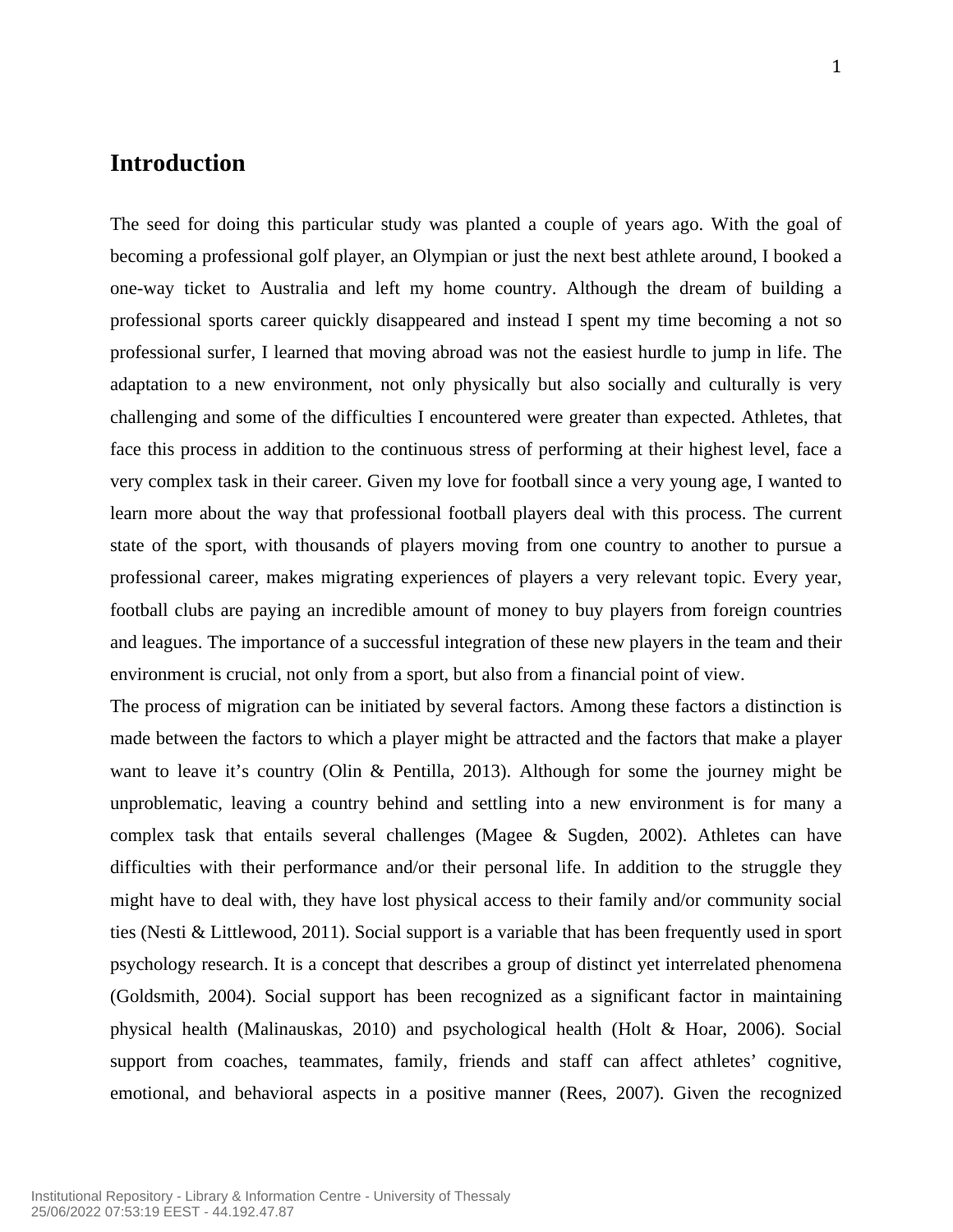importance of social support for athletes in various domains and the lack of a clear definition it is proposed to look at the meaning of this concept in a particular situation. The purpose of this research is therefore to obtain a better understanding of the variable social support when a player has to deal with a transition from one country to another. More precisely, it is attempted to interpret and reconstruct the accounts of migrated football players and their experience of social support during the move from one league to another. In this way this study aims to answer the research question: "How can social support be understood in the context of migrating professional football players?" Social support as a variable is widespread in sport psychology literature but there are only a few studies that use it in the domain of migration. A better understanding of the role of social support in the migration experience of professional football players will help to fill this existing gap in the literature. This study focuses particularly on the migration experience of professional football players who moved to play in European football leagues.

In the following chapters, first a review of the literature is provided. Then, the methodological aspects of this research are discussed. Given to aim of this research, a qualitative approach was opted for. In the third chapter, an overview of the analysis and the findings is given. The last chapter contains a further discussion of the findings in a reflective manner in the view of the current scholarship. Limitations and practical implications are touched upon. I hope to provide you not only with an enjoyable read, but also with new insights and some practical tips and tools that can be useful when working with football players who dealt with or will be dealing with this particular transition in the future.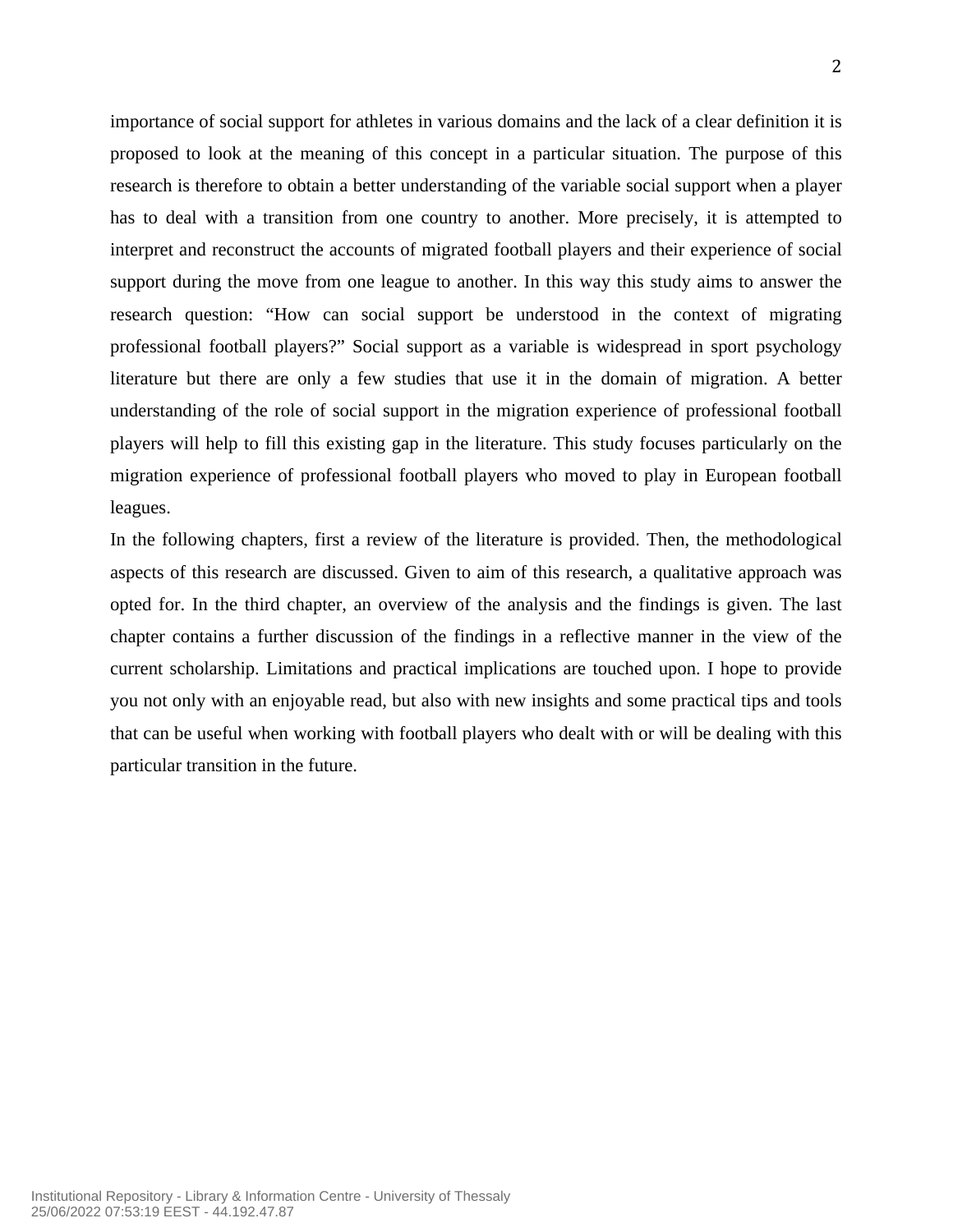### **Review of the literature**

### **Introduction**

Artists, musicians, poets and scholars have long moved around European royal courts, salons, and universities. Since athletic labour has become an entity of global cultural exchange, a similar process can be encountered with sports talent today. Fueled by a capitalist world economy, which induced the commodification of sports, a socially and geographically mobile workforce is nowadays a feature of most modern industrial societies (Maguire, 1994). The migration of sports labour is nothing new, but it appears that the process is speeding up. The process is gathering pace and at the same time it is spreading over a bigger geographical area and within a greater number of sports subcultures (Bale & Maguire, 2013). In football, while there's a certain amount of truth in the contention that migration is as old as the game itself (Taylor, 2006), it has been during the game's more recent history that the intensification in the globalization of labour has become more evident (Poli et al., 2011). This was partly due to the judicial challenge of the football transfer rules by the former professional Belgian football player Jean-Marc Bosman, which led to the Bosman ruling in 1995. As a consequence of this ruling, individuals became free to move to another club at the end of their contract with their present team. Furthermore, it allowed them to go where they wanted within the European Union. The free movement of labour is part of European Union Law (Maguire, 1994). The movement of players is however not restricted to the geographical area of the European Union only. Players move between countries, continents and cultures to pursue their dream of becoming a professional football player. With leagues that are considered to be the strongest in the world, Europe is a popular destination for migrating players. Many carry within them the hope, of becoming the future star of the English Premier League, the German Bundesliga or the Spanish La Liga. Moving to these leagues or the leagues of their neighbouring countries, gives them the impression that they are coming one step closer to their goal. To start, I will take a closer look at the concept of migration.

### **Migration**

At a conceptual level, migration indicates a movement of individuals and social groups between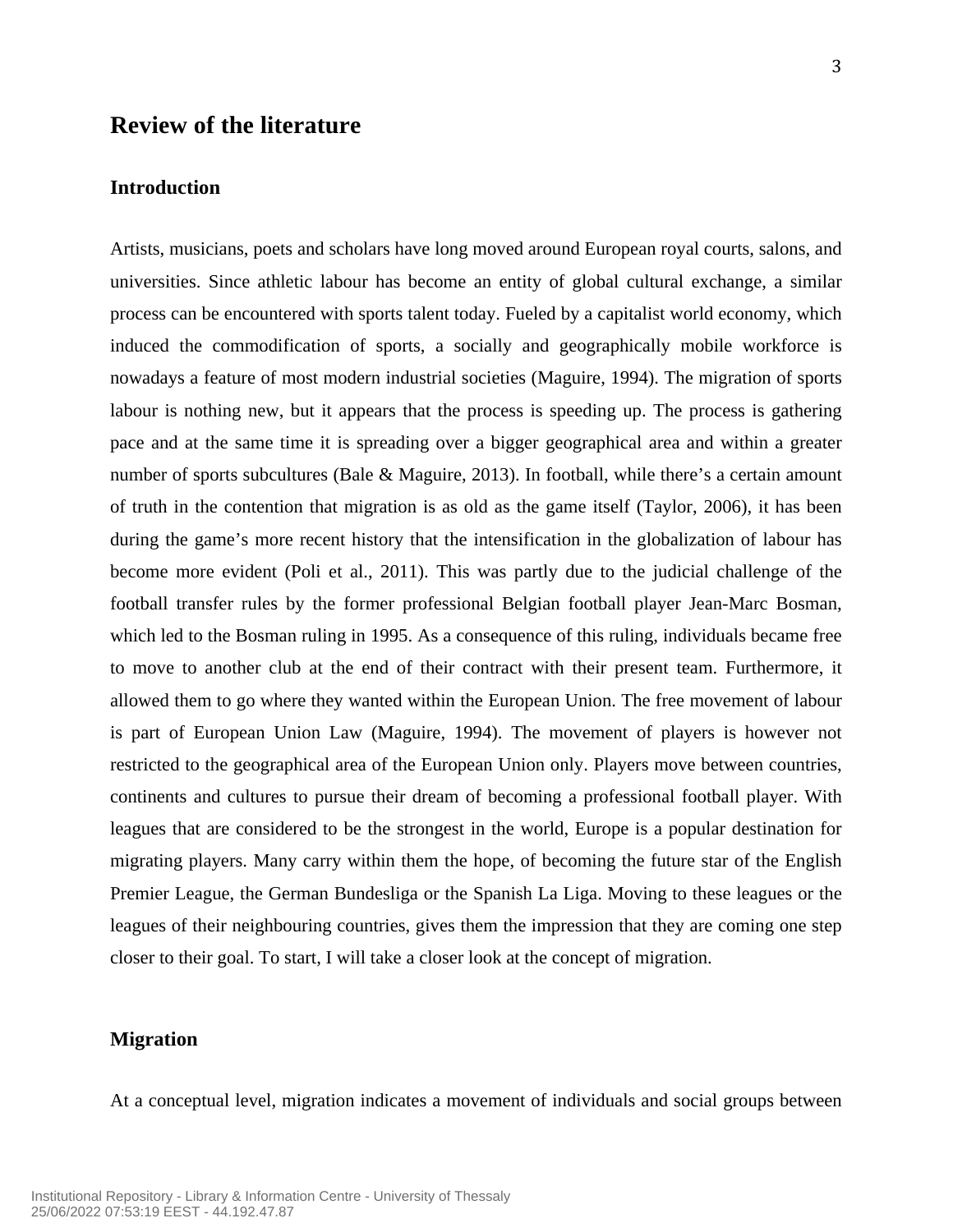two societies (Olin & Pentilla, 2013). Within the context of sport, Maguire and Pearton state that it involves the movement of athletes in various sports within and between countries and continents (Maguire & Pearton, 2000b). The athletes, who are crossing borders for professional reasons and for career purposes are commonly described as migrants (Bale & Maguire, 2013; Tiesler, 2013; Maguire & Falcous, 2011; Agergaard & Tiesler, 2014) or sojourners (Maguire an&d Stead, 1996), because the period of their contract and their stay abroad is often limited or short term (Rial, 2014). To understand the experiences and activities of migrants who do not necessarily settle permanently, the concept of transnationalism was developed in migration studies (Schiller et al., 1992; Portes, 1997; Vertovec, 2004). Transnationalism refers to living everyday life across several physical and discursive borders (i.e. geographic, linguistic and sociopolitical), being simultaneously embedded in multiple cultural locations and social networks, and having a fluid mobile identity (Schiller et al., 1992; Vertovec, 2001). Ryba and Stambulova (2013) defined transnational athletes as "mobile subjects, who conduct cross-border activities on a regular basis and whose athletic and non-athletic development is transformed through transnational practices" (p.11). Schiller and colleagues (1992) speak in this context of transmigrants. According to them, immigrants are understood to be transmigrants when they develop and maintain multiple relations – organizational, religious, and political – that span borders. Transmigrants take action, make decisions, and feel concerns within a field of social relations that connects their country of origin and their country or countries of settlement (Schiller et al., 1992).

The decision of an athlete to move from one country to another is influenced by several factors. The majority of these factors can be found in the literature within the so called 'push and pull' theory. A distinction is made between global and local, push and pull factors. Local push factors are the problems the players face in their donor country which could be assumed to facilitate the decision of a player to move abroad, for example because of a lack of opportunities (Olin & Pentilla, 2013). Global push factors relate to the difficulties the players face when they are abroad. Examples of the latter are among others, communication difficulties, loneliness and professional and personal challenges. Local pull factors are the aspects of their life the players have to learn to live without. These include a lack of family and friends and the lure of home soil. Global pull factors can be seen as elements from a different country or league to which an athlete is drawn. These are for example the higher quality of foreign leagues, the better developed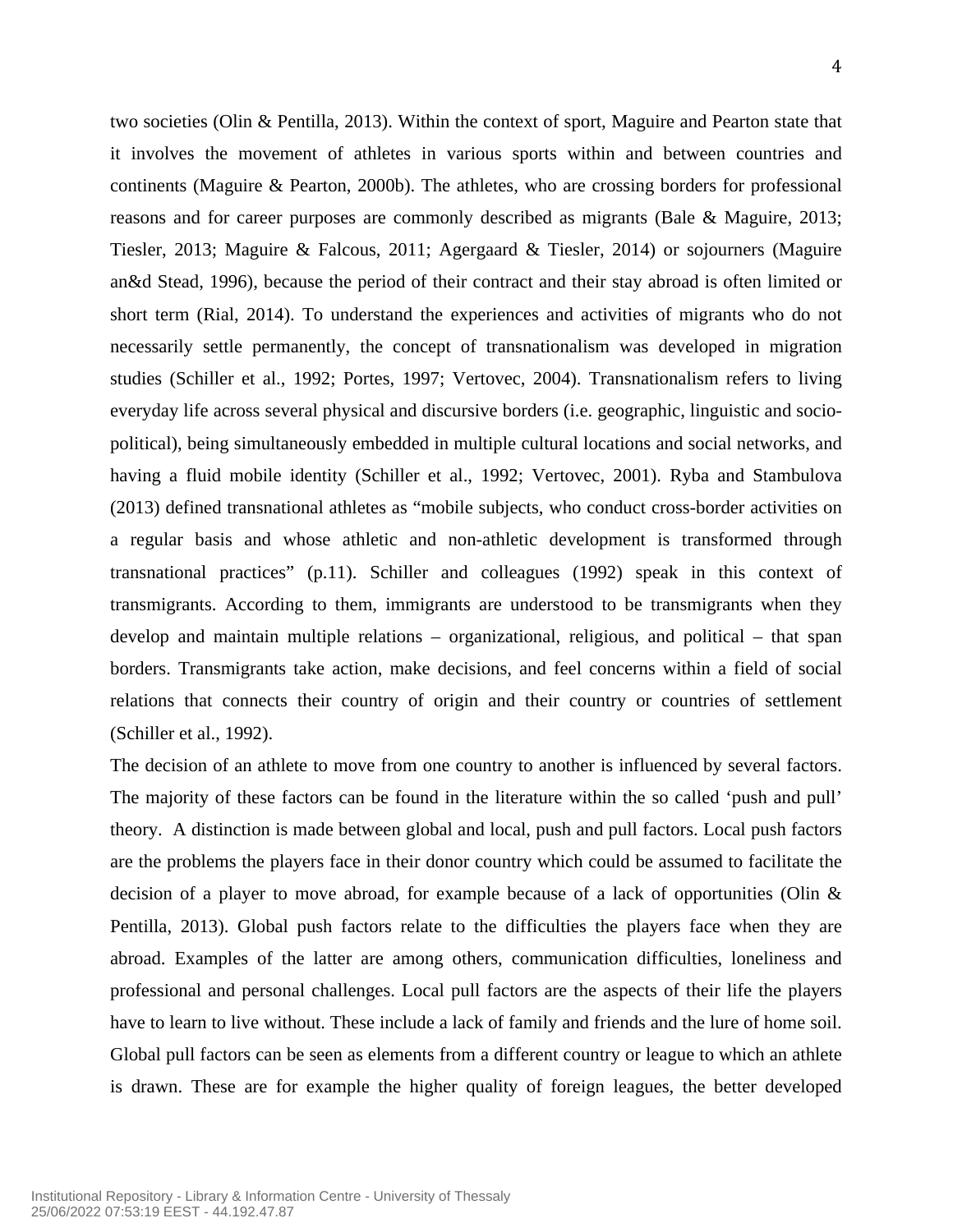footballing infrastructures, the higher social status and significantly more money (Molnar & Maguire, 2008). Maguire (1994) proposed a typology as to why players migrate and distinguished several categories among players. These categories are mercenary, settler, ambitionist, exile, nomadic cosmopolitan, expelled. The method of construction of Maguire's typology is based on secondary interpretation and conjecture and therefore lacks grounded and interpretative substance. Despite the fact that it is drawn upon a number of sports, it still provides us with a useful classification of motives from football players and athletes in general. The *mercenary* is the migrant who is motivated, above all else, by earning capacity and thus has moved to a different league for the associated economic reward. The *settler* is someone who has moved to a different country to pursue his career in football and remained there for a sustained period of time, four or five seasons or more, and does not have a reason to move away anymore. Moreover, his extended stay can bring along certain advantages, such as bilingualism of his children for example. The *ambitionist* category has three elements to it. First there is someone who simply has the desire to achieve a professional football career. Secondly, there is the player who moves to a certain league because he has a high preference for playing there rather than elsewhere, for example because of high media exposure or associations with idol players. At last, the ambitionist can also be considered as someone who has the desire to improve his career by moving to a better quality league. The *exile* is someone who, for football-related, personal, or political reasons (either voluntarily or through domestic threats to his career, his liberty or his life), opts to leave his country of origin to play abroad. The *nomadic cosmopolitan* is someone who, throughout his senior playing career, is motivated by a desire to experience different nations and cultures. Finally, the *expelled*, is used to refer to a player who is in effect forced to migrate to a different country or league.

In line with Maguire and Pearton (2000a), Magee and Sugden (2002) argue that the former categorization indicates that players migrate for a combination of reasons. A player can for example migrate for economic reward (mercenary) but at the same time have the desire to experience other cultures (nomadic). Whatever the reason for a move to a different country can be, migrating to a new environment is often a process with ups and down. In the following paragraphs, I will therefore discuss some of the challenges football players may face when moving abroad.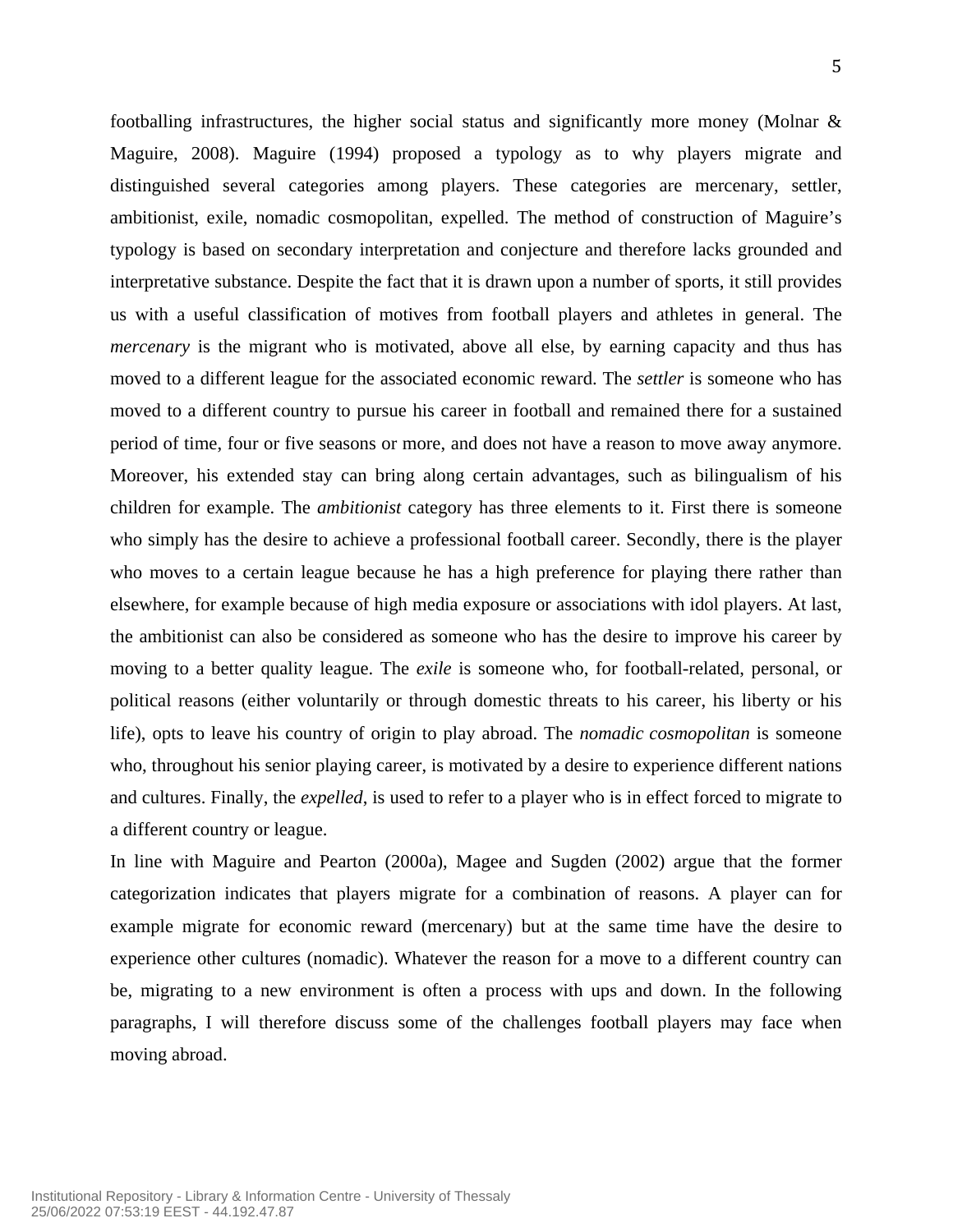#### **A journey of challenges**

Athletes migrated from a different country encounter many of the same organizational and competitive stressors that most of the athletes face, such as severe training sessions, a heightened level of competition and high performance expectations from coaching staff, teammates, and the public (Hanton, Fletcher & Coughlan, 2005). For those relocated to another country, the cultural adjustments and the multidimensional personal and athletic demands are compounded. Although for some the process of migration may be enjoyable and unproblematic, others may encounter difficulties adapting to their new place of playing and living (Vasconcellos, Ribeiro & Dimeo, 2009; Magee & Sugden, 2002). Nesti and Littlewood (2011) state that the migratory journey is a complex and challenging undertaking during which an athlete has to deal with events and circumstances which may have an impact on the player, his support network and the subsequent decision-making.

Molnar and Maguire (2008) stated that the main issues and problems that migrants encounter during their period abroad are motivation, labour rights, off-field adjustments, xenophobia and national identity. Some authors have reported on social-psychological problems of dislocation and adjustment due to the constant back and forth between different cultures and ethnic or racial settings (Sekot, 2005). The integration into a new environment comes with several issues that can be political, cultural, economic and geographical (Maguire & Falcous, 2011). The athletes do not only deal with a new physical and social environment, they also need to stay in touch with their family and friends from their native countries. Ryba and colleagues (2012) speak in this context of "acute cultural adaptation" since the players can be seen to negotiate the extent of their immersion into local culture sustaining their psychological wellbeing through a range of material and imaginary practices of belonging in their own cultural, diasporic, and/or transnational communities.

Looking from a broader perspective, the challenges that the athletes face can be either related to their performance or to their personal life, although some overlap exists between these categories (Meisterjahn, 2011). In their study about the challenges encountered by immigrated athletes Schinke et al. (2011) make a distinction between three categories. The authors identified stressors based on qualitative inquiry and their applied experience as mental trainers (over 35 years together). First, they grouped the challenges the athletes faced in their new community. Secondly, the challenges they encountered in a new culture, but outside of sport and at last the difficulties in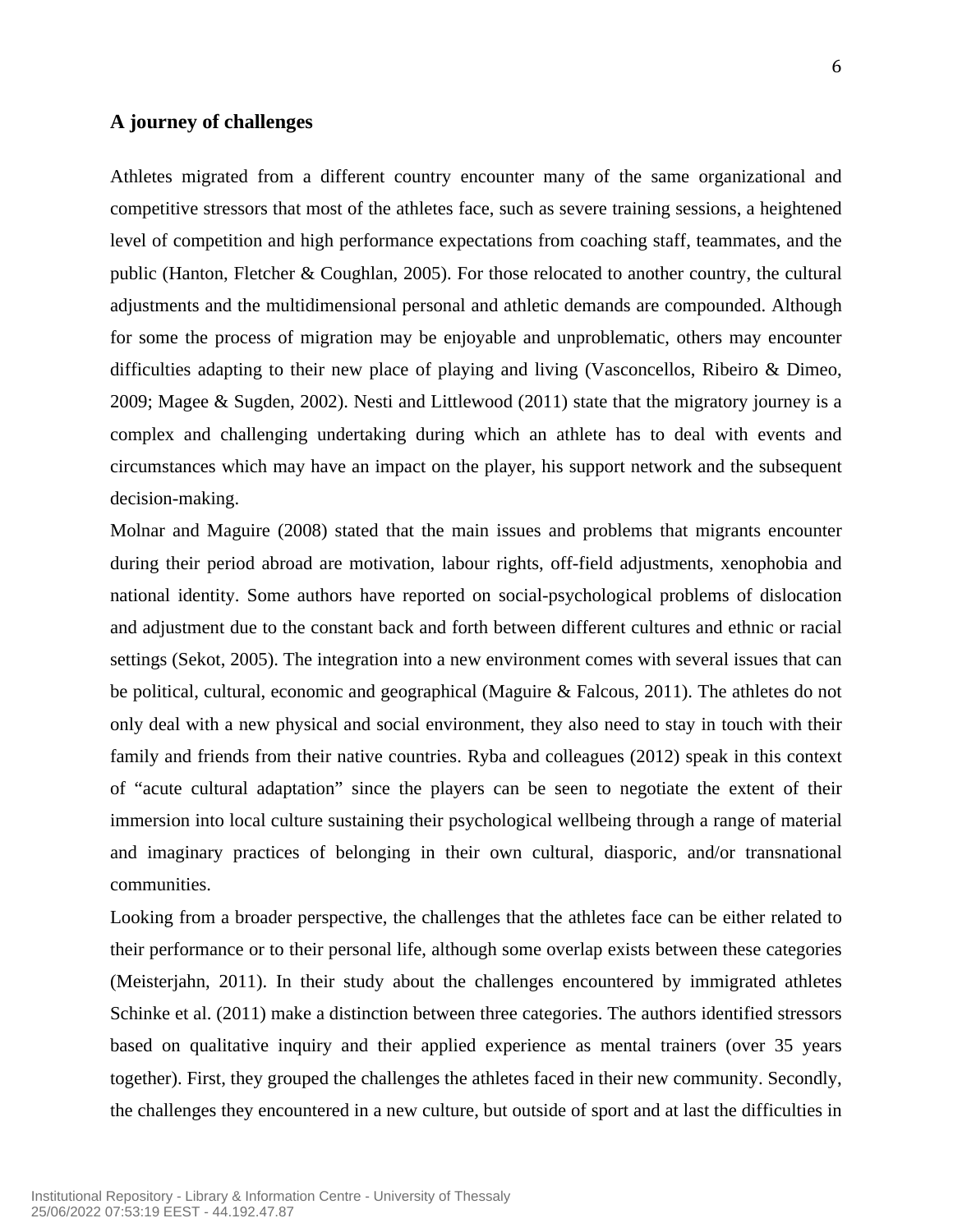sports context. In the first category challenges such as the physical distance from home, feelings of loneliness and homesickness and separation from family, friends and their community are typical. Further, included in what becomes suddenly unfamiliar are minimal social connection, in some cases limited access to a familiar diet and in all cases the basic knowledge needed to find what one is looking for in terms of shopping or technology (Schinke et al., 2007). The second category holds difficulties for athletes such as getting a sense of time, physical space, eye contact, getting insight in the views about gender roles, clothing, meals and learning a new language/dialects (Schinke et al., 2009). With learning a new way of communicating being probably the most problematic aspect. The last category of challenges for immigrated athletes, besides the community and general cultural practices, are found within their sport environment. Adaptation to unfamiliar pedagogical approaches of coaches, culturally foreign team dynamics, and feelings of alienation from mainstream teammates as a result of the foregoing are appropriate examples.

Forced to deal with everything at once, peer-helping and social support was found to be an essential component to help immigrants navigate unfamiliar surroundings and cope successfully with the challenges of their new environment (Schinke et al., 2011). Before zooming in on this important component of the migration process and discussing its different aspects more elaborately, the concept of transnational migration is grounded into a theoretical framework.

### **Framing the concept**

In sport psychology literature, several models are used to look at the process of migration of athletes. Battochio et al. (2013) used Fiske's (2004) model of five core social motives to look at immigrated professional athletes support network during post-relocation adaptation. According to her theorization the core motive, which is the sense of belonging (i.e., being accepted), recognizes that people strive for social belonging and for being part of a social network. In order to obtain this, Fiske proposed five pathways to adaptation. She distinguished (a) understanding, (b) controlling, (c) self-enhancement, (d) belonging and (e) trusting. Fiske explored what elements promote adaptation and argued that, despite the adaptation state of an individual, the fulfillment of these five pathways contribute to a smooth adaptation. The challenges an individual faces define the pathway he/she is at. Even though the fulfillment of all pathways facilitates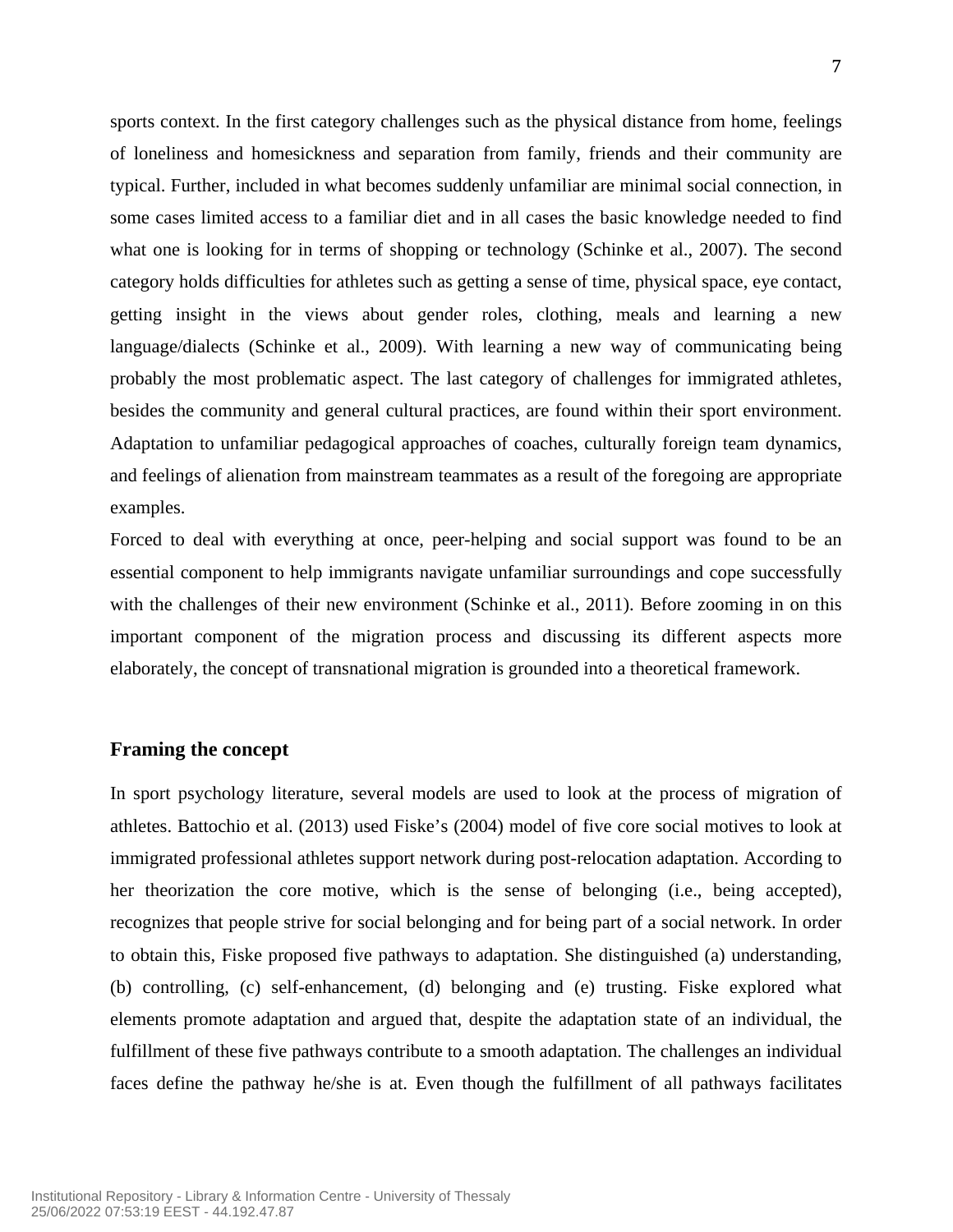adaptation, the fulfillment of all pathways is not mandatory. Moreover, there is no predefined sequence to do so since the processes to fulfill each pathway are different to each individual and are context specific. A concept, similar to adaptation and often used interchangeably in the context of migrating athletes is that of acculturation. According to Berry (1997), acculturation is the process where the immigrant or minority individual becomes acquainted with the host culture practices and skills. In a sports context, acculturation refers to the relocated athlete transitions towards the practices of the host culture (Kontos, 2009). Berry developed a framework, which distinguished several processes, which individuals follow in the same manner in order to acculturate. Whereas Fiske's model gives a detailed process of certain pathways that lead to adaptation with an emphasis on social motives, Berry's framework provides an understanding of what leads some people to integrate into the new environment, as opposed to others that prefer to marginalize themselves. More specifically, Berry (1997) coming from a cross-cultural perspective, posits that acculturation strategies may be used by migrant or minority people depending on the degree they want to embrace the culture or the host country and/or preserve their own cultural practices.

The model of acculturation from Berry was rejected in Ryba and colleagues' (2012) study of Finnish female swimmers' adaptation during their training camp in Australia. Instead the authors proposed the notion of acute cultural adaptation. This concept was used to describe the openended process of negotiation between maintaining a subjective sense of wellbeing and participating in acculturative everyday practices. In the research of Agergaard and Ryba (2014) this perspective was pushed even further by suggesting that developing transnational subjectivity and belonging is an important aspect of migrating athletes' adaptation in the process of temporal anchoring in new places. Instead of individual coping, transnational networks of power and athletes' simultaneous embeddedness in various "home" societies as framing athletes' opportunities, agency and constraints were emphasized (Agergaard & Ryba, 2014). The research resulted in an interdisciplinary framework for studying transnational athletes' career transitions in professional sports. It is a socio-psychological model, which acknowledges that both social and individual factors play an important role in shaping athletes' experiences of migration. The model identifies three normative career transitions crucial for transnational athletes. First of all, transnational recruitment that draws on social networks as well as individual agency. The second career transition is the establishment as a transnational athlete that is connected to cultural and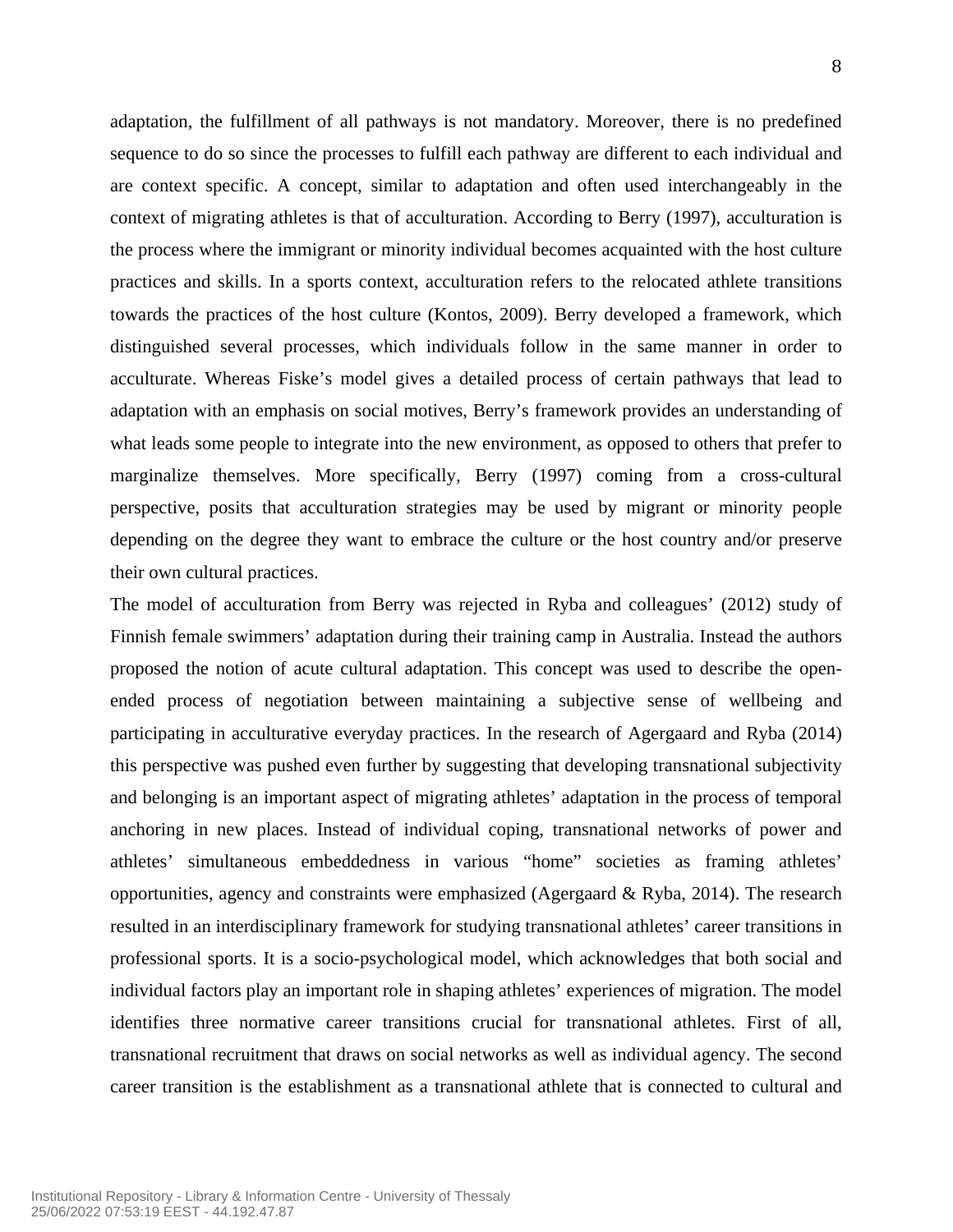psychological adaptation as well as development of transnational belonging. At last, they distinguish professional athletic career termination that for transnational athletes is connected to a (re)constitution of one's transnational network and sense of belonging.

In line with the model of Agergaard and Ryba (2014) which emphasizes three normative career transitions in the process of migration, the career transition perspective also informed this present study. The athletic career transition model of Stambulova (2003) provided the necessary framework. This model is designed to explain several types of transitions that occur during an athletic career. In what's next, I will take a closer look at research about the concept of migration from the perspective of career transitions and present the athletic career transition model of Stambulova.

#### **Migration as career transition**

Research in the domain of career development and career transitions has changed over the years. Historically, pioneer transition studies in sport focused on athletic retirement, which was considered analogous to retirement from a working career. The theoretical frameworks were derived from thanatology (stages of dying) and social gerontology (the study of the aging process) (Wylleman, Alfermann & Lavallee, 2004). Consequently, the post-career transition was often presented as a negative or traumatic life event. Within early athlete career literature a transition was defined as an 'event or non-event that results in a change in assumptions about oneself and the world and thus requires a corresponding change in one's behaviours and relationships' (Schlossberg, 1981, p.5). Schlossberg (1981) explains the process of transition in terms of the interaction of four sets of factors including the situation (i.e. how the situation is perceived by the individual), self (i.e. the individual's profile), support (i.e., availability of different kinds of social support), and strategies (e.g., information seeking, direct action, inhibition of action). First of all, with regard to the perception of a particular transition, Schlossberg (1981) suggested that role change, affect, source, onset, duration, and degree of stress are all important factors to consider. This aspect of Schlossberg's model emphasizes the individualistic nature of transitions, since it is not just the transition itself that is of primary importance, but also the individual variables that have different characteristics depending on the transition. The variables that characterize the individual include attributes, such as psychosocial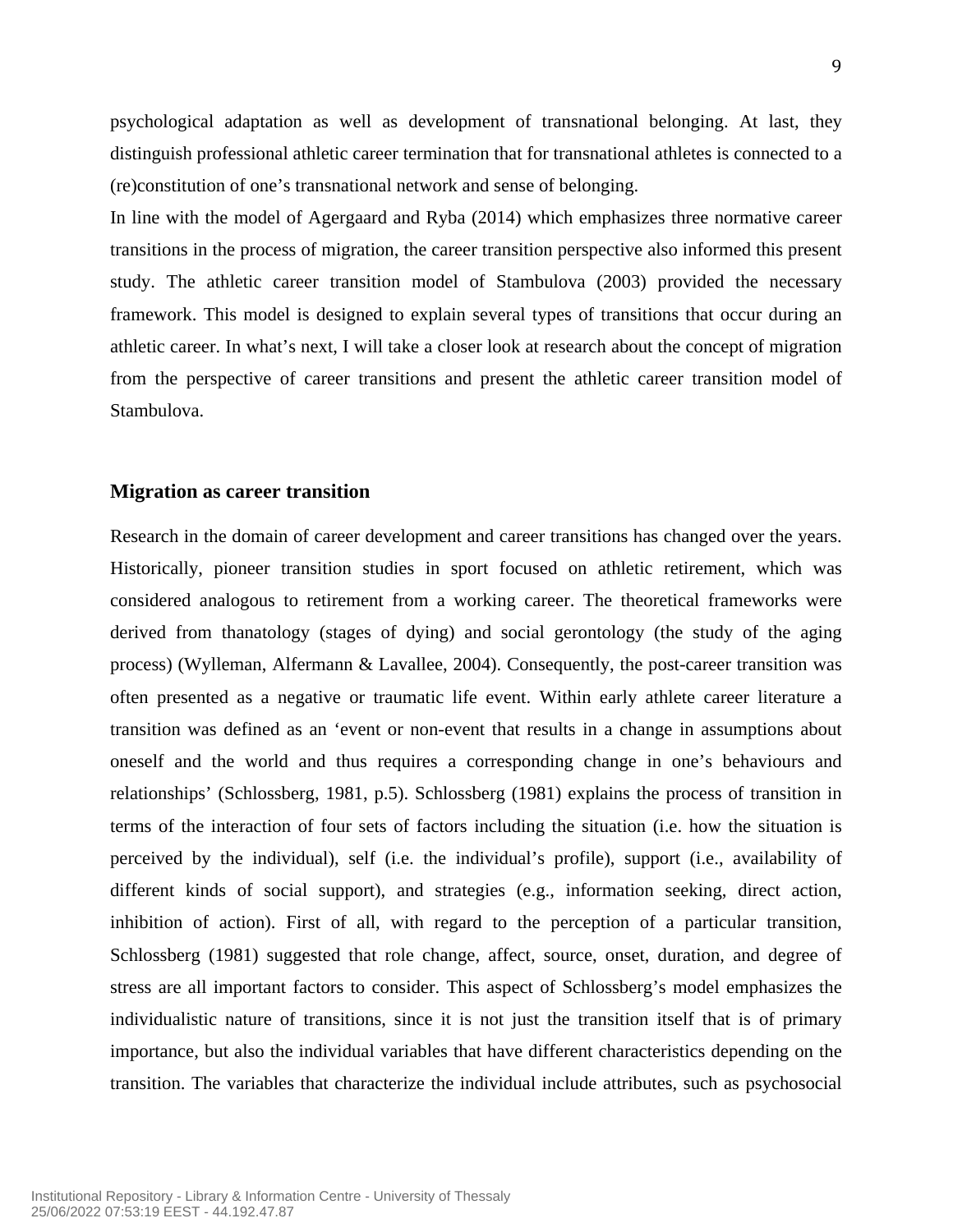competence, sex, age, state of health, race/ethnicity, socio-economic status, value orientation, and previous experience with a transition of a similar nature. These variables may show considerable differences across the populations of athletes facing a career transition. The model and theories of Schlossberg (1981) were not developed for the domain of sport, but were successfully adopted by sport psychology researchers. Swain (1991) employed a multiple case design with recently retired athletes and found support for Schlossberg's (1981) model in terms of the characteristics of retiring athletes, the perception of the career transition, and the characteristics of the environments. Further evidence in support of this theoretical perspective has been documented in Parker's (1994) study with retired collegiate football players and Sinclair and Orlick's (1993) study of Olympic-level athletes. Research by Lavallee (2005) has also used Schlossberg's model in an evaluation of the effectiveness of a life development intervention on career transition adjustment in retired professional athletes. Transition research in sport however also challenged Schlossberg's conceptions. The perception of an athletic career termination as an event/ nonevent did not seem appropriate. Former athletes experienced career termination rarely as a negative life event. Moreover, studies showed that adaptation to the post-career took on average about one year (Sinclair & Orlick, 1993; Alfermann, 2000). This new understanding of a transition as a coping process with potentially positive or negative outcomes is well reflected in the athletic career transition model (Stambulova, 2003). A second shift in career development and transition research was the departure from focusing almost exclusively on athletic retirement. Instead researchers started to study a range of transition within an athletic career, the so called whole career approach. This branch of research was mainly inspired by talent development theories and debates (Lidor, Coté & Hackfort, 2009). A third shift in career transition research is a change from focusing on transitions in sport only toward a 'whole person' lifespan perspective. In the latter approach athletic career transitions are viewed in their relation to developmental challenges and transitions in other spheres of the athletes' lives (Wylleman, Alfermann & Lavallee, 2004).

Taking into account the different evolutions in the domain of career transitions research, Alfermann and Stambulova (2007) state that career transitions can be normative (i.e. predictable) or non-normative (more idiosyncratic). As such they are turning phases in athletes' career development triggered by a set of demands with which athletes have to cope to continue successfully in their sport or to adjust to their post-sport career. Moving abroad to play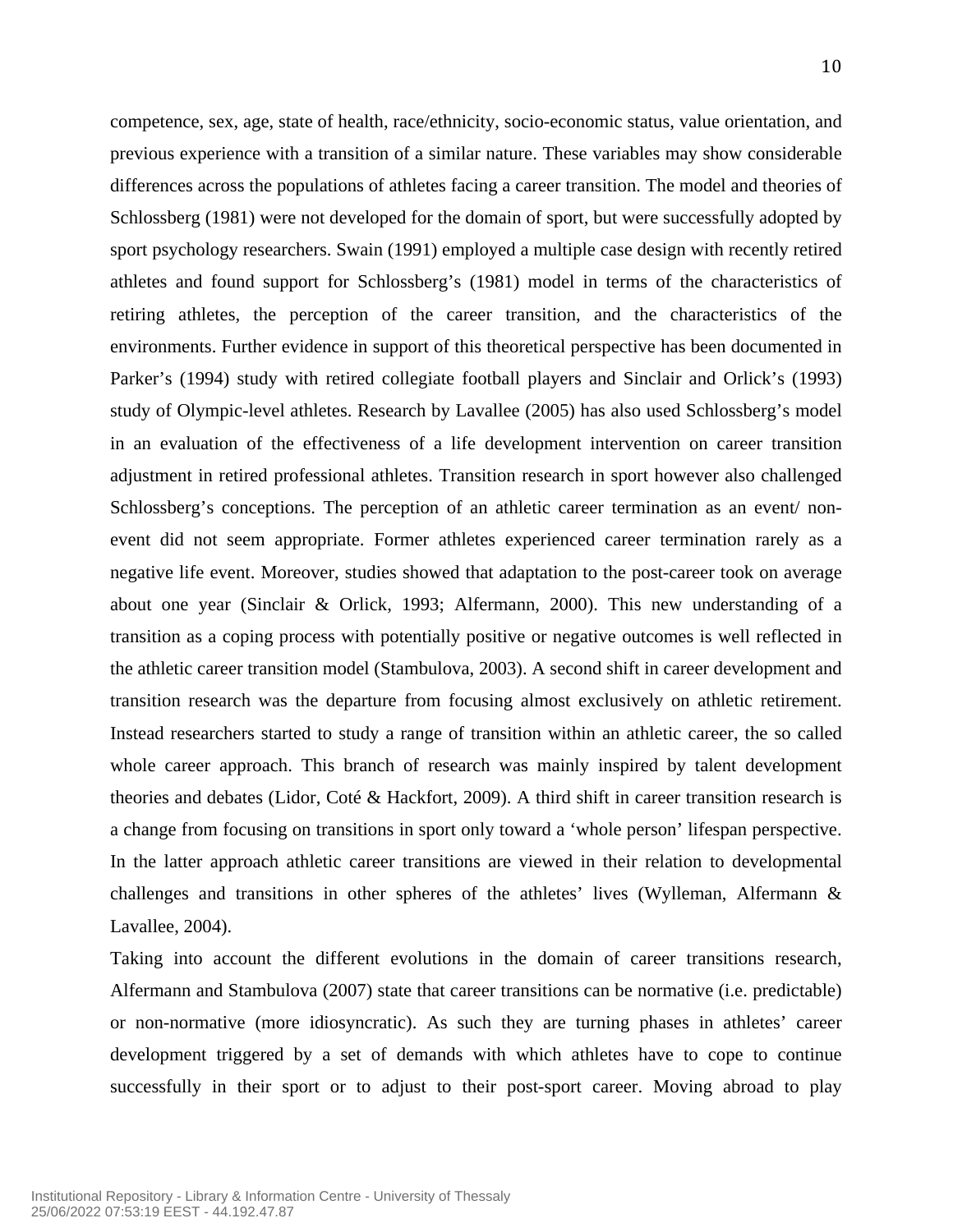professional football is less sudden than an injury or a change of coach but could still be rather unexpected and therefore considered a non-normative transition. However, in some cases the player is timely informed about the upcoming move to a different country. The predictability of normative transitions creates an opportunity to prepare the athletes to cope with them in advance. Alternatively, the low predictability of non-normative transitions explains why athletes might find these more difficult to cope with. When there is a good fit between transition demands and the athletes' coping resources and strategies, the result will most likely be effective coping in which case the term successful transition is used. When the athlete has issues in meeting the transition demands, as a result of ineffective coping strategies or low resources or high barriers, the term crisis transition is used. A crisis transition does not necessarily lead to an unsuccessful transition. In case of an effective intervention a crisis transition may lead to a delayed successful transition. An unsuccessful transition is however associated with negative consequences such as premature dropout, neuroses, overtraining, eating disorders and substance abuse. Stambulova (2003) developed a model that includes the different types of interventions and their outcomes.  $\mathcal{L}$  strategies (e.g., planning, planning, planning, practices (e.g., practices (e.g., practices (e.g., practices (e.g., p  $\mu$  and  $\mu$  are now predictability of  $\mu$ between the coping resources and barriers. external factors that factors that factors that facilitate the transition of the transition of the transition which case the term successful transition about demands, as a result of memetric  $r$ ansition. An unsuccessful transition is h indicate disposition and the between the final demands and the demands and demands and the set of the demands a  $\mathcal{L}$  is low in resources, and or  $\mathcal{L}$ coping strategies. Crisis is also conceptualized normalive transitions explains why athl there is a good fit between transition de which he good in outween transition as the crisis transition can have two possible used. When the athlete has issues in m transition (in the case of effective intervenecoping suaregies of low resources of  $\ln \xi$ nsition does not necessarily lead to an ur negative consequences (e.g., premature dropout, substance abuse, etc.). Career transition interever associated with negative consequen prevention, crisis-coping, and negative-consecating disorders and substance abuse. B



**Figure 1.1** Athletic career transition model (Stambulova, 2003).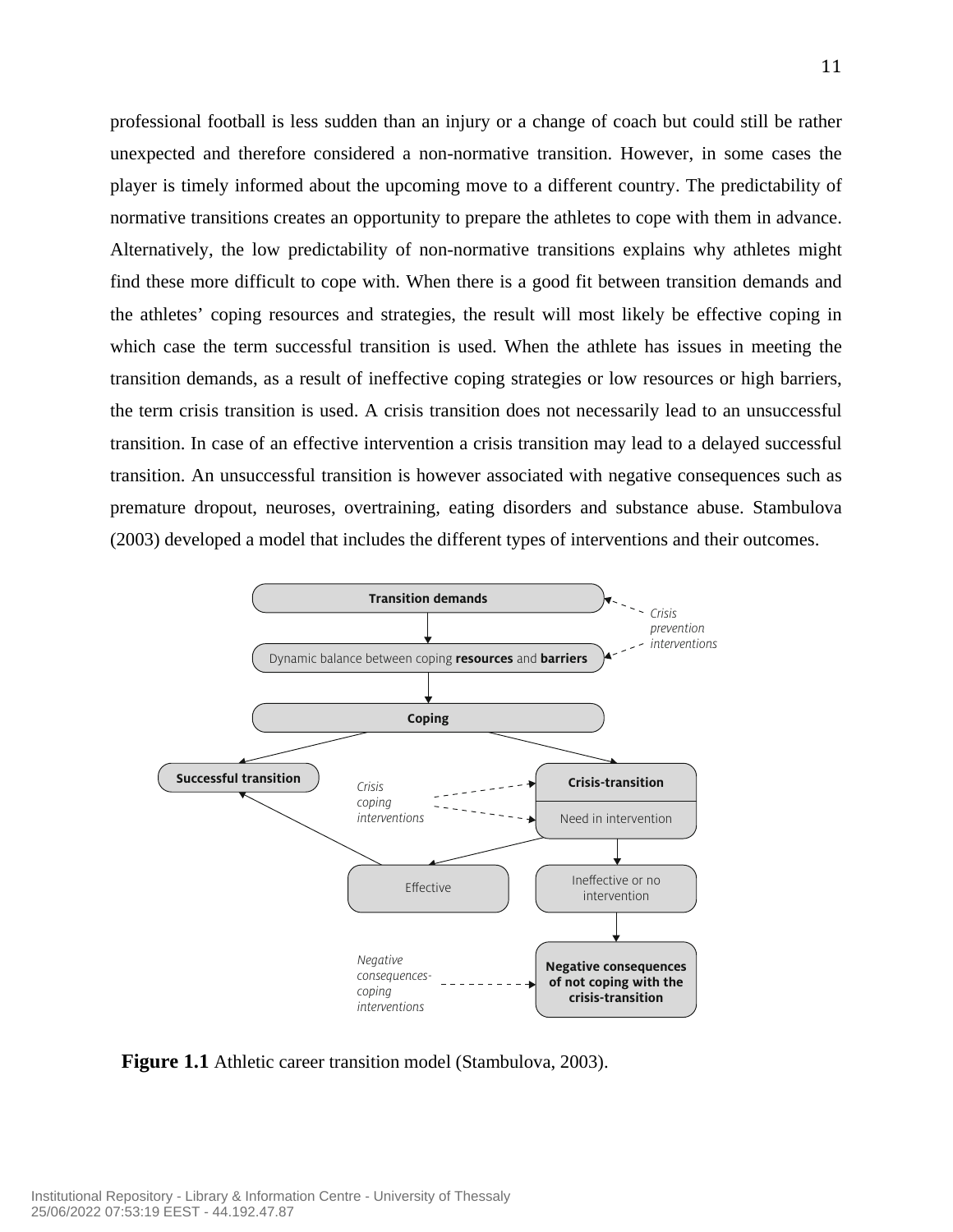Throughout their careers athletes can get assistance in order to help them cope with normative and non-normative transitions. Two major perspectives in career transition interventions can be distinguished. On the one hand there is the preventive-supportive perspective, on the other hand the crisis-negative consequences coping perspective. The preventive-supportive perspective covers interventions aimed at enhancing athletes' awareness about forthcoming or current transition demands. These interventions help the athlete in the timely development of all the necessary resources for effective coping. Examples of preventive-supportive interventions are career-planning interventions, life development interventions and life skills, lifestyle management interventions, identity development interventions and cultural adaptation interventions (Ecklund & Tenenbaum, 2014). Crisis-negative consequences coping perspective on the other hand focuses on interventions that assist athletes in the analysis of their crisis or traumatic situations and finding the best available way to cope. Interventions that represent this perspective are crisiscoping educational interventions and clinical interventions (Ecklund & Tenenbaum, 2014).

Given that the focus of this study will be on the element of support and more precisely social support as part of the transition of transnational migration in football, the following passage will zoom in on this concept and provides an overview of some relevant studies that included this variable.

### **Social support**

Social support is a term used to describe a group of distinct yet interrelated phenomena (Goldsmith, 2004). It has been claimed that the essence of social support may be as simple as "Knowing that one is loved and cared for" (Sarason et al., 1990, p. 119). Caplan (1974) described social support as a system of formal and informal relations through which the human gets sources to master stress situations. According to Albrecht and Adelman (1987) the received social support is the recognition of another's attempt to say or do something in the service of trying to be helpful. This conceptualization is very appropriate because it deals with the psychological perception of received support as the result of another's communication and has been validated as a practical and beneficial understanding of social support. Also, the recipients' perceptions of perceived support are important indicators of social support, since "the support that counts is the behavior perceived by the subject as supportive" (p.68). Within the context of sport, several terms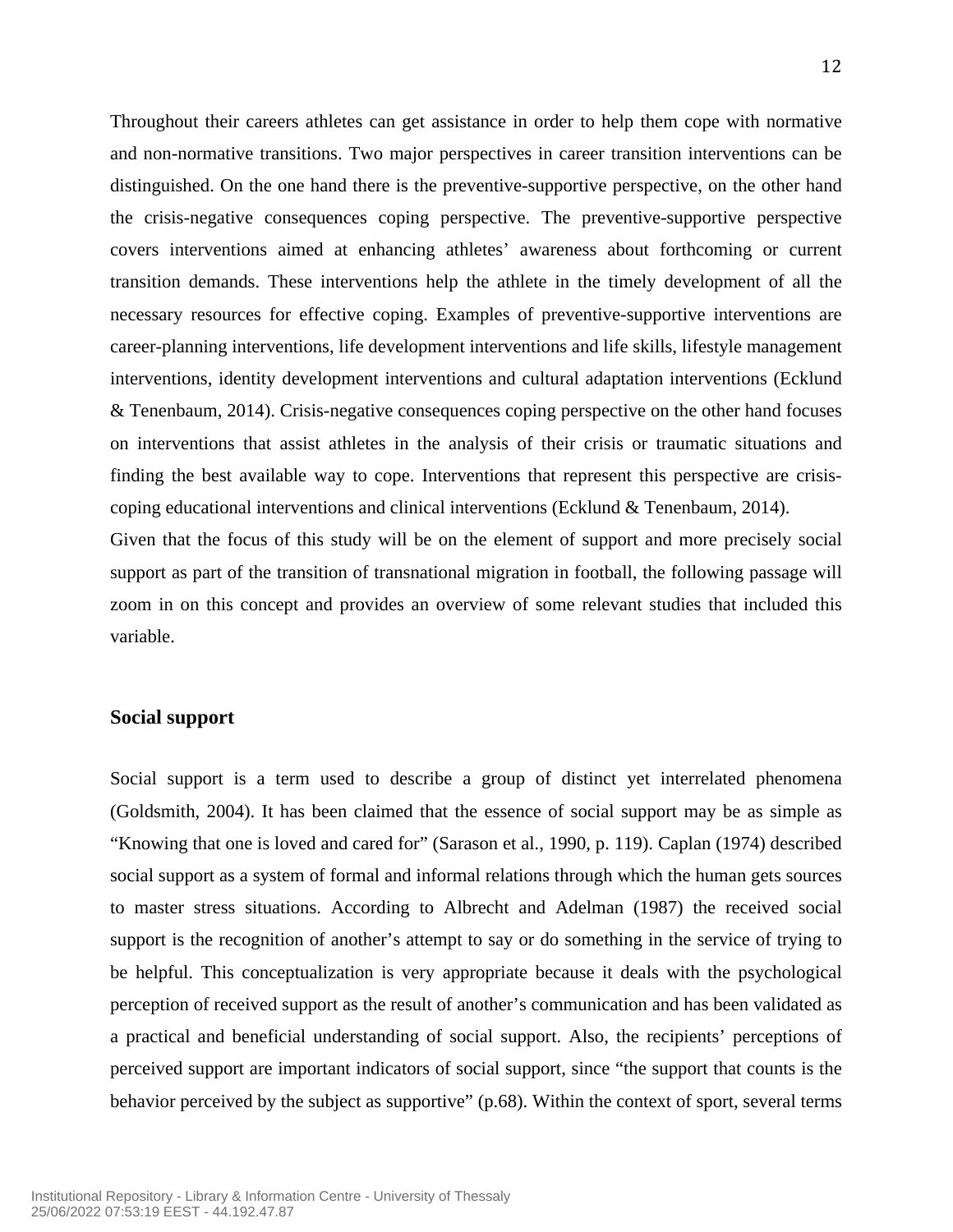have been used to describe the construct (or aspects of the construct) such as social network size, social integration, perceived, available or received support, quantity or quality of relationships. A clear definition is however lacking. As Veiel and Bauman (1992) noted, "if asked, almost every researcher in the field will present a more or less precise definition of support, but, more than likely, it will be different from that of his or her colleagues." (p. 3). A review and synthesis of the research about specific stress and types of social support by Cutrona and Russell (1990) highlighted several dimensions to social support. The specific types of social support that have been suggested as particularly salient to athletes are tangible, informational, emotional and esteem.

*Emotional support* is defined as "the ability to turn to others for comfort and security during times of stress, leading the person to feel that he or she is cared for by others" (p. 322 in Cutrona & Russell, 1990). This could be reflected in general help, such as being there for someone, help in dealing with general sporting pressure, in dealing with feelings of loneliness or help with life direction issues regarding the future (Rees & Hardy, 2000). Cutrona and Russell (1990) defined *esteem support* as "The bolstering of a person's sense of competence or self-esteem by other people. Giving an individual positive feedback on his or her skills and abilities or expressing a belief that the person is capable of coping with a stressful event are examples of this type of support." (p.322 in Cutrona & Russell, 1990). Help with issues regarding confidence or getting pulled out of a slump are different examples of esteem support (Rees & Hardy, 2000). *Informational support* is defined as "providing the individual with advice or guidance concerning possible solutions to a problem." (p. 322 in Cutrona & Russell, 1990). Giving the specific situation informational support could be useful when dealing with a loss of confidence by receiving constructive feedback, it can help with performance concerns or performance catastrophes. Informational support can in such cases help to put things into perspective. *Tangible support* is defined by Cutrona and Russell (1990) as "concrete instrumental assistance, in which a person in a stressful situation is given the necessary resources (e.g. financial assistance, physical help with tasks) to cope with the stressful event" (p. 322 in Cutrona & Russell, 1990). Alleviate pressure and reduce worries about practical matters are good examples of tangible support for athletes (Rees & Hardy, 2000).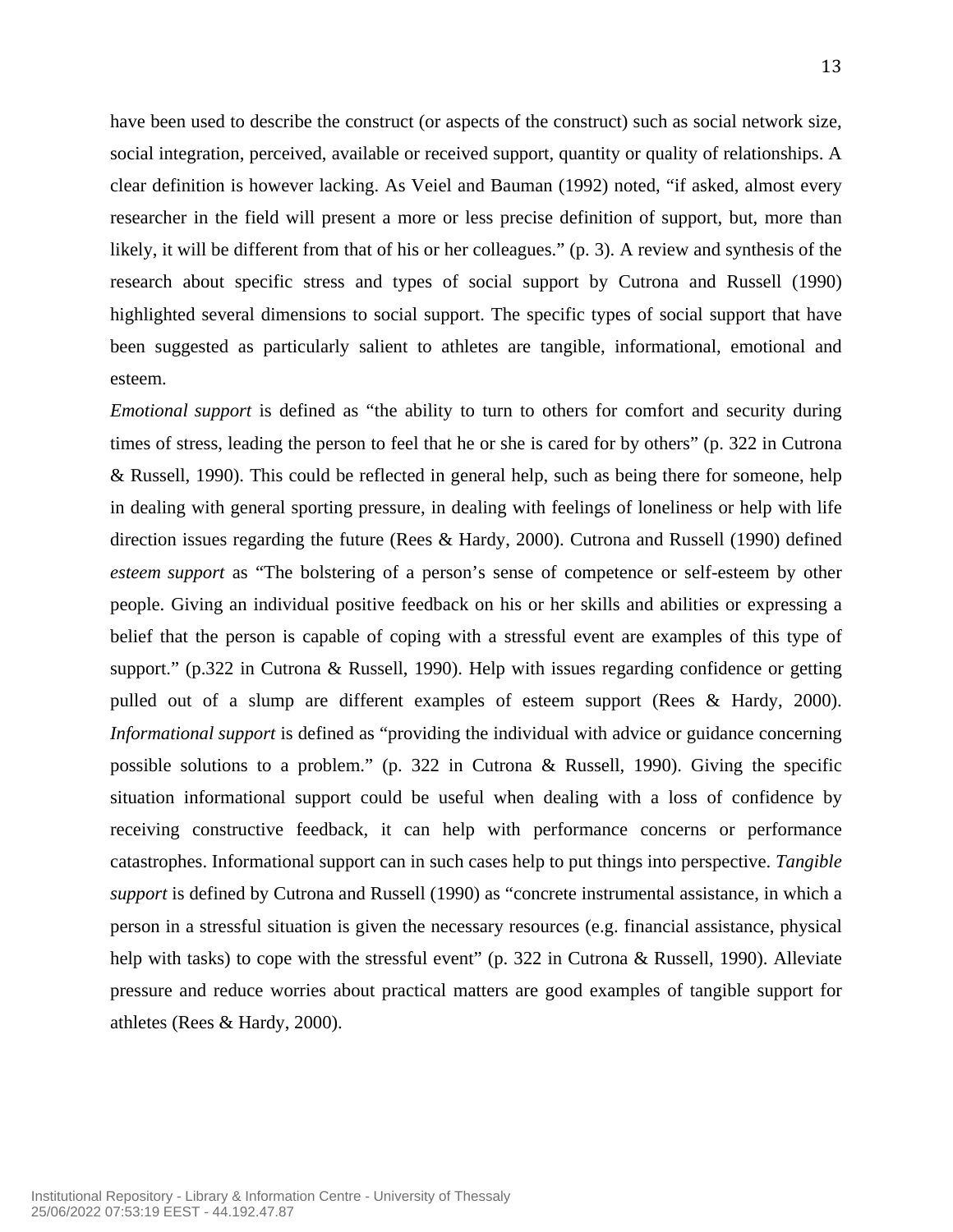Social support within the context of sport has been widely studied by linking the concept to various aspects of an athletes' life. In the following paragraphs some studies are highlighted that used the variable of social support in a sports context.

Rosenfeld et al. (1989), considered the relationship between athletes, their support networks and stress reduction. It was found that the central source of support were teammates when stress pertained to sport or life outside of sport, while coaches were central followed by teammates when athletes encountered technical sport challenges.

Social support was also examined in relation to anxiety and injury (Bianco, 2001; Robbins & Rosenfeld, 2001; Malinauskas, 2010). Bianco (2001) interviewed 10 elite downhill skiers who had recovered from serious sport injury. They were asked about the sources of stress associated with injury and the role social support plays in the recovery from injury. Content analysis of the social support data revealed that the skiers needed various types of emotional, tangible and informational support from the occurrence of the injury through the return to full activity. In general the skiers were satisfied with the support received, indicating that it reduced distress and kept them motivated throughout recovery. Robbins and Rosenfeld (2001) assessed athletes' perception of social support provided by their head coach, their assistant coach and athletic trainers, pre-injury and during rehabilitation. Thirty-five male and female Division I collegiate athletes from various sports completed the Social Support Survey (Richman et al., 1993). Results indicated a significant difference between the athletes' satisfaction with the three types of providers and their impact on the athletes' overall well being during rehabilitation. Athletic trainers were perceived to provide more support than either the head coaches or assistant coaches. The findings of this study confirm the positive effects of athletic trainers' social support on injured athletes' recovery efforts, and the possible positive impact additional coaching support may provide. Yang et al. (2010) examined the pre-injury and post-injury social support patterns among male and female collegiate athletes. They found that the male athletes reported more sources of social support than female athletes, whereas female athletes had greater satisfaction with the support they received. Athletes' social support patterns changed after they became injured. It became obvious that injured athletes reported to rely more on coaches, athletic trainers and physicians for social support after they became injured. Athletes also reported greater postinjury satisfaction with social support received from friends, coaches, athletic trainers and physicians.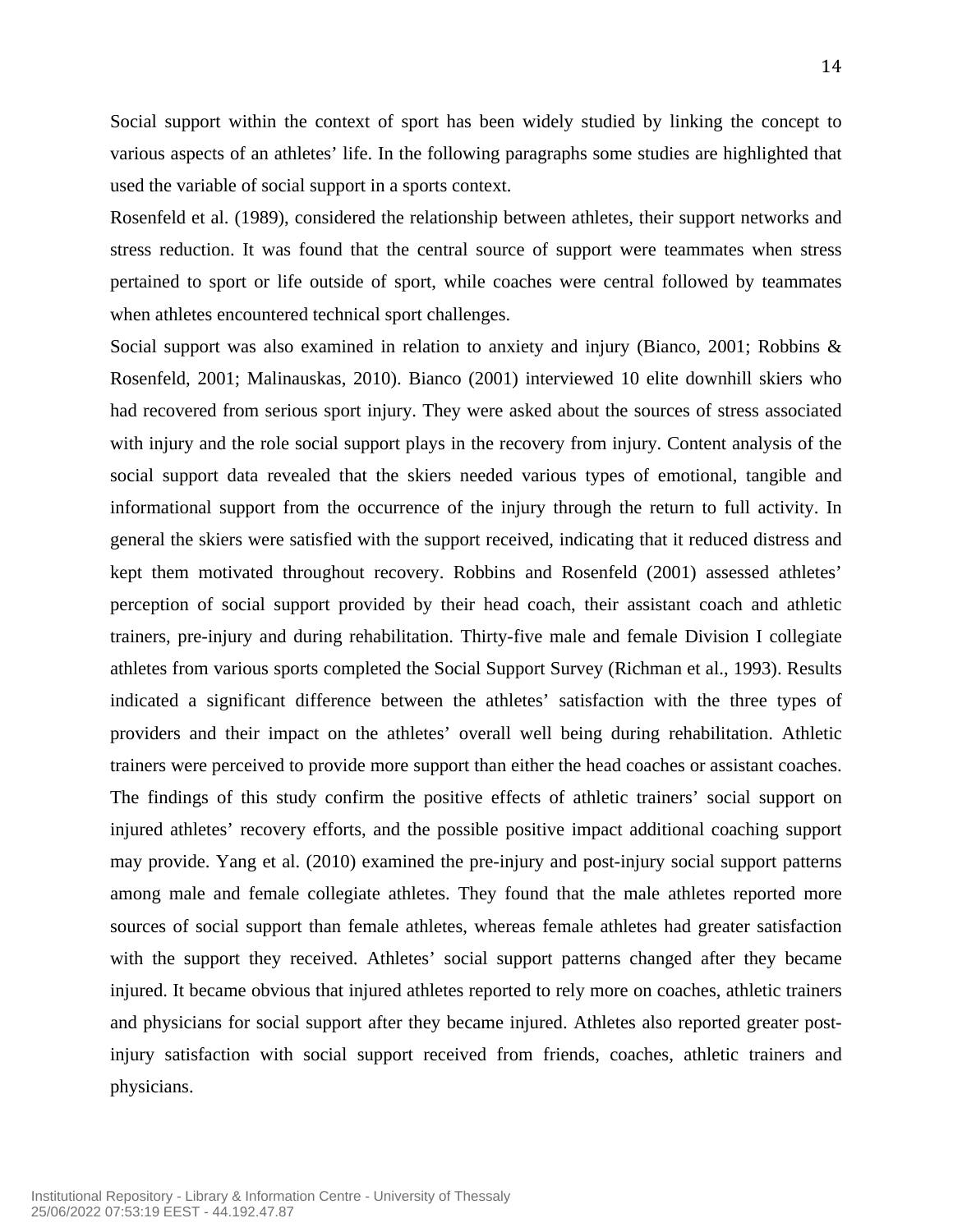Malinauskas (2010) examined the associations among social support, stress, and life satisfaction as perceived by 123 college athletes who ranged in age from 18 to 25 years. Greater perceived stress was found to be associated with diminished life satisfaction for athletes with a major injury more than for those with a minor injury. The interaction between perceived stress and perceived social support was associated most with diminished life satisfaction for participants with a major injury.

Freeman and Rees (2007) studied the effects of received and perceived support on selfconfidence of university athletes. Regression analyses found main effects for both, received and perceived support upon self-confidence, stress-buffering effects for both perceived and received support upon self-confidence. When both aspects of support were considered simultaneously, stress-buffering effects were primarily attributable to the influence of received support. The results demonstrated the beneficial impact of social support on self-confidence, both directly and by reducing the negative effect of stress on self-confidence.

Social support is also studied in relation to talent development. Morgan and Giacobbi (2006) interviewed eight collegiate athletes, twelve parents and six coaches in order to describe the major influences and experiences during the development of highly talented collegiate athletes. Overall, it was found that a favorable interaction between perceived genetic dispositions, practice, situational factors, and mental characteristics facilitated and nurtured the participants' talent development. The aspect of social support was an important theme when the athletes had to overcome adversity.

Zourbanos et al. (2011) investigated the relationship between the perception of received support provided by a coach and athletes' self-talk. The results showed that perceptions of support received from the coach were positively related to athletes' positive self-talk dimensions and negatively to athletes' negative self-talk dimensions, which was considered to be evidence for the role of social factors shaping athletes' self-talk.

In a study of Raedeke and Smith (2004) it was investigated in which way coping resources affected the stress/burnout relationship. They wanted to find out whether key internal (i.e. coping behaviors) and external (i.e. social support satisfaction) coping resources have stress-mediated or moderating influences on athlete burnout. Therefore the study examined in a group of senior level age-group swimmers whether coping behaviors and social support satisfaction had indirect stressmediated relationships with burnout or whether they disjunctively (independently) or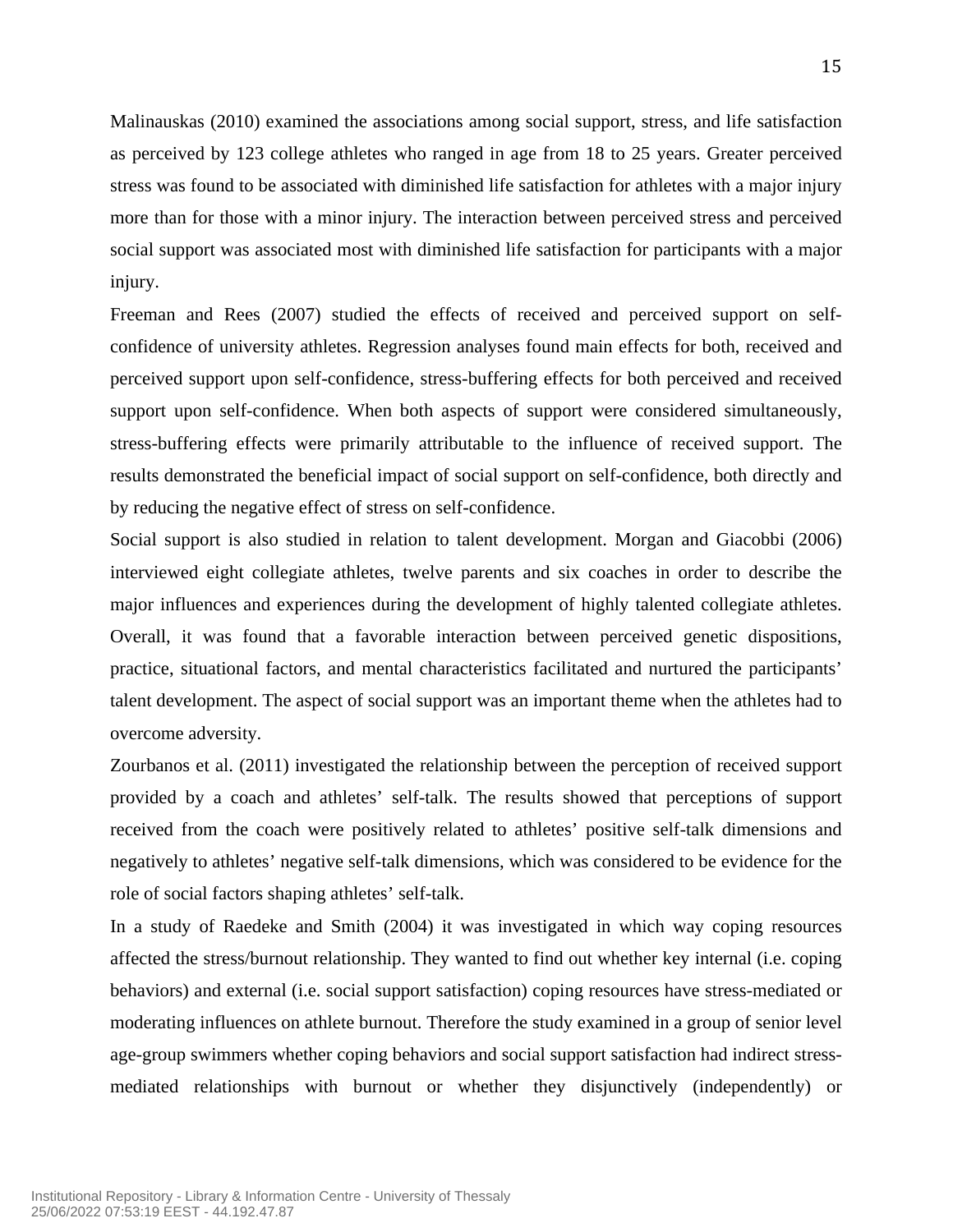conjunctively (in combination) moderated the relationship between perceived stress and burnout. The results revealed that perceived stress, general coping behaviors, and social support satisfaction were related to burnout. Structural equation modeling demonstrated that general coping behaviors and social support satisfaction had stress-mediated relationships with overall burnout levels.

In a similar area of research, DeFreese and Smith (2013) studied the relationship between teammate social support, burnout and self-determined motivation in collegiate athletes. Regression analysis showed that perceived support availability was inversely associated with burnout and positively associated with self-determined motivation. The results suggested that the perception of support availability from teammates, regardless of received support, was an important correlate of burnout and self-determined motivation in sport.

In the study of Silva et al. (2014) the researchers tried to identify the relative contribution of parental and peer social support on youth participation in moderate to vigorous physical activity. They found that parental social support had significant associations both with predisposing factors, enjoyment and self-efficacy, as well as a direct effect on moderate to vigorous physical activity. Peer social support had a direct effect on moderate to vigorous physical activity and also significantly influenced levels of enjoyment and self-efficacy. The study therefore provided evidence that both parental and peer social support exert a strong influence on adolescent moderate to vigorous physical activity.

When it comes down to migration and the transition from one country to another, studies recognize in general the importance of social support as a construct that is helpful in coping with the transition. Zaleská and colleagues (2014) surveyed several studies dealing with social support and its relation to the immigrants' mental and physical health and also integration. In their study (outside the context of sport) they stated that migration is a process that changes lives and is related to innumerable stressors. They found that social integration; social inclusion of the person into the social structure is a significant determinant of the person's psychic well-being and health. Given the innumerable stressors and the amount of new situations experienced by someone who is relocated into a new social and cultural environment, one of the preconditions of successful integration is the immigrants' social support. The researchers found that social support has three main functions, which are the promotion of physical health, the promotion of mental health and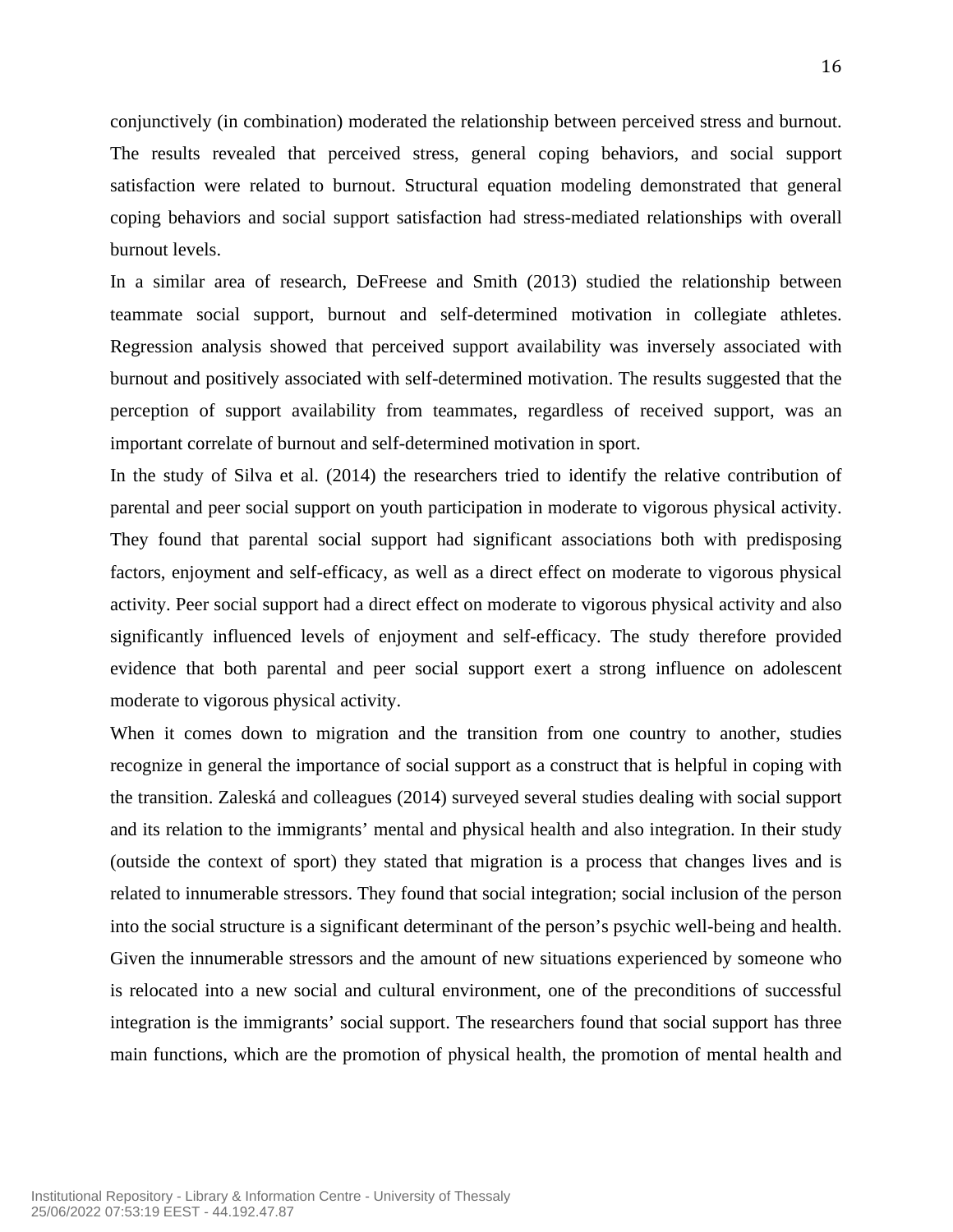development of integration (Záleská et al., 2014). In the context of sport there were also several researchers who studied the variable of social support.

Schinke et al. (2010) investigated how support networks contributed to the adaptation of Canadian Aboriginal athletes relocated off reserve. Three stressors were identified which were the promotion to a higher level of performance, relocation to a new region and unfamiliar cultural context and cross-cultural communication. For these aboriginal athletes, assistance from support networks such as teammates fostering constructive thinking when acute cultural stressors were experienced, such as loneliness or cultural misunderstanding were vital.

Campbell and Sonn (2009) also considered relocation challenges in terms of professional Aboriginal football players in the Australian Football League. They outlined that social support deriving from various sources (e.g. family, indigenous teammates, friends) was central in athletes' sense of 'kindredness' that enhanced the sense of self. Kindredness referring to the sharing of the same habitus or implicit experiences among indigenous players, facilitates trusting and consequently belonging, a founding consistent with 'relatedness', located in this inquiry. The authors found that relocated athletes managed relocation stress through team's acceptance and a fostered sense of belonging.

In the research of Schinke et al. (2011) the two senior authors engaged in research and practice with athletes immigrated to North America. The researchers stated that when the athletes were forced to learn how to be independent and manage multiple responsibilities at once, peer helping and social support was found to be of huge value. In this study they proposed Fiske's (2004) pathways of adaptation to overcome the challenges and unfamiliar circumstances. In this framework five pathways contributive of adaptation regardless of the athletes' current adaptation status are suggested. Each pathway can be employed to start the adaptation process. The different pathways are (1) understanding, (2) belonging, (3) trusting, (4) controlling and (5) selfenhancement. Understanding deals with certain aspects of the immigrant's new situation such as cultural practices, the community and how it functions and the structures and processes of the sport context. From what is known, the efforts directed at working through the aforementioned challenges require an understanding of oneself and the new cultural environment. In order not to feel alone, nor alienated in this new environment, there is a need for social support. Teammates, coaches or contacts from outside of sport can provide this and consequently a sense of belonging can be created. The pathway of "trusting" is critical to team cohesion and group synergy for all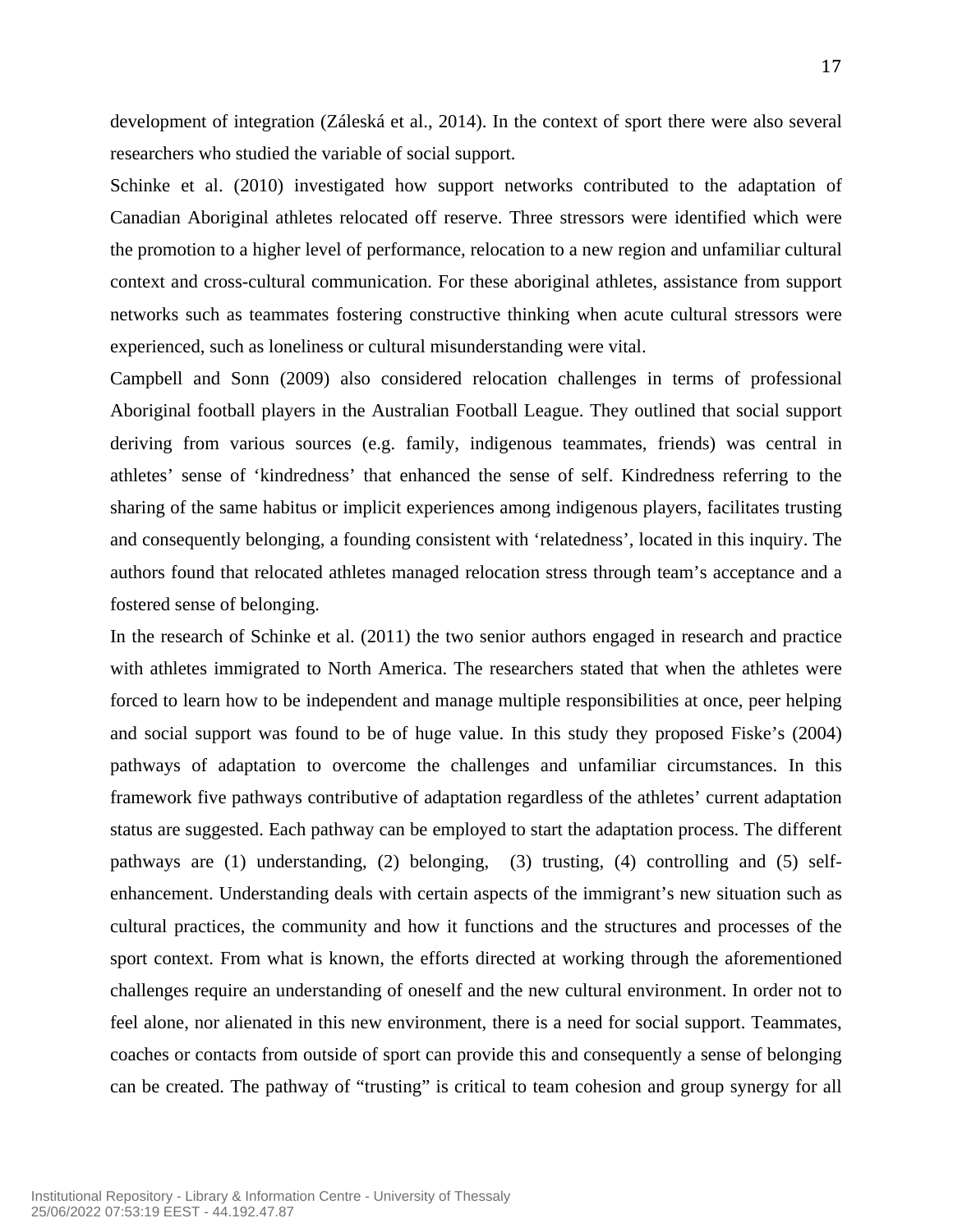athletes. From trust, people are more willing to express themselves and engage with their environment. This engagement is essential for all immigrated athletes in order to develop ties with their new community. To induce this engagement, controlling can be helpful from an athlete's perspective. Control conceived as the antithesis of passivity, can by facilitated by assertiveness. The decision to be assertive allows the athlete to engage actively, even when trust or belonging might not be fully established. At last, the pathway of self-enhancement implies the garnering of new skills, such as a new language or new cultural practices. The fulfillment of those aspects are facilitative of the athlete fitting in.

Falls and Wilson (2012) interviewed twelve female student athletes, who moved from Canada to the United States to pursue intercollegiate soccer. A first key finding from this study was that decision-making by student-athletes was a predominantly individualized endeavor that was influenced by various sport and non-sport-related factors. Secondly, the analysis of the interviews showed that the sport and non-sport-related transitions that accompanied the move to a new sporting and educational context were eased because of the (temporary and conditional) support of teammates. At last, it was found that the transition out of sport was especially difficult for many of the athletes, because the support structures associated with 'the team' quickly diminished – and because of the hyper – individualized identities that the student-athletes were required to renegotiate.

In the study of Richardson and colleagues (2012) five young players between 16 and 24, who moved from their home country to an English Premier League club were interviewed. The results of this study indicate that young migratory players face the challenges of leaving home and family while trying to establish themselves as a professional player in an environment that (still) appears to be beset with (traditional) English soccer culture (i.e. high temp, ruthless, macho, and aggressive). While the player's family was a significant source of social support, they indicated that there is still a need for qualified personnel (e.g. sport psychologists) and/or appropriately trained international recruitment staff and football agents (i.e. areas of social, psychological, and/or performance lifestyle) to support young players through their migratory transition.

Evans and Stead (2014) investigated the embodied experiences of southern hemisphere rugby players, playing professional rugby league in the United Kingdom. In this study it was found that migrant experiences prior to migrating were colored by the access to resources and by the formal and informal relationships developed through professional and personal careers. The centrality of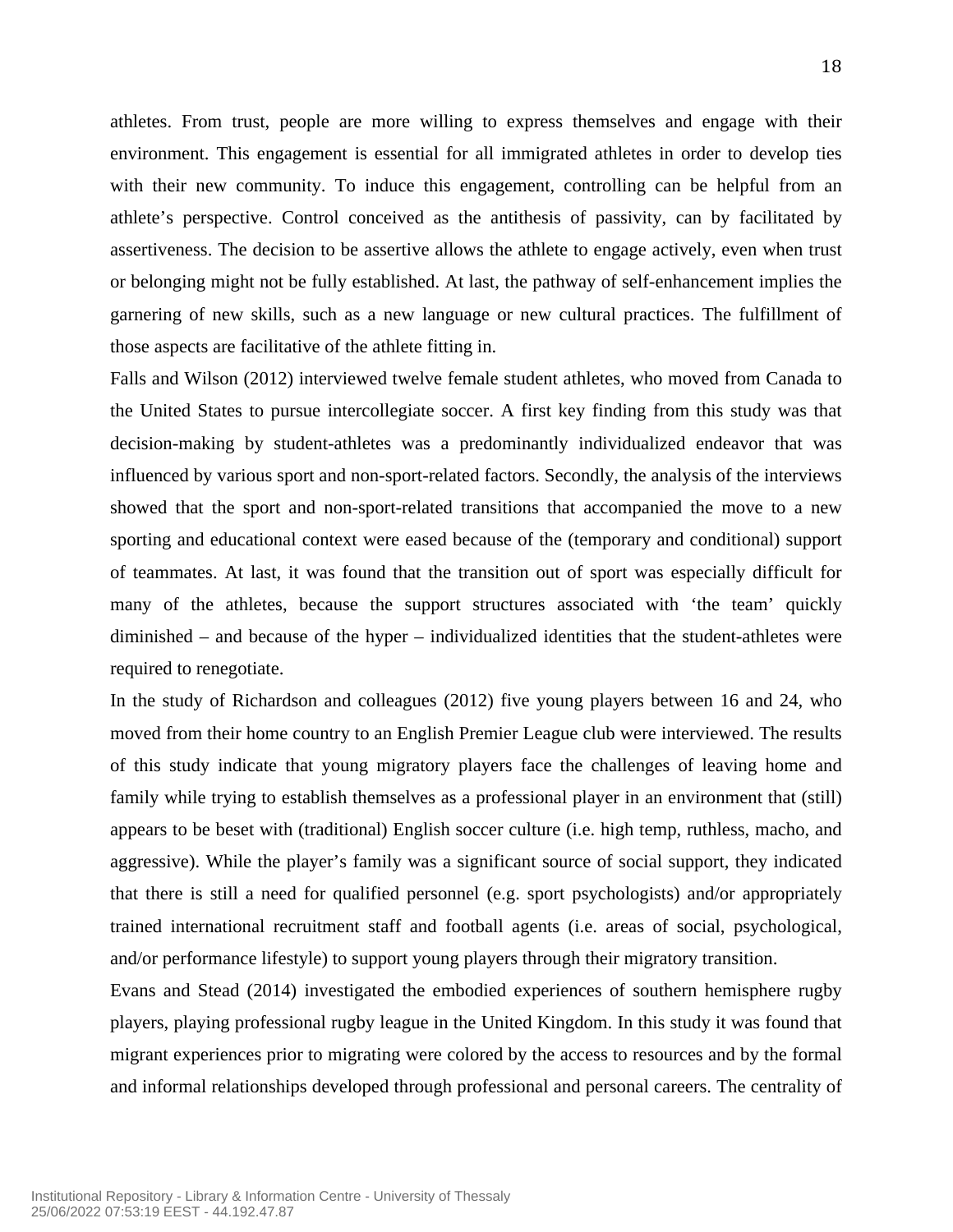embodied migrant identity and habitus is noted in relation to acculturation strategies adopted over time and space in terms of established and outsider groups. Further, the paper highlights how subgroups within a more general group of labour migrants can emerge. The differences between these subgroups were considered in light of previous work on acculturation strategies and the existential nature of migration. In this study the concept of social support was touched upon and it was found that all participants described their relationships as vital.

### **Conclusions on the reviewed literature**

The migration of sports labour has been around for a long time. Fueled by a capitalist world economy, which induced the commodification of sports, it seems that the process is speeding up. In football, it has been during the game's recent history that the intensification in the globalization of labour has become more evident (Poli et al., 2011). Schiller and colleagues (1992) introduced the concept of transnationalism to frame the experiences and activities of migrants who do not necessarily settle permanently. They speak therefore of transmigrants, to refer to migrants who take action, make decisions and maintain multiple relations that span borders. Ryba and Stambulova (2013) labeled them, in a sports context, as transnational athletes. An athlete can be motivated by several reasons to move to a different country. Maguire (1994) developed a typology with five categories under which an athlete in different sports can be classified in relation to his motivation to migrate. Although the typology is based on secondary interpretation and conjecture and therefore lacks grounded and interpretative substance, it was considered useful in this study. The suggestion of Magee and Sugden (2002) is also been taken into account, acknowledging that an athlete does not necessarily fit into one category only but a combination is plausible. The categorization proposed by Maguire (1994) can also be placed in a broader scheme which is the so called push and pull theory (Olin & Pentilla, 2013). This theory bundles the advantages and disadvantages and the attractions and the discouragements on the local and global level for athletes in their decision to move abroad to pursue their career. Both approaches are similar and can be useful to interpret stories of migrating athletes.

Several researchers (Hanton, Fletcher & Coughlan, 2005; Vasconcellos, Ribeiro & Dimeo, 2009; Magee & Sugden, 2002; Nesti & Littlewood, 2011) indicated transnational athletes may encounter several problems when moving abroad. The problems ranged from xenophobia, labor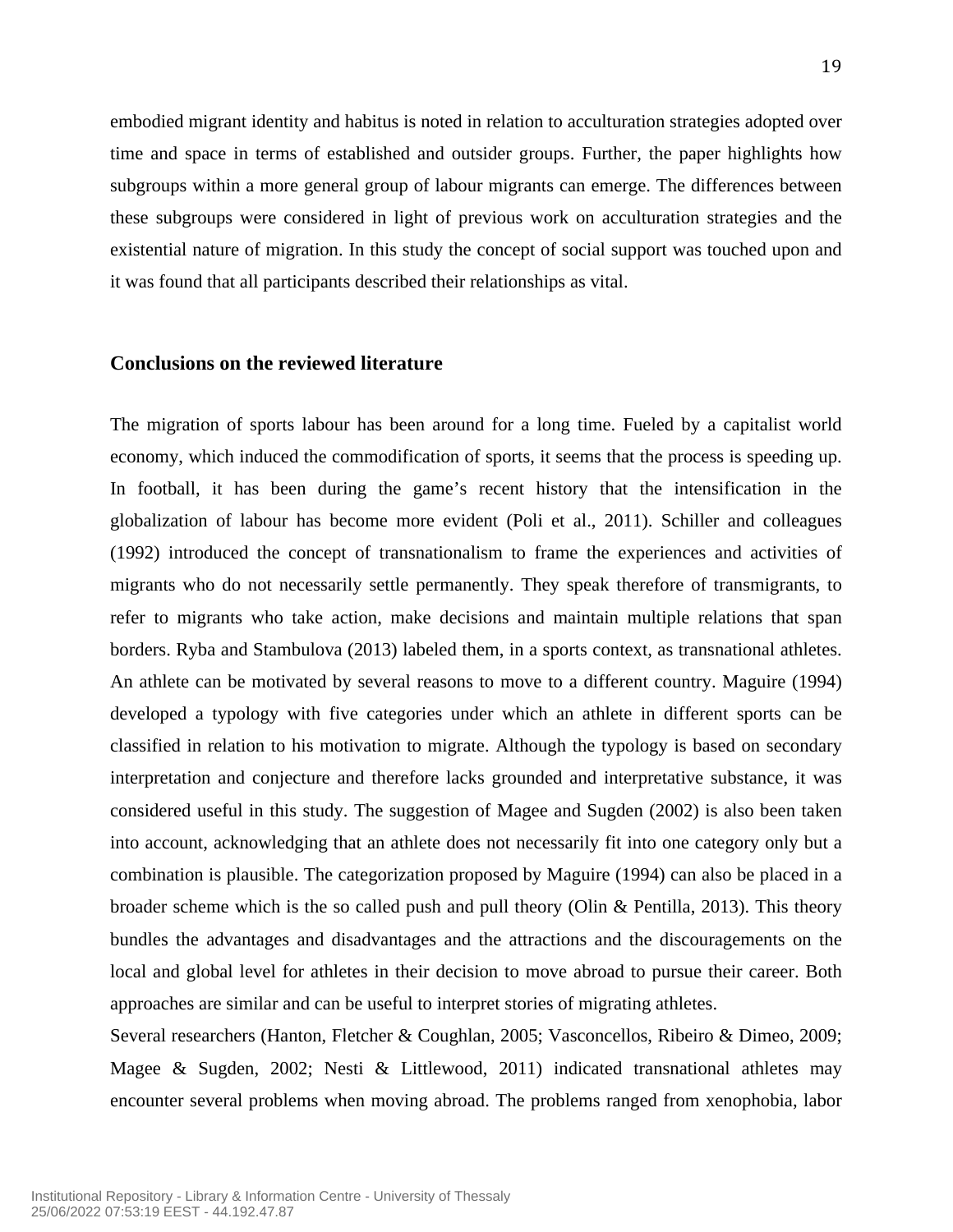rights issues to socio-psychological problems of dislocation. While literature lacks a clear framework that distinguishes the different stressors transnational athletes face, Schinke and his colleagues made a proposition based on a qualitative inquiry and their experience as mental trainers. In the first category they grouped the challenges the athletes faced in their new community. In the second category, the challenges they encountered in a new culture but outside of sport. At last they grouped the difficulties in their new sports context. In order to deal with these challenges and cope with the difficulties, social support was found to be an important variable (Zaleská et al., 2014; Schinke et al., 2010; Campbell & Sonn, 2009; Schinke et al., 2011; Falls & Wilson, 2012; Richardson et al., 2012; Evans & Stead, 2014). Social support is a concept used to describe a group of distinct yet interrelated phenomena. Within the context of sport, several terms have been used to describe the construct or aspects of the construct. Cutrona and Russell (1990) provide a typology to distinguish several dimensions of the construct of social support that is particularly salient to athletes. They found that support can be emotional, informational, tangible and related to an athletes' esteem. This categorization is supported in sport psychology literature and adopted in several studies (e.g. Bianco, 2001). A clear definition of social is however lacking and as indicated by Veiel and Bauman (1992): every researcher will be able to present a more or less precise description of social support but this will most likely be different from that of his or her colleagues.

There are several frameworks to study the process of migration. Berry's framework provides an understanding of what leads some people to integrate into the new environment as opposed to others who prefer to marginalize themselves. This model was however rejected by Ryba et al. (2012) who proposed instead the notion of acute cultural adaptation. A model widely used in sport psychology literature to look at the process of migration is the model of Fiske (2004). This model of five core social motives looks at immigrated professional support network during postrelocation adaptation. In this study the process of migration is conceptualized as a career transition and the athletic career transition model of Stambulova (2003) provided the framework for this conceptualization. The model states that a successful transition is the result of a good fit between transition demands and the athletes' coping resources and strategies. Social support is considered to be a central aspect of these coping resources and a distinction is made between preventive supportive interventions and crisis coping interventions.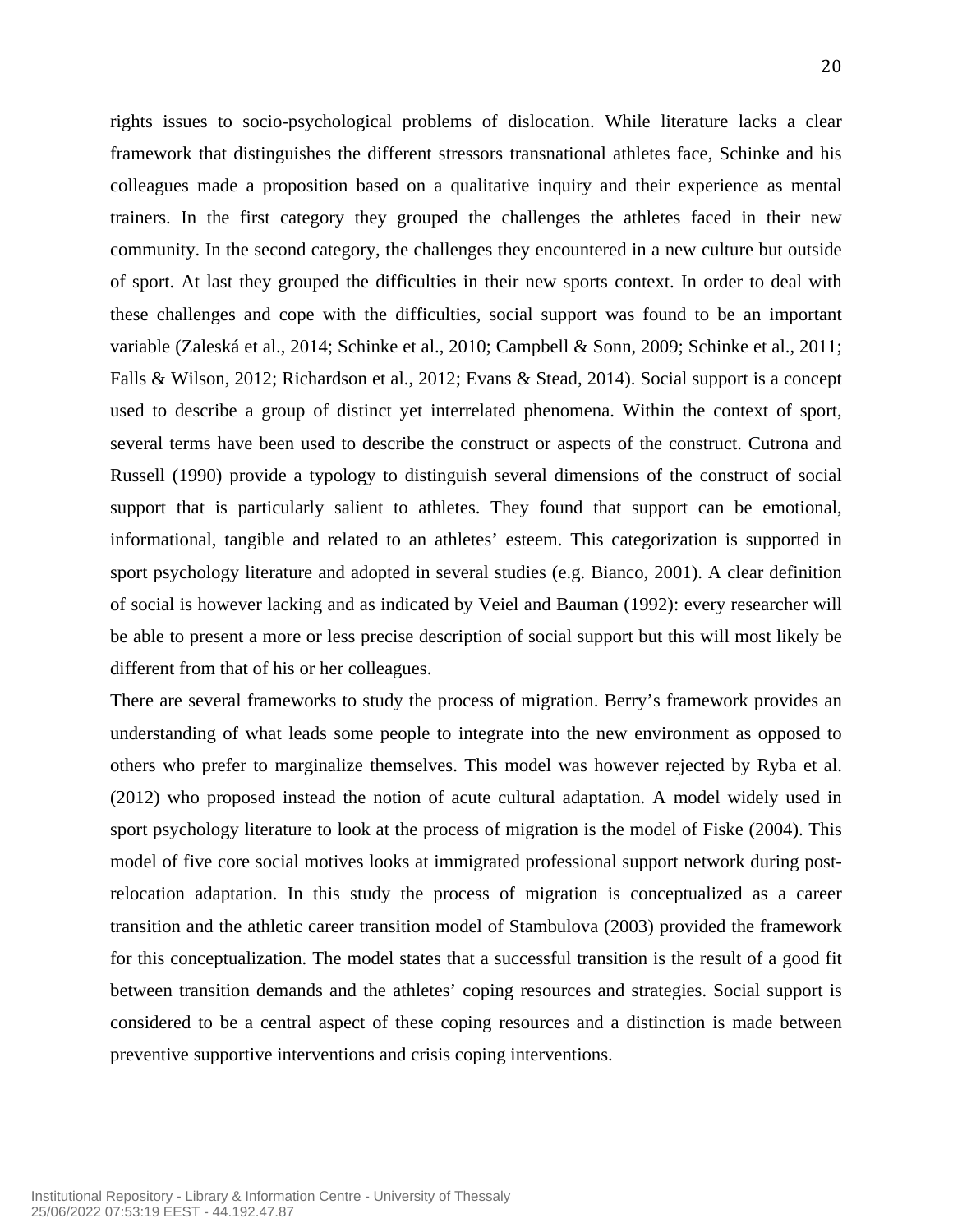The review of literature showed that the migration experience can be understood as a career transition with social support considered as an important variable for a successful transition. There is however a lack of research in the domain of professional football which investigates this experience from a career transition perspective and which provides insight in the meaning of the concept of social support in this particular context. The following chapters aim to address this gap in the current research landscape.

## **Methodology and design**

In the following sections, the methodology that is used in this research project will be presented. First, the research design is outlined and the choice for a non-experimental qualitative approach is supported. Secondly, the participants that took part in this research project are discussed as well as the way they were recruited. In the third section, the methods of data collection are presented, providing specific information about the procedure and the interview guide. After touching upon the data collection, details are given about the data analysis that is used in this research thesis. At last, the quality of this research is discussed by zooming in on issues of trustworthiness.

#### **Research design**

A non-experimental, qualitative approach is chosen for this study. Qualitative methodologies share a similar goal in that they try to understand a particular phenomenon from the perspective of those experiencing it (Vaismoradi et al., 2013). Qualitative research aims to capture qualities that are not quantifiable such as feelings, thoughts and experiences. The experience of interest in this study is social support in the context of migration. Thoughts and feelings of the football players associated with this aspect of the process of moving to another country will be collected. This kind of information is difficult to meaningfully convert into numbers because they are portrayed with words or other non-numerical data. Although descriptive statistics could generate important information with regard to this topic, a qualitative approach results in data that can be considered 'richer' than the numerical data. Quantitative data can give a general picture of trends, associations, and relationships, but they do not tell us why people responded as they did, the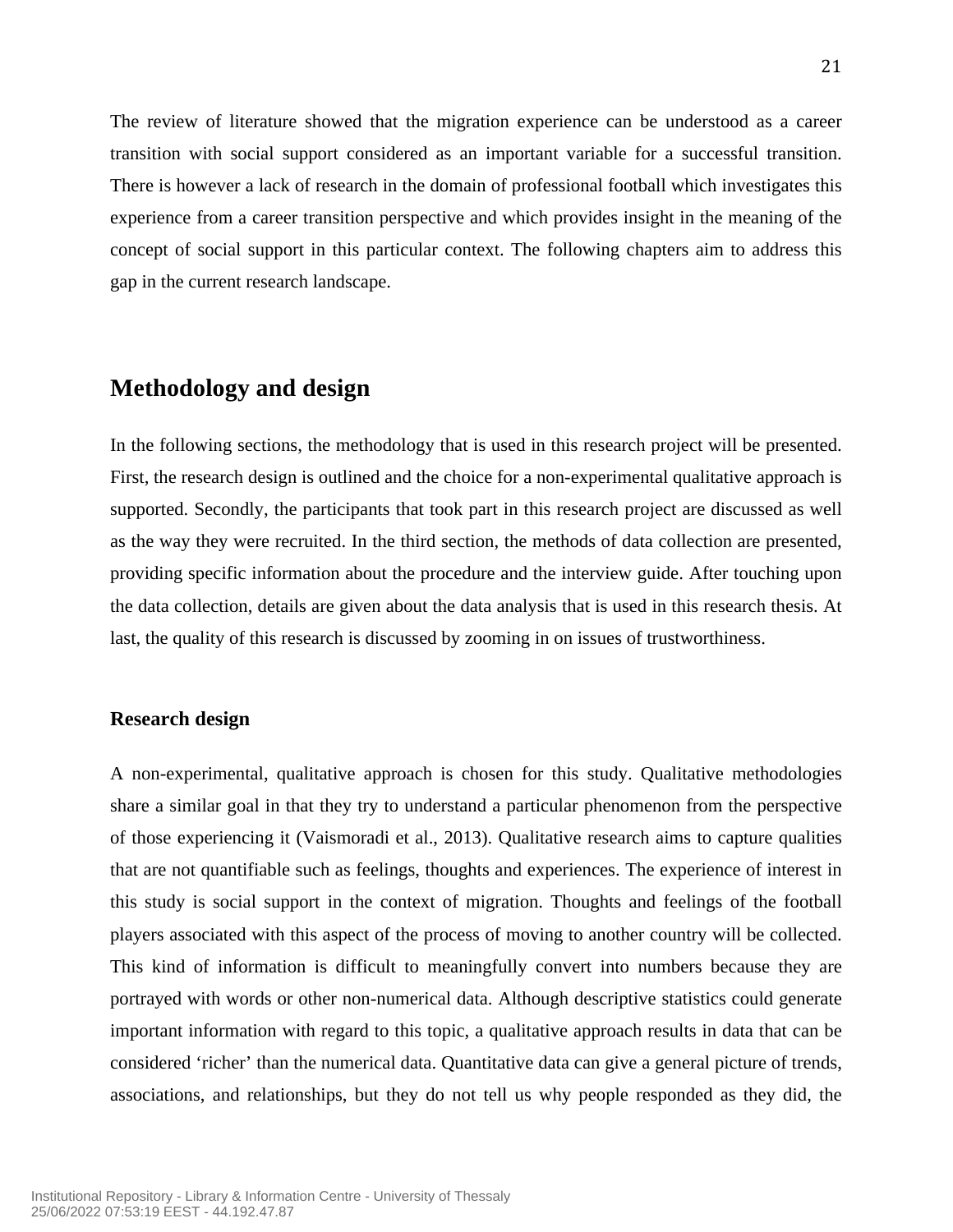context in which they responded, and their deeper thoughts and behaviors that guided their responses (Creswell, 2007). Qualitative research is also used to develop theories when partial or inadequate theories exist for certain populations and samples or existing theories do not adequately capture the complexity of the problem we are examining (Creswell, 2007). Since the concept of social support has no clear definition and existing theories do not adequately capture the complexity of the problem, a qualitative approach is a better fit for this research. Qualitative methodologies are not a single research approach, but several epistemological perspectives and pluralism have created various ways of dealing with qualitative data (Vaismoradi et al., 2013). In this study, thematic analysis was used as an independent qualitative descriptive approach. Thematic analysis is a method for identifying, analysing and reporting patterns (themes) within the data (Braun & Clark, 2006). It has been suggested that thematic analysis, is a flexible and useful research tool, which provides a rich and detailed, yet complex, account of the data (Braun & Clark, 2006). As stated by DeSantis and Ugarriza (2000) thematic analysis involves the search for and identification of common threads that extend across an entire interview or set of interviews.

Generally, qualitative approaches share a broad philosophy, such as person-centeredness, and a certain open-ended starting point (Holloway & Todres, 2003). Thematic analysis can be conducted within both a realist/essentialist and constructionist paradigm. In a realist research tradition, the informants' stories collected from the same milieu can serve as documentary sources for investigating the world "out there". Bertaux (1995) claims that by collecting many stories from the same milieu it is possible to uncover recurrent patterns concerning collective phenomena or share collective experiences in a particular milieu. When working from a constructionist or performative perspective, the issue of truth is approached differently. Verification of the facts of lives is not as important as understanding the changing meaning of events for the individuals involved and how these are situated in history and culture. Stories of participants are meaning-making units of discourse. They are interesting because narrators interpret the past in stories, rather than reproduce the past as it was (Riesmann, 2002). In this research, a contextualist approach is chosen. A contextualist method sits between the two poles of essentialism and constructionism and is characterised by theories such as critical realism (Willig, 1999). While retaining focus on the material, the ways individuals make meaning of their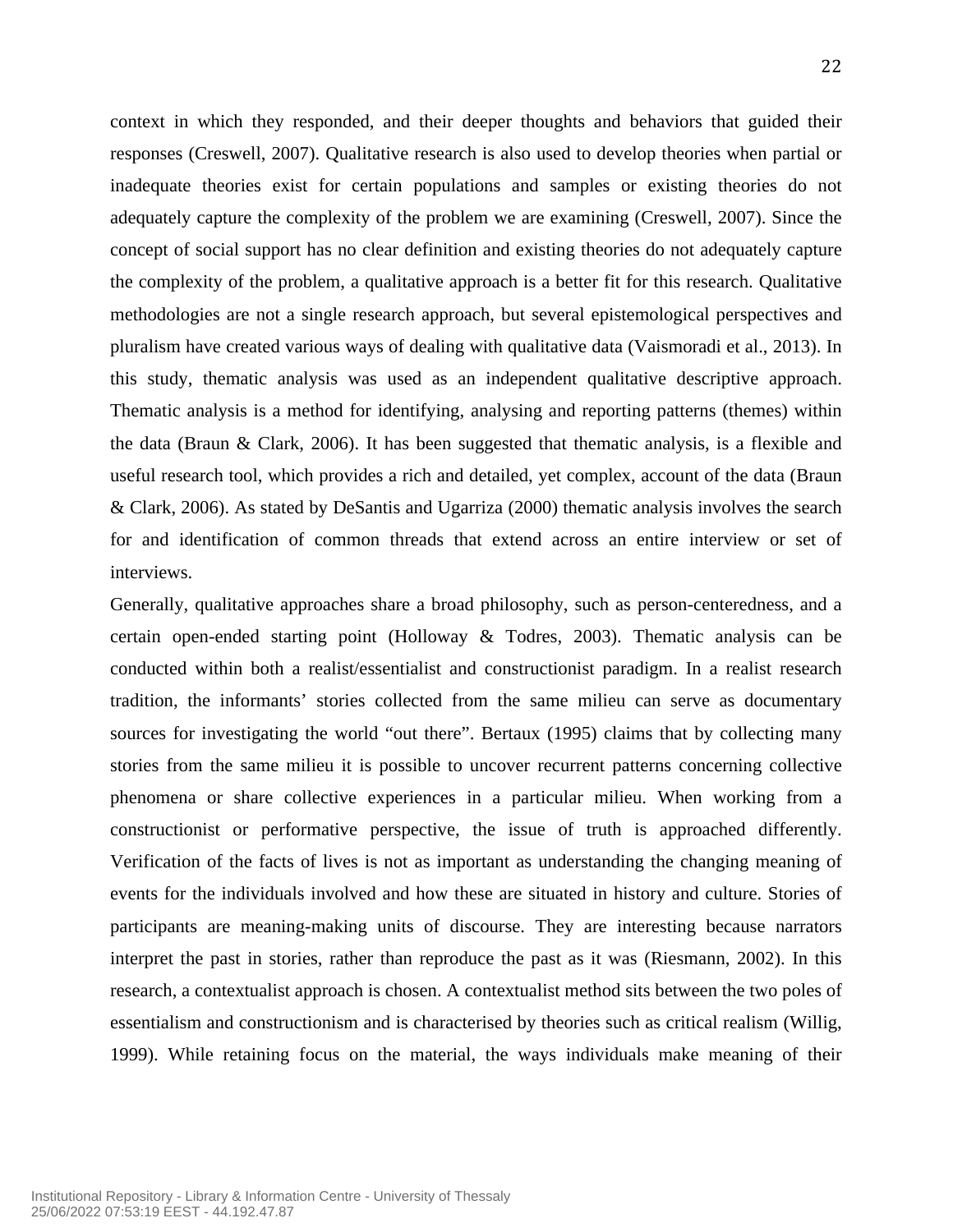experience, and the subjective reproduction of their lived story is acknowledged. In this way it is attempted to both, reflect reality and to unpick or unravel the surface of reality (Riesmann, 2002).

### **Participants**

Purposive criterion sampling was used to identify participants who would be appropriate for this research project (Patton, 2002). Purposive sampling is precisely what the name suggests. Members of a sample are chosen with the aim to represent a type in relation to a key criterion. The sample units have particular features or characteristics which will enable detailed exploration and understanding of the central themes which the researchers wishes to study (Richie & Lewis, 2003). In order to give a detailed picture of a particular phenomenon, i.c. the experience of social support among migrated football players, a rather homogeneous sample was chosen (Patton, 2002). This allowed for a detailed investigation of this particular aspect of the migration process in the context of professional football. Through the method of purposive sampling it was however possible to include some diversity among the participants in order to explore more extensively the topic of research. This was obtained by the inclusion of football players from six different countries and three different continents. The aim was however not to compare subgroups but rather to find what is in common about the experience they shared in a specified context. The homogenous sample chosen for this study contained 6 participants who made a geographical transition with the aim to start or to proceed their career in football (soccer). A second criterion was that they were still actively playing at the highest level in the season of 2016-2017. The reason for this was that the year of their geographical transition was less distant compared to players who already retired. The experience of the event would thus be "more fresh" in their memory. The definition of highest level that is used in this research refers to the group of players that reached the status of professional football player and played in the Jupiler League, the highest football league in Belgium. The majority of the players moved several times in their career, one player had only one migration experience. This enlarged the players' repertoire of migrating experiences which made it possible to compare the same process in different countries. Each migration experience of the players was discussed and the role of social support was investigated. To answer the research question, the tales of all the players were used. The various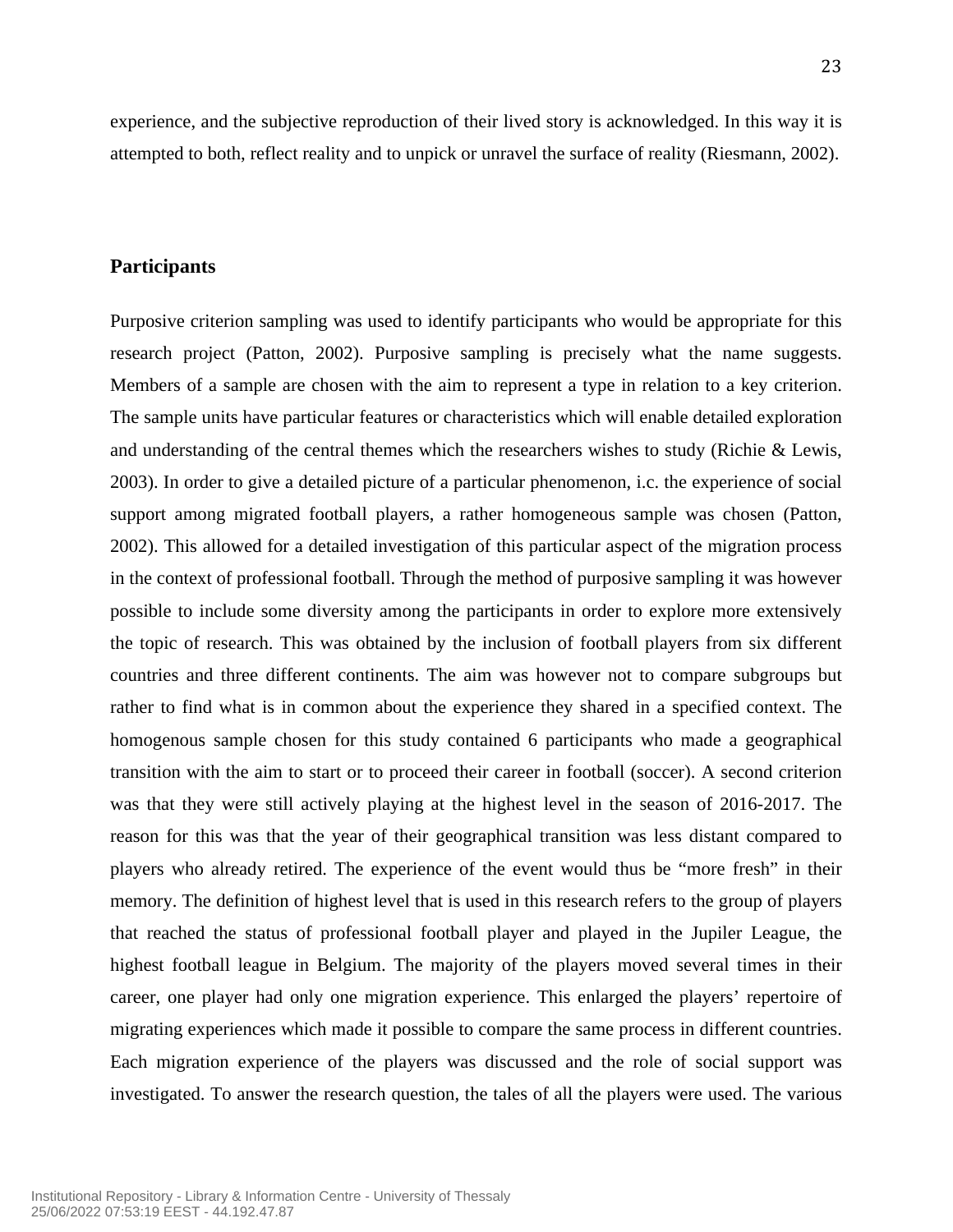stories shed a light on the concept of social support in different ways but similarities were found in each of their experiences. The final number of participants was determined by saturation in the data. Data saturation is reached when there is enough information to replicate the study (O'Reilly & Parker, 2013; Walker, 2012), when the ability to obtain additional new information has been attained (Guest et al., 2006) and when further coding is no longer feasible (Guest et al., 2006). No new themes go hand-in-hand with no new data and no new coding (O'Reilly & Parker, 2013). If one has reached the point of no new data, one has also most likely reached the point of no new themes; therefore, one has reached data saturation. This however is not related to the number of interviews conducted about a certain topic. As Bernard and Bernard (2012) stated, the number of interviews needed for a qualitative study to reach data saturation was a number that he could not quantify. The interview questions in this study were structured in such a way that multiple participants were asked the same questions. This, in combination with the use of probing questions, contributed to the achievement of data saturation, since it was not a constantly moving target (Guest et al., 2006; Bucic et al., 2010). Probing questions are questions that try to dig deeper than the surface. An effective probing question helps to get a person to talk about their personal opinions and feelings, and promotes critical thinking. In the subsection interview guide of the data collection, this will be discussed in more detail. The following table provides an overview of the different participants of this study, highlighting some of their important characteristics.

| Name      | Country of birth | Age | Number of migraiton | Age of first |
|-----------|------------------|-----|---------------------|--------------|
|           |                  |     | experiences         | transition   |
| Europe A  | Tsjech Republik  | 24  |                     | 24           |
| Europe B  | Serbia           | 22  | $\overline{2}$      | 14           |
| Europe C  | Spain            | 24  | $\overline{4}$      | 18           |
| Africa A  | Tanzania         | 24  | 2                   | 18           |
| Africa B  | Gambia           | 24  | 5                   | 17           |
| South     | Chile            | 21  | 4                   | 17           |
| America A |                  |     |                     |              |

**Table 1.1.** Overview of the participants.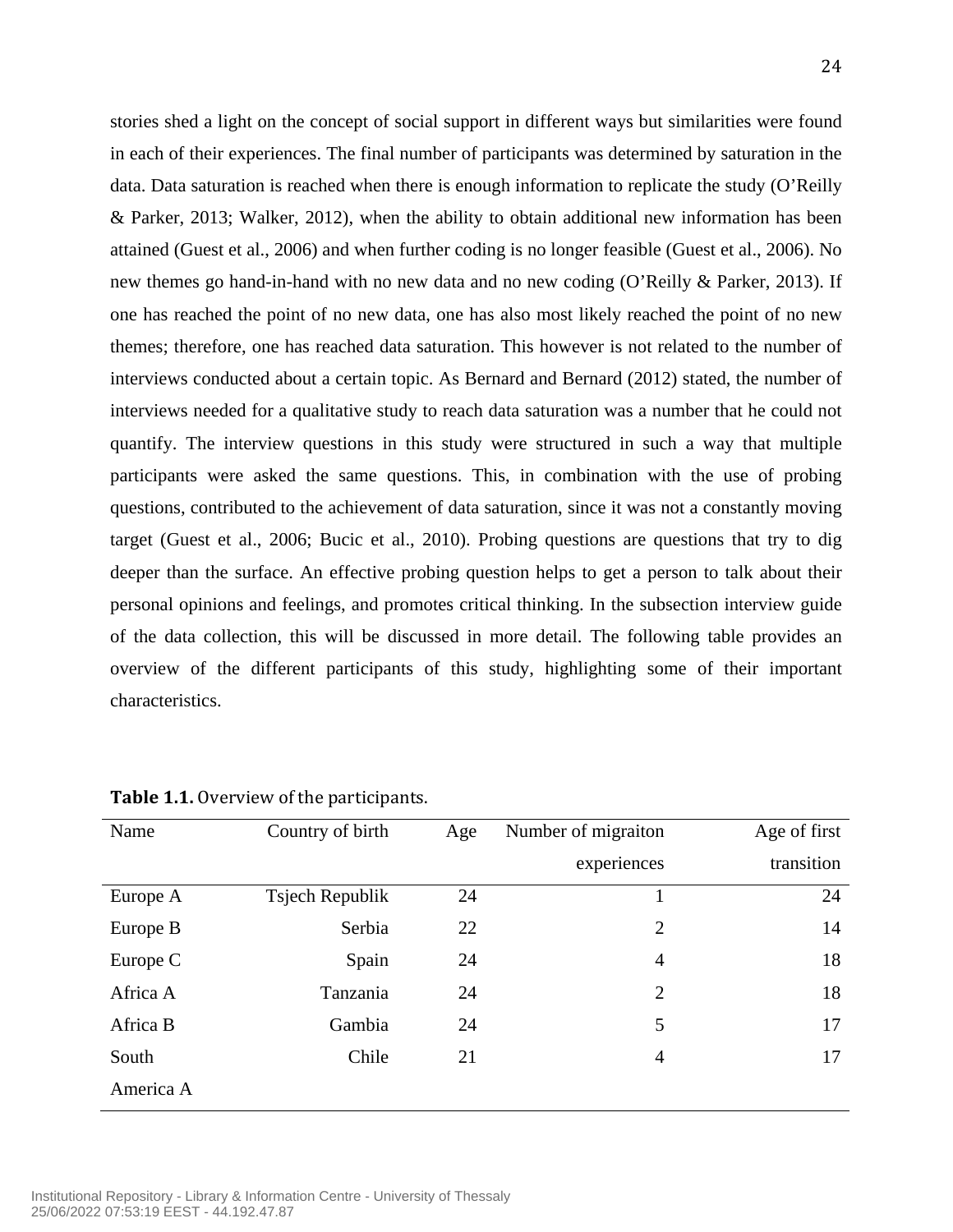#### **Data collection**

#### *Retrospective semi-structured interviews: introduction*

To gather information from our participants retrospective interviews were used. A retrospective interview is a form of interview in which the researcher tries to get a respondent to reconstruct past experiences (Fraenkel et al., 1993). Interviews are a useful method when a research is exploratory. They assist in identifying information that could be used to refine and develop further investigation (Gratton & Jones, 2004). In this research the interviews started with a general and open ended question. Although it is reasoned that the answers on the specific questions would be more accurate and reliable than when individuals are forced to infer and reconstruct answers to general questions (Ericsson & Simon, 1993), the use of general and open questions with regard to the research topic and research design are essential. These types of questions encourage the participants for explanations and opinions and therefore a broader and more elaborate description of the meaning of this transition can be constructed (Krueger & Casey, 2015). Semi-structured interviews not only allow a focus on the meanings that participants give to their own lived experience, it is also an ideal method to gather information that expands or alters existing paradigms, as relationships and themes are allowed to emerge without being imposed by the researcher (Padgett, 1998). The method of retrospective interviews implies the recall of activities, encounters and events that took place months or years ago. Therefore the accuracy of the provided information cannot be taken for granted, regardless of the participants' motivation to provide accurate reports. Research on memory has shown that longer retention intervals lead to lower accuracy of recall of virtually all types of memory at uniform and predictable rates, unless the information is accessed and rehearsed during the delay (Bahrick et al., 1994; Rubin & Wenzel, 1996). What is of even greater concern is that the recall of information from past experiences is often systematically biased. Ross (1989) showed that reported memory in many studies is the result of reconstruction and inferences. Participants rely on their current feelings, attitudes and situations to extrapolate what they think they might have thought or experienced at earlier times. In this study, the accuracy of what exactly has happened is however of subordinate importance compared to what these events mean to the participant and to what kind of feelings these experiences evoke. In line with Smith and Sparkes' (2008) meaning is not considered to be an objective representation of the world, or a stable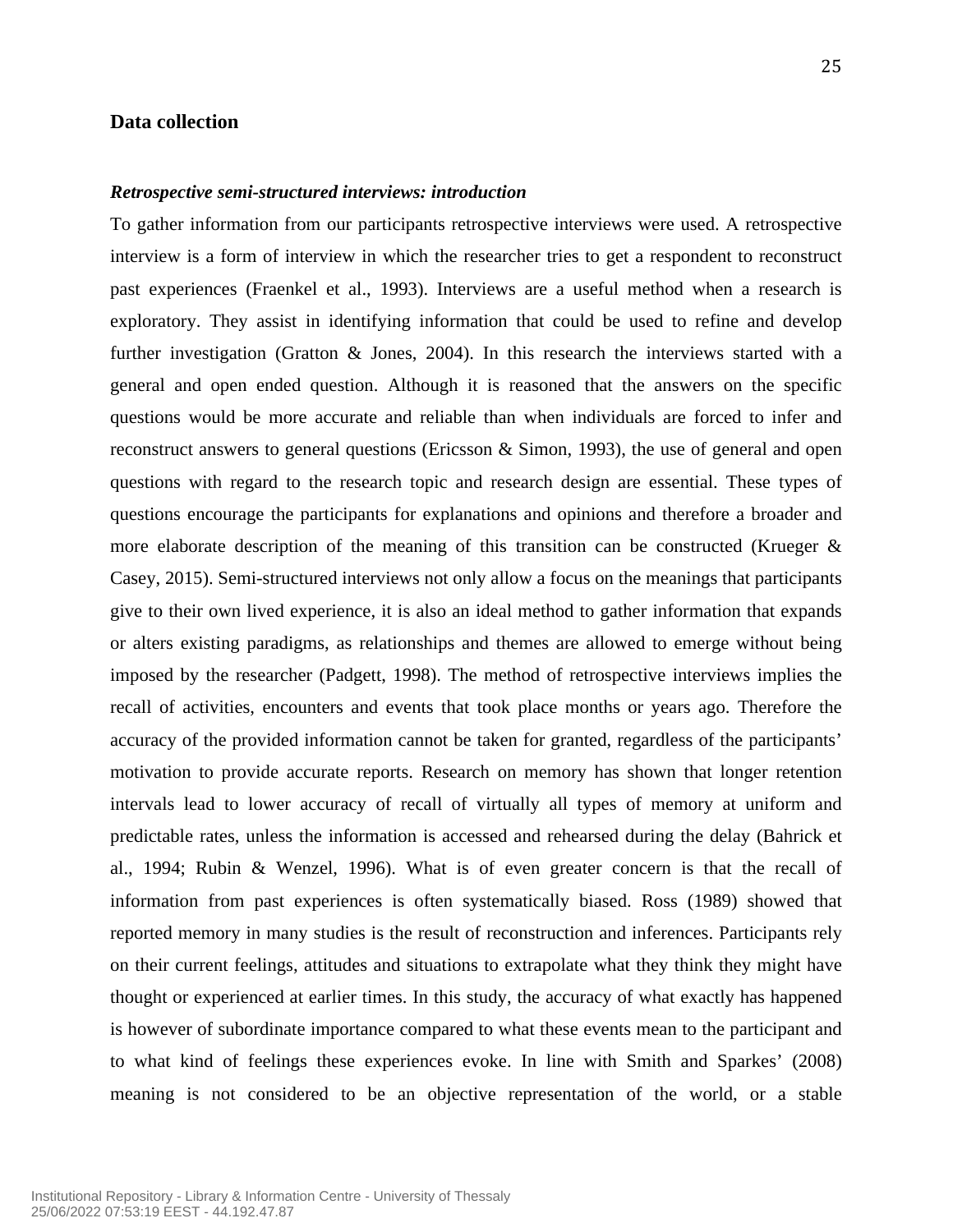objectification that originates from within us. The stories of the participants can be seen as a relational act between the narrator and the researcher that involve negotiations and reconstructions of meanings, that are intentional, interpretative and context and audience dependent. There is thus no claim that the story co-created in a specific time and place is less authentic and that there is a need for verification or accuracy of events and experiences.

#### *Retrospective semi-structured interviews: procedure*

The study was reviewed and approved by the departmental Ethics Committee of the Univesity of Thessaly where the researcher was enrolled as a student. Before interviewing the professional football players, two pilot interviews were conducted with test-subjects that experienced at some point in their life a migration experiecnce for professional reasons. The first interviewee was a football player from Burkina Faso currently playing in the second league of Austria, the second one was a physiotherapist and physical coach who worked with football teams in Russia, Saoedi-Arabia and Singapore. The purpose of these interviews was to get a better view on my own preassumptions in relation to the topic of migration in a football context. Notes of this preliminary interview were kept and contributed not only to a better understanding of my personal perspective for the reader, it also minimized the chance that they would influence my interpretation of the participants' comments (Ely, 1991). The pilot interviews also assisted in gaining experience with the interview process and helped to refine the structure and content of my interview guide.

Two professional clubs in Belgium were contacted by email and invited to participate in this research project. For one club a meeting was organised with the player counselor of the team to whom I presented my research project in more detail. Consequently, the usefulness and feasability was evaluated by the board of the club before giving their approval. For the other club, the team manager, after reading the information overview in my invitation email, was willing to provide several players from the very beginning. The team manager and the psychologist/playerscounselor remained the contact persons for both teams throughout my research. They arranged the meetings with the different players.

To get the interviews done was a complex task because of the busy schedule of one of the clubs who agreed to provide me the majority of the players. In the season of 2016-2017 this club played more official games (65) than any other team of any other league in Europe. Moreover,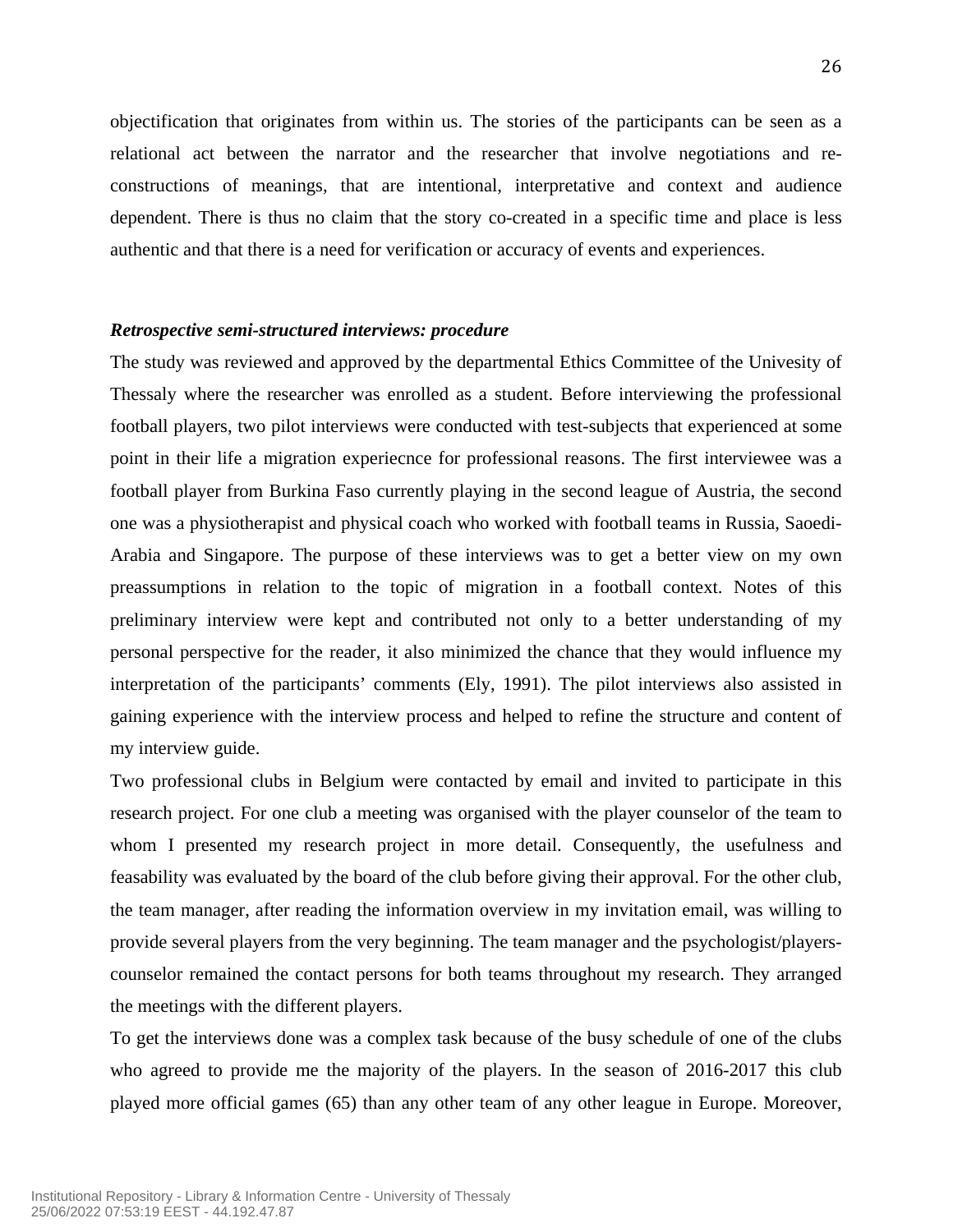the coach did not allow the players to participate in any activities two days before an official game. Given the fact that I was working a full-time job at that time, which was a restriction for my own schedule, the process of data collection took much longer than initially planned. The downside of this was that the interviews were spread out in time. This made it harder for the researcher to get in the flow of interviewing and to obtain the feeling of being fully endorsed in the topic since it felt like starting over time after time.

Before the start of the interview a form of consent was signed by the interviewee which allowed for audio-recording of the interview. Further, the form of consent guaranteed the confidentiality of the content of the interview and the anonimity of the participant. All the interviews were audio-recorded using the recording function of a smart-phone. Notes were taken to clarify certain answers.

The interviews were conducted in English and lasted between 35 and 45 minutes. They were transcribed verbatim yielding a total of 79 pages of multiple spaced (1,5) text.

#### *Retrospective semi-structured interviews: interview guide*

When using semi-structured interviews the researcher has a set of questions in an interview schedule, but the interviewer uses this schedule solely as a guideline. Minimal emphasis is thus put on the ordering of the questions. Instead, the interviewer tries to enter as far as possible the psychological and social world of the respondent by following the respondents interests or concerns (Smith & Osborn, 2003). At the start, the researcher collected general information of the interviewee. This included the demographic details such as age, nationality and years of experience as a professional football player. This section was prepared by the interviewer using Google and Wikipedia. The information was shared with the interviewee in order to find inaccuracies or false information. The former served as an initial rapport building conversation to make the respondent feel at ease and to obtain some important information.

The second part, and the actual body of the interview continued, as advised by Smith and Osborn (2003), with the most general question possible in relation to the research purpose. The question asked by the researcher was: Can you go back in time and describe to me the process, of moving to another country? To give them some cues on how to start their answer, the researcher added: Like, how did it started? How did it went for you? Which people were involved? Basically, can you tell me everything you remember about it? Although these questions were added, leading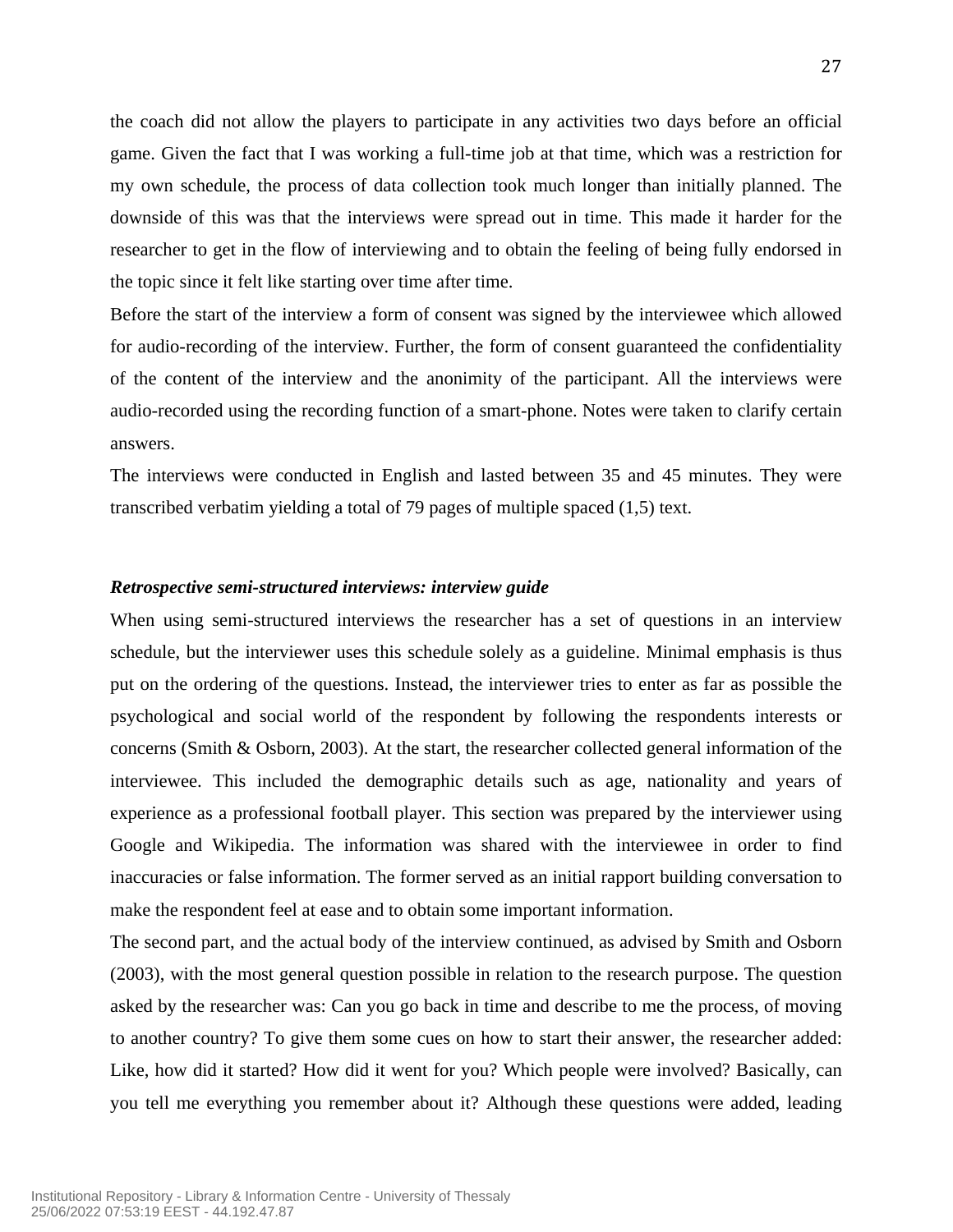questions that influenced the athlete's responses were restricted to a minimum. The role of the researcher was to listen actively and guide the athlete's sharing of information. Flow and rapport between researcher and athlete was maintained by the use of positive body language such as head nodding and words of reinforcement which made the athletes feel that their contributions were valuable (Patton, 2002; Rubin & Rubin, 1995). When the open ended general question did not produce sufficient information, probing questions were used to elicit more information (Smith & Osborn, 2003). Probing questions are used throughout interviews for clarification and additional detail (Patton, 2002). Additionaly, the probes were used to encourage the athletes to provide fuller descriptions (Rubin & Rubin, 1995). The probing questions included questions like "Can you tell me/explain more about that?", "Can you give me an example", "Can you describe to me a situation when this happened?", "Can you think of things that happened that made it easier for you?", "So, how did you deal with this?" In the second part of the interview, the focus was shifted to the concept of social support. The respondent was asked to talk about the people that were helpful during this transition and with regard to each of these persons it was asked "How did he/she help you?". Given the aim of this study, it was attempted to generate concrete accounts of actual experiences that occured. Further, every attempt was made to follow the participants and understand their story rather than merely follow a standardized order of questions (Smith & Osborn, 2003).

#### **Data analysis**

The thematic analysis in this study was approached in a hybrid manner, looking at the data in a deductive and inductive way. A deductive thematic analysis is driven by the researcher's analytic intererst in the area and is thus more explicitly analyst driven. A deductive approach is useful when the general aim of thematic analysis is to test a previous theory in a different situation, or to compare categories at different periods (Hsieh & Shannon, 2005). This form of thematic analysis provides not a rich description of the data overall but more a detailed analysis of some aspects of the data (Braun  $\&$  Clarke, 2006). An inductive approach means the themes identified are strongly linked to the data themselves (Patton, 2002). Inductive thematic analysis is used in cases where there are no previous studies dealing with the phenomenon and therefore the coded categories are derived directly from the text data (Hsiesh & Shannon, 2005). Inductive analysis is therefore a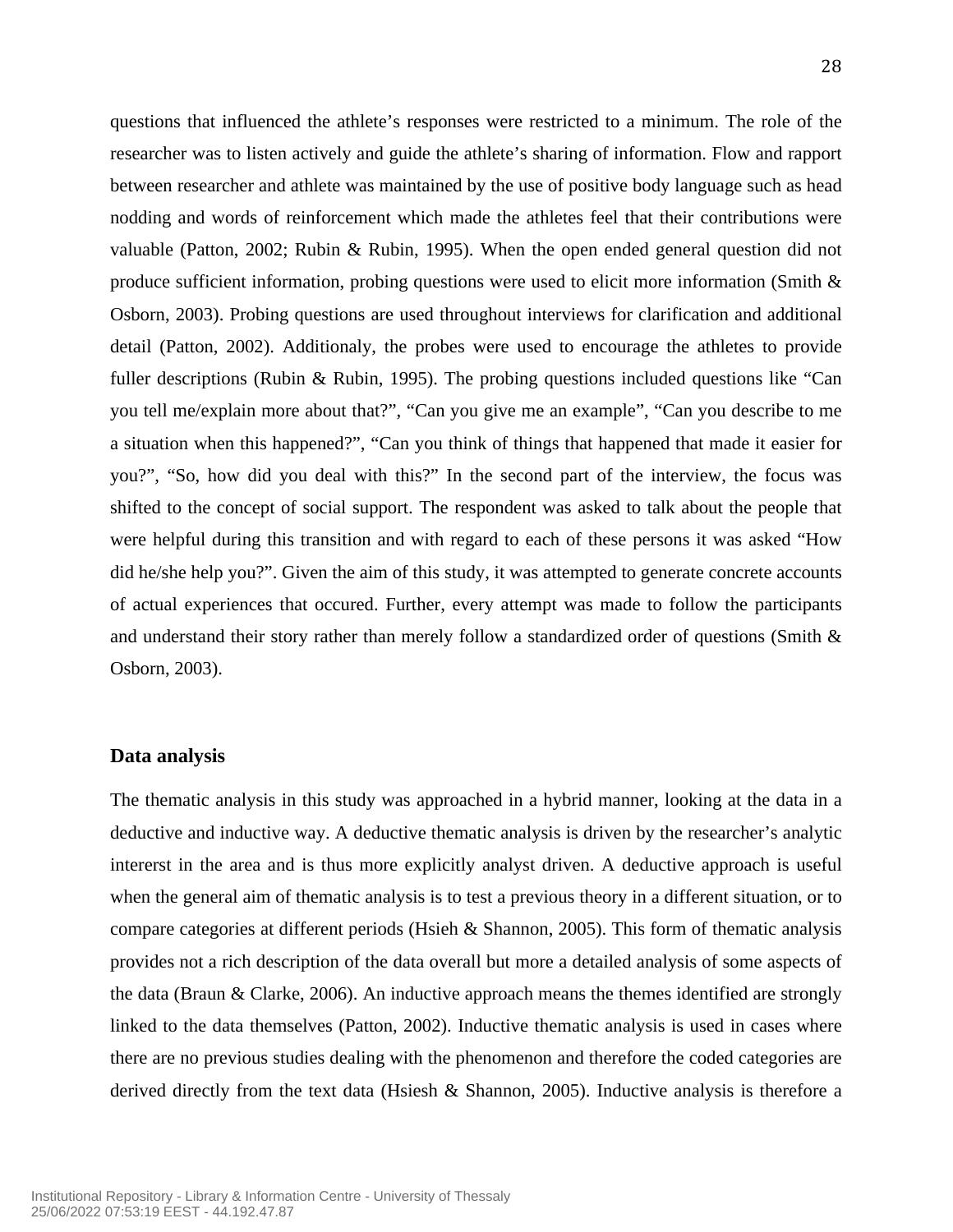process of coding the data without trying to fit it into a pre-existing coding frame or the researcher's analytic preconceptions (Braun & Clarke, 2006). It is important to note that the data in the inductive analysis was not coded in an epistemological vacuum. The researcher cannot free himsef of his theoretical and epistemological commitments (Braun & Clarke, 2006). In this project inductive and deductive reasoning complement each other throughout the research process. My active role in co-constructing and co-participating in the narratives is evident, even though the identification of the themes was for a large part guided by theory. The selection of themes to be included in the analysis and re-presented to the audience is however a highly subjective process.

To start with, I collected concrete, naïve descriptions of the phenomenon from participants. These descriptions were transcribed verbatim from the audio recordings. All the names were changed and any information that could reveal the participants' identity was modified in a way the meaning remained unchanged. After the transcription, the typed documents were read for a first time to gain a feel of the whole. This was followed by an in-depth reading where the transcripts were read several times by the researcher in order to immerse myself in the content. During this process notes were made in the left-hand margin to reflect on interesting or significant comments. This reflected the first step in the process of thematic analysis described by Braun and Clark (2006) as familiarizing with the data. In a second phase meaning units which captured specific aspects related to migration and social support were identified and initial codes were given. This stage is named generating initial codes by Braun and Clarke (2006). Parallel to this, a template of codes was developped based on the theoretical framework regarding the concept of migration, migration as a career transition and the challenges common during this experience (Boyatzis, 1998). Using the template analytic technique (Crabtree & Miller, 1999), the codes from the template were applied to the text with the intent of identifying meaningful units of text. I coded the text by matching the codes with the segments of data selected as representatitve of the code. In the following phase, the codes were collated into potential themes, gathering all data relevant to each potential theme. The following stage illustrates the process of further clustering the themes that were identified from the coded text (Crabtree & Miller, 1999). At this stage, the previous stages were closely scrutinized to ensure that the clustered themes were representative of the initial data analysis and assigned codes. The interaction of text, codes and themes in this study involved several iterations before the analysis proceeded to an interpretative phase in which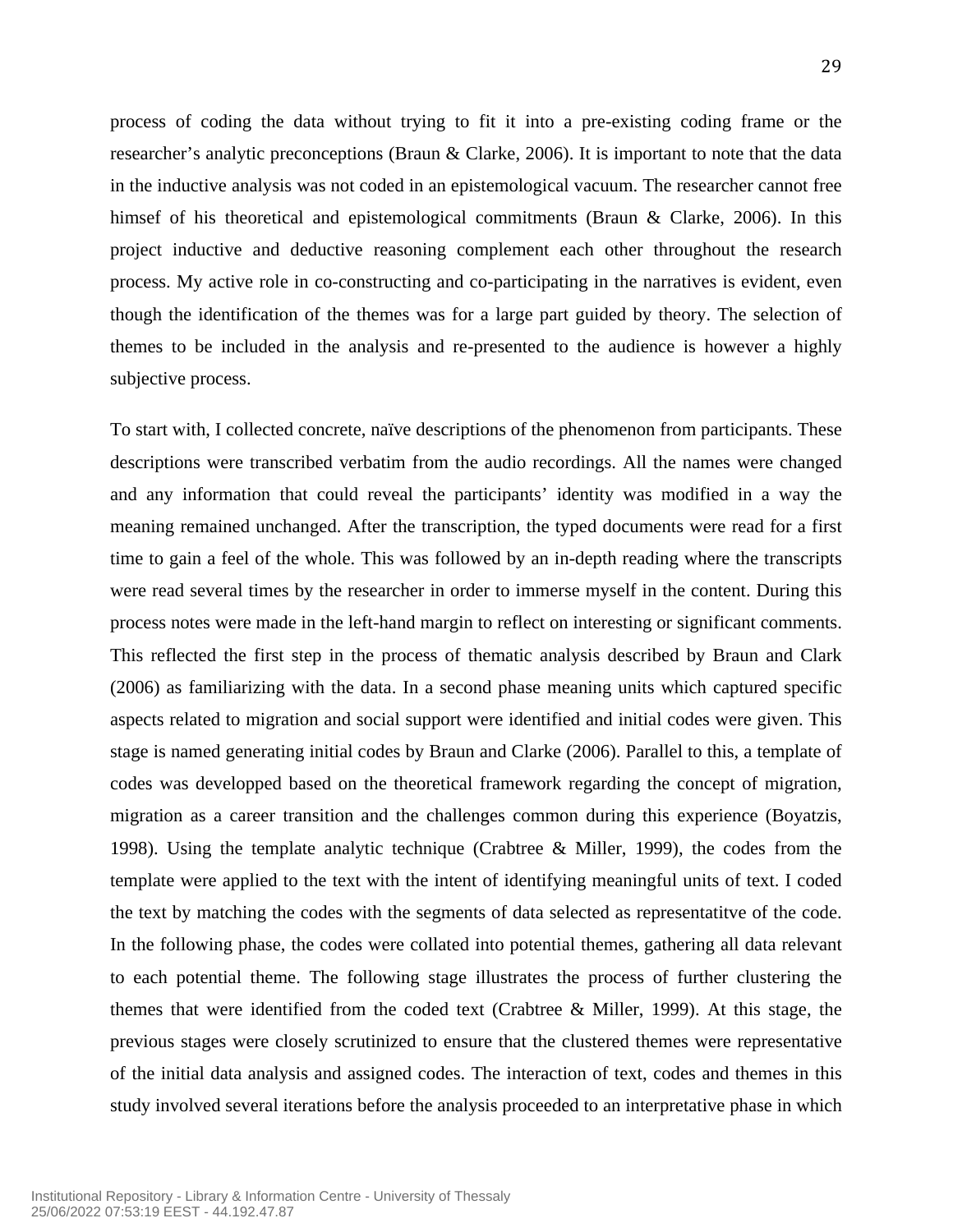the units were connected into an explanatory framework consistent with the text. In the following table, an overview of the different steps of the data analysis is provided.

| 1. | Developing<br>the<br>code manual                                              | Making a list of codes out of the E.g.<br>theoretical<br>framework<br>created<br>about the concepts of migration<br>and social support                                                                                          | - cultural similarities<br>- career<br>- loneliness                                                                                                                                                                                                                                                                                                       |
|----|-------------------------------------------------------------------------------|---------------------------------------------------------------------------------------------------------------------------------------------------------------------------------------------------------------------------------|-----------------------------------------------------------------------------------------------------------------------------------------------------------------------------------------------------------------------------------------------------------------------------------------------------------------------------------------------------------|
| 2. | Testing<br>the<br>reliability<br>of<br>the<br>codes on the pilot<br>interview | Applying the codes of the code<br>manual<br>the<br>onto<br>transcribed<br>version of the pilot interview to<br>see if these codes can be applied<br>on the content.                                                             | E.g.<br>Social support agent: "Because I<br>have my agent, and he is the one<br>who is responsible for me and<br>who was taking care of me, he<br>does everything."                                                                                                                                                                                       |
| 3. | Verbatim<br>transcription of the<br>material                                  | Listening to the audio-recording<br>of the interviews and typing them<br>out word for word.                                                                                                                                     |                                                                                                                                                                                                                                                                                                                                                           |
| 4. | Familiarizing with<br>the data                                                | Reading and re-reading of the /<br>transcriptions of the interviews                                                                                                                                                             |                                                                                                                                                                                                                                                                                                                                                           |
| 5. | Summarizing data                                                              | Making<br>about<br>the<br>notes<br>transcriptions of the interviews<br>which allowed me to sense and<br>take notice of the potential themes<br>in the raw data                                                                  | E.g.<br>Family is referred to by all the<br>interviewees as a stakeholder in<br>the process of migration<br>Differences and similarities in the<br>migration process of European<br>and African players.<br>Players experience<br>difficulties<br>when moving abroad to a different<br>country                                                            |
| 6. | Applying<br>the<br>template of codes $+$<br>additional coding                 | Codes of the code manual were<br>applied on the text with the intent<br>of identifying meaningful units of<br>text.<br>Inductive codes were assigned to<br>segments of data that described a<br>new theme observed in the text. | E.g.<br>Boredom: "Otherwise, I go home<br>and there is nothing to do"<br>E.g.<br>" it's the second time I change,<br>I know the change, you know.<br>And obviously Portugal is more<br>similar than Spain, the life, the<br>people the language."<br>$\rightarrow$ Subtheme: experience<br>>Higher order theme: Facilitators<br>of the migration process. |

Table 1.2. Guideline of data-analysis.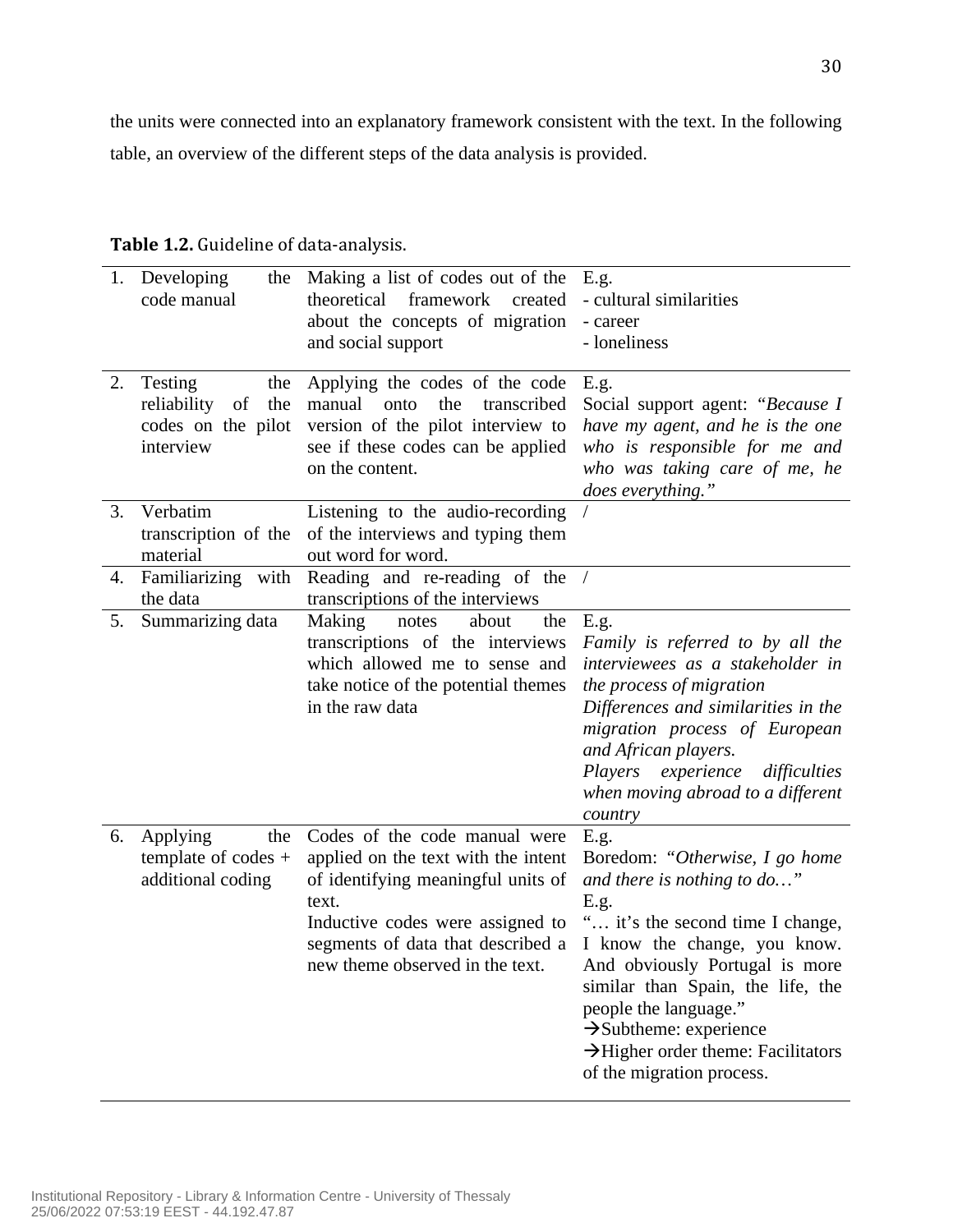| 7. | Making a coding<br>file | sorted and classified together in<br>one document in order to bring<br>together all the interviews in one<br>place. | The segments of text were then (Separate document created by<br>author) |
|----|-------------------------|---------------------------------------------------------------------------------------------------------------------|-------------------------------------------------------------------------|
| 8. | Connecting<br>the       | broader categories were<br>The                                                                                      | E.g.                                                                    |
|    | codes<br>and            | deductively created based on the                                                                                    | Information, tangible, emotional                                        |
|    | identifying themes      | two central themes of this study:                                                                                   | and<br>esteem<br>support<br>were                                        |
|    |                         | migration and social support.                                                                                       | connected and classified under the                                      |
|    |                         | Some subcategories were created                                                                                     | umbrella of 'Types of social                                            |
|    |                         | inductively based on the emerging                                                                                   | support'.                                                               |
|    |                         | data, other sub-categories were                                                                                     | The codes that emerged out of the                                       |
|    |                         | derived<br>theoretical<br>from                                                                                      | data as social support coach,                                           |
|    |                         | frameworks discussed in the                                                                                         | family,<br>social<br>support<br>social                                  |
|    |                         | literature review. The analytical                                                                                   | support agent, were connected                                           |
|    |                         | process was flexible so that                                                                                        | under the theme 'Stakeholders'                                          |
|    |                         | categories and<br>sub-categories                                                                                    |                                                                         |
|    |                         | could be modified and refined                                                                                       |                                                                         |
|    |                         | until a satisfactory list was                                                                                       |                                                                         |
|    |                         | established and exhausted from all                                                                                  |                                                                         |
|    |                         | the data (Tesch, 1990).                                                                                             |                                                                         |

In the final stage of data analysis the result of the previous stages is reported. This stage is highlighted as the final opportunity of data analysis in thematic analysis. At the most abstract level, emergence of the theme/ themes can be considered to be the result or final product of data analysis.

### **Quality of the research**

Overall, one of the best ways to judge the quality of findings is whether new insights in the studied phenomenon have been provided. The study should therefore have increased the understanding of a particular phenomena or informed practical actions (Krippendorff, 2004). Further, some actions were undertaken to ensure the trustworthiness of this study. The latter was achieved by focusing on the credibility, the transferability, the dependability and confirmability of this research (Lincoln & Guba, 1985). To establish credibility for the findings and to enhace the accuracy of my interpretations, I made use of feedback from an experienced researcher who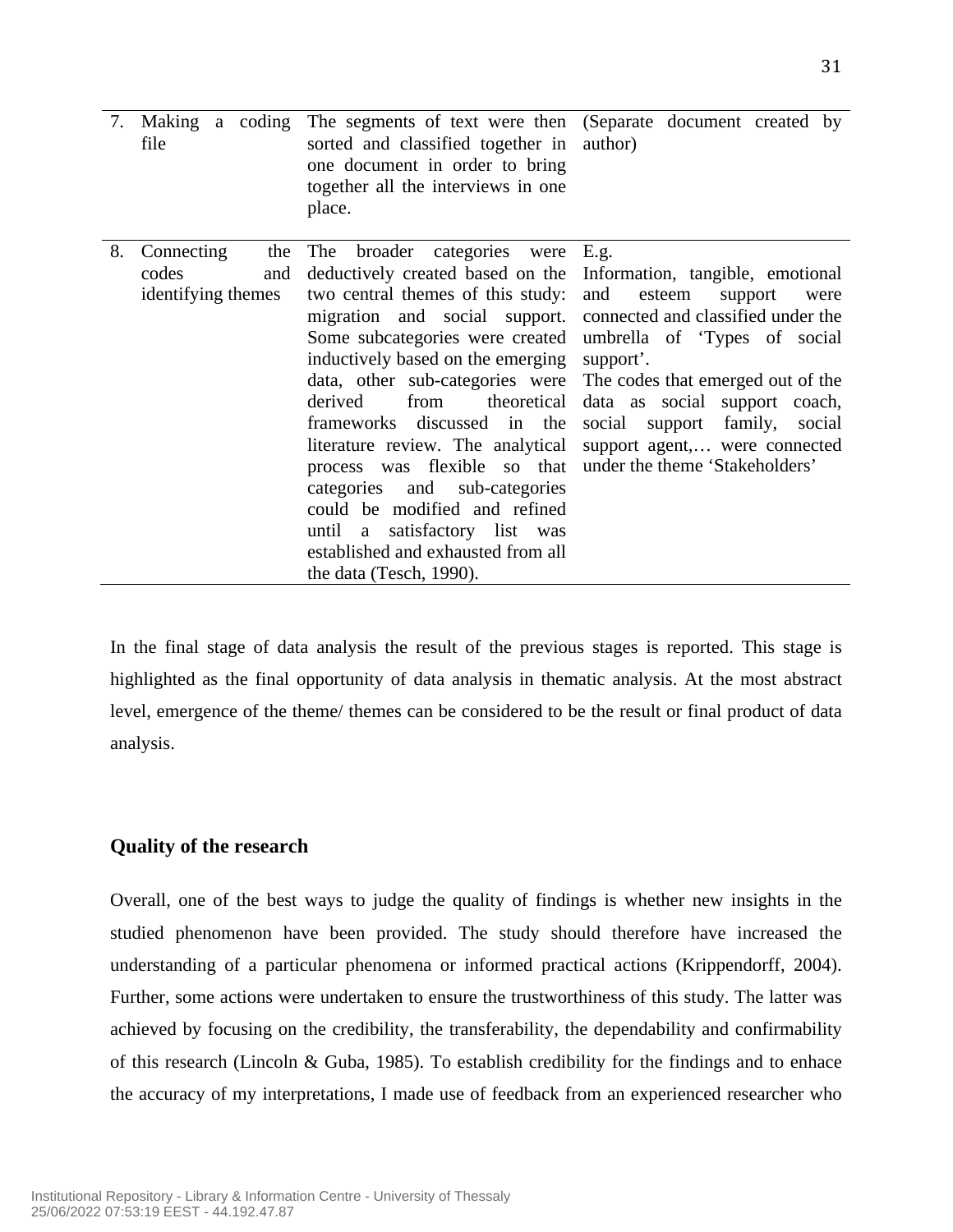played the role of "critical friend" (Holt & Sparkes, 2001). He made comments about the questions asked during the interview and the analysis of and the conclusions taken out of the experiences of the football players. To ensure transferability purposeful sampling was used in an attempt to obtain thick descriptive data. Each participant was permitted to speak freely on all of the research questions without any time constraints or limitations (Guba, 1981). Further, as much details as possible about the different steps that were undertaken in the process of this inquiry were provided. The dependability and confirmability was ensured through an external audit of the process and the findings. The overall trustworthiness of this study was enhanced through the use of a reflexive journal by the researcher (Smith  $\&$  Osborn, 2003). In qualitative research, the researcher is the primary data collection instrument, since he or she decides what to ask participants and what to observe (Richardson, 1994). In this reflexive journal I logged, whenever appropriate, a variety of information about the self, the method and the research topic. The main use of this reflexive journal was to help 'bracket' my personal experiences and consider the influence of my personal values and migration experiences on the research (Smith & Osborn, 2003). According to Etherington (2004), keeping a reflexive journal can help researchers focus on their internal responses to being a researcher and enables them to capture their changing and developing understanding of their roles and relationships within the study as well as on method and content. This, was assumed to add to the quality of the data analysis. Another strategy used to establish trustworthiness in this study was disclosing information about myself as a researcher so that the readers have an idea which biases or assumptions might have had an impact on the inquiry (Sparkes & Smith, 2012). In what's next, I will therefore discuss in more detail my stance as a researcher throughout this study.

#### **The researcher's positioning and reflexivity.**

By situating myself as an 'active participant' (Holstein & Gubrium, 1997) and highlighting the relational nature of this inquiry (Smith & Sparkes, 2008) I reflect on how my involvement in the storytelling process may have affected it.

Since I've experienced the migration process to a different country more than five times first hand, I personally hold a very close relationship to the topic of study. Although the context was different, whereas I was traveling for other reasons than professional football players do, I did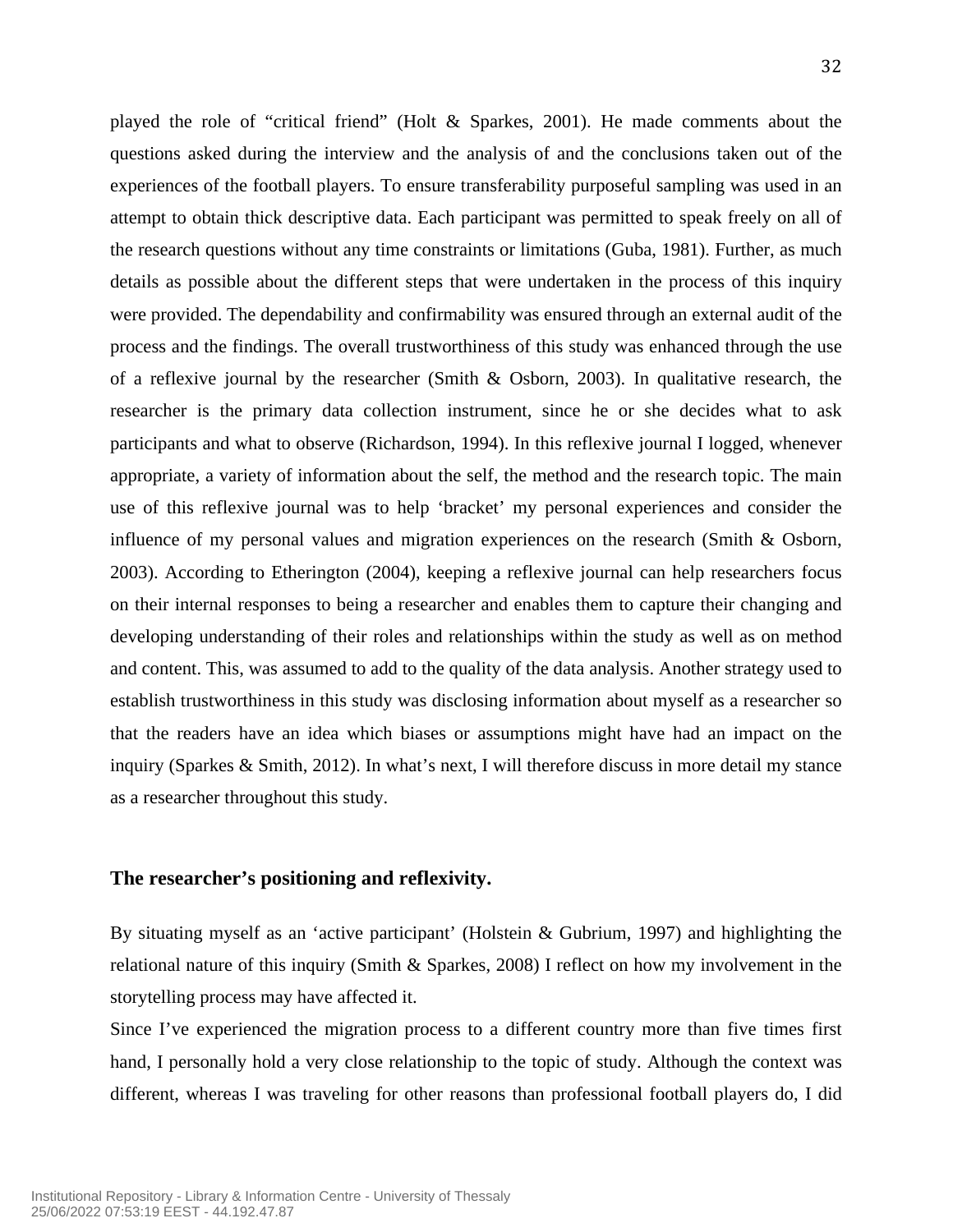encounter many similarities in the stories of the professional football players. The familiarity with the topic had the advantage of easiness to connect to their experiences and an easiness to take an empathic stance in the specific situations they discussed with me. The downside was that it created a biased view and subjective opinions that may have had an impact on the research process. The use of a reflexive journal allowed me to write about some of the experiences that were part of my personal migration process such as the difficulties I encountered in adapting to a new country of residence and about the times that significant others helped me to cope with certain situations. This process of reflection helped me in avoiding to impose my view of what social support means onto the participants' accounts, or interpreting their words purely in the content of my own experiences. Through the relationship between the researcher and the narrator,

33

I thus tried not to adopt an authoritative stance but to engage in self-reflection (Chase, 2005). The reason for employing this interactive strategy lies in the idea that "researchers have to understand themselves, if they are to understand how they interpret the participants' stories and that the readers need to understand researchers' stories (about their intellectual and personal relationships with narrators as well as with the cultural phenomena at hand) if readers are to understand narrators' stories" (Chase, 2005, p. 666). This is also reflected in the re-representation where the 'I' pronoun is used when writing the findings and analysis of the interviews. Although a valid way of presenting results it is still uncommon in qualitative research where a positivistic view is promoted. The latter holds the premise of a de-personalized researcher, being totally absent of her/his positioning and input – in terms of co-construction of the findings. The author of a study is therefore an objective observer/reporter of events, mentally and linguistically invisible. In this inquiry a different stance was opted for with the aim to utilize the participating role of the researcher as an enrichment and as an non-neglectable aspect in the constuction of finding and results.

# **Analysis and findings**

In this chapter the analysis and the findings of this study are presented. The aim of this section was to provide a concise, coherent, logical and non-repetitive account of the story the data tell within and across themes (Braun & Clarke, 2006). The stories of the participants are presented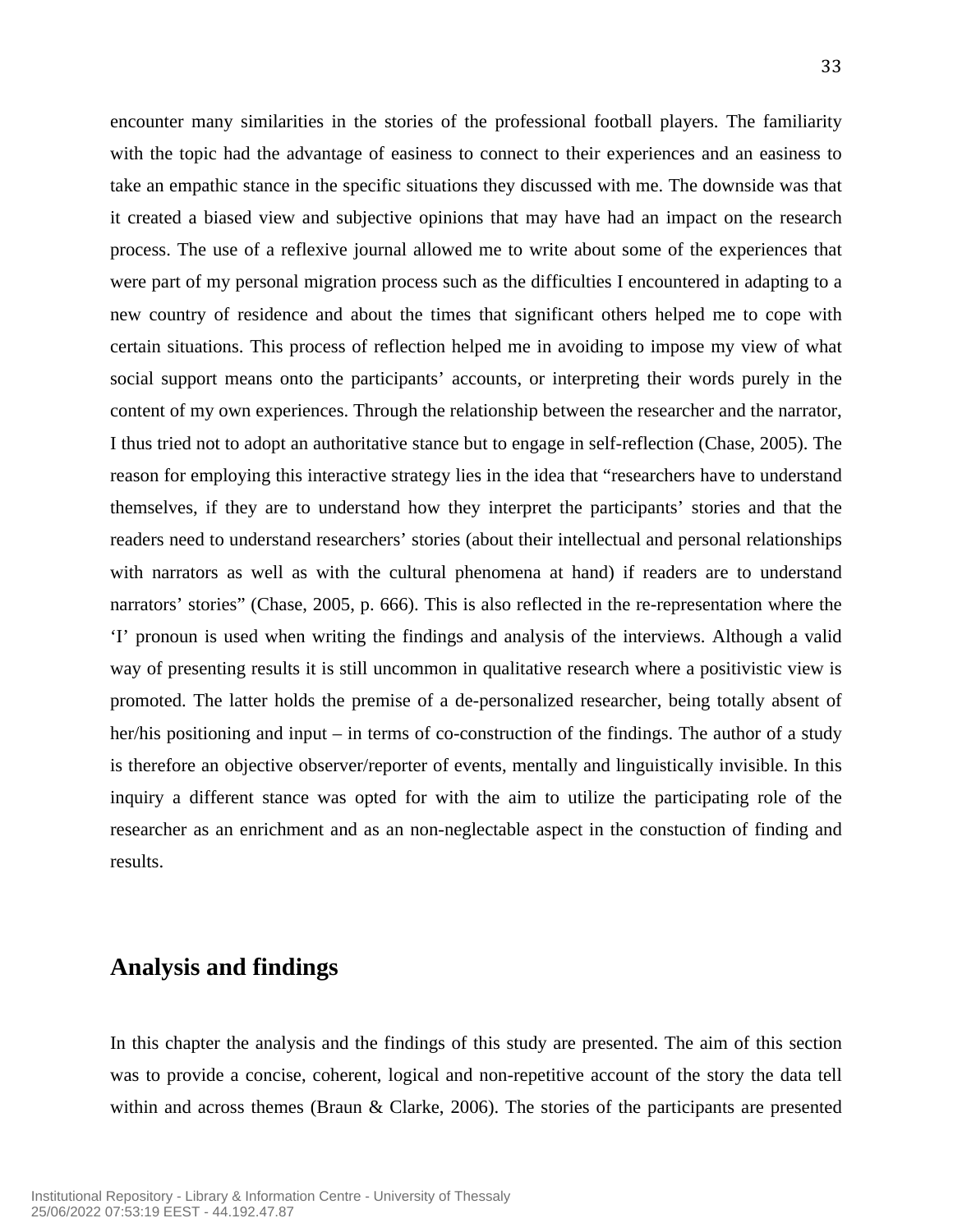using small segments of the interviews brought together to form a longer excerpt or story, intertwined or followed by the author's interpretations (Chase, 2005). In this study, a lot of primary data was used in order to let the participants speak for themselves (Wolcott, 1990). The analysis began from the perspective of the participants and as such, it allowed the participants to provide a rich source of information separate from the interpretations of the researcher (Krane et al., 1997). After the presentation of these excerpts, my interpretation and analysis was provided. This procedure allowed to identify and acknowledge the multiple perspectives of the participants and the researcher, and as such the readers were able to consider all perspectives in their interpretation of the research (Krane et al., 1997). By merging the role of researcher as co-creator of the narrative with that of the participants' stories, the interpretative role of the researcher is highlighted but at the same time it separates him/her from a process of joint contstruction. Following Chase (2005) it is thus attempted both to connect and to separate the researcher's voice from the participants'. Also, the data was arranged with an eye for storytelling pursuing narrative logic. I tried to plot the data out in a way that allowed to transition from one exemplar to another, just as narrators arrange details in order to best relate the particulars of the story (Chenail, 1995). Further, the writing up of the analysis was guided by the themes derived from the theoretical framework. Although the themes were partly guided by theory, I, as a researcher played a crucial role in the co-construction of the narratives since the selection of themes to be included in the analysis was a highly subjective process. These themes did not just emerge inside narratives but they were dialogically co-constructed and they acquired relevance and correspondence with a theory through my understanding (Ely, Vinz, Downing & Azul, 1997). Each section of the analysis was used to locate and address the foci of the research question and enlighten our understanding. The presentation reveals a sequence of events which reflects the overall motives of migration, the difficulties along the way and the crucial role of social support in this career transition while taking into account heterogeneity of the particpants. The following table gives an impression of the categories found within and imposed on the data.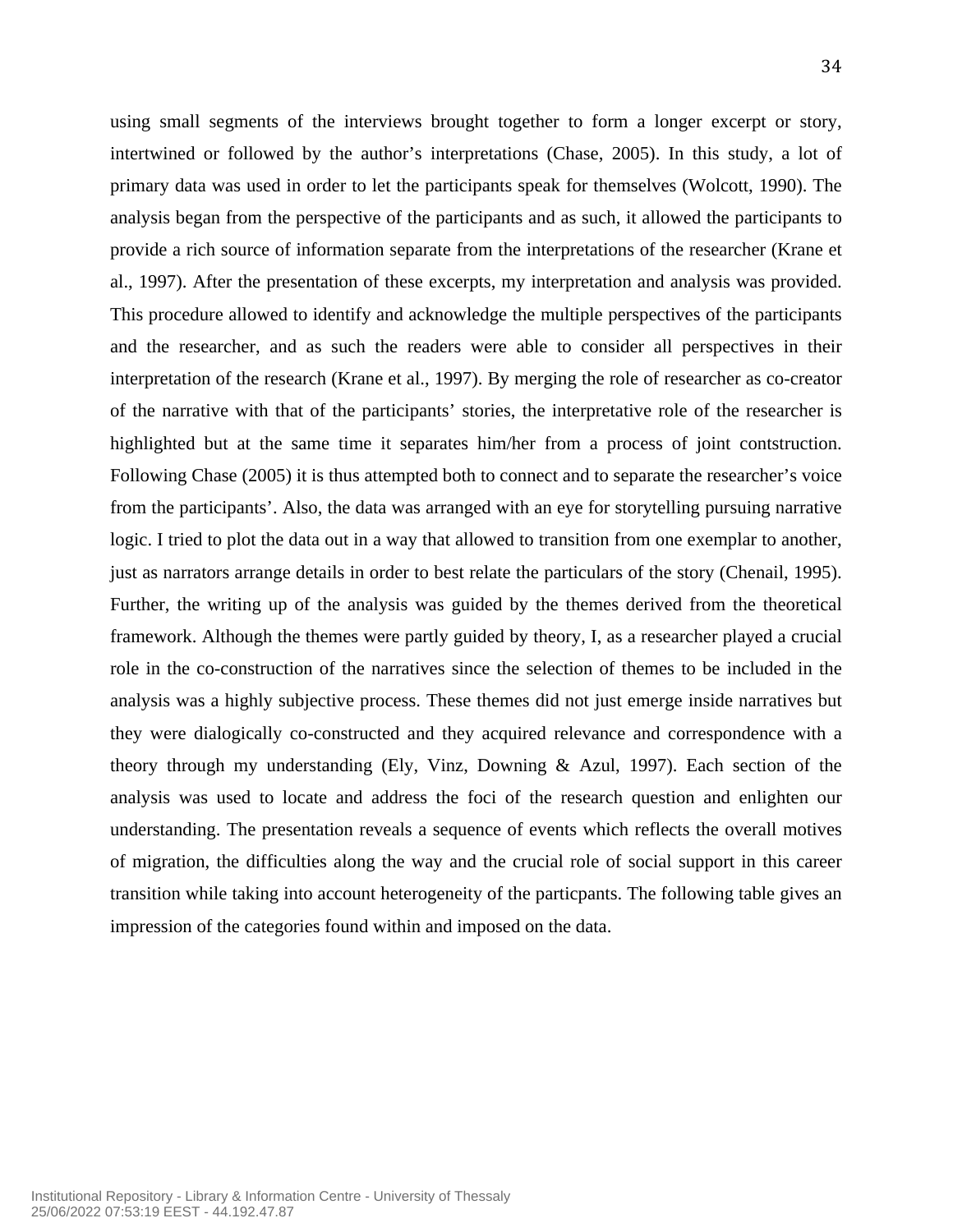| <b>Central Themes</b> | First order categories  | Codes                                                        |
|-----------------------|-------------------------|--------------------------------------------------------------|
|                       | Reason / Motivation     | Moving for economic reward                                   |
|                       |                         | Moving to play in a better league<br>or league of preference |
|                       |                         | Moving to experience different<br>cultures, countries        |
|                       |                         | Moving<br>of<br>because<br>personal/politcal reasons         |
| Migration             |                         | Challenges in the new community                              |
|                       |                         | Challenges in the new culture                                |
|                       | Difficulties / Problems | Challenges in the new sporting                               |
|                       |                         | environment                                                  |
|                       |                         | Insecurity                                                   |
|                       | Facilitators            | Experience                                                   |
|                       |                         | <b>Cultural similarities</b>                                 |
|                       |                         | Family                                                       |
|                       |                         | Player Agent                                                 |
|                       | <b>Stakeholders</b>     | Coach                                                        |
|                       |                         | Team                                                         |
| Social support        |                         | Club                                                         |
|                       |                         | Others                                                       |
|                       |                         | Informational                                                |
|                       | <b>Types</b>            | Emotional                                                    |
|                       |                         | Esteem                                                       |
|                       |                         | Tangible                                                     |

**Table 1.3.** Overview of themes, categories and codes.

# **Migrating football players, living the dream or a road of obstacles?**

### *Introduction and motives.*

To introduce the interviewees, the following paragraphs give an overview of the participants of this study and their motives for migrating to a different country.

Africa B played as a youth player for a short period in France, later he moved to an MLS team in the US. He continued his career in Finland and Sweden before ending up in Belgium. He looked at his migrating experiences as a gradual process of improvement: *Yeah (smiles) it's not easy but that's all about football because uhm, the moves that I make, I mean they are the right decisions, they are the right moves because I was there in Finland, I was level one and in Sweden it's*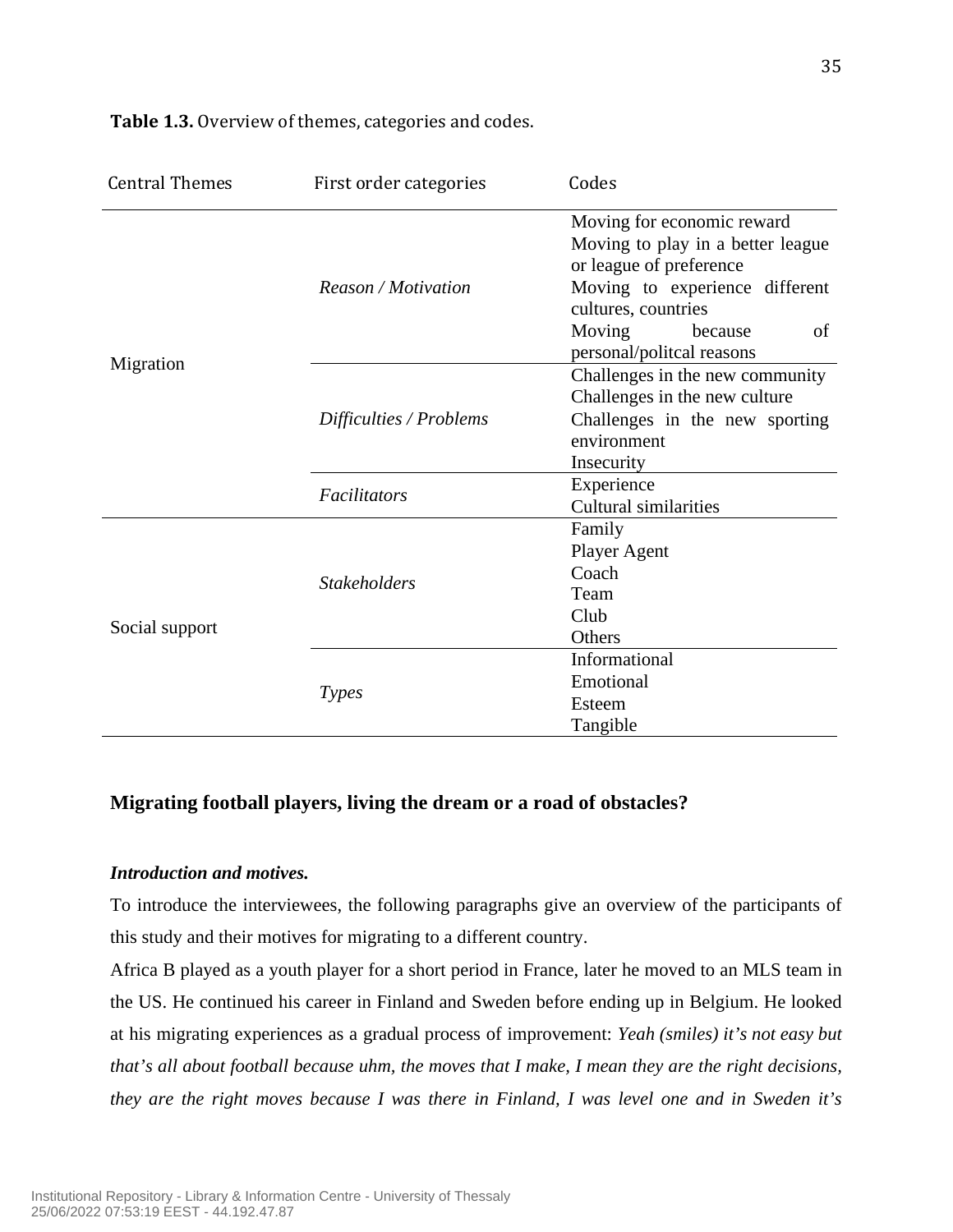*higher than Finland you know….*(Yeahyeah) *So I'm, I went to second level and Belgium is third level you know, so I mean (…) My target is to play in the Premier League or the Bundesliga or… but, but yeah I mean in Belgium now it's, it's good, I don't regret, I am happy here. Yeah, so it's like a stepping stone, if I told I was in Sweden, ok Sweden, then I go back to Finland, I would say maybe it's not the right thing to move, but I'm happy that I'm moving. I don't feel bad about it, I feel…*

Europe B, who moved from Bosnia to Serbia as a youth player perceived the reason for moving abroad in a similar manner …*uhm I went there because of football you know, I saw my chance to get something in life you know, I said to my parents, I go, I take a risk, we'll see what happened but also I go in school there you know because also I want to have my career in school and also football, you know… (…) Yeah always I have normal dream, you know. I don't want to dream to play in Real Madrid but maybe one day why not but you know I'm realistic guy you know and my dream was when I come from Bosnia to Serbia to play in Serbia and when I reach good level in Serbia, I see and I can go* (One step) *One step higher and when I came here, I also, when I play against Spanish club A, that is big club you know and I saw, maybe I can go one step …higher.*

Africa A who migrated first from Tanzania to Afircan country Y before getting transferred to a club in the Belgian League said during the interview: *Yeah…yeah… that was my dream, since I was young, when I was playing football, I was always playing to be a professional, I want to go to Europe, that was my dream and I was praying for that, so when Congolese club A come I say, I think it's a good way, yeah, because there is a difference between Tanzanian Club A and Congolese club A in Africa.* 

Europe A who was playing for a well known team in Tsjech Republik before moving to Belgium had similar goals for his career. *It was always my aim, my goal to transfer somewhere to, to, to get in bigger quality, more quality* (Higher level of football?) *Higher level of everything, everything around this. Infrastructure…and professional…*

All of the above players could be defined according to the categorization of Maguire (1994) as *ambitionists*. Their primary reason to migrate to a different country was to become a professional football player and to play in a better quality league. Although they could also be seen as *mercenaries*, players who are moving abroad in order to obtain more money, this was never clearly articulated as one of their motives. As such, their motives of leaving their country behind were mainly driven by global pull factors and to some extent by local push factors.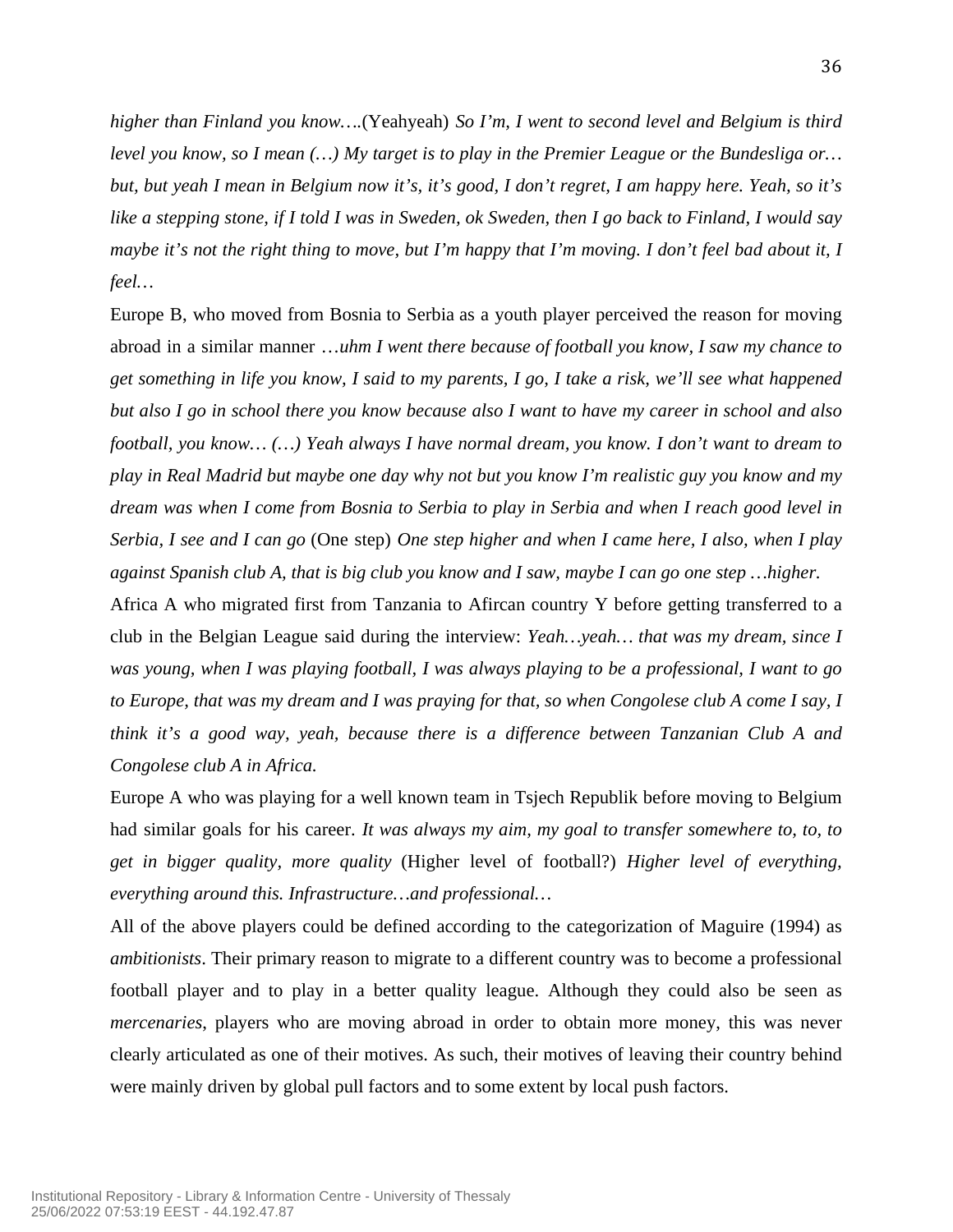Although there were similarities to the experiences of Europe C in comparison to the first players described, the context was different for him. Whereas his first move from Spanish club B to Spanish club C was with the purpose of playing in a better team, his move from Spanish club C to English club A had a different reason. *I saw in Spanish club C it is very difficult to arrive in the first team. Uhm I was uhm, just in the moment to go to the second team but English club A want me and uhm I feel, I, I can improve in England. Sign there four years and Name A, is the coach who, who watch me and uhm, and I was uhm, I sign to English club A, I think is the moment to, to change, to change something…* In this example the local push factors, i.c. the impossibility to reach the first team in Spanish club C, made him decide to leave his home country and try his luck in a different league. Europe C is therefore labelled as an *exile* on the one hand, since football related problems were an important motive to leave and *ambitionist* on the other hand since he was aiming to become a professional football player and this move could be beneficial for his career.

A word that was widespread in the responses of the players that were part of this study when talking about their migration experience was 'opportunity'. The word, sometimes used interchangeably with 'chance', refers according to the interpretation of the researcher, to a feeling of having the possibility to improve their current situation or to follow their dream. Africa A said: *Yeah when you have a chance to go to the big club then you, I use it…* and*… Yeah, so I was waiting for it and looking for if I get a chance to go because my dream…* Participant Africa B, discusses this subject a bit more extensively. *Yeah because, the opportunity that I have, there is a lot of people who doesn't have this opportunity you know, to travel to foreign country and to be a professional footballer, you know it's not easy. So I have this here, why not I have to take it and then even work hard. That's my target you know… And I have the opportunity to be a professional footballer so, most of my colleagues don't even have and I remember it from my generation when I, when we were playing in the youth team, most of them are not even like… playing you know …Only if you are playing in good leagues but not many maybe three or so and most of them are, I would say some of them are better than me but they don't have the chance so I had the opportunity so that's the reason why I keep on fighting so anytime I have to think about this I have to do whatever it takes you know to be good.* 

Although South-America A recognized this aspect about moving abroad, he took a more biased stance about the opportunity that was given to him. When he was scouted at an international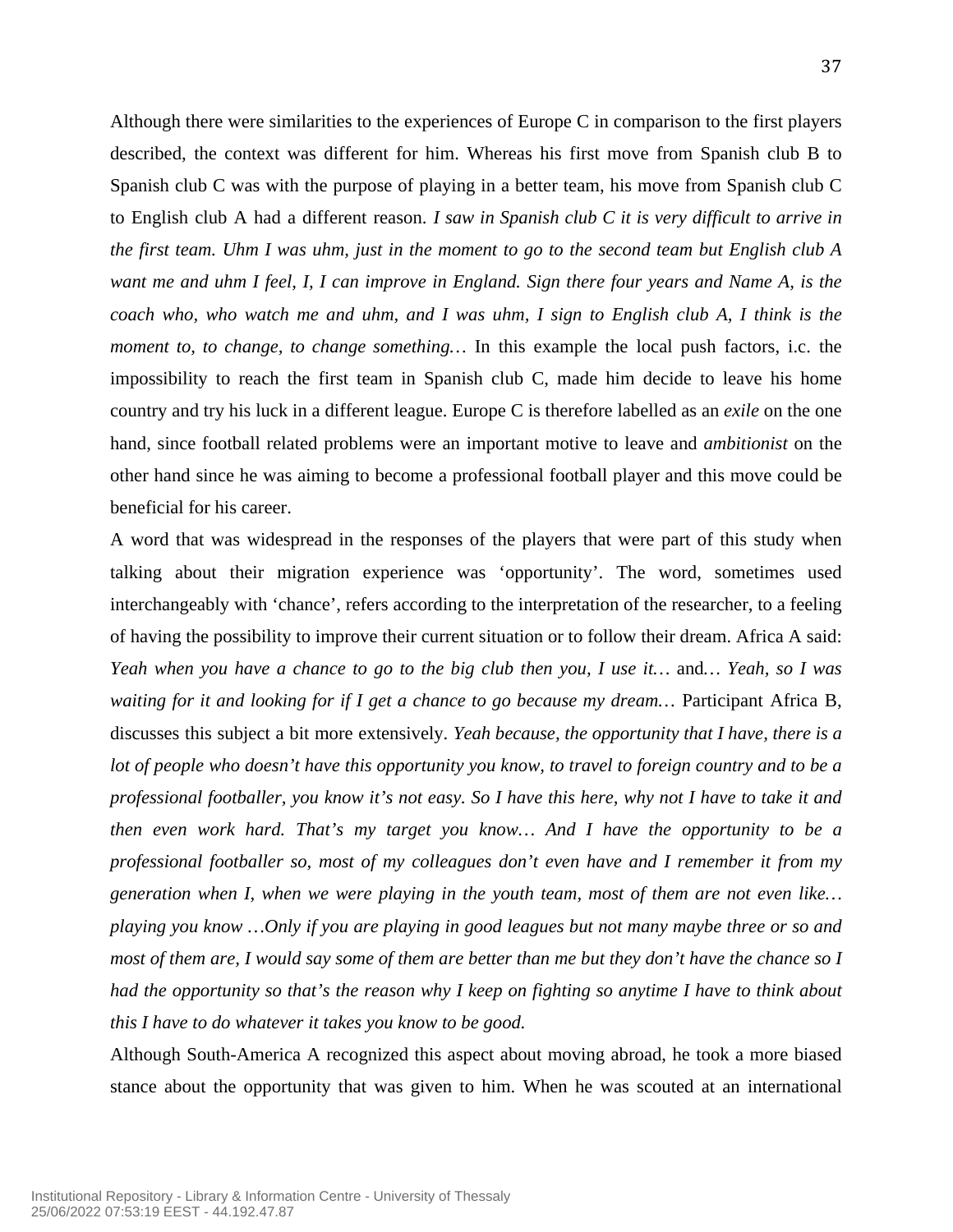tournament in Argentina, the player was taken over by a dual feeling about going to Europe. *(thinking) two feeling. One was like ooooh Europe, the dream for like every Chilean player. I want to go, I want to play there, like the other big player from Chile like blabla. And the other was I leave my family, I leave my friend, my brother, you know, everything who was supporting me, and then you know, you say, I stay, I go, I stay, I go.* It is therefore appropriate to note that this player experienced the attraction of both global and local pull factors. He had the chance to improve his social status by going to Europe and play in a better league. However, in exchange for this he needed to learn to live without certain aspects of his life to which he was accustomed. To some extent this player was already aware of the problems he could encounter when moving abroad. In what's next, a closer look at the difficulties the interviewees faced within their process of migration are zoomed in on.

### *The difficulties along the way.*

When athletes move abroad in the pursuit of their career they face challenges in different aspects of their life. The particpants in our study acknowledged this and provided numerous stories about the problems they had to deal with.

First of all, although not very prevalent in the existing literature about athlete migration, the interviewees portrayed the transfer from one league to another as a process with a lot of insecurities. When they are going or planning to go to a different country the players face the unknown, which brings along feelings of doubt and stress. Europe A said the following about this period: *Yeah but yeah you, you can imagine how, how stress and nervous was it the, the one month or two months of transfer window when, when every day I had a call from my agent maybe yes, maybe no like this. Name B (Technical Director Belgian club A) called me and like I wanted to leave because I really saw the interest from club and I wanted to make a chain, chan, change for me, like this…*

Europe B had even more doubts about his upcoming transfer because of previous experiences. *One, because uhm, I have two times uhm almost finished transfer and in last moment something happened and I don't go. One time I have to go in Polish club A, Poland. Almost I was on airport in Belgrade and my manager call me, my agent: you need, you have to go back, no inside, it's finished, we don't go. Ok and after that one year, I get call from my agent he said me, we have, we have uh Belgian club A they want you but don't speak to anybody, anything you know.*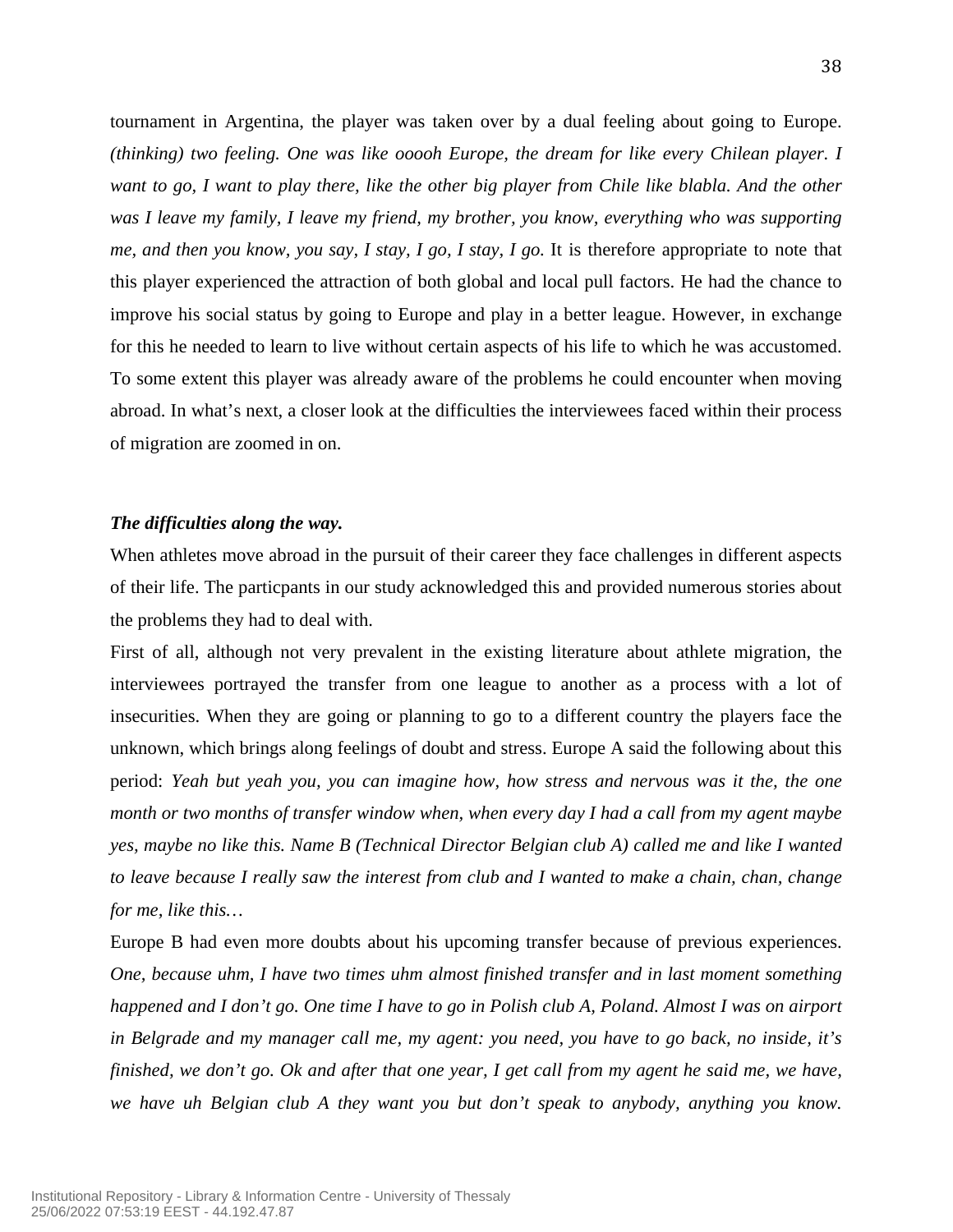*Because in Serbia if you, if they heard you have some transfer, everybody call here to, to try to put his player you know. And I came here but still I don't, didn't believe I, I stay here because I was, I have two situation before I didn't sign it, you know.*

South-America A who was certain of his contract experienced another type of insecurity. After signing with English club B he was not certain if he would stay there or if he had to go on loan to play for another club. *I stay there in the hotel, like one month. (*Uhum) *And then, just waiting for what they want from me. You know.* (Uhum) *They want me alone or stay with the under 21 or play like six months in Chile or one more year in Chile, I don't know. (…) And then they take the decision to put me in uhm in Holland, in Dutch club A.* 

Africa B experienced yet another type of insecurity. *Yeah, (I met my agent) when we played with the youth national team. But I didn't take him serious so… you know… because it's, I mean, we had a lot of good players. Some of them left, we had a really good team so some of them they left to Spain, France, you know,… a lot of agents where there but I didn't take it so seriously you know but then afterwards he came to Gambia and he's from Sierra Leone, and he came to Gambia, you know, try to work on things, and then he get a pre-contract and told me well this is going to work, let's see. So the moment I was travelling to get a working permit I realized: OK, it's something….* According to him, getting approached by player agents with the promise of getting transferred to Europe is a general practice in Africa. Quite often, those people are unable to fulfill their promises.

Once the players overcame their initial problems of stress and insecurity, they were confronted with issues in their new country of residence. South-America A illustrated this by pointing out that the life of a professional football player also has a downside: *I think is easy life because we have everything you know, you have the money, you play football, in a professional club, you have some people to, to work with you, you know, the rent, the house in everything they help you but after the rest is ….(doubtfull facial expression).* By referring to 'the rest' he's not very precise about what these not so pleasant experiences that are part of the life of a migrated football player can be. Although each of the participants had an individualized experience and faced specific problems after moving abroad, there were some recurrent themes of difficulties throughout the interviews. The sub-themes that emerged were deducted from the categorization of Schinke and colleagues (2011).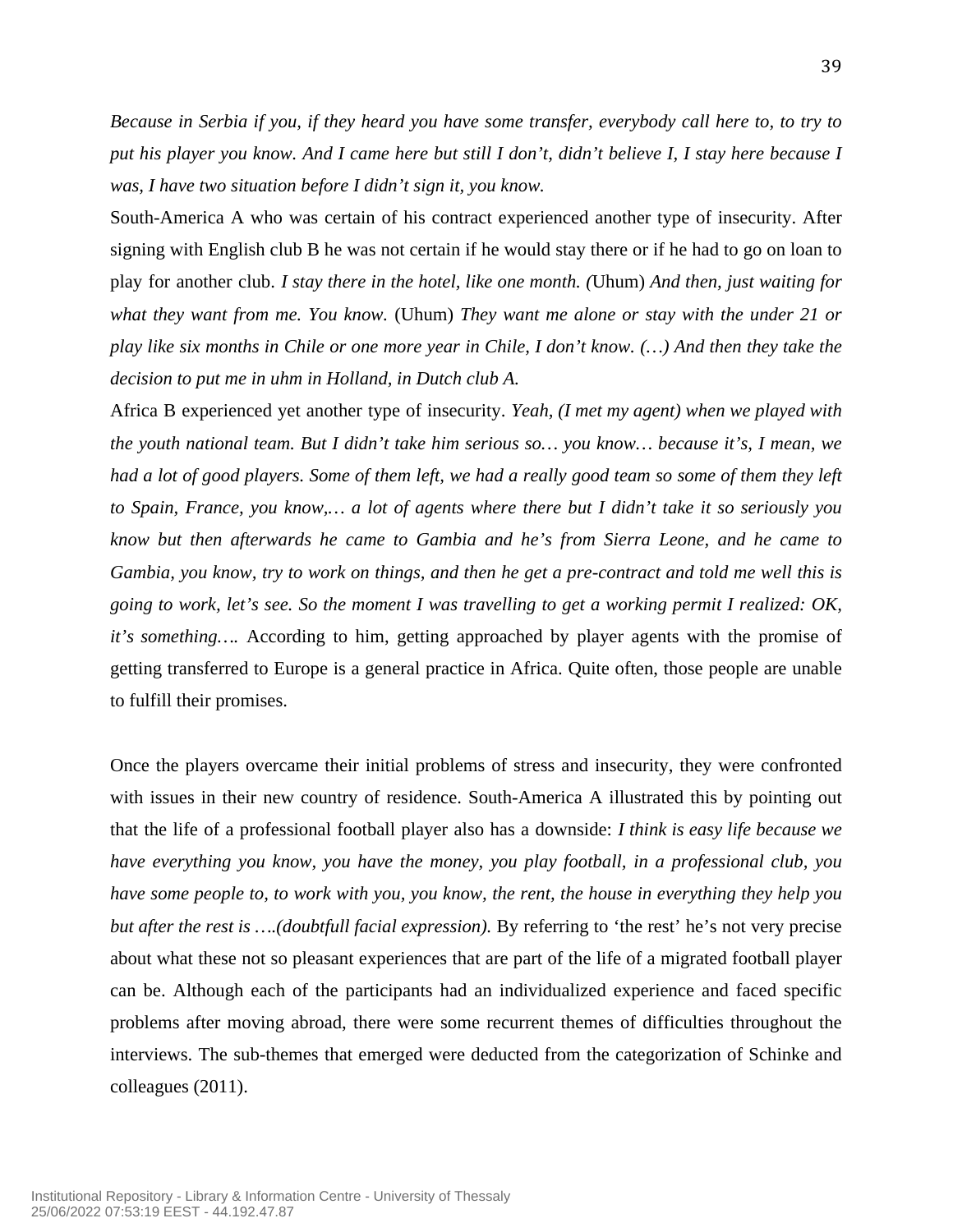First of all, in almost all of our cases, they needed to get used to a new culture, in particular a new language. *The reason why I said in the beginning it was very hard, it was because of the language, because if I go to the training, the coach is explaining I open my eyes and thinking what is he saying and try to figure it out in my head what he's saying, you know, so a couple of months it was difficult*. In Europe B's perception it was also the most difficult part of his move: *And that is maybe the most difficult thing when I came here, I know and I start to think what happen there if my English is not good, you know…* that's also the reason why he considered moving from Bosnia to Serbia easier: *it was uhm… not much but easier in Serbia because there everybody speaks the same language. I speak English but when I came here I didn't use English a lot you know. I understand everything you know, but when I start to speak you know almost now, I know I don't speak perfect but I speak, I can speak norm…, good. It's important to understand me, you know.* South-America A found getting used to English a challenging task and was very much aware of how this was beneficial, not only for football but also different aspects of his life …*but with the rest of the players in the change room, the first month I don't understand nothing, also the coach, you know uhm, but when you, you improve your language is more easy, for everything, to go to shopping, or everywhere and this help me you know for example we are talking now in English you know, because I move, maybe if I stay in Spain I…* The challenges of communication, and langauge acquisition in particular, with regard to migrated athletes have been acknowledged in several studies about athlete adaptation (Battochio et al., 2013; Ryba et al., 2012). According to the research of Schinke et al. (2011) learning a new language is a constant challenge as attempts are made to be understood without any connecting language. Adding to the challenge of learning new words and phrases is a self-awareness and concern by the athlete, as articulated by Europe B, that he/she appears less intelligent as their stuggle proceeds in front of their team-mates.

Besides the language another problem the migrated athletes encountered in a new culture was a problem with a different climate. This was especially true for the African players who considered the European weather particularly cold. Africa B for example even mentioned *…and then I stayed only for about 6 months so I couldn't handle it, it was little bit cold, you know…* Evans and Stead (2014) also found this in their study when analyzing the experiences of southern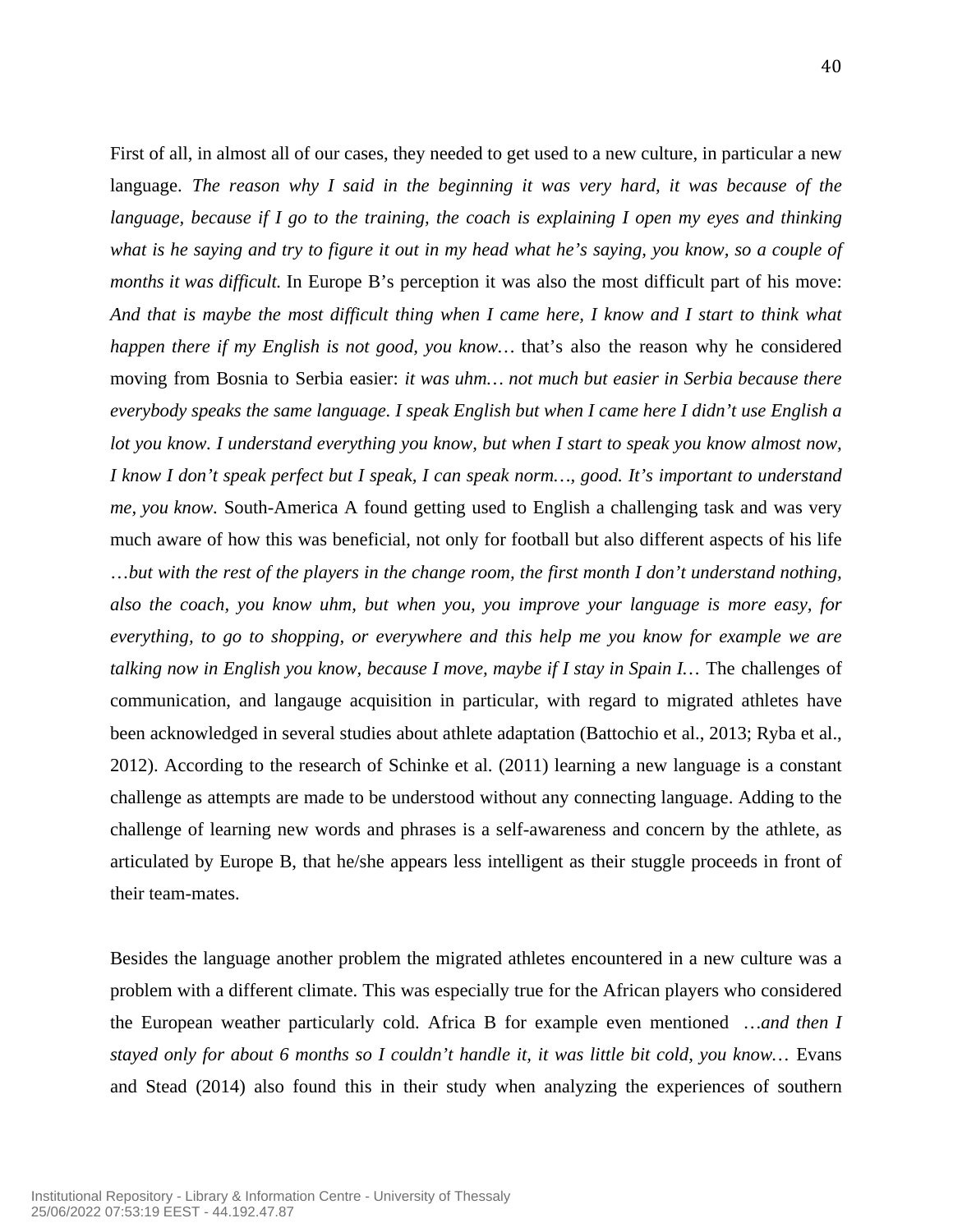hemisphere professional rugby players moving to England for their career. They noted that the weather not only hugely affects the lifestyle of people, a divergence in climate conditions may cause stress to relocated athletes.

In the category of challenges in a new community, players needed to get used to their new environment. Europe B gave an example of how he experienced this: *First time I start to live alone and in Serbia I say like before it's almost the same as in Bosnia but I came from very small city in Bosnia, I come in big city, you know 300.000 people. That was very big difference for me.* A difficulty in line with this first example that was common for all the players that were interviewed was the problem of leaving their family and friends behind. During the interviews the players gave the impression of finding this aspect to be one of the emotionally hardest and thoughest parts of their journey abroad (pauzing and thinking quite some time before answering the question). Research detected athletes with feelings of alienation after the separation from their family, friends and their community of origen in several sports such as baseball (Kontos & Arguello, 2010), hockey (Schinke et al., 2011), boxing and intercollegiate sporting programs (Bartolacci, 2010). Issues of homesickness and loniness surfaced also in Campbell and Sonn's (2009) study, and they were accounted by these authors as a part of the incitement of culture shock. Weedon (2012), in his research about migrant youth footballers' acculturation revealed that issues of loneliness arise especially in non-training periods. It is clear that problems with loneliness and lack of relatedness with family and friends is omnipresent in sport studies dealing with migration and a problems that deserves the amount of attention. Also in this study the aspect of loneliness was touched upon by several participants in their stories about the process of migration. When Europe B was asked if he could remember some of his experiences of moving abroad, the first thing he said was: *Yes I remember, every I think moment in Serbia because this is the first time I went from my parents you know.* To use the words of South-America A: … *for example eh I remember the first months was very difficult because you have to arrive there alone, go to the one hotel, you don't know nothing, the language, you don't know the new club, you don't know nothing and, and you start to, to create your life, you know. No friends, after training, you have too many hours alone. You know, I miss alot the, the family, friends,….* The players were not only missing their family, they also had to cope with the fact that their family was missing them. Europe B for example said *Ah, the most difficult because my parents they miss me*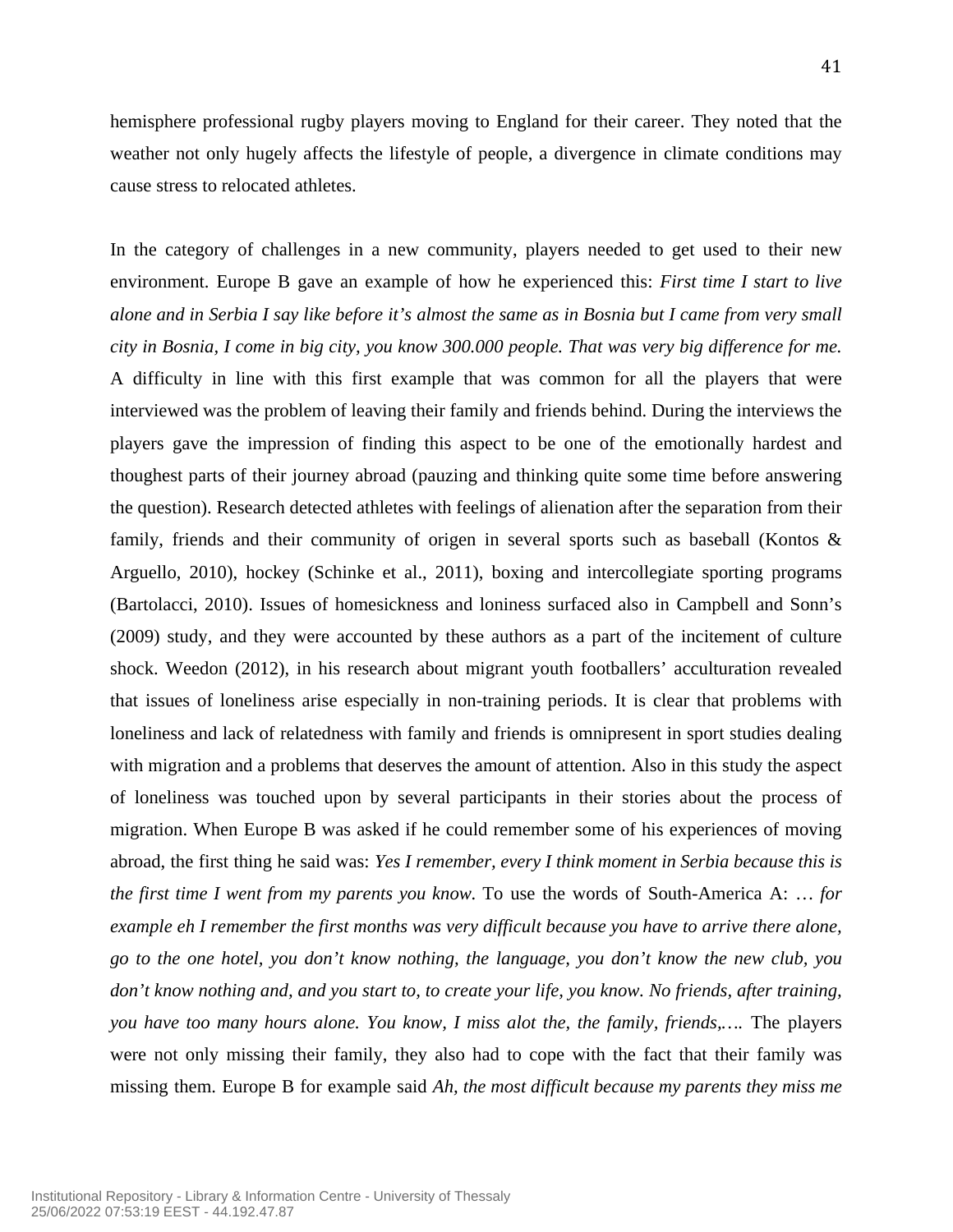*a lot, you know…* South-America A illustrated this a bit more detailed: *Jah for my mother was most difficult. Because we are three brothers. I am the younger. (*The youngest) *The youngest, jah. The oldest is twenty-seven, twenty-five and now I'm twenty one. But this moment I was seventeen. And my mother was, waaah, cry everyday. My father is, jahh, he want to be like strong man, but …* The fact that they missed their family and their family was missing them made them aware of the loneliness they had to deal with. Following excerpts of the interviews were illustrative of this. …*because I was just alone in the hotel so sometimes you just feel bored, you want to step out, go see shops or what and maybe visit somebody, talk with somebody, you don't have friends, you are just alone.* The repitition of the word 'alone', as a complementing narrative device, the player highlighted the value that he placed on relationships. Not only Africa A but also South-America A recognised this feeling: *be alone I think (was the most difficult thing).*  When I go home and there is nothing to do. Before was nice, in Chile was very good. But when I *move to Europe I feel like alone, you know…* Europe B agreed with previous remarks and noted: *That is, that was the most difficult for me. I fight alone there.* Being alone also meant dealing with aspects of a life away from your support group. As Europe B later in the interview points out *And uhm, you know, you can not believe to everybody you know, you have to speak with them but also to have distance from that people you know, you need to choose right way, where you want to go and that was for me the most difficult you know because everything what I get there, I get alone, with, without help you know… my parents just can call me how are you son, are you good but they cannot help me there you know.* According to Schinke et al. (2011) loneliness seems to be the most prevalent immediately after the relocation, especially the first 6-8 weeks. It also seems that these athletes never overcome their loneliness, but for those who persist in sport away from their home country, post-relocation loneliness is something that is accepted, or at least tolerated with time. This was articulated by South-America A who mentioned *I think only the year, the first year was difficult for me. And now, I'm fine.* Several social networking technologies such as Facebook, Skype, What's app are instrumental in helping immigrated athletes to stay in close contact and connected with their family and friends back home. A second problem which is reflected in the last interview excerpt from Europe B who struggled with getting close to people and keeping distance, is the challenge of establishing new social ties, either with people also relocated from their community of origin or those from the new community. At last, in line with the findings of Evans and Stead (2014), who suggested that athletes who move with a partner or a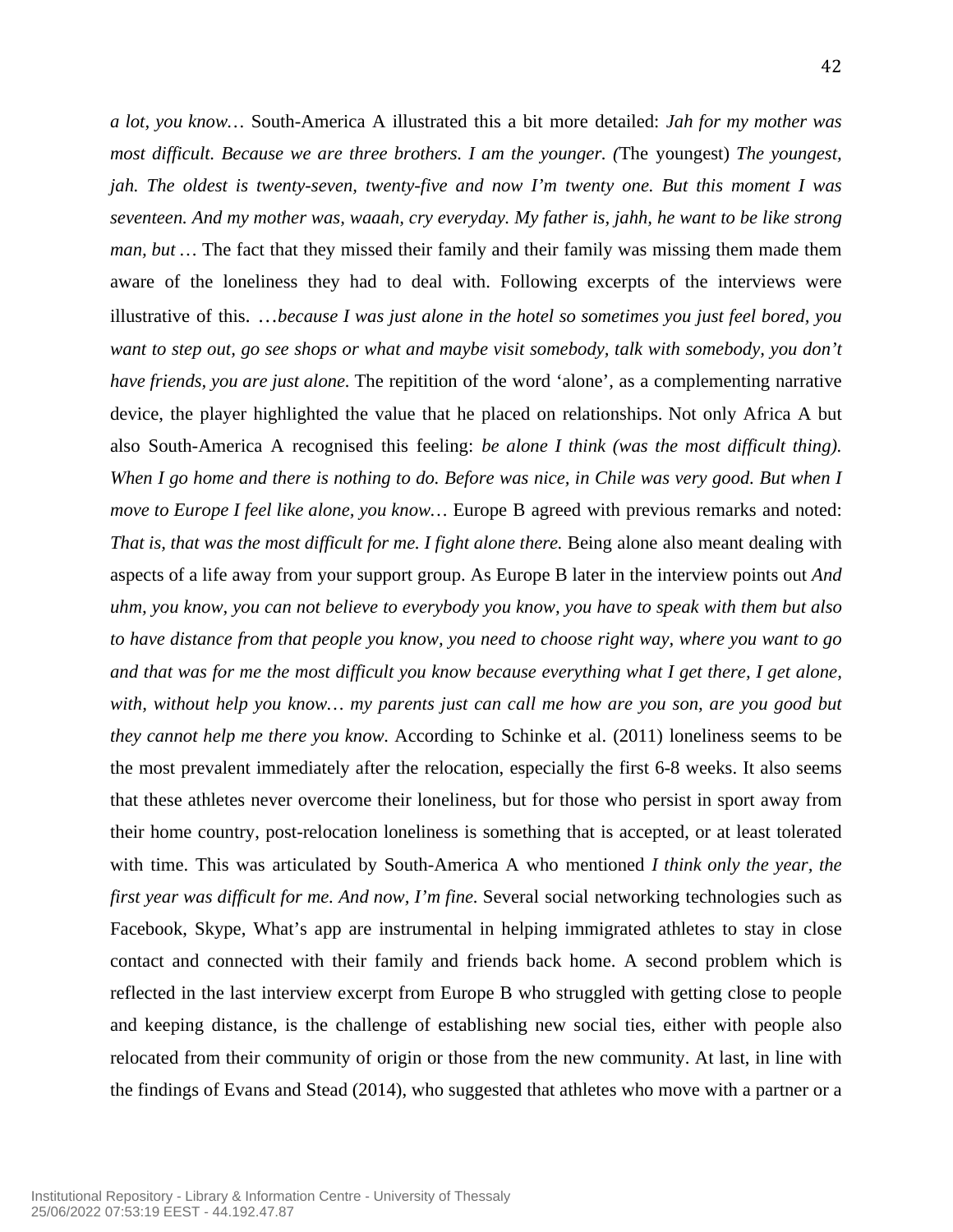family member find the settlement to be more smooth, the topic was less discussed by Europe A, who was joined by his wife only 3 weeks after his arrival and by Europe C, who moved to England together with his girlfriend.

Besides the stress and insecurity that comes along with a possible transfer, the difficulties with getting used to a new language, a new climate and at last coping with feelings of homesickness and loneliness, some players also had to deal with problems in their new sporting environment. This was articulated by Europe C, who had to deal with a transition from junior to senior on top of a change in football culture and playing style. *Maybe yeah, about football is a little bit different because uhm at Spanish club C uhm all the time is playing with the ball and I, I start to play with professional football players, I start to train with first team at English club A, you know. And it's a big change about everything, the changing room also you know. I'm 18 years but for example some have 32 years in the same changing room, was difficult you know. And I change a lot, the play with young guys, with some guys with my age and to play with professional football players, I have to work more, more than other players. Also my physical, now I'm ok but with 18 years I…, maybe 1.72 and 40 kgs, you know. And in England with this you can't play, imagine….*

Given the amount of roadblocks the players are confronted with when moving abroad and getting used to their life and career in a new country, in what's next, the transition to the concept of social support is made and the way in which and by whom they were helped in order to overcome these difficulties is described.

# **The safety net**

Football players who migrate to a new country in order to play football always rely on a certain amount of people who help them to facilitate the transition. In what's next, I will therefore give an overview of who these different people are for them.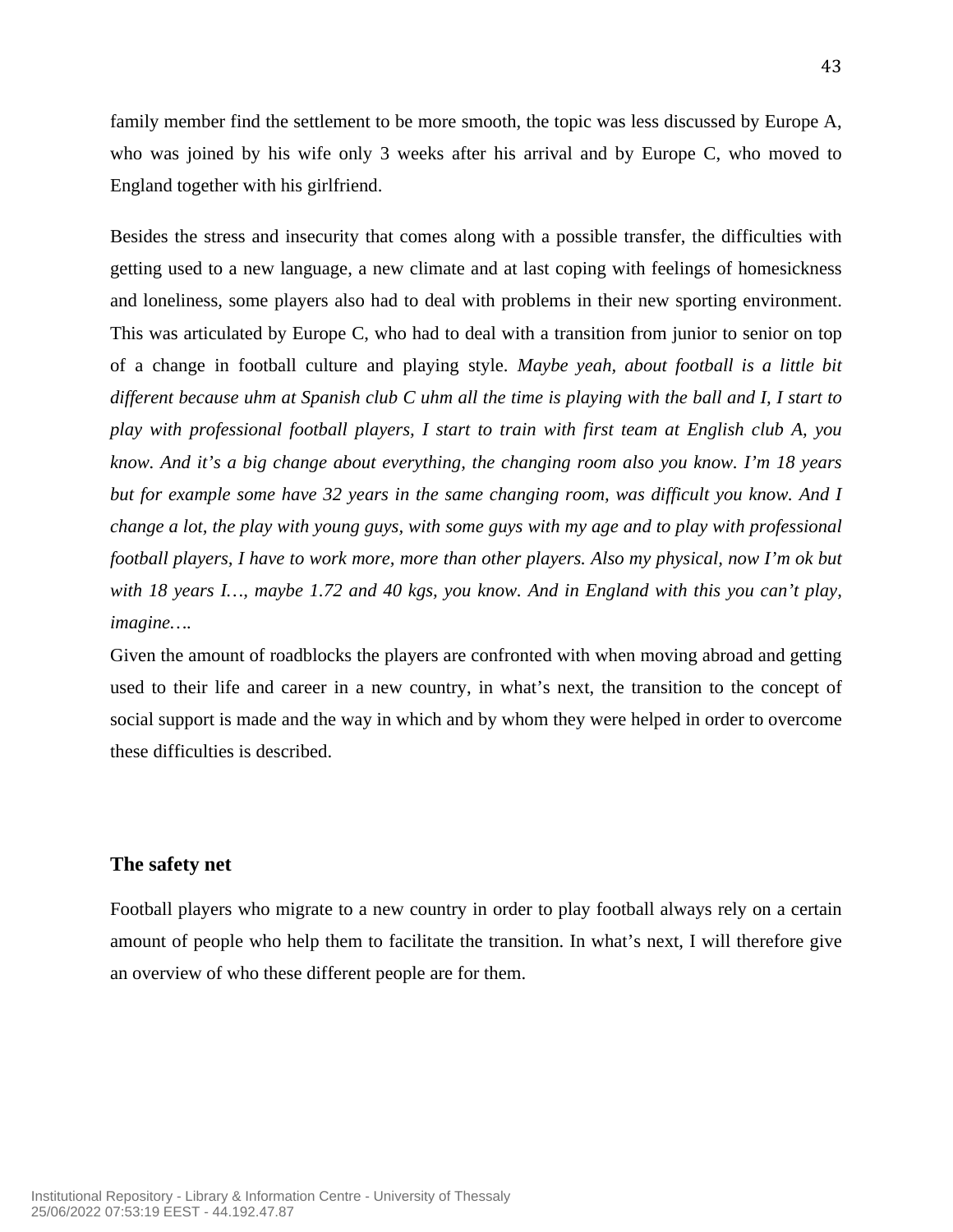#### *Family*

First of all, all the players that were interviewed could rely on their family during the migration process from the one country to another. Although for some they were more involved than for others, each of the participants referred to them as an important, if not the most important stakeholder in the process of migrating to another country. Europe C described his parents as the most important persons in his career. *No, well obviously my family, you know. My, my parents*  was the, the most important persons for me. I still contact every days with them. Also they travel *sometimes to there to, to, to stay with me you know. But no for long time, because they have to work in Spain. (…) Yeahh, every decision I, I make, I speak with him (my father) before, it's the most important and he know everything about football you know and… And he helped me a lot you know.* The family and in particular the mother or the father played a decisive role when the players faced difficult moments in the post migration period. South-America A referred to a moment not so long after he left Chili in order to become a professional player in Europe. *Jah, in Dutch club A, jah in the first, I think in the third or in the four months I was in my bed and I was like, pfff I don't play, I don't, they don't take me even in the selection. Just I train the week and I don't play anything. I was like …(gestures of giving up). (…) It was an important moment when my father call me, my mother call me or my brother, and they look me like… I want to go back to Chile and they like, no you have to be strong blablabla, you have to stay we come to visit you, just try to play, be strong. And then you change your mind quickly…* Later on in the interview he repeated the message in a similar manner. The use of repitition may indicate that this meant a lot for him. *Yeah normally, my father, my mother was every time was say like, yeah you have to go, you have to do your dream, you have to take the chance, something like that. And then yeah…* The feeling of support in hard times was also articulated by Africa B. In his case, it was his mother that was of particular importance for him. *Yeah my mum, I talk to my mum every time, she's, I mean she's the reason why I'm still strong like this because she has, I mean she's really strong woman and uhm every time I talked to her she, she's like a role model you know, she encourages me, and she's always proud of me so, every time I call her, it's like I have a good feeling you know. If I go to training I have to just do my own thing and do better. So every time I talk to my family it's, it motivates me because of where I come from you know. So I think, because of this reasons that's why I'm, I'm strong and keep going.* Besides his mother, Africa's B brother has also significant value for him. Especially his brother's experience with living abroad was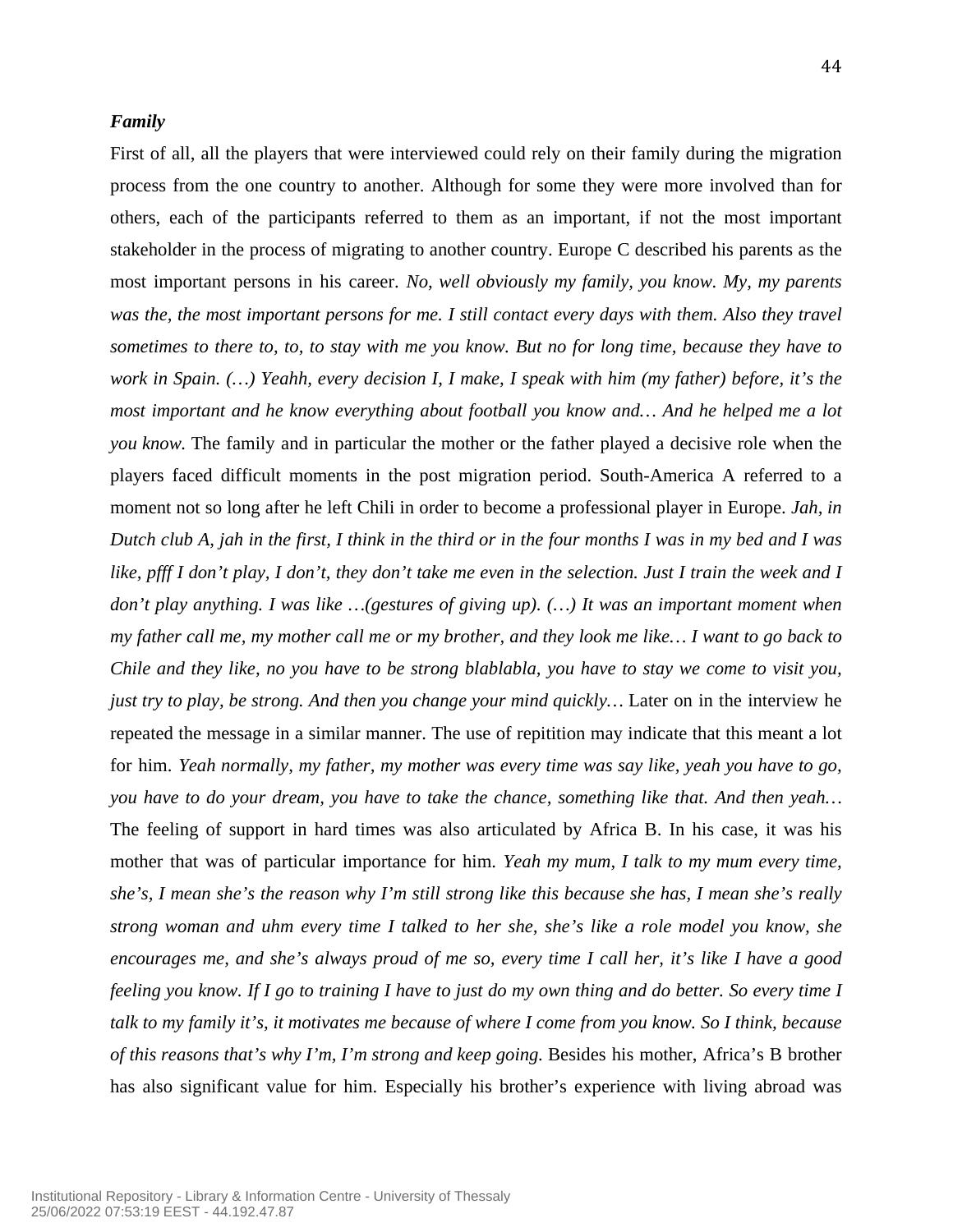considered helpful by Africa B. *Since I was a kid, he went there for studies and after he completed his studies he got married there (i.c. the United Kingdom) and he lives there with his wife and his kids so he always called me and try to talk to me about how it is, and how it feels like to be in a foreign country. You know, cause for yeah him he travelled I don't even know what age he was when he travelled but it was really long time ago, he experience, he got experience you know, more than me so talking to me gives me motivation you know. To me he was the reason why I kept going.* He also repeats this a bit later on in the interview which, similar like South-America A, can be an indication of the importance it has for him. *Yeah, he's the oldest and he has been in Europe for pfff over twenty years so and he's a European citizen you know as well so I think him talking to me it motivates me, it really motivates me, because he was there for studies and then for after I know he got some difficulties as well, maybe he took the experience, talk to me and tell me everything about it yeah.* 

In the excerpts above, the majority of support can be labelled as emotional, informational and esteem. With their support, the members of the family tried to be there for them and comfort the football players in times of stress, they helped them with issues regarding the future, adviced them to come to solutions for a problem they were facing and provided them with confidence. The participants' family played however also an important role in the more practical aspects of moving abroad and in this sense provided what is called tangible support.

Europe A mentioned for example during his interview that *Yeahyeahyeahyeahyeah and also our parents help us a lot because first way here to me, my, my parents took my wife and daughter here to Belgium. Mostly, we are travelling by car. It's seven hours, it's not too much and you can pack everything yeah, because with daughter it's not so easy…* (Uhum) *But uhm so they help us on the start a lot and in another fourteen days her parents came again brings us another things for food for what we love there in Tsjech Republik so it was also easier for us not to buy everything and to, to…*

For Africa A the help of his family and particular his uncle had mainly to do with organizing a smooth transition from one club to another. *I think only my uncle was involved at that moment, because yeah I were believe in him and all my family they believe on him, so yah he's taking charge, he take me as his kid or own kid yeah. Yeah we were in negotiations with Congolese club A about everything, so he was just him. Not so much people around. (….) because I was very young and yeah my uncle take care of everything, he just take me to Congo, we were together, we*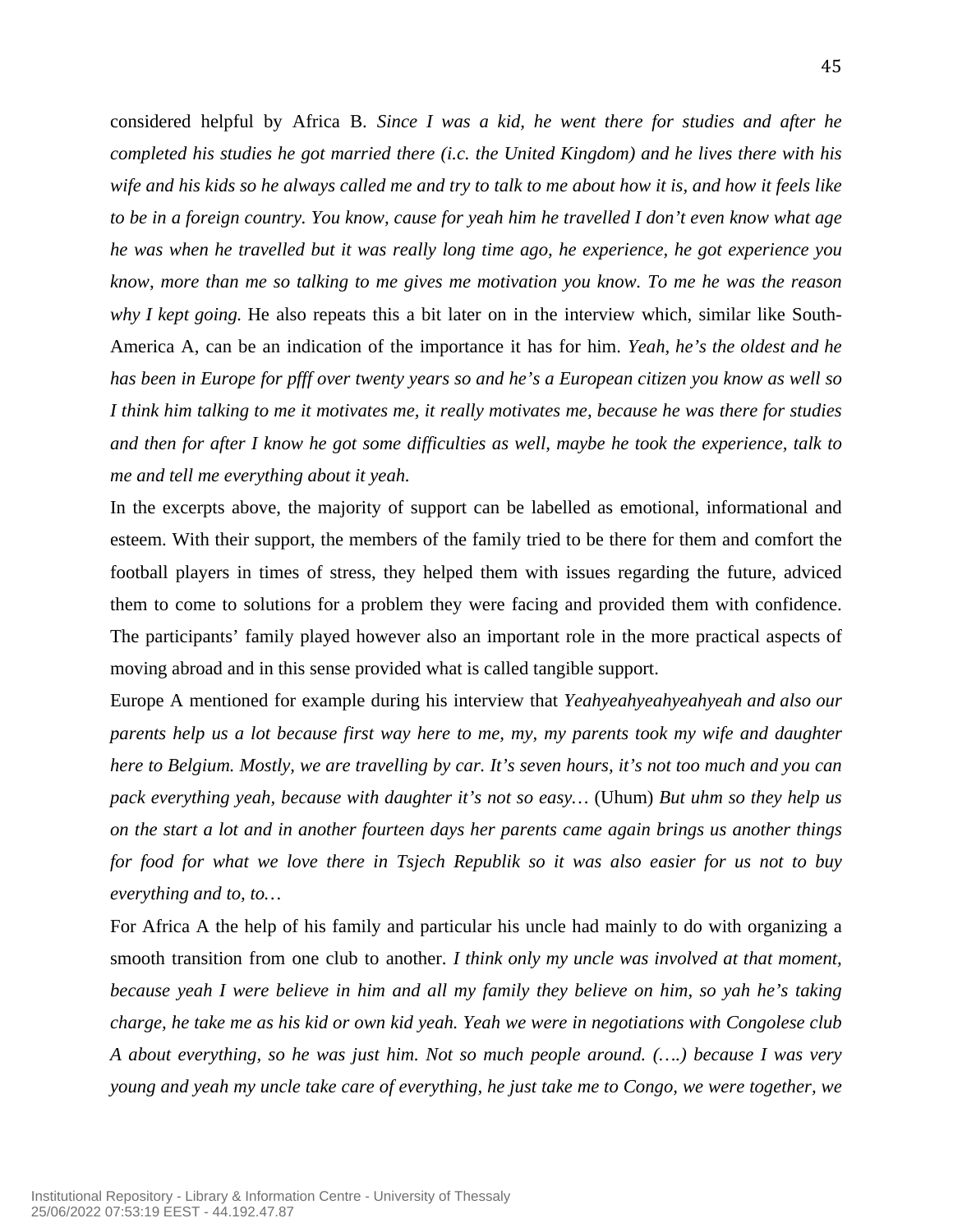*negotiate together and until we sign a deal.* He explained this a bit further by saying that *I think it's at the start of my career, he play that role until now, yeah now I know everything, now I'm a bit enough to, to, to handle some things but… yeah but before I was, know nothing in football. Just go out and play football and it's ok for me but I wasn't know any things, just go in the pitch and play football.* As for now the role of his uncle changed which we can conclude by following remark: *Yeah yeah yeah sure, jah, now we talk and he just continu to advice me and help me when it's difficult, because now I have agent so he can help me in football issues.*

#### *Player Agent*

In contemporary football a player agent has become a very important person, especially with regard to players who move to different countries in their pursuit of a career. All of the interviewees referred to their agents as someone helpful in the transition process, although for some this was more outspoken than for others. Europe B for example said *I have I think, maybe the best, the best relationship with agent in Serbia because that is my first and only my manager still now, you know. I sign contract with him before 6 years and still we are together.(…) And that is, he helped me alot, also that guy I forget to, to, to say about him, he helped me a lot in Serbia, because sometimes when I don't have money I ask him. He don't ask, why you need money, just he send me and when I came here he said me, you need to pay me, just only what we have in the contract. Other money which I give you in Serbia, forget that, that is ok, you know.*  Whereas the latter is a clear example of tangible support provided by the agent of the player, other forms of support were also mentioned by the other participants. The participants perceived their agents for example as someone they could turn to for guidance and advice. In the case of Africa A, he considered his agent to be very helpful given his experience with bringing football players to Europe. *Yeahyeah, he tried to call me every day and ask me about how do you see the situation, the players, you need to be strong it's just a, it's normal in Europe you got, you going to get friends and everything if you feel bored than blablabla you can ask some players to go out with them or to visit them, it's just easy you know, European players are friends, you don't need to worry to ask somebody to visit him, don't worry about it and blablabla. Because he know about football, euro, European football so…* Africa B confirmed the role of an agent as advisor throughout the interview: *It's like, he's like my advisor you know, whatever I have to do in football, I have to talk to him, because from him, I mean, everything started through him I think,*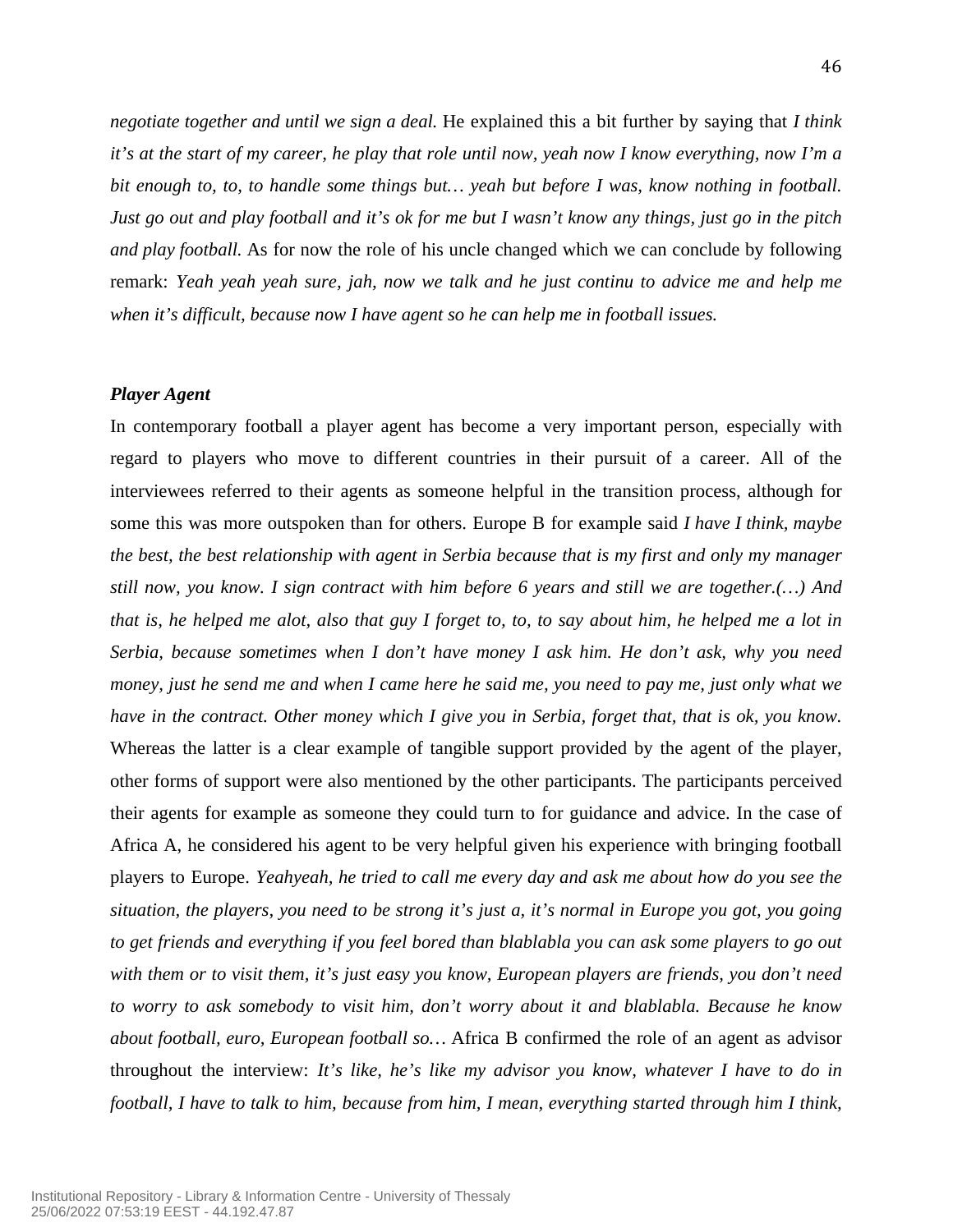*so.. He's not an agent, he's a manager, he has a lot of players but then I have contact with him so sometimes if I need advise I can send him a message and then he call me..* (Yeah) *You know, we talk, regarding even my transfer to Sweden, to Belgium, I have to talk to him, because he knows a lot about football and…*

Whereas South-America A recognized the economic nature of the relationship with his agent, he also pointed out that good agents according to him establish a different kind of relationship with their players. For him a good agent is therefore by definition someone, who does not only provide tangible support, but also gives the player support on different levels. *I think the agent move sometimes the football players, you know and this is, is true. But the more important if they are good friend, you know. He can help you in everything, no only in football, obviously in your life. If they know, they want the best for you I think it's the good agent, you know. But you know, in this work, in football, everything is this, you know, business…* The friendship between a player agent and his player is something that can develop over time as Europe A indicated. *And I think it starts when I really start to play in 2014-2015. When I start to play in Tsjech club A the best team in Tsjech Republik when we get the trophee, we won the league and like this, so after it starts more like a friendlyship because he called me oftenly and like this.* (Uhum, uhum…) *And this transfer it was really like, I can tell him everything what I have on my mind. (*Yeahyeahyeah.) *So now it was also easier to tell him every my feeling from this because it wasn't so easy but he also speak to me everything like what is clear and how he really see it and how he really feel it because sometimes I was really stressed and he say like hey stay patient now we don't need this to be so nervous and all this because you still have to play for Tsjech club A and you don't know. Sometimes he calm me down, yeah…*

#### *Coach*

In the direct environment of the player, a coach is a third stakeholder who can play a crucial role in helping a player coming from a different country with the challenges he faces. Similarly, a negative relationship with a coach can result in more difficulties to adapt to a new environment for a player coming from abroad. The ways in which a coach can help are widespread and is reflected in upcoming excerpts from the interviews. Europe B speaks fondly about his coach and is grateful for the help they gave him and therefore he considers him still as a friend at this moment in his life. *Yes, I have but also that guy, that same coach, now he's my friend, he helped*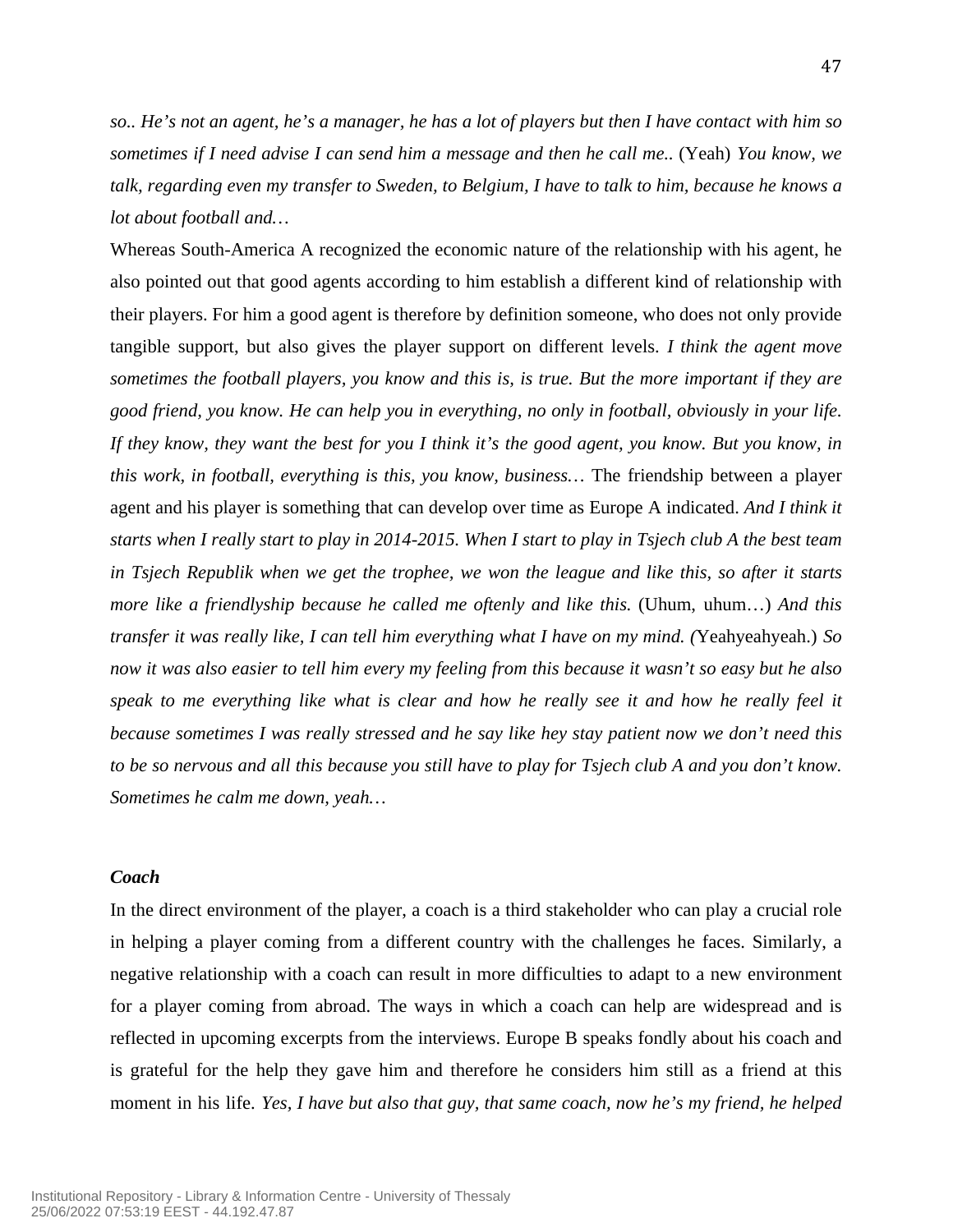*me a lot in situation in my life, you know because sometimes when you are football player in Serbia a lot of girls they see you are football player, you start to be famous now it's money and here he start to tell me you know, you need to be careful with uhm, with girl. With your choose, you need to be, you, you cannot believe every girl, he, she can say I love you but maybe she love you just only because you one day you can be famous and you have money you know. That is maybe one situation and for example when I want to buy my first car he went with me, you know and he, he helped me about that because this is my first car I don't know a lot from car you know and he want to help me… a lot of situation he, he was that guy, he was like my second father there.* Another example he gave was when he first played for the first team at a very young age. *That, that was very big step for me and I remember one game we play qualification for Europa League. I get red card in 20 mins and I have 18 years, 17 years at that time, that was very difficult for me and I start to go out from the pitch and I start to crying and I remember ten days after that game I have that situation on the pitch in my head you know, sometimes I cannot sleep because of that and one my coach, now my friend he start to speak, like he start to speak about that situation to try to help me think about other situation this is only one game, this is not the end of your life or of your career…* Another moment he referred to was the moment when he refused to sign a new contract at his club. *Yes I have one situation that is very good situation in my life because my last, last year in Serbian club B, I don't want to sign new contract with them and they give me suspension, one, one month they didn't give me to play and that, that guy he played the most important help for me.. Because every day I train with my club but also with him, you know and uhm… I don't need to call him: when we have training? He call me, you know and he come to my appartment and take me with his car, he help me in some football situations to explain me what I can do better on the pitch… Or what… because my head in that moment was "kaput", you know… Ooooh definitely, and he start to speak every, every day with me. I didn't have one day to don't speak with him. He was like my private psychologe you know…* The examples of support given by the coach were a clear mixture of emotional, esteem, informational and tangible support. He helped Europe B by being there for him, by giving him individual feedback on his football skills; he assisted him with advice and guidance to help him find solutions for the problems he faced and at last, he was of physical help by being his personal trainer when he was suspended by his club. The other players had similar experiences, each of them referring to a certain type of support given to them by their coach.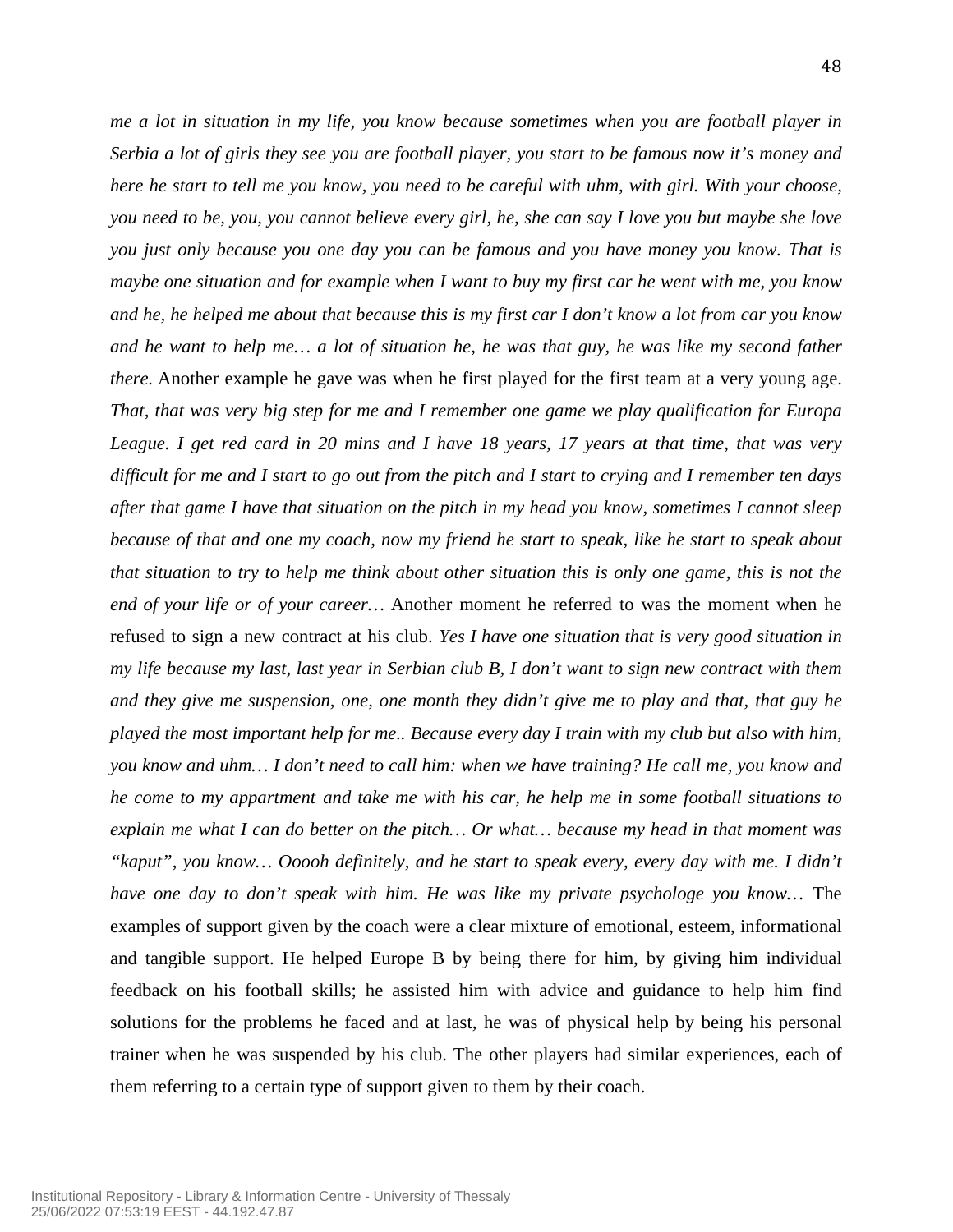Europe C described the impact that a coach can have from his perception. *No, for example, I arrive in the first week and I start to play in the starter in the first week, you know. Ehm when some coach do this in the first week or first two weeks start to play, in the first team, in the team yah, is unbelievable, same that happened here. I arrive here and in the second game I start against Belgian club B. The first eleven you know, in that moment you see..*

Europe A also recognized the importance of a coach for a player coming from a different club. *In a football life, a coach is really important and for me I came under Name C, he was, he was the coach when I came, yeah, and he wanted me so after all, when he left the club I was really scary what's gonna be because I played and now uhm like uhm, second part of season gonna start, new start everything is changed and uhm new staffs and everything so I was scary a little bit and I think full of expectation of what's gonna be and like this and after all it's gonna be like that that I didn't play. I didn't start in first eleven and I was waiting I think one month when Player X he got injury and after I started to play and now I play all the time.*

Given the fact that South-America A played in several countries after leaving Chile, he experienced coaching behavior that was helpful for his integration and coaching behavior that was not. When English club B put him on loan to Dutch club A, the coach was not helpful according to him. *No, he was just interested in the eleven player or eighteen player every weekend and then the rest… (…) I think they think, like, oohh one more player, from English Club A so just hang around here…* When he started to play for Belgian club B he had a different experience. *With Name D and Name E (head coach and assistant coach), I feel like this. I was feeling good because I was playing, talk to me, sometimes speak alone, like how you feel, you are alone? No my wife is here. Ok be strong, not like second father but like they care about me you know. And jah, for me was perfect jah.* AND *Yeah uhms, jah, because few many times he call me to his office with his staff and jah they ask me like how you feel, you feel alone? When your girlfriend come, your father, your family? Your brother, everything ok? Your family in Chile, everything OK? You speak with him and yeah…* His relationship with the assistant coach, who was moreover able to speak Spanish, was genuine friendship. *So with him was very close. Yeah very good friend, always respect, he's my assistant coach, but out of the field, like friend. Go to eat some days, the weekend free. Drive to Brussels, eat brazilian food or argentina food. Eat together.* South-America A also gave another example of how his coach made him feel good after his arrival in his new club. *He was putted example, you know, like uhm, like in front of whole the*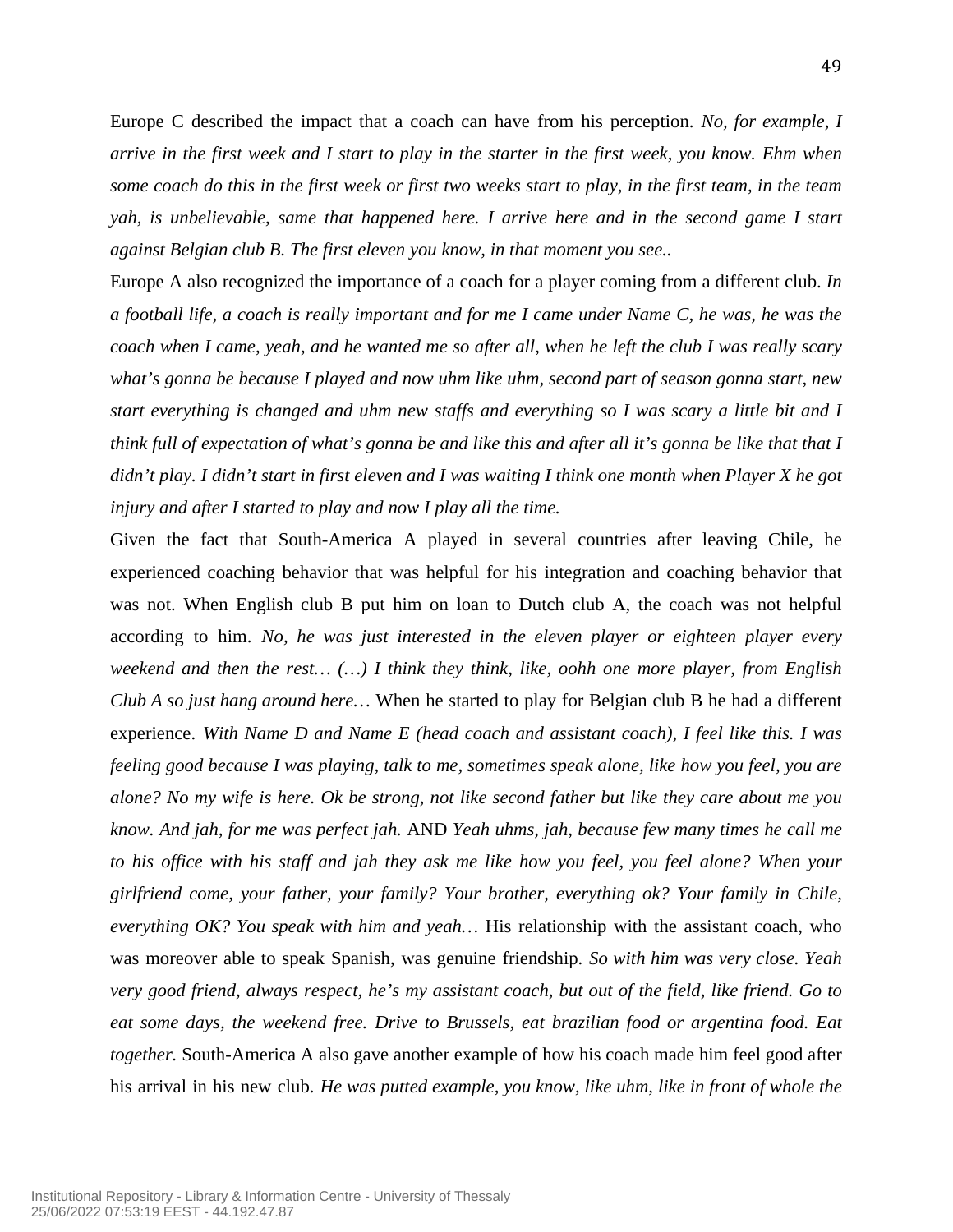*team like I want to see everyone training hard and hard like South-America A, something like that you know. Or after the game, after the game the video, see bambambam how he did it, see, that's what I want. Like him. Or yeah, like special things.* Africa A appreciated a particular coach behavior when he arrived in his new club: *Eehh just explain me, not shouting too much, because you know when you are new player then the coach shouting to you so badly you feel like a.., but they just try to explain to me how we have to work and easily not like shouting, you know.*

#### *Team*

Next to the family, the agent and the coach, teammates can also help facilitating the integration of migrated football players. During the interviews, most players referred to certain situations where their teammates were helpful in some kind of way. South-America A especially appreciated the company of some of his teammates during the times when he was feeling lonely. *Yeah sometimes when I was alone, in the beginning I get my apartment and he was still in the hotel.* (Yeah) *And I talk to him, if you want, you come, you come to sleep with me and you stay in my apartment and then you don't have to pay the hotel and then he say really?? Yeah of course and then he come to my apartment and he stay like one month and a half, or one month I think, and then my girlfriend come and… like one week before, he moved to his apartment. With the, with his father and, jah with his father I think, only he. And then, jah after that some days in the night, he was hé what are you doing? Oh nothing I'm just cooking or…, if you want you can come to my apartment, we can dinner together, my father we cook uh, watch Champions League or something like that, I say ah ok fine. I take my car, go to his place, sleep there sometimes. Something like that. After the game, dinner together and then go out party or small things like that. And now also in June, in England, I was in the hotel also, one month but I sleep like every weekend in his apartment, with his family, jah. They know me very well so. Yeah like that.* Africa A also pointed out that it was because of his friendly teammates and the warm welcome of the other players, he felt at home quite rapidly. *Yeah, but ahm, but when I come here, everybody, just from the first day everybody was friend with me. Yeah and just like a lucky guy or what I don't understand but they were just laugh with me and or like, just come today and they laugh with me. It's not like in Africa, you know, in Africa, the first day, you maybe not get friend, they just be busy. But here they were laughing with me, try to talk with me about Africa, about the stuff they don't know about me and I was ok that is good, I like it. In just a week I was like I can play here, settle already, because*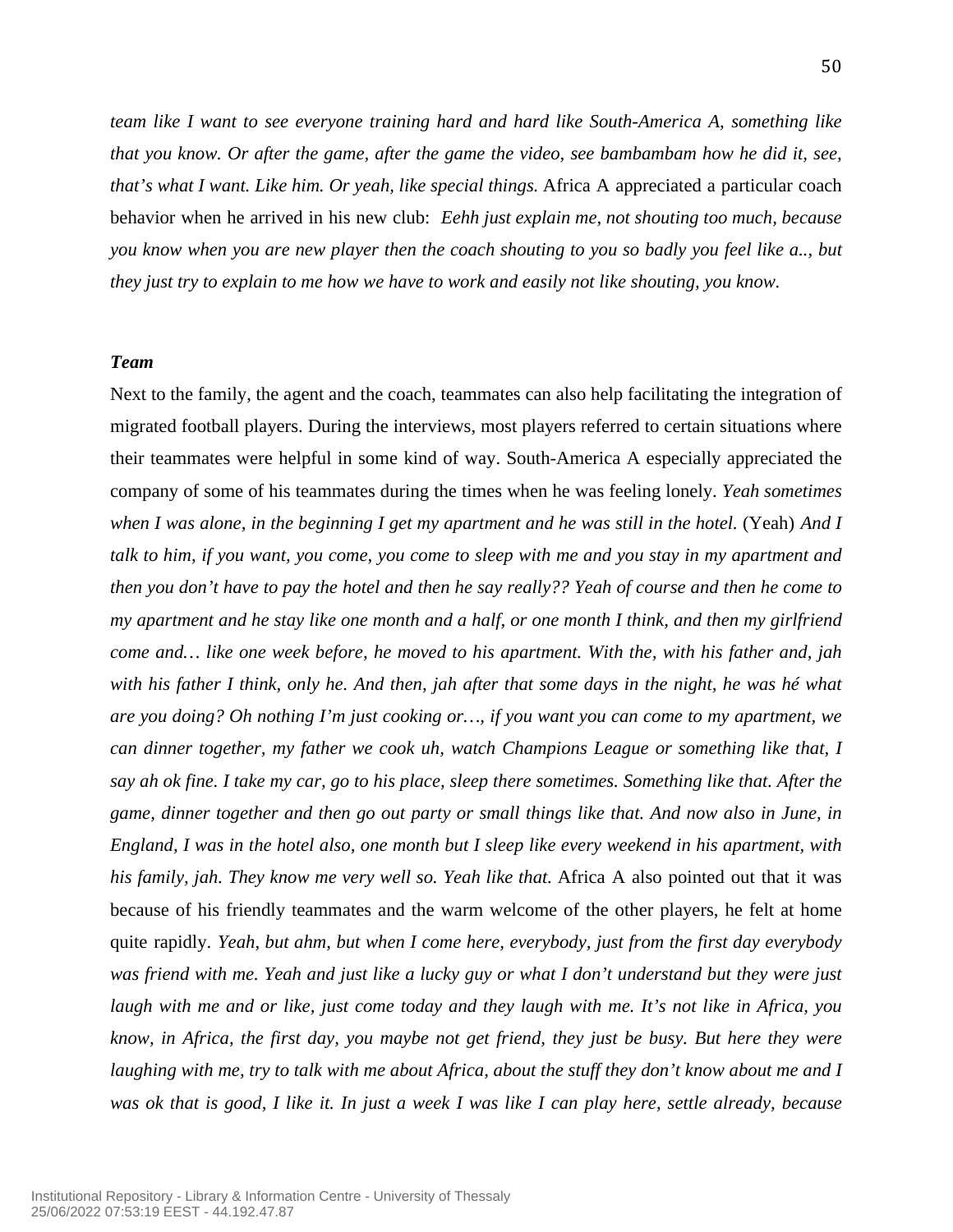*everybody was friendly, a good group. (…) And I don't know why but the first day when I come here, when we have lunch together I have to sing in front of them. I sing very bad and everybody was laughing and so they just like like me and yeah starting from there I were friend, everybody was happy with me and blablabla…* The first contact with the team is an important moment as it can influence the later impressions about the team and atmosphere within. In this instance humour was a device that may act facilitating relatedness and create common ground through a shared positive climate. When Europe B was 14 years old he moved to an academy in Serbia. The fact that there were more international players in the academy, was according to him helpful for his integration. *And there is uhm, a lot of players from other country you know. You have, I have uhm player from also Bosnia, from Montenegro, I have one player from Slovakia and one player from uhm Croatia and everybody, we live together you know and in, in that academy we have restaurant you know and there, you know, for that seven years I met a lot of people, a lot of friends now I have from there and it, that is now it's my second, second city, you know. Europe C* found his friend in a Brazilian player when he moved to English club A. *Uhm, I have very good friend there is player Y, uhm, he, he played there at English club, now after English club B, after English club C. Is Brazilian player and he have maybe 27 years now, maybe it's three more years or four more years than me and he helped me a lot, a lot. You know, in the first months, I was with him after training every days, on his home, take coffee, drink, you know. Sometimes, you need to have company some friends, to enjoy, you know.* For Europe A, his teammates were especially important to help him cope with the lonely moments, which professional football players often face. *No no no, I was alone here just, it was the moment when the also was on the hotel Africa B, and Europe B so sometimes, I was there alone but sometimes I spent time with them to, to, to take a dinner, to take a coffee to uhm do something some afternoon because not every day you have two trainings a day so you have all afternoon…* Africa B did not have much time to adapt, since he started to play only two days after he signed his contract but was only positive about the helpfulness of his new team mates. *I have to play my first game so it was quite tense and so I wasn't expecting that I would just come and play you know, but then I came after two days I sign, after two days then I have to travel with team and but, but the team-mates during training they made me feel good you know. So with their support and the support of the management, the coach and his technical team, because of them I became part of the group, like within that two days.* He repeated the role his teammates played several times during the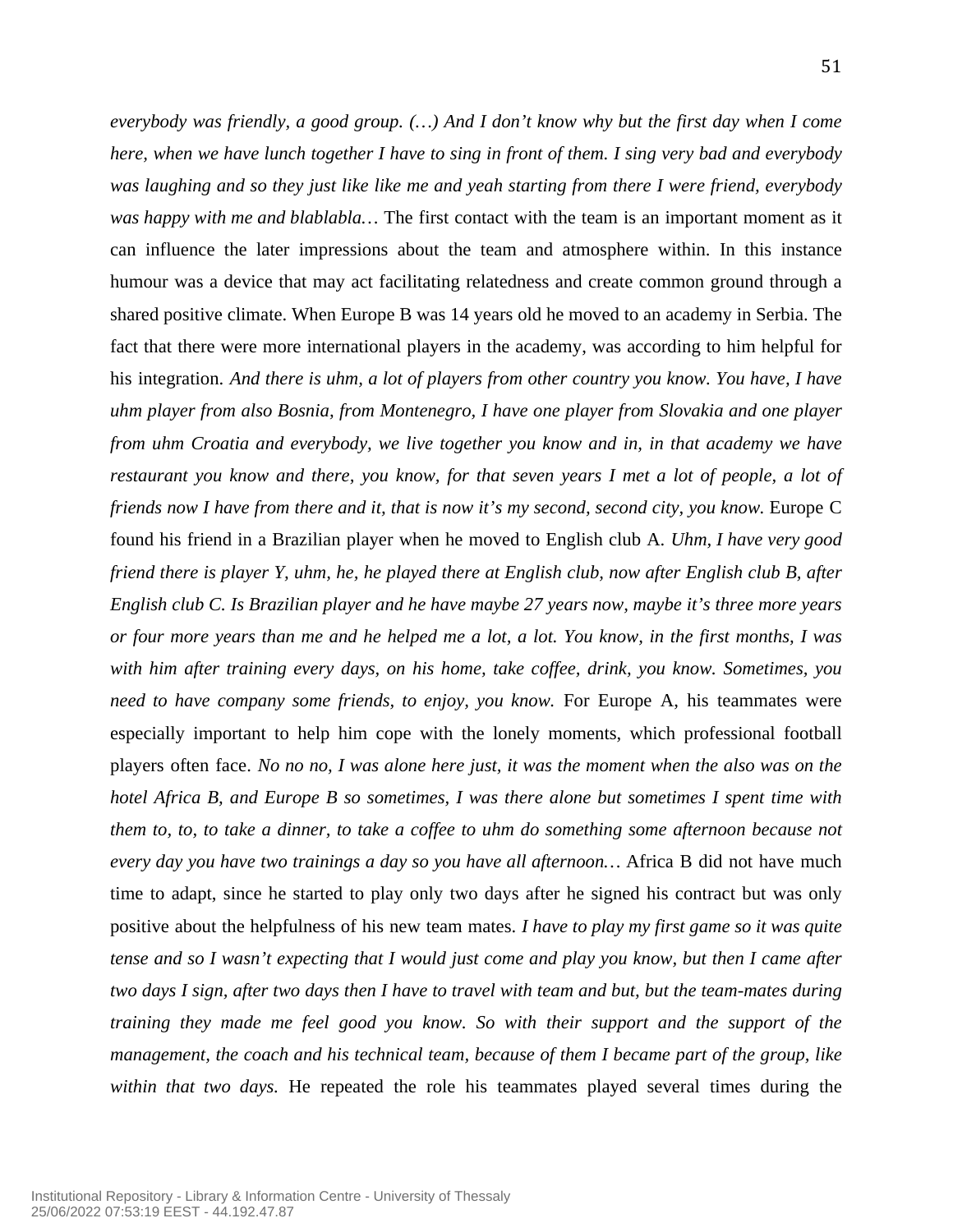interview. *And then it's a new team, everything is new, but I knew about that so I was ready for that you know. But the playing part, to be so quick into the system hmm yeah, that was because of the team, the players and the technical team made me like…*AND *Uhuhm, but because of yeah, but normally it's because of the team-mates, they make things easier. But here it's more, yeah more international players so… it makes it easier for me you know. Yeah*… Similar to Europe B, Africa B recognized the presence of several international players as a facilitator for his integration. In an early stage in his career, he played in Finland, where the majority of the players in his team were Finnish. When comparing both situations, he stated that he found it easier to integrate in a team where more players were coming from a different country.

In general, the interviews revealed that the type of support given by team mates was mainly emotional. More specifically, just being there for them in times of non-training was perceived as helpful by the participants. In this way, the other players helped them to cope with the challenge of loneliness and homesickness which is very prevalent among migrated athletes.

#### *Club*

An important stakeholder that was touched upon in the previous section by Africa B was the other persons that are involved in a football club, besides the coach or the teammates of the player. The roles of these persons can be different, ranging from club presidents to physiotherapists or team managers. Important however is that when the interviewees were asked to talk about the people that supported them when coming from a different country to their new club, also those persons, with different functions in a club, came to their minds. Africa A for example talked about the owner of his new club in Congo when he was transferred from Tanzania. *Congolese club A was a big club when I was expecting it will be difficult for me to, to settle down, you know. A lot of great players that time that were playing in Congolese club A, people I don't know, food was… but then after I found that all of them they were just like a family, you know, players they like each other and supporters, they like their players and also the boss was very good of me, he just took care of me like, you know, let's say, like small boy. He don't took me like the growing up, so I just have to work. No he try to help me, to get used on everything in Congo and yeah different tradition, culture and so many things. He tried to help me so I was like a, ah I think I can play football here and I will be comfortable, yeah*. Africa B also mentioned other persons that were supportive when he was transferred. *I think it started with,*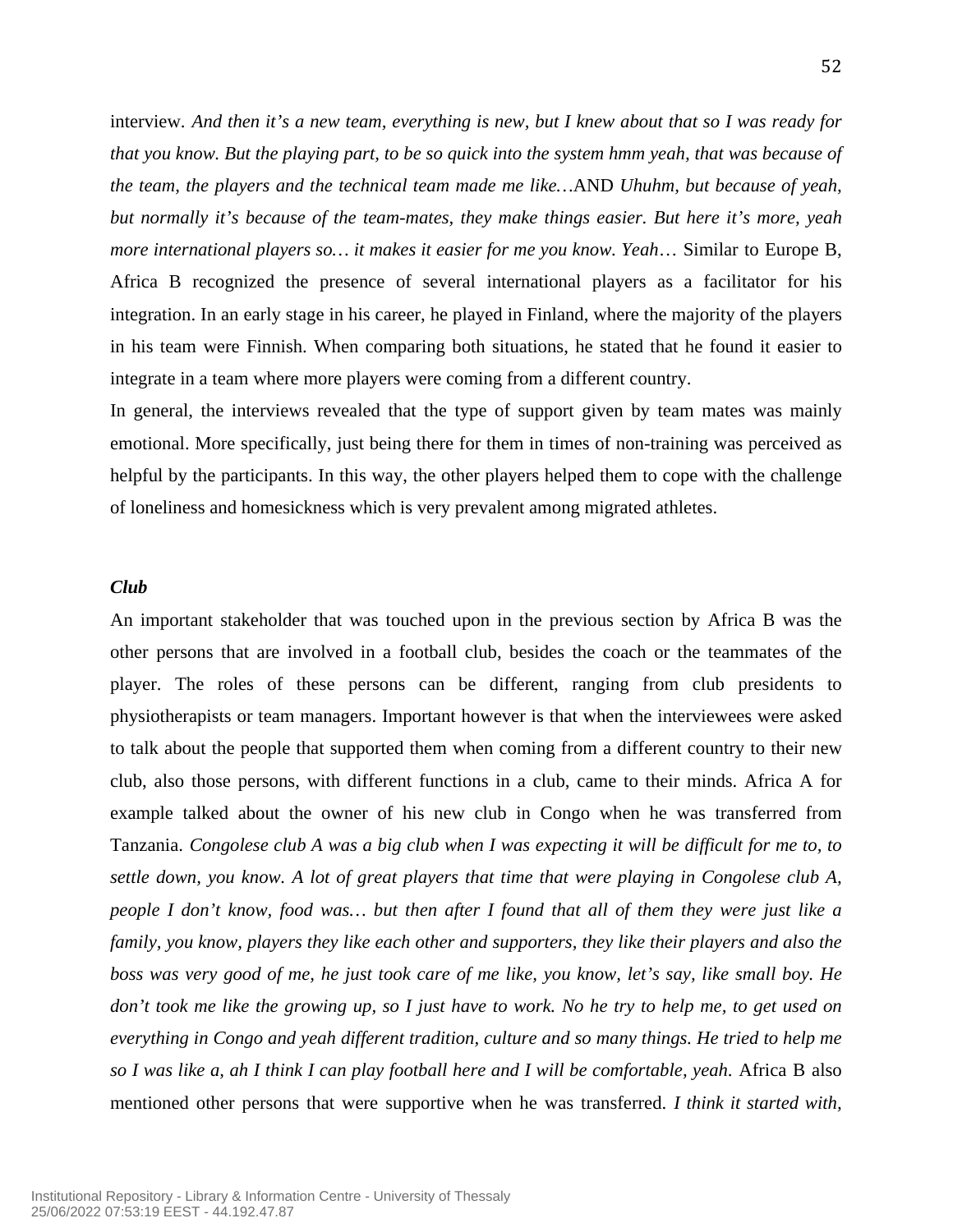*from the, from the board, when I met the sporting director first. He talked to me and we talked and told, he promised me a lot of things that they were going to take good care of me, whatever I need, I just have to talk to Name F you know and Name F, I didn't have a car then so when I first came they gave me a driver for the first two days so from that I met my teammates and then the first day I met them it was like I met them a few weeks ago, you know, it's like they made it easier for me, the players and the management.* The reference to Name F, who was the player counselor/ team manager was also made by other players at the same club. Europe A said that *after my arrival, I spent here three weeks on hotel and I was, Name F was helping me. He's helping for every new player with all things, like bank account, mobile phone and I was waiting three, four weeks for house, close from here, ten minutes because I have the wife, wife and daughter, so it was not easy for them to pack everything, to move here and like this but they know what is going to be, what is. So they have time, three, four weeks when I get the house in Opglabbeek and after they move after me.* Later on in the interview he comments on a football club's policy of buying foreign players and repeats the importance of a player assistant / team manager in a club once more. *Sometimes it doesn't work, yeah. They pay, they pay a lot and sometimes it's not good and you never know on the start so they are trying like Name F and other people to try to visit you, ask you every time, how do you feel, how are you, is it everything fine, do you have everything and it was, it was uhm pretty often he in this period so…* This particular job, which involved taking care of the new players at the club, was also present in some other clubs. South-America A for example reported about a certain woman at English club A. *Like a woman who work with the new players. She speaks a little bit spanish, not too much.* (So what does she does? What did she do for you?) *Yeah at the beginning was look, was look for some apartment or house and then the cart, car, open the, normal thing, open the bank account uhm.. who else, and then make the paper for my girlfriend to come uhm…(…) Sometimes make the translate with the coach.* (Ah ok) *But only few times eh, not like every time, next to me.* Further, at Belgian club B, the teammanager / player assistant was Name G. *Maybe Name G, he help, if you have some problems about anything ehm… you can call any hour in the day.*

But even before a transfer is completed, persons at club-level can play a significant role in making the player feel at home. Europe A described this process and compared two clubs in Belgium that were trying to buy him. … *and we had lunch with Name B and we took a look for every places here, for stadium for training pitch, for inside the dressing room and Name B told*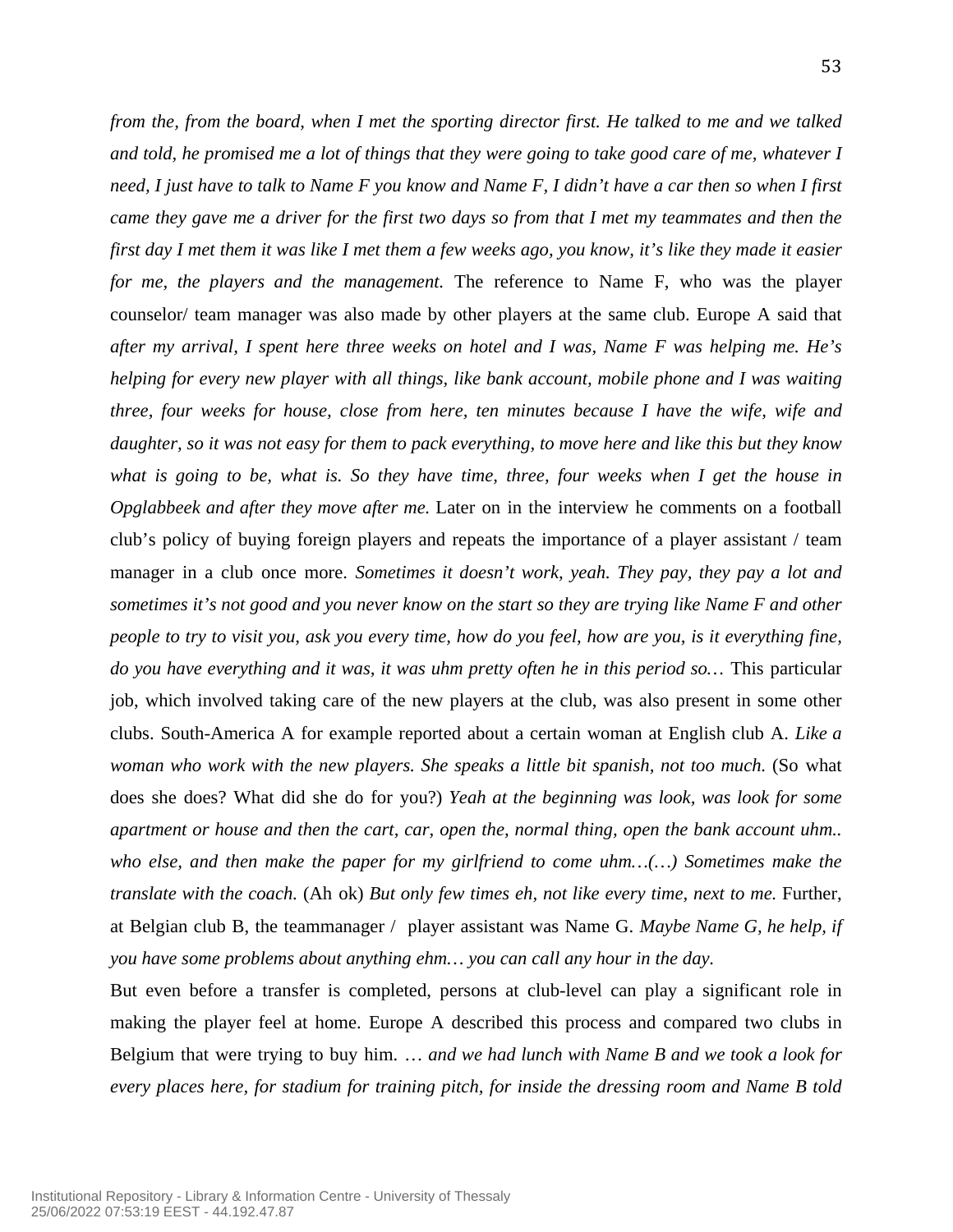*me how does it work and who is interested in my transfer and so it was like this. So it was the first thing what it, makes it really interest for me. If I compare it with Belgian club C, it was absolutely another level for me because they make for me really like easier to have a decide which club to choose or which way I will go because Anderlecht was little bit like a proud to do this transfer. Ok we will see, just like that, we have time for that but Belgian Club A and Name B they was like, they was they were more special more clear in the way how to find a way to to to get me.* Earlier in the interview Europe A commented on the relation he built up with the fitness coach from his previous club. This significant other, different from his family, agent, coach or teammates still played an important role in his career to this day. *It it it's a fitness coach from Tsjech club A. We were working together I think like four years and he's more like uh uh specific on these psychology and like this.* (Yeah, yeah, uhum.) *He was more like a mentor to help me to confidence and everything like this. (…) and we are in touch in the same touch we are now. We are talking a lot, in message and also it's still the same way he try to uhm make me confidence but also be constructive to my, to my plans.* The person described by Europe A was providing emotional, as well as esteem and informational support. Out of all the interviewees, Europe A was the only one describing this kind of relationship with a staff person from the club and one could ponder if they are common in football. What it however does emphasize is the importance of specialized staff in a football club. They should not only focus on the tangible support such as finding housing, opening a bank account etc. but also pay attention to the different dimensions of the concept of social support. In this way they have a higher chance of covering the players needs regarding coping with their challenges.

#### **Migration as a career transition**

The migration experiences of the players were also looked at through the lens of the atlethic career transition model of Stambulova (2003). To obtain a succesful transition, the players faced specific challenges or transition demands, with which they had to cope in an appropriate way. During the interviews it became clear that successful coping was dependent on a dynamic balance between the coping resources and barriers. Resources are the various internal and external factors that facilitated the transition. Social support received by the participants was according to them a very important aspect and essential resource. As indicated in the previous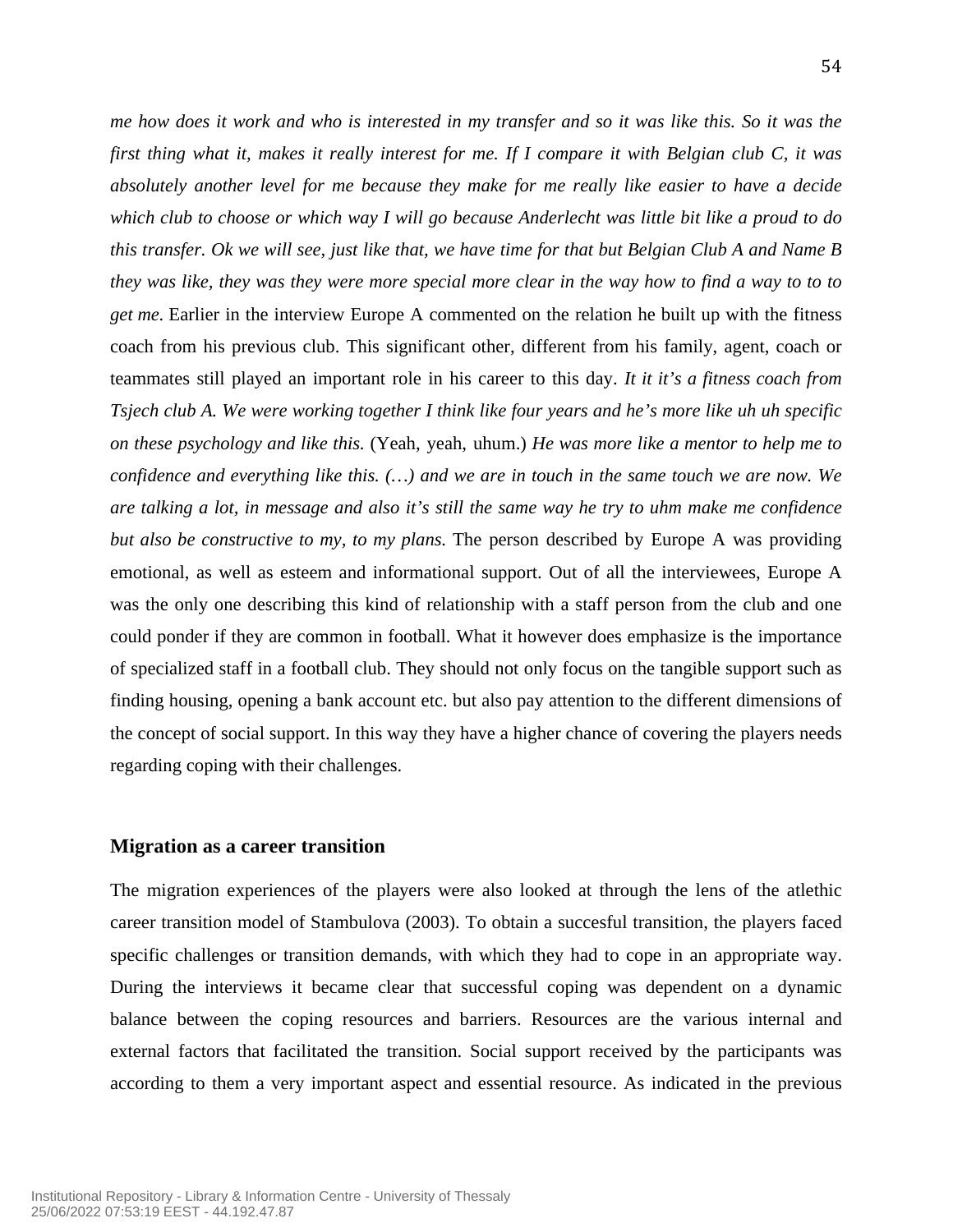sections, the given support was emotional, esteem, informational and tangible and provided by various stakeholders such as the family, the player agent, the coach, the team and signicant others at the club. Another resource which is not discussed yet, but was articulated by several players was the factor of previous personal or athletic experience. Since the majority of the players already experienced several migration transitions, they pointed out that these previous experiences were helpful in coping with the challenges of a migration transition. Africa A for example said, when thinking about his plausible future career moves: "*like today, if I want to move to another country then I have the experience*", referring to the knowledge he obtained from his previous transitions. When Africa B came back from France because it was too cold for him, he stayed for a while in Africa before moving to the United States to play for American club A. Looking back at this period his opinion was: *"But yeah because of that experience after I went back to Africa. So when I went to the US, it was cold there as well. Place A was really cold so because of that experience, I took it with me, it helped me, so from there I started being stronger and you know, try to be…."* When Europe C was asked about which career move he found easier, he mentioned it was the second one: *"Yesyes, I have maybe two more years and it's the second time I change. I know the change, you know. And obviously Portugal is more similar than Spain, the life, the people, the language."*

This last aspect, was another external factor that facilitated the transition according to the interviewees. Cultural similarities in their new environment made it easier for the player to adapt and integrate. Africa B said for example: *"Yeah because when I was in the States there were, they had some African players. They had a guy called from Siera Leone and a guy Name H from Senegal, so they made it easier for me."*

In relation to the barriers, internal and external factors that interfere with the coping process, a prime example was given by South-America A when he was put on loan in Dutch club A by English club B. When he described the relationship with his coach in Holland he said *"he was just interested in the eleven player or eighteen player every weekend and then the rest… (…) I think they think, like, oohh one more player, from English Club B so just hang around here…"* indicating that this was perceived as poor coaching. This endangered to some extent the succesfull transition of the player. Luckily, because of crisis coping interventions of his family back home, this turned out to be a delayed succesful transition. When South-America A was feeling down, and he was asking himself the purpose of being abroad, his family encouraged him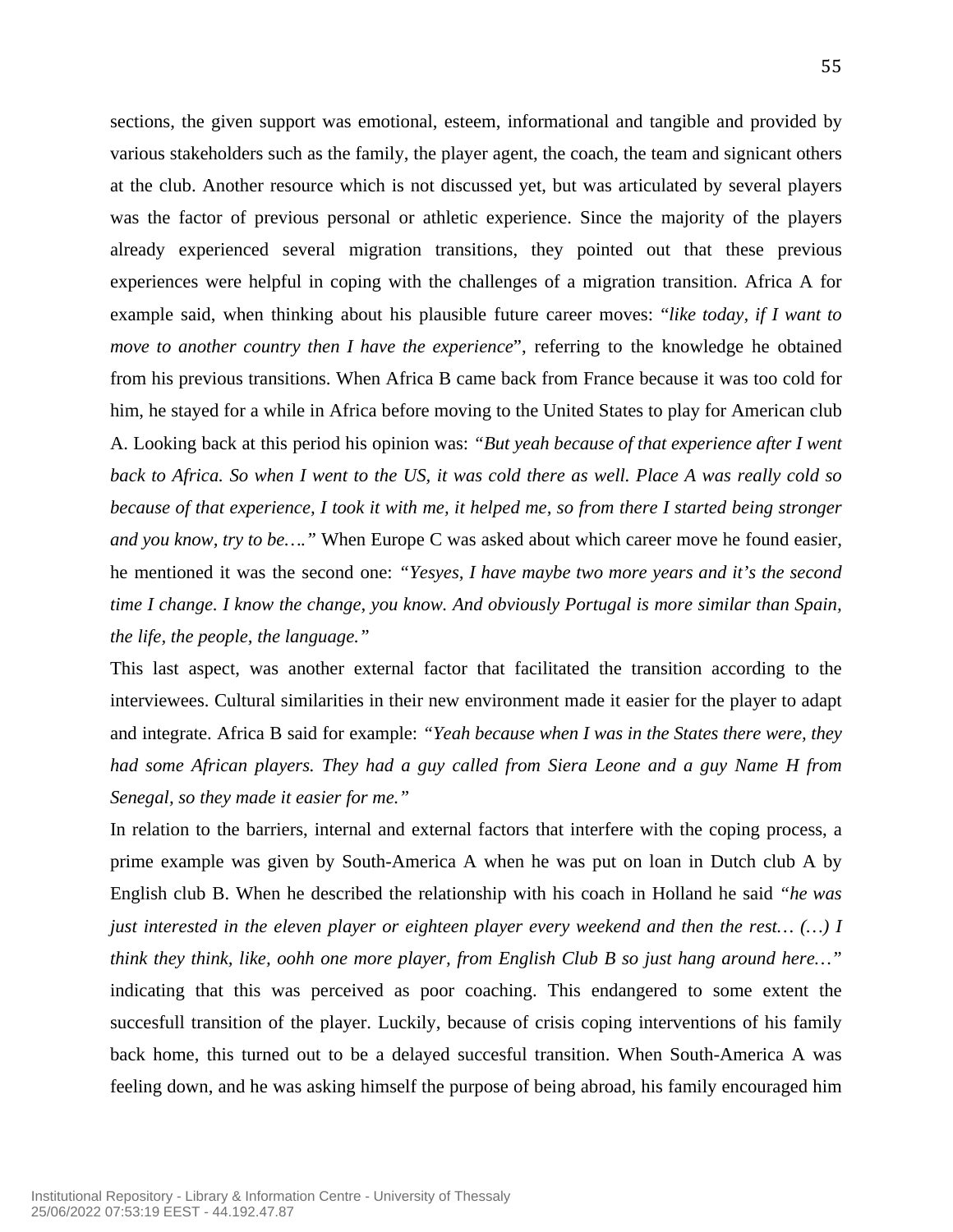to keep working and not to give up. The way a successful transition was secured was mainly by making sure that the internal and external factors facilitating the transitions were high and the barriers with regard to a transition were kept low. Social support, in it's various formats, seemed to be an essential component of the resources available to a football player coming from abroad. Looking at transnational migration through the lenses of the athletic career transition model of Stambulova (2003) was therefore helpful since it highlighted the importance of social support and the usefulness of finding out more of it's true meaning.

#### **The story behind the story**

Whereas the importance of social support was evident and the multidimensionality of the concept was illustrated by various excerpts from the interviews, the purpose of this research was to obtain a better understanding of the concept of social support in the context of migrating football players. Distilled out of the many pages of transcribed interviews, held against theoretical assumptions and filtered by my own experiences and interpretations, it appeared that social support in a context of transnational migration of football players was perceived by the participants of this study as *"being treated like family"*. Mentioned implicit by some of the players and explicitly by others, having the perception of being treated like family was found to be a correct understanding of this concept when coming from abroad to play in a new league. Examples were given by Africa A, who mentioned about his uncle: *"because yeah I were believe in him and all my family they believe on him, so yah he's taking charge, he take me as his kid or own kid yeah."* When he was asked to explain what he meant by being his own kid he said: *"But he were there for me and he tried so hard to help me until everything was ok".* Africa B, also referred to it explicitly by mentioning about his host family when he was living abroad in France *"Well what motivates me I have the love from the family that I live it, they love me so much, the girls there, they are like my sisters, they always go out with me, they speak a little bit English".* He considered the persons around him as family, which was crucial for his well being in a different country. This was similar to Europe C, who experienced the feeling of being part of a family on a different level: *"It's easy to just be here, to play football, you know. No distractions, no… also every person was good, like a family, you know. It's a family club I think."* Europe B referred to one of his coaches in the following way: *"he want to help me… a lot of situation he,*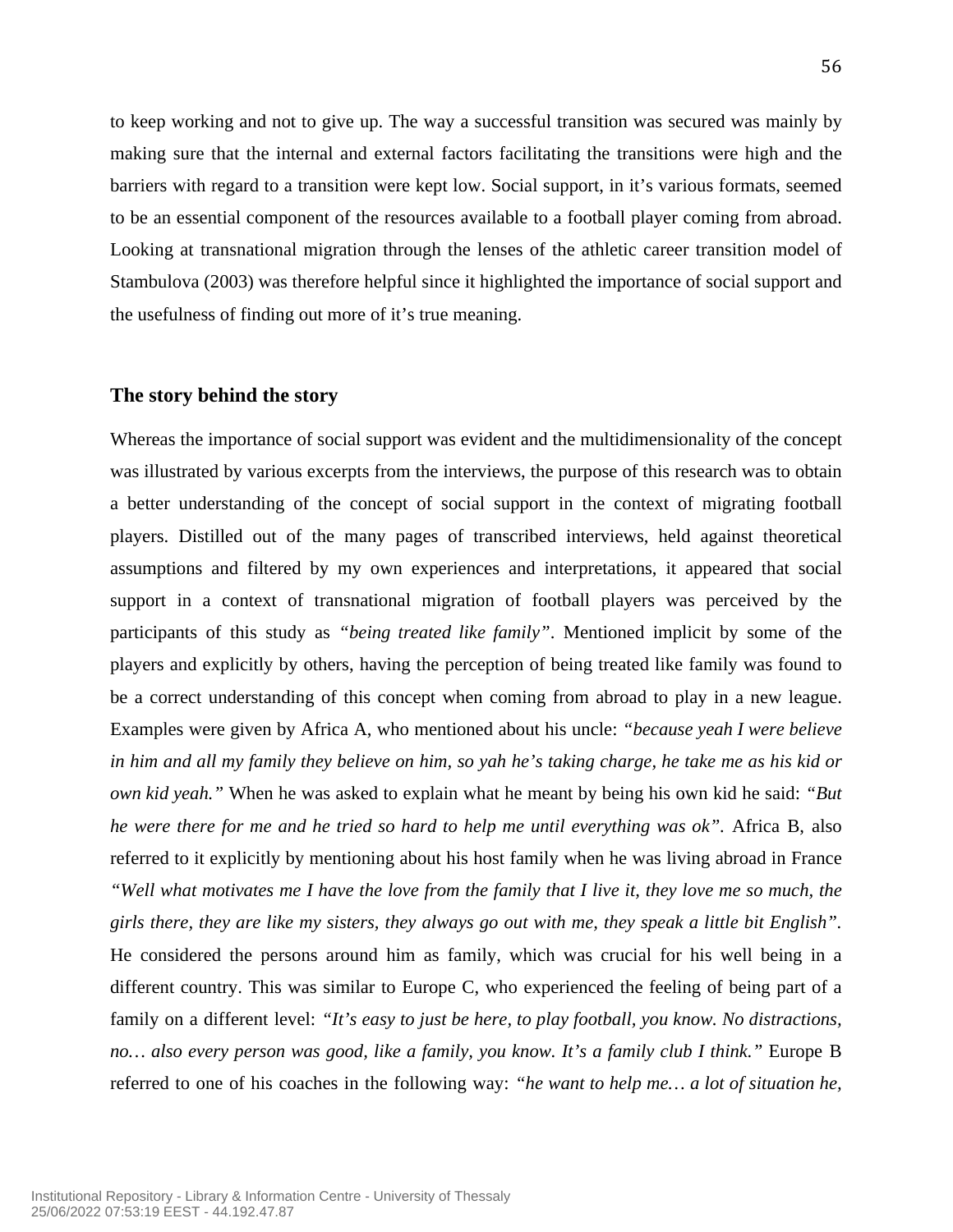*he was that guy, he was like my second father there."* When Europe B was asked to explain what he meant by this feeling of having a second father he answered among other things that this person was like a private sport psychologist to him. South-America A mentioned that the feeling of being treated like family as a form of social support was suitable for players from abroad when he used the terminology in an attempt to explain the way he was treated: *"not like second father but like they care about me you know."* When he was asked to clarify this feeling he mentioned that his coaches were concerned with his emotional state in various aspects of his life and not just in relation to football. Formulated both implicitly and explicitly, trying to get an understanding of social support in the context of migrating football players was interesting and challenging. Building on the observation that players' family are very if not the most imporant stakeholders with regard to social support during this kind of career transition, it became obvious that forms of support that appeared to have similar qualities to it were found to be valuable. This finding fits in Fiske's pathways of integration model which found belonging to be a basic social motive (Fiske, 2004). When people interact with others, they want to know their intentions, capabilities of enacting them and to be ascertained whether the other is a friend or an opponent (Fiske & Yamamoto, 2005). There is a need to know if the environment is safe or unsafe for their psychological and physical integrity. *'Being treated like family'* as a way of understanding social support responds to this aspect of belonging along the pathway of a player's integration while at the same time providing not only general but also specific guidelines to the support group who has to deal with migrated football players.

# **Discussion**

In this chapter the findings of our data analysis are discussed further in a reflective manner in the view of the current scholarship. Limitations of the inquiry are acknowledged and discussed. The last section gives an overview of the practical applications to contribute to the knowledge in the field of sport labour migration.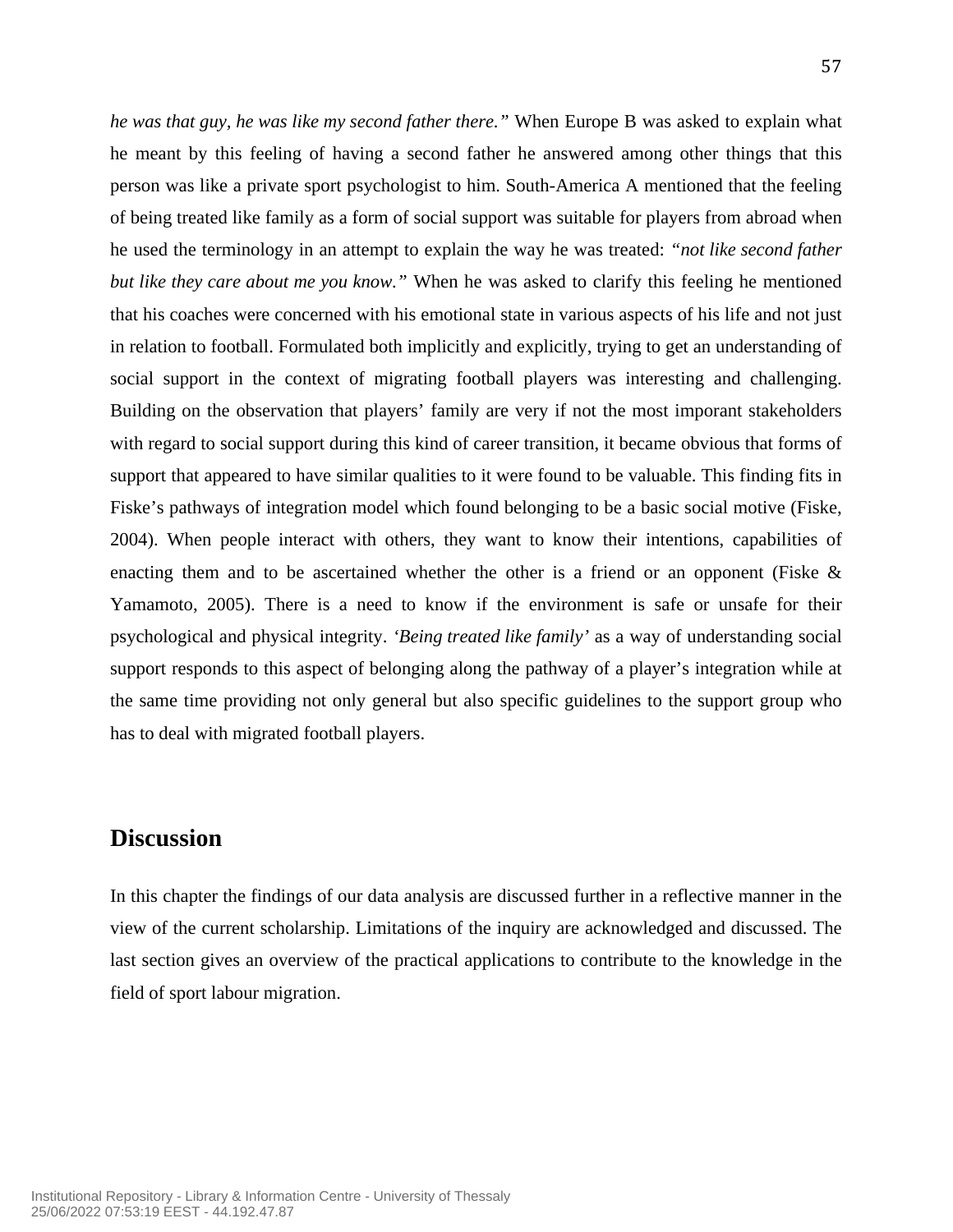#### **Social support and the transnational migration of football players.**

In this study it was attempted to take a closer look at the concept social support in the context of the migration of football players. The aim was to provide an answer on the research question: How is social support understood in the context of migrating professional football players? This was achieved by framing the stories of migration and the stories of social support in this context provided by the football players inside a theoretical framework distilled out of the existing literature in this domain. Descriptions of the players that did not fit this framework were reported and latent meaning common across the different interviews were made explicit to meet the purpose of this study.

Migration of football players is a widespread career transition in contemporary football, especially on the professional level. The interviewees were perceived as transmigrants, since they took actions, made decisions and felt concerns within a field of social relations that connected their country of origin and their country or countries of settlement (Schiller et al., 1992). In line with the observation of Bale and Maguire (2013), the player's motivations for migrating to a different country could be framed within the local push and pull theory. The global pull factors, such as the desire to play in a better league and experiencing better infrastructure, were the main drivers behind a move to a different country. The categorization of Maguire (1994) fitted also with our observations, since most of the players that were interviewed could be labeled as *ambitionists*: players who had the desire to achieve a professional career or players with the desire to improve their career by moving to a better quality league. The players from outside of Europe could to some extent be labeled as nomadic cosmopolitans, since they were eager to experience different nations and cultures, although this was mentioned rather implicitly. In a similar way, they showed appreciation for the economic rewards they got for moving to a different country but never quoted it was one of their motives to move abroad.

Pursuing the dream of becoming a professional football player was not an easy task and the players were confronted with several challenges along the way. These challenges fitted into the categorization proposed by Schinke et al. (2011), with first of all the challenges in the new community such as feelings of loneliness, separation from family and friends and limited access to their familiar diet. These issues were found in several sports and confirmed once more in the context of football. In line with Weedon (2012), in his research about migrant youth footballers'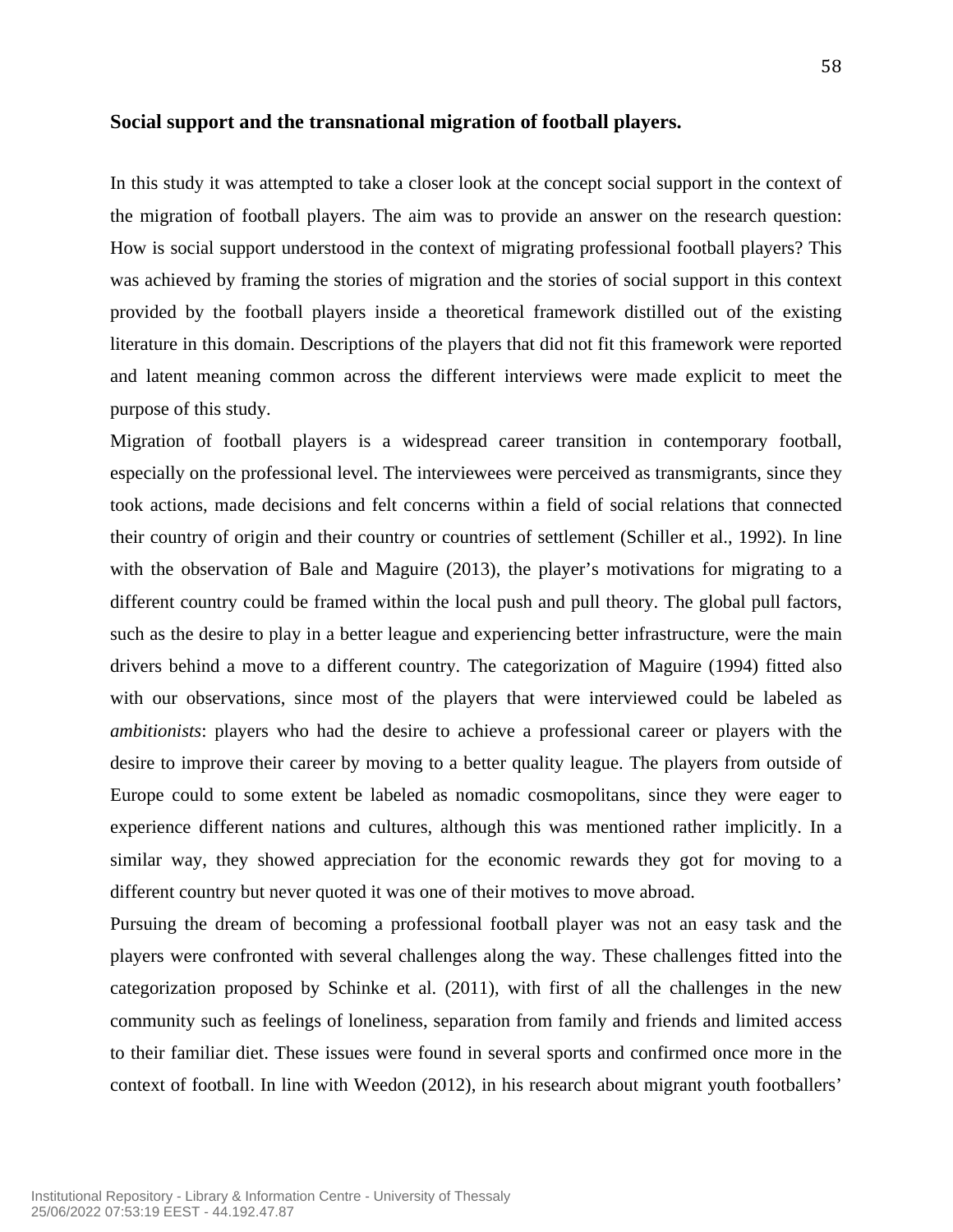acculturation, it was acknowledged that the issues of loneliness arose especially in the nontraining periods. Other challenges with which the players were confronted, fitted into the second category of adapting to a new culture (outside of sport). Especially the language seemed to be problematic for migrated football players. These challenges of communication and language acquisition in particular, have been acknowledged in several studies about athlete adaptation (Battochio et al., 2013; Ryba et al., 2012; Schinke et al., 2011). Besides the language, getting used to a new climate was also an issue, especially for the participants Africa A and Africa B coming from the African continent. With regard to the challenges in a new sports context, such as adaptation to unfamiliar pedagogical approaches, culturally foreign team dynamics, the evidence was rather limited. Only South-America A described the problems he faced when discussing his transition from Spanish club C to English club A. "*Maybe yeah, about football is a little bit different because uhm at Spanish club C uhm all the time is playing with the ball and I, I start to play with professional football players, I start to train with first team at English club A, you know*." (…) "*Also my physical, now I'm ok but with 18 years I…, maybe 1.72 and 40 kgs, you know. And in England with this you can't play, imagine….*"

A topic however discussed by several players, was the issue of insecurity that came along with a transfer to a new club. This particular stressor was not found in current literature and moreover does not fit well into the suggested categories by Schinke and colleagues. Nonetheless it should be taken into account when football players are moving abroad to pursue a career in football.

The process of migration was framed into the athletic career transition model of Stambulova (2003). In order to go from one phase to another a successful transition is required. A transition can be seen as a process of coping with certain transition demands. These transition demands can, in the context of migration, be seen as the various challenges the players are confronted with throughout their move from one country to another. A succesful transition is realized when there is an adequate balance between resources and barriers. In the model of Stambulova (2003) a distinction is made between crisis preventive and crisis coping interventions with regard to a successful transition. When looking for evidence of both types of interventions in the interviews, it became clear that certain types of provided social support, fitted into these categories. Especially the tangible support such as lifestyle management interventions (opening bank account, finding housing,…) provided by specific professionals at the club (the team manager / player counselors) matched with the model. Examples of crisis coping interventions were less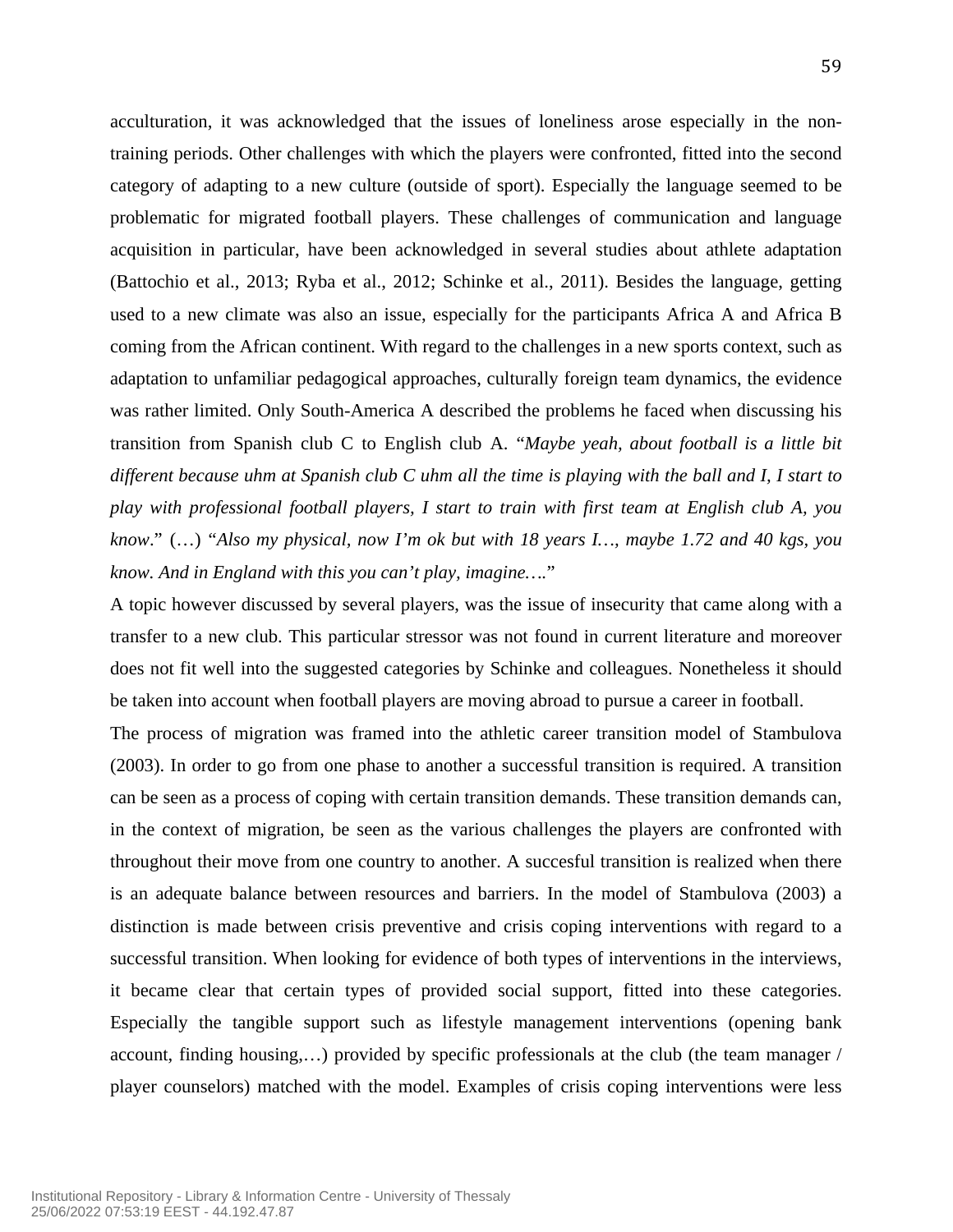60

obvious since they could not be labelled as educational or clinical interventions (Ecklund & Tenenbaum, 2014). However, family support in the form of encouragement and motivational talks to avoid an unsuccessful transition was in this study perceived as a crisis coping intervention.

Given the scope of this research it was found that, the available resources, and in particular the social support for the migrating players was relatively elaborate and an essential component of a successful transition. In line with the findings of Schinke et al. (2010), data analysis showed that assistance from support networks such as teammates when faced with loneliness or cultural misunderstanding was vital. All the participants demonstrated this, since they referred to their teammates as helpful when they were struggling with being alone. Further, as stated by Richardson and colleagues (2012), who interviewed five young players between 16 and 24, who moved from their home country to an English Premier League club, the family was a significant source of social support. The finding was also prevalent in this research, where all the players referred to their family as an important, if not the most important stakeholder in the process of migrating to another country. The type of support the family provided also covered the several types of support as distinguished by Cutrona and Russell (1990). The participants indicated that they could rely on their family for guidance and advice; for concrete, instrumental assistance or for issues with their confidence or self-esteem. Most of all, their family was there for them at all times and in this sense providing them with emotional support.

Following Richardson and colleagues (2012), the study agrees with their conclusion that there is still a need for qualified personnel and appropriately trained international recruitment staff in a club to support young players through their migratory transition. This study found evidence for existing practices in football clubs with regard to the integration of migrating football players. However, the participants gave the impression that the nature of these preventive supportive coping interventions was restricted to concrete, practical assistance. Although the latter is indespensable, social support when dealing with migrating athletes, should be broader and attention should be given to the different challenges a football player faces. Moreover, during the interviews it became clear that social support is a shared responsibility, that should be taken into account by the various stakeholders. In this way, this research adds to the existing literature by providing a provisional overview of these particular stakeholders which are the player's family, the agent, the coach, the teammates and a variety of personnel at their new football club.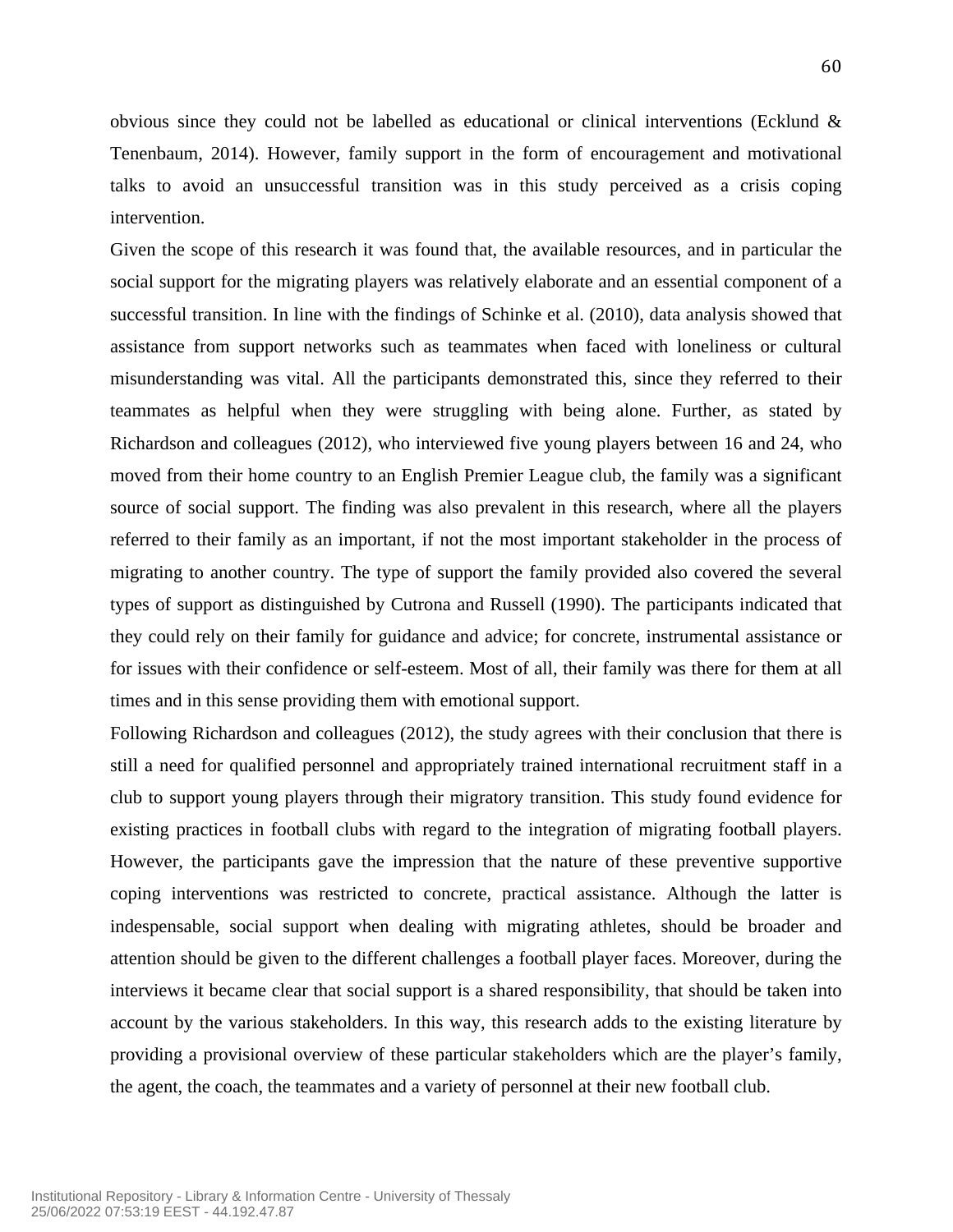Given the content of the stories provided by the football players, the model of Fiske (2004) would have been an interesting lens to look at the migrating experiences. This model argues that a fulfillment of five pathways contributes to a smooth adaptation in the new environment. Although it is not necessary to fulfill each pathway, every single one of them can be helpful in order to achieve a sense of belonging. *Understanding* deals with unfamiliarity with the new environment and getting used to the new situation. Africa A was not used to play with the type of soccer booths they use here, since the pitches he played on in Africa were different than in Europe. Europe B was not used to play in a team with so many coaches. The first time Africa B moved abroad, he was not used to the cold climate in Europe, this made it very hard to adjust to a new situation. In this regard, Evans and Stead (2012) noted that unfamiliarity and unawareness of the new conditions was a factor that affected the players. They found that if the period of preparation was longer, the adaptation was facilitated. *Trusting* has to do with being able to rely on each other and the new circumstances. People who have trust are more willing to express themselves. A prime example about this pathway was given by Africa A who was forced to sing a song in front of the entire team on his first day of training. In this way he placed himself in a very vulnerable position but in a safe environment which was helpful for his intergration. This trust was useful with regard to the pathway of *controlling*. Controlling can be understood as the antithesis of passivity, which thus is facilitated by assertiveness. Assertiveness in the process of migration was understood in this research as attempts from the players to find connection with friends, team mates in their new environment. South America A actively looked for company in his free time after training in order to avoid being bored or feeling lonely. Obviously having feelings of trust towards the new people in their environment was helpful in this regard. In line with the lies the pathway of *belonging*. This theme emerged in the interviews as a sense of being part of feeling at home in their new community. Expressions by players as "*everybody here is like a family*" and "*the people here tried to help me so much with everything*…" endorsed the feelings of trust and control of the players. With regard to the pathway of *self-enhancement* examples were found in the sport related aspects and in the domain out of sports. Learning a new language can be seen as acquiring new skills as much as becoming a better player by playing in a better team and competition.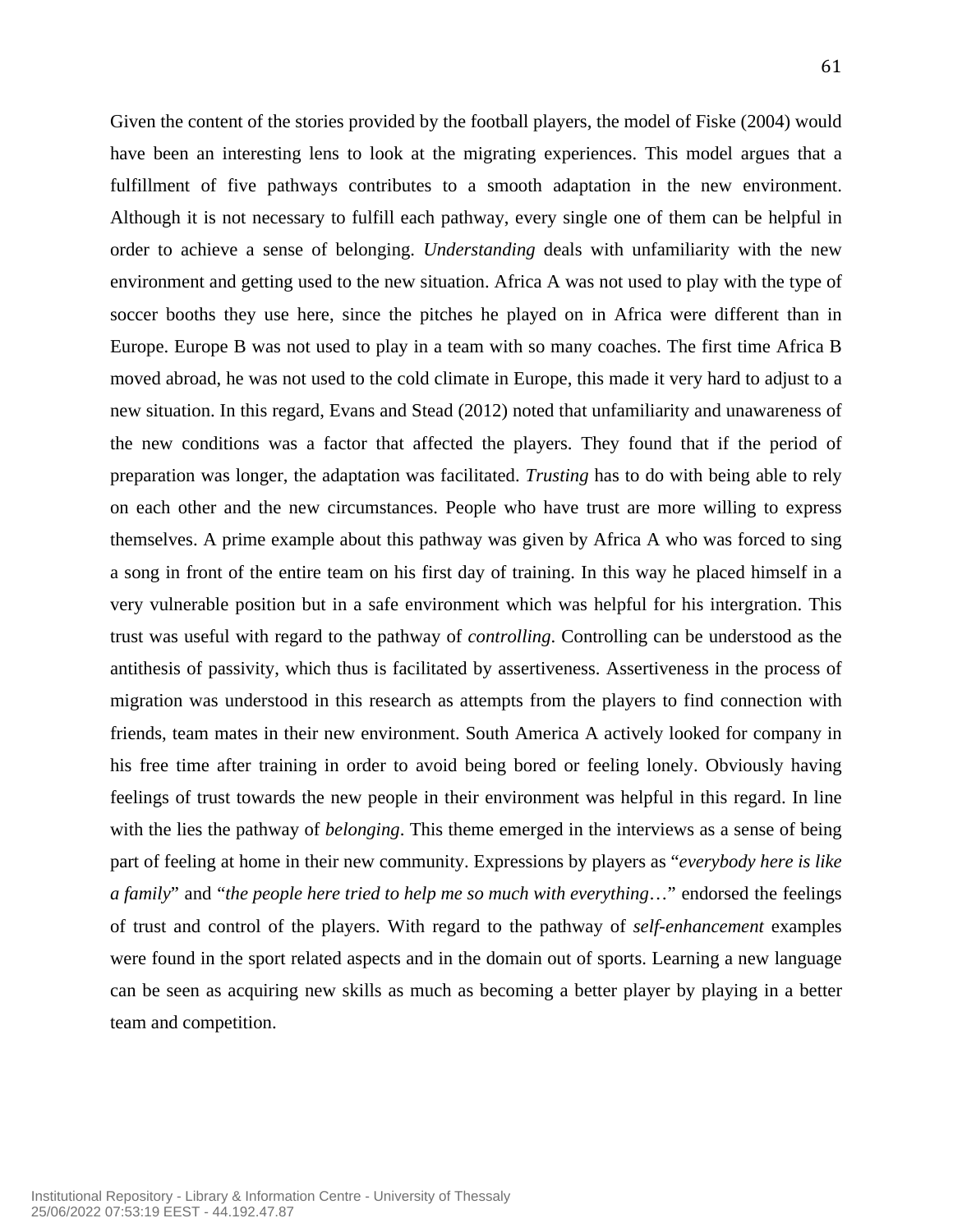### **Conclusion**

The objective of this research was to obtain a better understanding of the concept of social support in the context of migration of football players. In order to do so, six interviews with professional football players currently playing in the highest league of belgian football were completed. The majority of these players experienced several transitions from one country to another to become a professional football player and the information from each of these transitions was used in the data analysis. This data analysis revealed that players moving from one country to another to pursue a career in football face several challenges along the way. The challenges the participants discussed in the interviews were loneliness and homesickness, learning a new language and getting used to a new climate. Previous research in similar and other sports contexts confirmed these findings. New in this study was however the finding of insecurity among football players about the definiteness of their upcoming transfer. The fact that many factors that could influence the outcome of a possible transfer were outside of their control created a certain amount of stress for the players.

To cope with the challenges that were part of a transition from one country to another, the players relied on an array of resources in order to realize a successful transition. Among these resources were social support and previous experiences. The participants indicated that moving abroad for the first time was the most difficult and subsequent transitions were facilitated because of the knowledge they gathered during their earlier moves abroad. Social support remained an important resource for coping in each of their transitions. This study gave an overview of the most important stakeholders in the support group of a football player when he is moving to abroad to play in a different league. As a common aspect of their experiences the study showed that the football players' support group consisted out of their family, their football agent, their coach, their teammates and certain individuals of the staff at their new club. A strength of this research is that this common experience of the participants was made explicit. The proposed list of stakeholders in the support group of migrated football players can be useful for further research or in applied settings. Along with this provisional overview, a variety of examples of the types of support given by these different actors was provided. These examples gave us more insight in the nature of social support in the context of migrating football players. Although the support given by the different stakeholders varried, the multitude of stories allowed us to get a better understanding of this concept. A common feature that emerged in all of the interviews when

62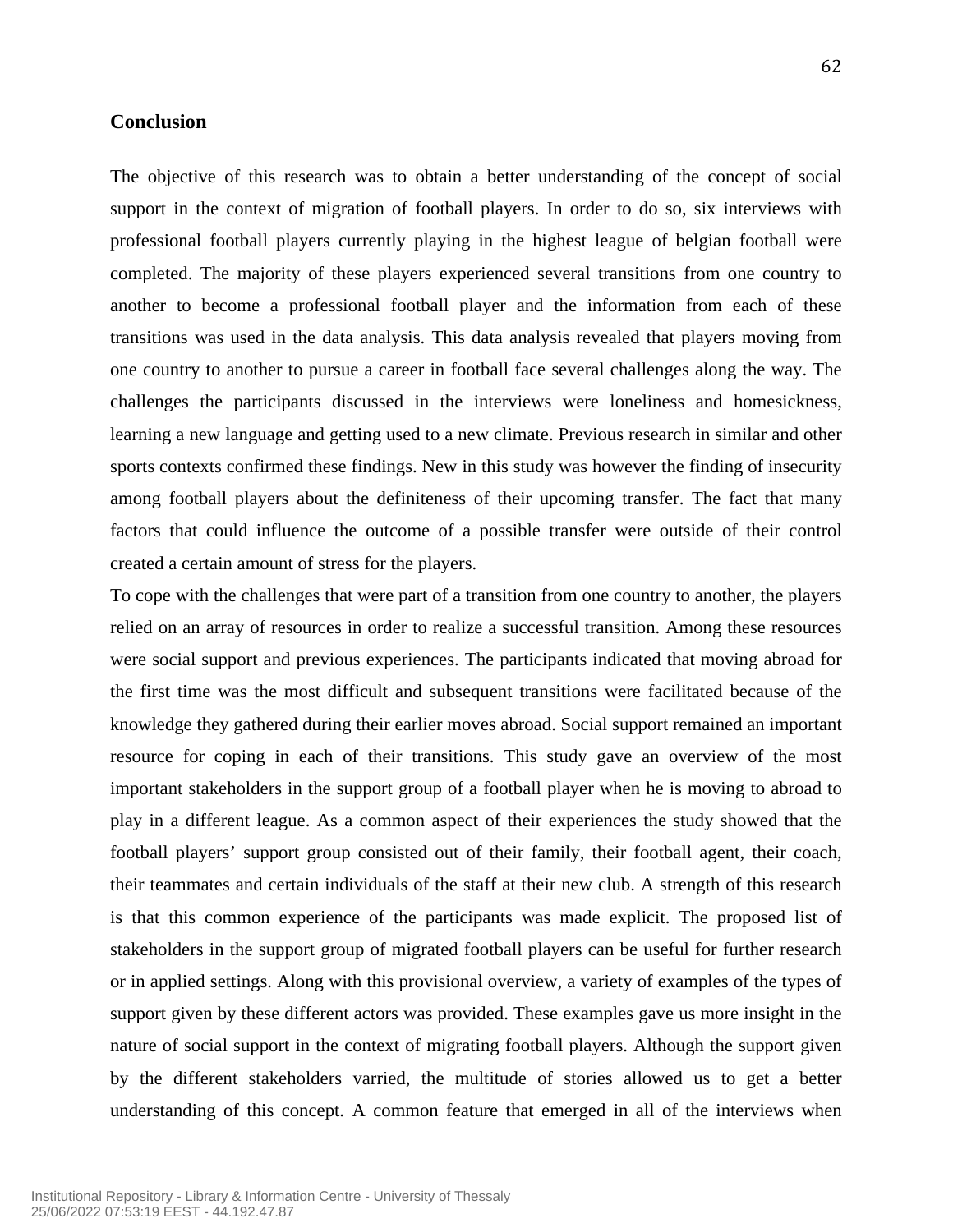discussing the subject of social support was the idea of 'being treated like family'. On the one hand it reflects the feeling migrating football players experience when they were grateful for the support given during the process of migration; on the other hand it holds in itself the importance of the family as part of the support group in this particular transition. Although this interpretation stems from a position of interference from theory, it also is coloured by personal bias and personal beliefs from the researcher. Understanding social support in the context of migration of football players as a shared responsibility between the family, the coach, the player agent, the teammates and certain individuals at a club, with 'being treated like family' as an underlying understanding, is nonetheless a contribution to the existing literature and can be used as a guideline for professionals in the field.

# **Limitations**

It should be noted that the participants in this study are by no way representatitve for the experiences of all the football players moving abroad to pursue a career in football. Although the amount of participants should be subordinate to the quality of a research produced, some extra participants would have been useful in this study. Especially because of the fact that the answers given by the football players were very often not very elaborate but rather short. This could be the consequence of being an emotional outsider. The fact of facing a complete stranger, might have refrained the players from sharing their deepest thoughts and feelings with the researcher. With regard to the interviews, the difficulties in arranging meetings with the participating clubs, resulted in time gaps in between the different interviews. It was therefore hard for the researcher to find a flow when doing these interviews since it felt like starting over time after time. At last, no other researcher was involved in the process of data analysis. Therefore, no discussions about the interpretation of the material took place, which would have added an extra dimension to process and most likely would have produced a different way of looking at certrain aspects of the concept of social support in the context of migrating football players.

# **Applications**

The practical applications of the findings of this study are primarly directed at the context of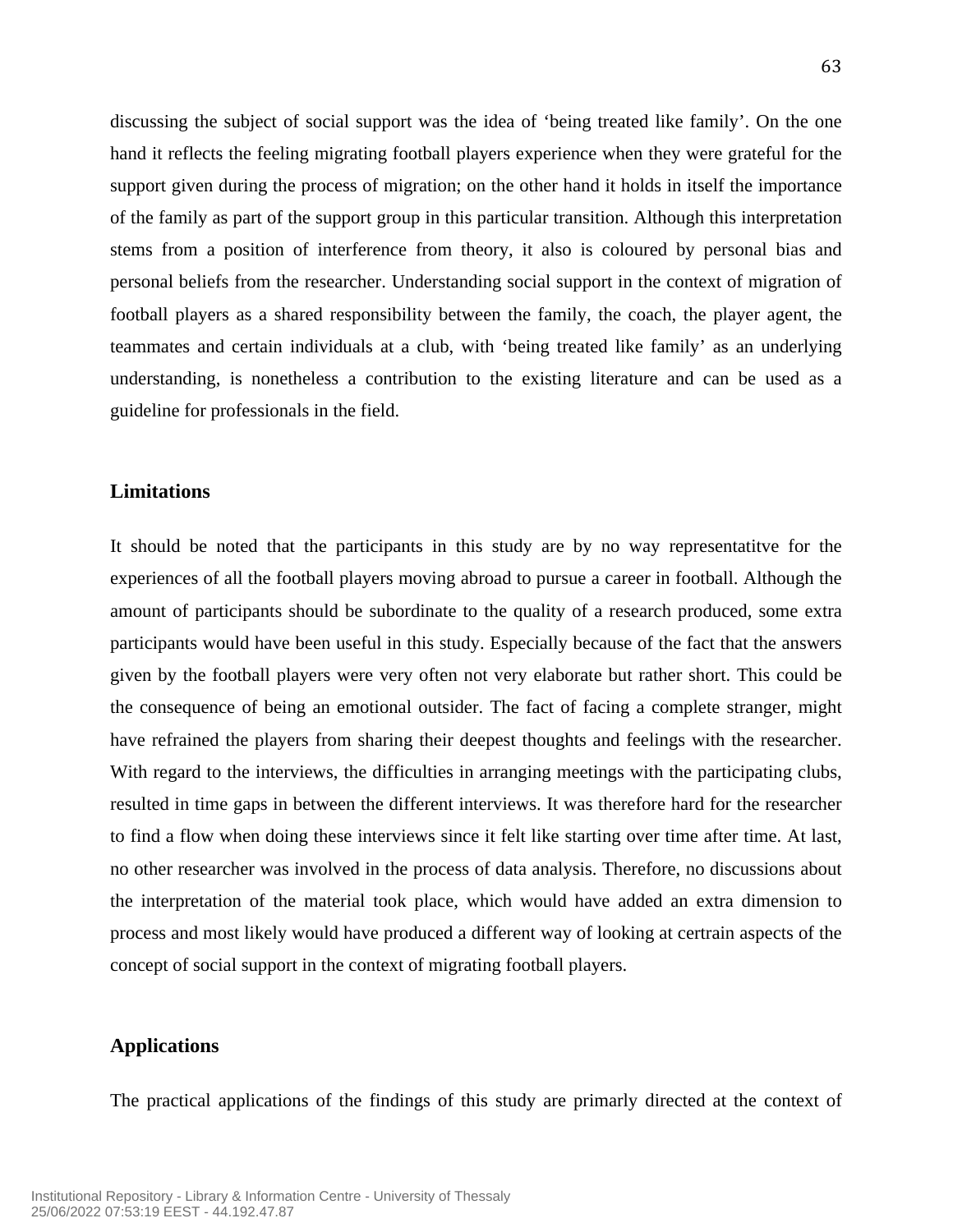football, although some insights might be useful in other sports as well. First of all, the study provides an overview of the challenges migrating players are confronted with when moving from one country to another, which allows the stakeholders involved to address each one of those issues more in depth. Given the fact that social support is a shared responsibility, all the parties should be informed about the transition demands that are inherent to a move abroad to pursue a career in football. This means that the family should be aware of the issues of loneliness and homesickness the player might face and agreements about frequent visits should be organized from the very beginning. Further, the coaching staff should be updated about the impact they can have on the integration process of migrating players by providing these players the appropriate support. Coaches, together with the other staff members involved with the team, should also evaluate if the new players are able to connect with their teammates, especially if they came alone. These friendships can help the player to cope with moments of loneliness and homesickness, especially at times of non-training, or solve initial difficulties with language or food. Specialized staff at football clubs helping these players to integrate as soon as possible should be aware of the fact that the tangible support they are offering with housing, transport, tax issues is just one aspect of their integration and the support given should be looked at more in a broader sense if they aim to address the different issues the players are facing. In a similar way, player agents should be informed about the fact that the support given by them should not be restricted to help with practical issues since the players benefit from different types of support when they move from one country to another. According to the findings of this research, a way to assess the provided support is to look at it from the player's understanding of 'being treated like family'. This can be used as a guideline for all the different parties involved, who aim to help with the process of migration from football players.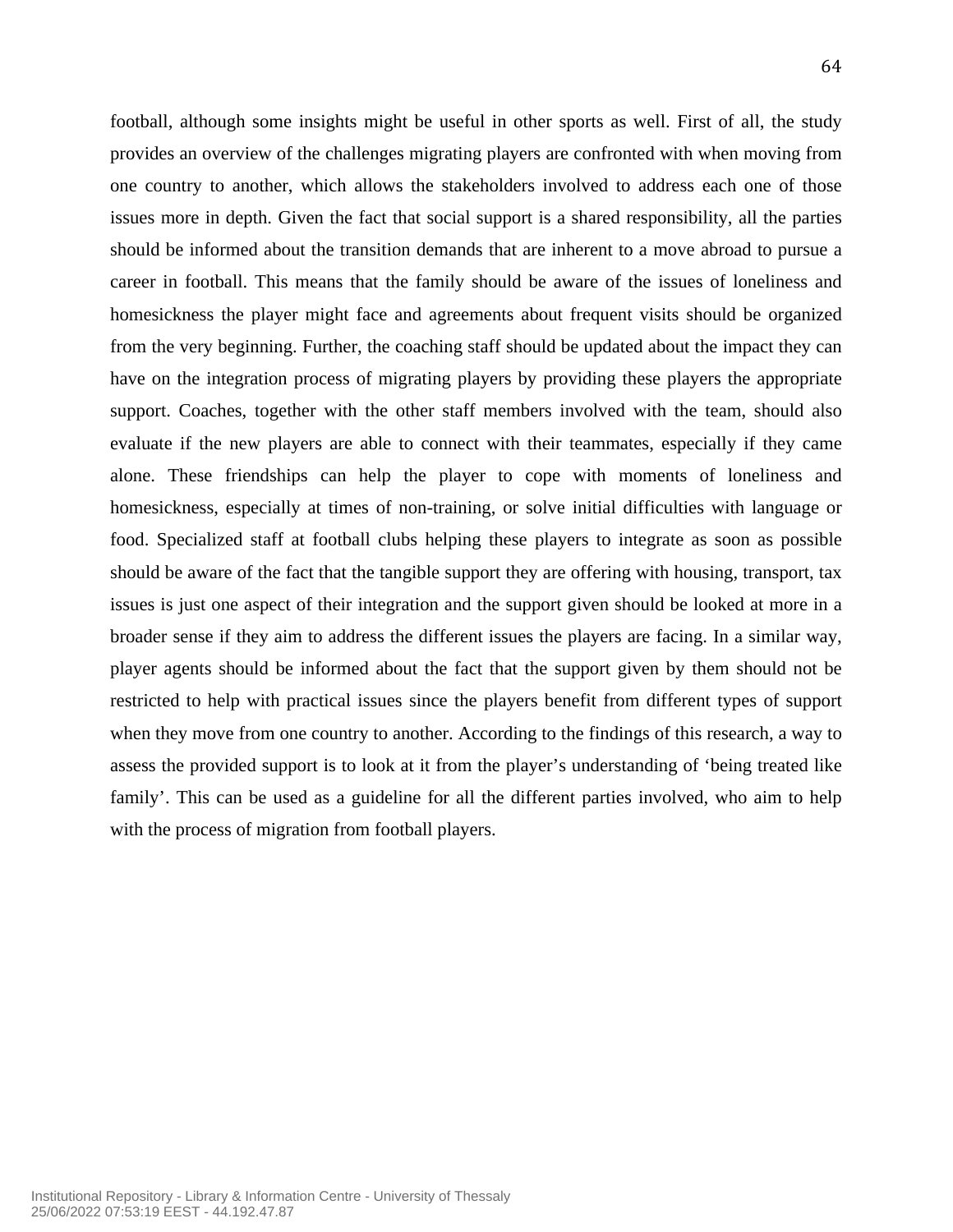## **References**

Agergaard, S., & Tiesler, N. C. (Eds.). (2014). *Women, soccer and transnational migration*. Routledge.

Albrecht, T. L., & Adelman, M. B. (1987). *Communicating social support*. Sage Publications, Inc.

Alfermann, D. (2000). Causes and consequences of sport career termination. In D. Lavallee & P. Wylleman (Eds.), *Career transitions in sport: International perspectives* (pp. 45-58). Morgantown, WV: Fitness Information Technology.

Alfermann, D., & Stambulova, N. (2007). Career transitions and career termination. *Handbook of Sport Psychology, Third Edition*, 712-733.

Bahrick, H. P., Hall, L. K., Goggin, J. P., Bahrick, L. E., & Berger, S. A. (1994). Fifty years of language maintenance and language dominance in bilingual Hispanic immigrants. *Journal of Experimental Psychology: General*, *123*(3), 264-283.

Bale, J., & Maguire, J. (Eds.). (2013). *The Global Sports Arena: Athletic Talent Migration in an Interpendent World*. Routledge.

Bartolacci, G. (2010). *Transitions and Adustment of International Student-athletes* (Unpublished honors thesis). Pennsylvania State University, Pennsylvania, United States.

Battochio, R. C., Schinke, R. J., McGannon, K. R., Tenenbaum, G., Yukelson, D., & Crowder, T. (2013). Understanding immigrated professional athletes' support networks during post-relocation adaptation through media data. *International Journal or Sport and Exercise Psychology, 11*(1), 101-116.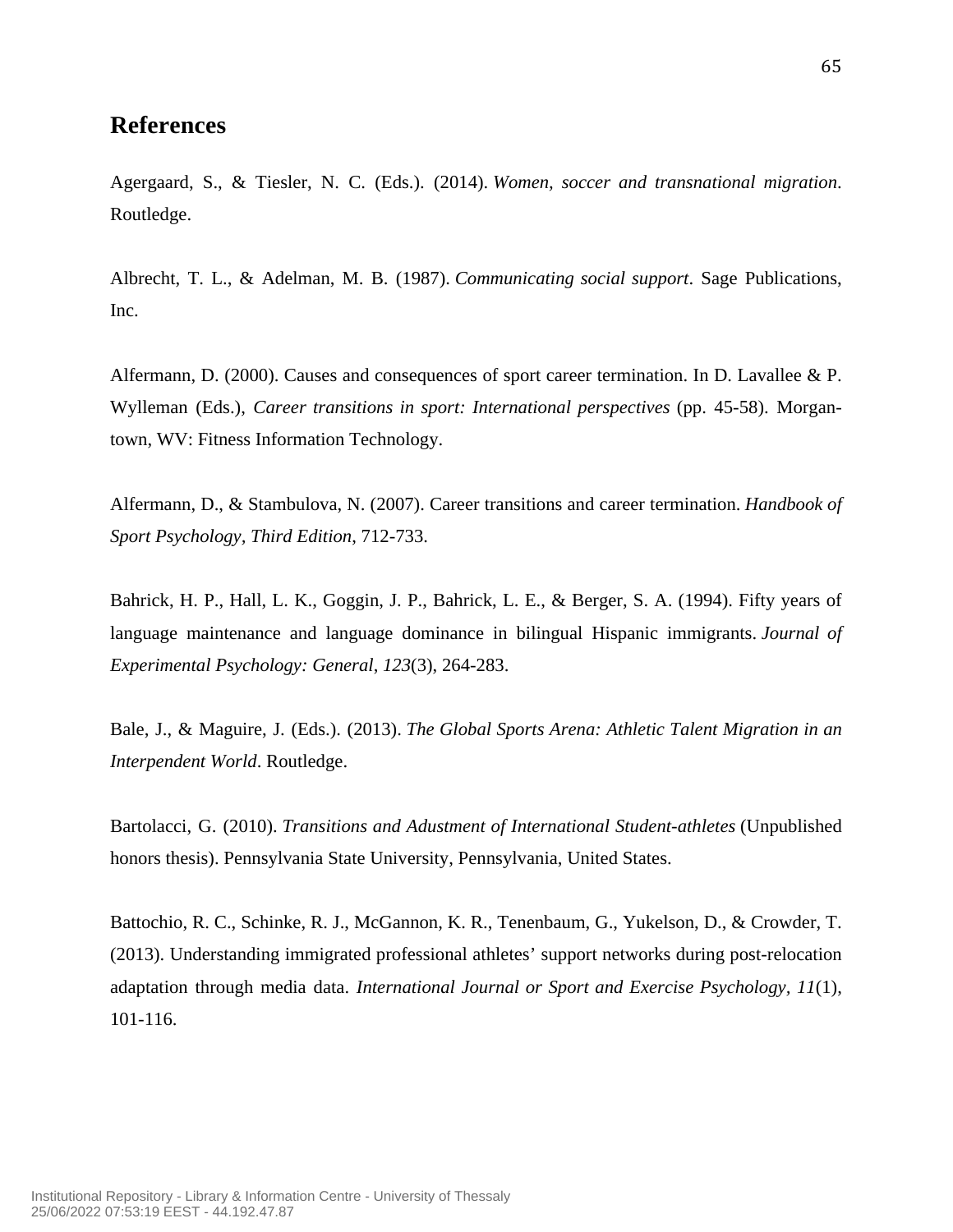Bernard, H. R., & Bernard, H. R. (2012). *Social research methods: Qualitative and quantitative approaches*. Sage.

Berry, J. W. (1997). Immigration, acculturation, and adaptation. *Applied Psychology: An International Review, 46*(1), 5-68.

Bertaux, D. (1995). Social Genealogies Commented on and Compared: An Instrument for Observing Social Mobility Processes in the Longue Durée'. *Current Sociology*, *43*(2), 69-88.

Bianco, T. (2001). Social support and recovery from sport injury: Elite skiers share their experiences. *Research quarterly for exercise and sport*, *72*(4), 376-388.

Boyatzis R. (1998). Transforming qualitative information: Thematic analysis and code development. Thousand Oaks, CA: Sage.

Braun, V. and Clarke, V. (2006). Using thematic analysis in psychology. *Qualitative Research in Psychology*, *3* (2). 77-101.

Bucic, T., Robinson, L., & Ramburuth, P. (2010). Effects of leadership style on team learning. *Journal of Workplace Learning, 22*(4), 228-248.

Campbell, E. E., & Sonn, C. C. (2009). Transitioning into the AFL: indigenous football players' perspectives. *Athletic Insight: The Online Journal of Sport Psychology*, *11*(3).

Caplan, G. (1974). *Support systems and community mental health: Lectures on concept development*. Behavioral Publications.

Chase, S. E. (2005). Narrative inquiry: Multiple lenses, approaches, voices. In N. K. Denzin & Y. S. Lincoln (Eds.), *The Sage handbook of qualitative research* (3rd ed.) (pp. 651-679). Thousand Oaks, CA: Sage.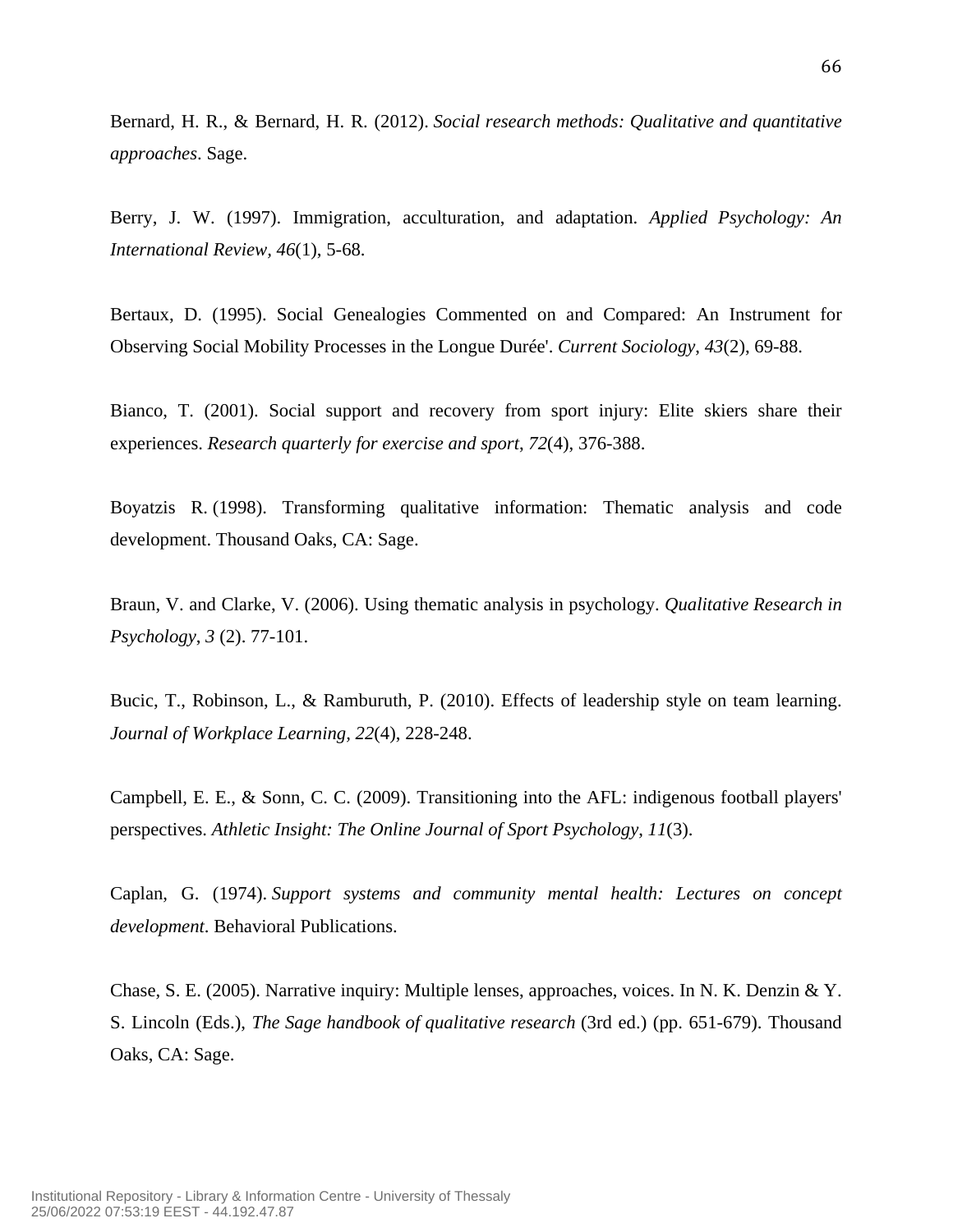Chenail, R. J. (1995). Presenting qualitative data. *The qualitative report*, *2*(3), 1-9.

Crabtree B., Miller W. (1999). A template approach to text analysis: Developing and using codebooks. In Crabtree B., Miller W. (Eds.), *Doing qualitative research* (pp. 163–177). Newbury Park, CA: Sage.

Creswell, J. W. (2007). *Qualitative inquiry and research design: Choosing among five approaches*. Sage publications.

Cutrona, C. E., & Russell, D. W. (1990). Type of social support and specific stress: Toward a theory of optimal matching. In B. R. Sarason, I. G. Sarason & G. R. Pierce (Eds.), *Social support: An interactional view* (pp. 319-366). New York: Wiley.

DeFreese, J. D., & Smith, A. L. (2013). Teammate social support, burnout, and self-determined motivation in collegiate athletes. *Psychology of Sport and Exercise*, *14*(2), 258-265.

DeSantis, L., & Ugarriza, D. N. (2000). The concept of theme as used in qualitative nursing research. *Western Journal of Nursing Research*, *22*(3), 351-372.

Eklund, R. C., & Tenenbaum, G. (Eds.). (2014). *Encyclopedia of sport and exercise psychology*. Sage Publications.

Ely, M. (1991). *Doing qualitative research*. London: The Falmer Press.

Ely, M., Vinz, R., Downing, M., & Anzul, M. (1997). *On writing qualitative research: Living by words*. London: Falmer Press.

Etherington, K. (2004). *Becoming a reflexive researcher*. London: Jessica Kingsley.

Ericsson, K. A., & Simon, H. A. (1993). *Protocol analysis*. Cambridge, MA: MIT press.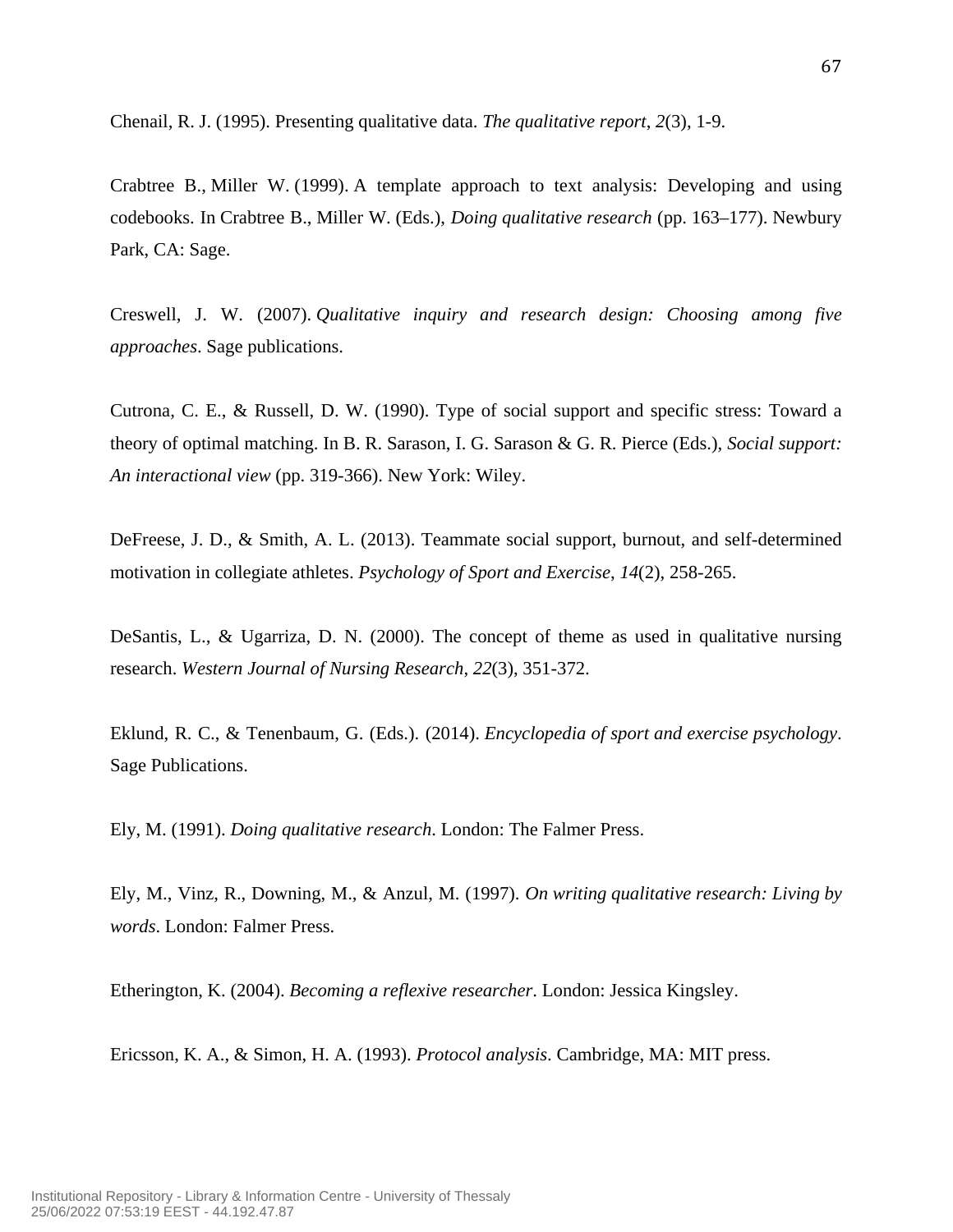Evans, A. B., & Stead, D. E. (2014). 'It's a long way to the Super League': The experiences of Australasian professional rugby league migrants in the United Kingdom. *International Review for the Sociology of Sport*, *49*(6), 707-727.

Falls, D., & Wilson, B. (2013). 'Reflexive modernity'and the transition experiences of university athletes. *International Review for the Sociology of Sport*, *48*(5), 572-593.

Fiske, S. T. (2004). *Social beings: A core motives approach to social psychology*. Hoboken, NJ: John Wiley & Sons.

Fiske, S. T., & Yamamoto, M. (2005). Coping with rejection: Core social motives, across cultures. In K. D. Williams, J. P. Forgas, & W.von Hippel (Eds.), *The social outcast: Ostracism, social exclusion, rejection, and bullying* (pp. 185-198). New York: Psychology Press.

Fraenkel, J. R., Wallen, N. E., & Hyun, H. H. (1993). *How to design and evaluate research in education*. New York: McGraw-Hill.

Freeman, P., & Rees, T. (2010). Perceived social support from team-mates: Direct and stressbuffering effects on self-confidence. *European Journal of Sport Science*, *10*(1), 59-67.

Gadamer, H.G. (1976). *Philosophical hermeneutics*. Berkeley: University of California Press

Goldsmith, D. J. (2004). *Communicating social support*. Cambridge: Cambridge Press.

Gratton, C., & Jones, I. (2004). *Research methods for sports studies*. New York: Routledge.

Guba, E. (1981). Criteria for assessing the trustworthiness of naturalistic inquiries. *Educational Communication and Technology Journal, 29*(2), 75–91.

Guest, G., Bunce, A., & Johnson, L. (2006). How many interviews are enough? An experiment with data saturation and variability. *Field Methods, 18*(1), 59-82.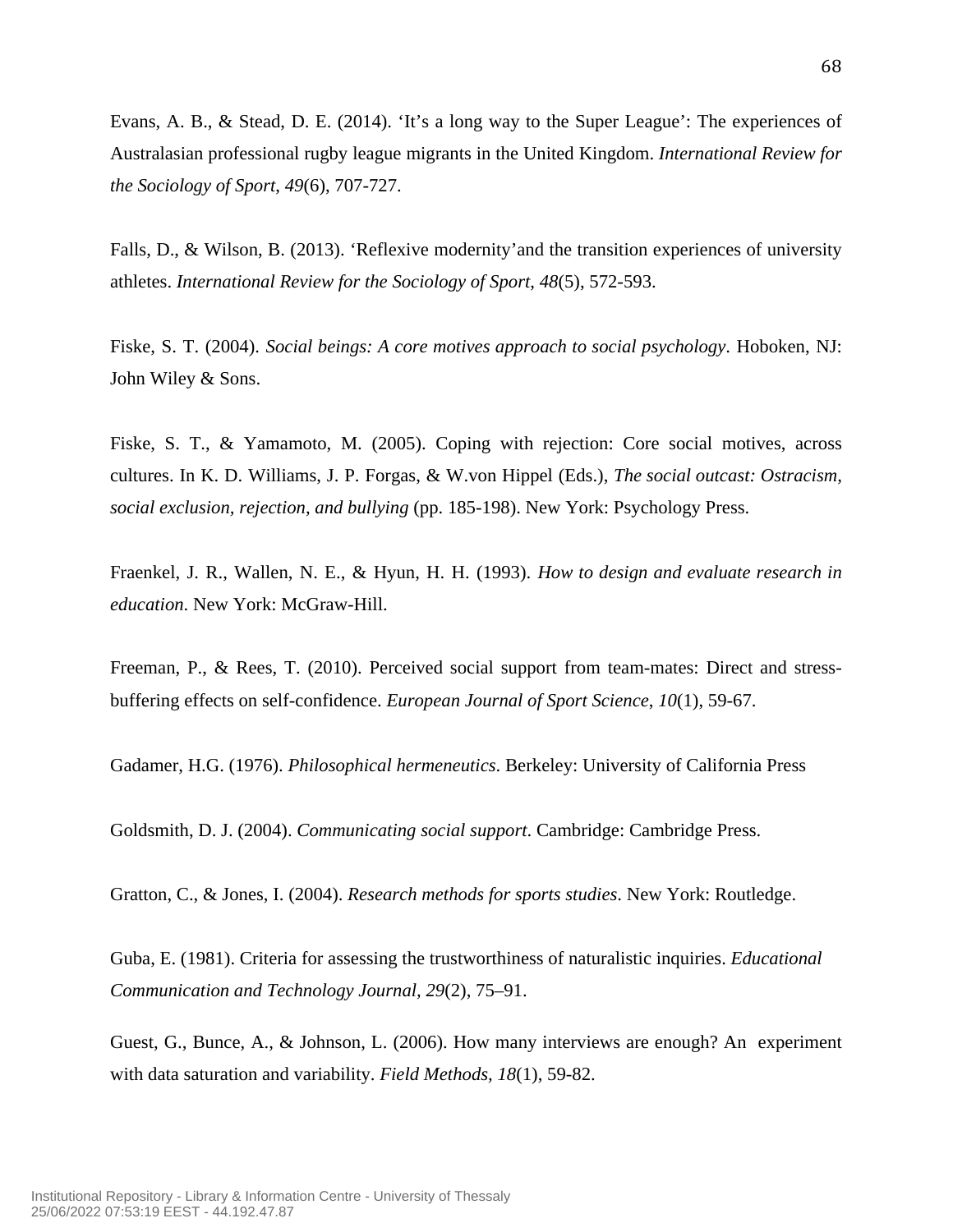69

Hanton, S., Fletcher, D., & Coughlan, G. (2005). Stress in elite sport performers: A comparative study of competitive and organizational stressors. *Journal of sports sciences*, *23*(10), 1129-1141.

Holloway, I., & Todres, L. (2003). The status of method: flexibility, consistency and coherence. *Qualitative Research, 3*(3), 345-357.

Holstein, J. A., & Gubrium, J. F. (1997). Active interviewing. In D. Silverman (Ed.), *Qualitative research: Theory, method and practice* (pp. 113-129). Thousand Oaks, CA: Sage.

Holt, N. L., & Hoar, S. (2006). The multidimensional construct of social support. In S. Hanton & S. Mellalieu (Eds.), *Literature reviews in sport psychology* (pp. 199-225). New York: Nova.

Holt, N.L., & Sparkes, A.C. (2001). An ethnographic study of cohesiveness in a college soccer team over a season. *The Sport Psychologist*, *15*, 157-172.

Hsieh H.F., Shannon S.E. (2005). Three approaches to qualitative content analysis. *Qualitative Health Research*, *15*, 1277–1288.

Krane, V., Andersen, M.B. & Strean, W. B. (1997). Issues of Qualitative Rescearch Methods. *Journal of Sport & Exercise psychology, 19*, 213-218.

Koch, T. (1995). Interpretive approaches in nursing research: The influence of Husserl and Heidegger. *Journal of advanced nursing*, *21*(5), 827-836.

Kontos, A. P. (2009). Multicultural sport psychology in the United States. In R. J. Schinke & S. J. Hanrahan (Eds.), *Cultural sport psychology* (pp. 103–116). Champaign, IL: Human Kinetics.

Kontos, A., & Arguello, E. (2010). Sport psychology with Latin American athletes. In R. J. Schinke (Ed.), *Contemporary sport psychology* (pp. 181–196). New York, NY: Nova Science.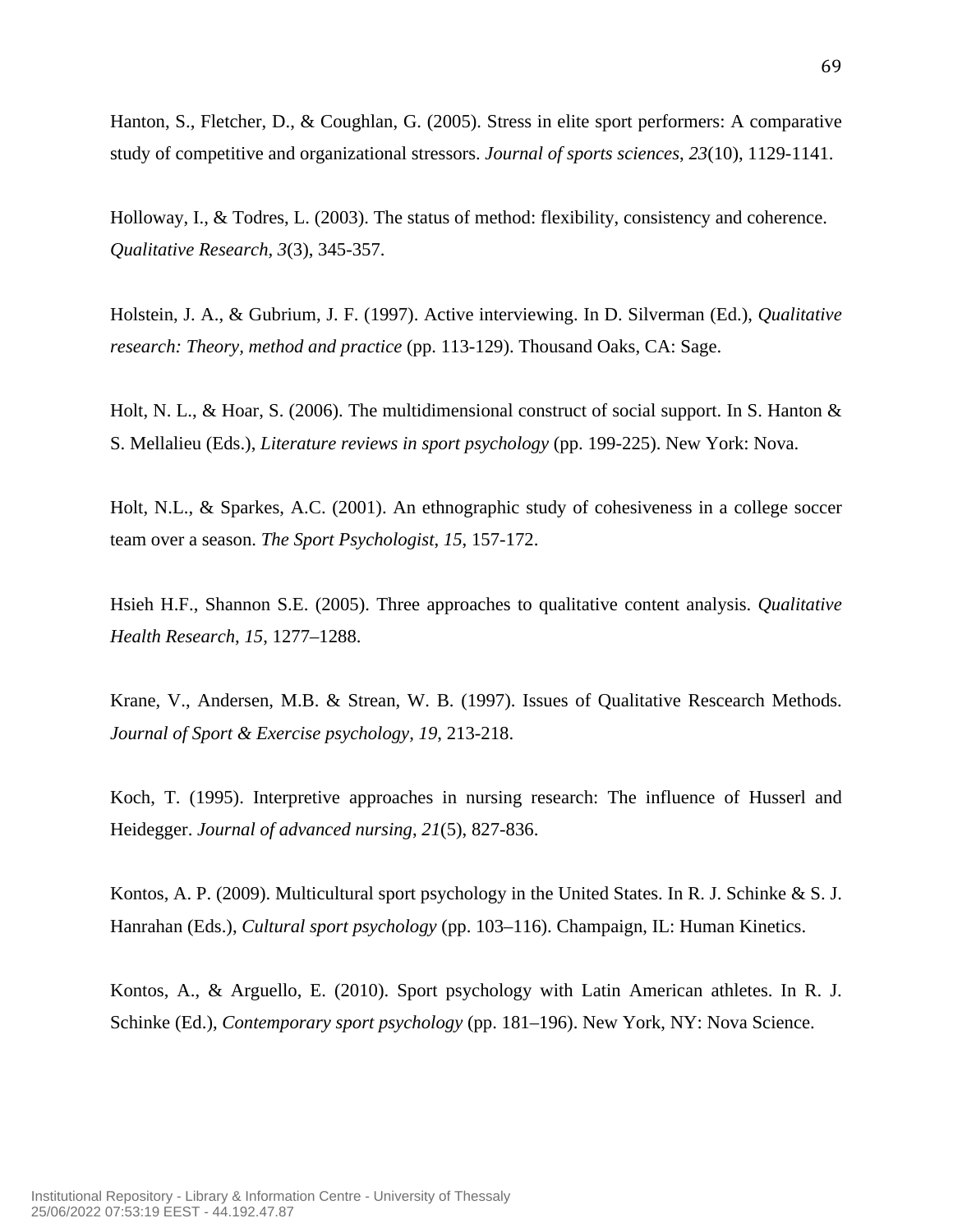Krueger, R. A., & Casey, M. A. (2015). Participants in a focus group. In R.A. Krueger and M.A. Casey (Eds.), *Focus Groups A Practical Guide for Applied Research.* MA: Sage Publications.

Krippendorff K. (2004). *Content Analysis: An Introduction to Its Methodology*. London: Sage Publications.

Lavallee, D. (2005). The effect of a life development intervention on sports career transition adjustment. *The Sport Psychologist, 19*, 193-202.

Langdridge, D. (2007). *Phenomenological psychology: Theory, research and methods*. London: Pearson.

Laverty, S. M. (2003). Hermeneutic phenomenology and phenomenology: A comparison of historical and methodological considerations. *International journal of qualitative methods*, *2*(3), 21-35.

Lidor, R., Côté, J., & Hackfort, D. (2009). ISSP position stand: To test or not to test? The use of physi- cal skill tests in talent detection and in early phases of sport development. *International Journal of Sport and Exercise Psychology, 7,* 131-146.

Lincoln, Y.S., & Guba, E.G. (1985). *Naturalistic inquiry.* Newbury Park, CA: Sage.

Magee, J., & Sugden, J. (2002). "The World at their Feet" Professional Football and International Labor Migration. *Journal of sport and social issues*, *26*(4), 421-437.

Maguire, J. (1994). Preliminary observations on globalisation and the migration of sport labour. *The Sociological Review*, *42*(3), 452-480.

Maguire, J., & Falcous, M. (2011). Introduction: borders, boundaries and crossing–sport, migration and identities. In J. Maguire (Ed.), *Sport and migration: Borders, boundaries and crossings* (pp. 1-12). Blackwell Publishing Ltd.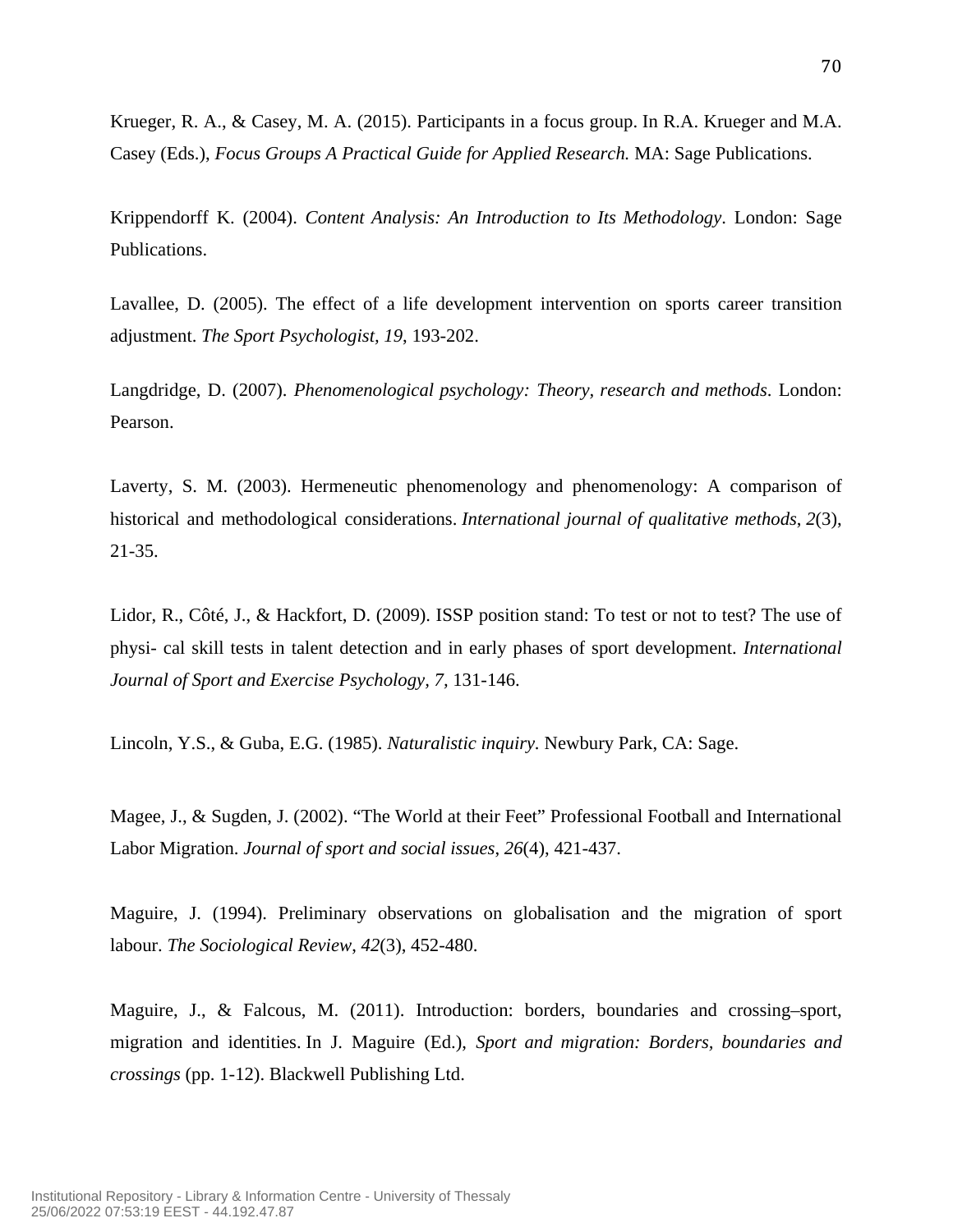Maguire, J., & Pearton, R. (2000). The impact of elite labour migration on the identification, selection and development of European soccer players. *Journal of sports sciences*, *18*(9), 759- 769.

Maguire, J., & Pearton, R. (2000). Global sport and the migration patterns of France '98 World Cup finals players: Some preliminary observations. *Soccer & Society*, *1*(1), 175-189.

Maguire, J., & Stead, D. (1996). Far pavilions?: cricket migrants, foreign sojourns and contested identities. *International Review for the Sociology of Sport*, *31*(1), 1-23.

Malinauskas, R. (2010). The associations among social support, stress, and life satisfaction as perceived by injured college athletes. *Social Behavior and Personality: an international journal*, *38*(6), 741-752.

Van Manen, M. (1984). Practicing phenomenological writing. *Phenomenology and Pedagogy*, *2*, 36–39.

Van Manen, M. (1997). *Researching lived experience: Human science for an action sensitive pedagogy (2nd ed.)*. London, ON: The Althouse Press.

Meier, K.V. (1988). Embodiment, sport and meaning. In W.P. Morgan & K.V. Meier (Eds.), *Philosophic Inquiry in Sport* (pp. 93-101). Champaign, IL: Human Kinetics.

Meisterjahn, R. J. (2011). *"Everything Was Different": An Existential Phenomenological Investigation of US Professional Basketball Players' Experiences Overseas.* (Unpublished PhD dissertation). University of Tennessee, Tennessee, United States.

Molnar, G., & Maguire, J. (2008). Hungarian footballers on the move: Issues of and observations on the first migratory phase. *Sport in Society*, *11*(1), 74-89.

Morgan, T. K., & Giacobbi Jr, P. R. (2006). Toward two grounded theories of the talent development and social support process of highly successful collegiate athletes. *The Sport Psychologist*, *20*(3), 295-313.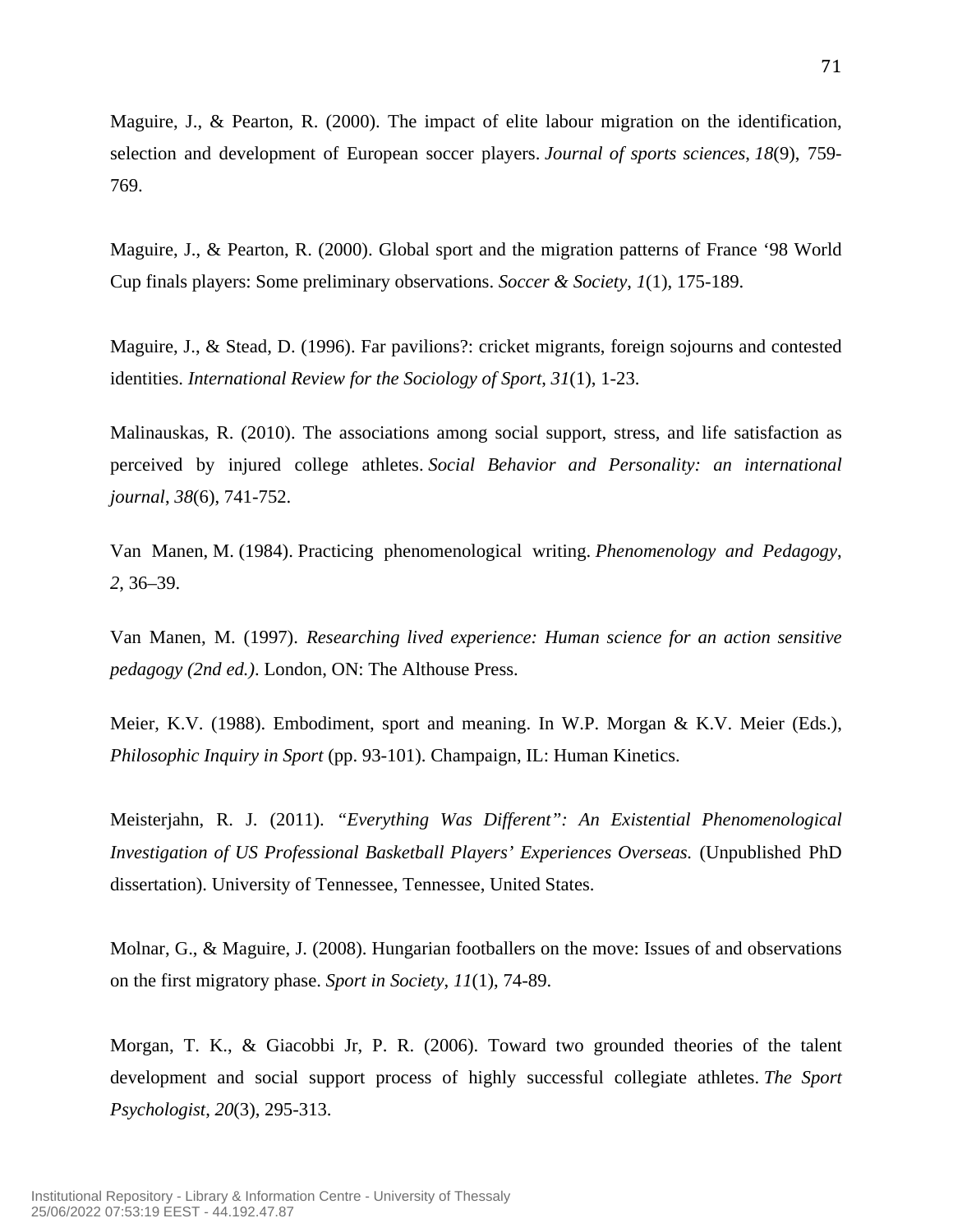Morse, J. M. (Ed.). (1994). *Critical issues in qualitative research methods*. Sage.

Nesti, M., & Littlewood, M. (2011). Making your way in the game: Boundary situations within the world of professional football. In D. Gilbourne & M. Anderson (Eds.), *Critical essays in applied sport psychology* (pp. 233–250). Champaign, IL: Human Kinetics.

Olin, K., & Penttila, M. (2013). Professional sports migration to Finland during the 1980s. In J. Bale & J. Maguire (Eds.), *The Global Sports Arena: Athletic Talent Migration in an Interpendent World* (pp. 126- 140). London: Frank Cass.

O'Reilly, M., & Parker, N. (2013). Unsatisfactory saturation: A critical exploration of the notion of saturated sample sizes in qualitative research. *Qualitative Research*, *13*(2), 190-197.

Padgett, D. K. (1998). *Qualitative methods in social work*. Thousand Oaks, CA: Sage.

Patton, M.Q. (2002). *Qualitative research & evaluation methods.* Thousand Oaks, CA: Sage.

Parker, K. B. (1994). "Has-beens" and wanna-bees: Transition experiences of former major college football players. *The Sport Psychologist*, *8*, 287-304.

Poli, R,. Ravenel, L. & Besson, R. (2011). *Annual Review of the European Football Players' Labour Market*. Neuchâtel: Professional Football Players Observatory.

Portes, A. (1997). Immigration theory for a new century: Some problems and opportunities. *International migration review*, *31*(4), 799-825.

Pummell, B., Harwood, C., & Lavallee, D. (2008). Jumping to the next level: A qualitative examination of within-career transition in adolescent event riders. *Psychology of sport and exercise*, *9*(4), 427-447.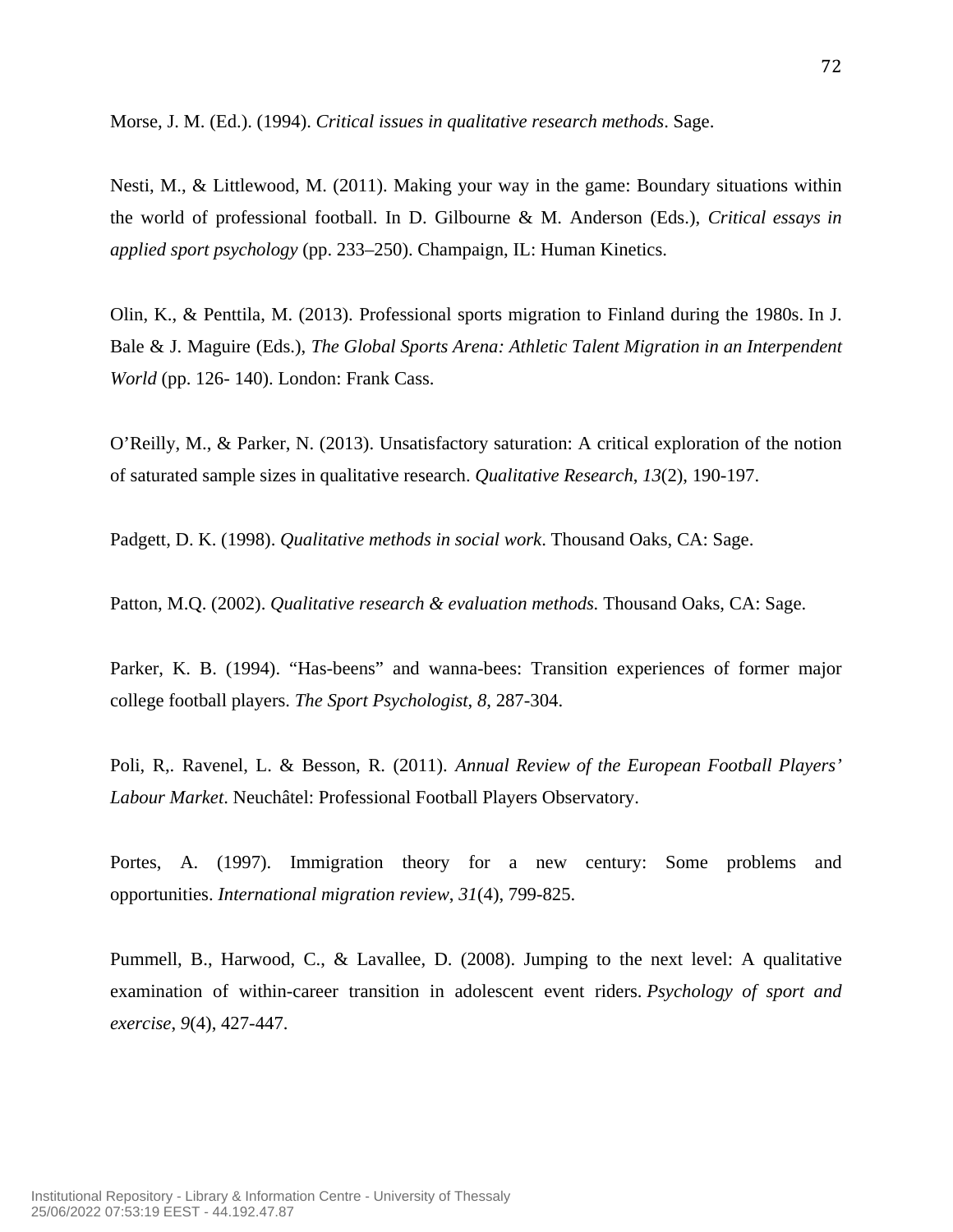Raedeke, T. D., & Smith, A. L. (2004). Coping resources and athlete burnout: An examination of stress mediated and moderation hypotheses. *Journal of sport and exercise psychology*, *26*(4), 525-541.

Ray, M. A. (1994). The richness of phenomenology: Philosophic, theoretic, and methodologic concerns. In J.M. Morse (Ed.), *Critical issues in qualitative research methods* (pp. 117-133). London: Sage.

Rees, T. (2007). Influence of social support on athletes. *Social psychology in sport*, *3*(2), 223- 231.

Rees, T., & Hardy, L. (2000). An investigation of the social support experiences of high-level sports performers. *The sport psychologist*, *14*(4), 327-347.

Rial, C. (2014). New frontiers: the transnational circulation of Brazil's women socer players. In S. Agergaard & N.C. Tiesler (Eds.), *Women, soccer and transnational migration* (pp. 86-101). London, New York: Routledge.

Richie, J., Lewis J. (2003). *Qualitative Research Practice: a Guide for Social Science Students and Researchers*. Sage.

Richardson, L. (1994). Writing: A method of inquiry. In N.K. Denzin & Y.S. Lincoln (Eds.), *Handbook of qualitative research* (pp. 516-529). Thousand Oaks, CA: Sage.

Richardson, D., Littlewood, M., Nesti, M., & Benstead, L. (2012). An examination of the migratory transition of elite young European soccer players to the English Premier League. *Journal of sports sciences*, *30*(15), 1605-1618.

Richman, J. M., Rosenfeld, L. B., & Hardy, C. J. (1993). The social support survey: A validation study of a clinical measure of the social support process. *Research on Social Work Practice*, *3*(3), 288-311.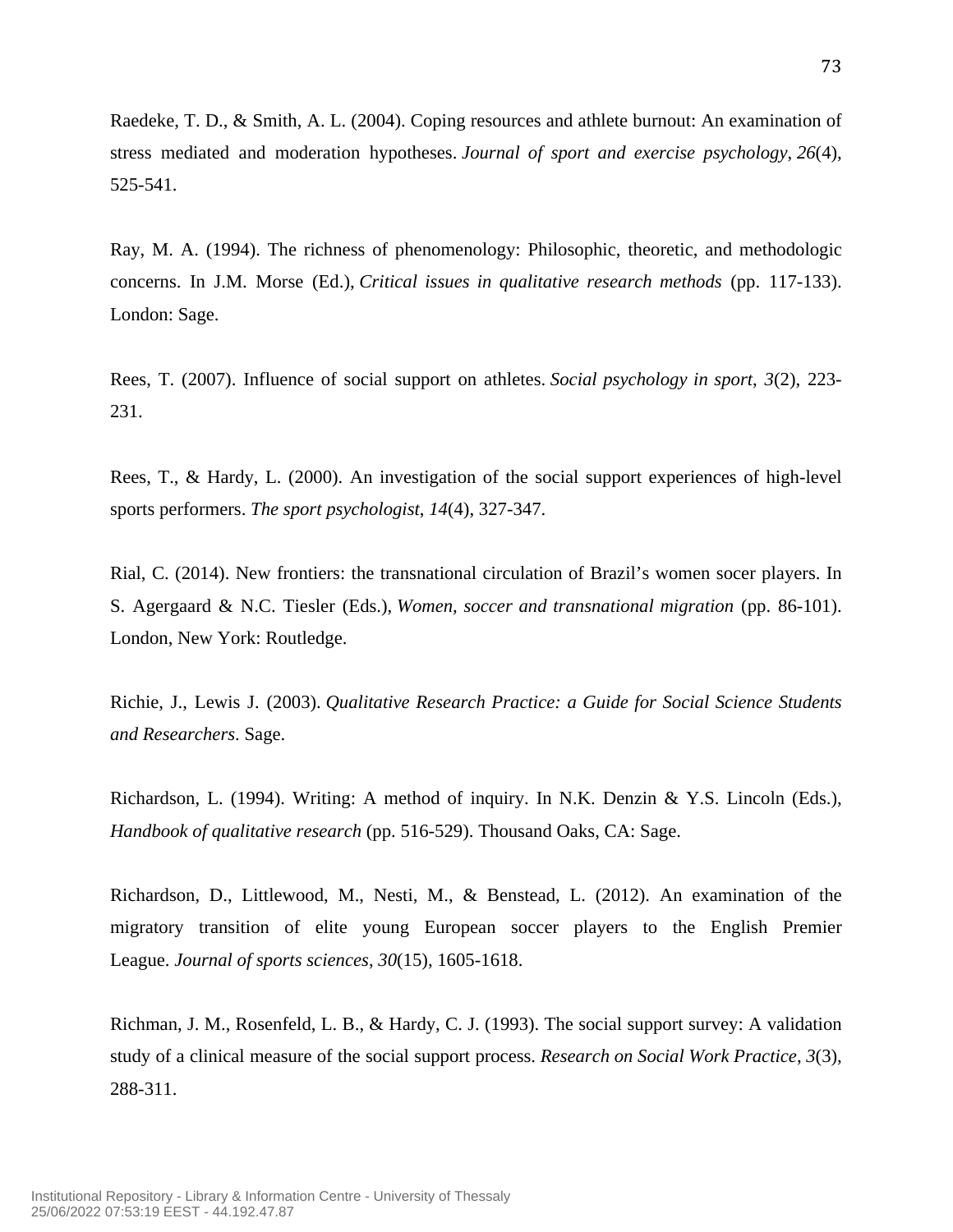Riessman, C. K. (2002). Analysis of personal narratives. In J.F. Gubrium & J.A. Holstein (Eds.), *Handbook of interview research: Context and method* (pp. 695-710). Thousand Oaks, CA: Sage.

Robbins, J. E., & Rosenfeld, L. B. (2001). Athletes' perceptions of social support provided by their head coach, assistant coach, and athletic trainer, pre-injury and during rehabilitation. *Journal of Sport Behavior*, *24*(3), 277-297.

Rosenfeld, L. B., Richman, J. M., & Hardy, C. J. (1989). Examining social support networks among athletes: Description and relationship to stress. *The sport psychologist*, *3*(1), 23-33.

Rubin, H.J. & Rubin, I.S. (1995). *Qualitative interviewing: The art of hearing data*. Thousand Oaks, CA: Sage.

Ryba, T. V., Haapanen, S., Mosek, S., & Ng, K. (2012). Towards a conceptual understanding of acute cultural adaptation: A preliminary examination of ACA in female swimming. *Qualitative research in sport, exercise and health, 4*(1), 80-97.

Ryba, T., & Stambulova, N. (2013). The turn towards a culturally informed approach to career research and assistance in sport psychology. In N. Stambulova & T. Ryba (Eds.), *Athletes' careers across cultures* (pp. 1-16). New York: Routledge.

Sarason, I. G., Sarason, B. R., & Pierce, G. R. (1990). Social support, personality and performance. Journal of Applied Sport Psychology, 2, 117-127.

Schinke, R. J., Gauthier, A. P., Dubuc, N. G., & Crowder, T. (2007). Understanding athlete adaptation in the National Hockey League through an archival data source. *The sport psychologist*, *21*(3), 277-287.

Schinke, R. J., Hanrahan, S. J., & Catina, P. (2009). Introduction to cultural sport psychology. In R. J. Schinke & S. J. Hanrahan (Eds.), *Cultural sport psychology* (pp. 1–12). Champaign, IL: Human Kinetics.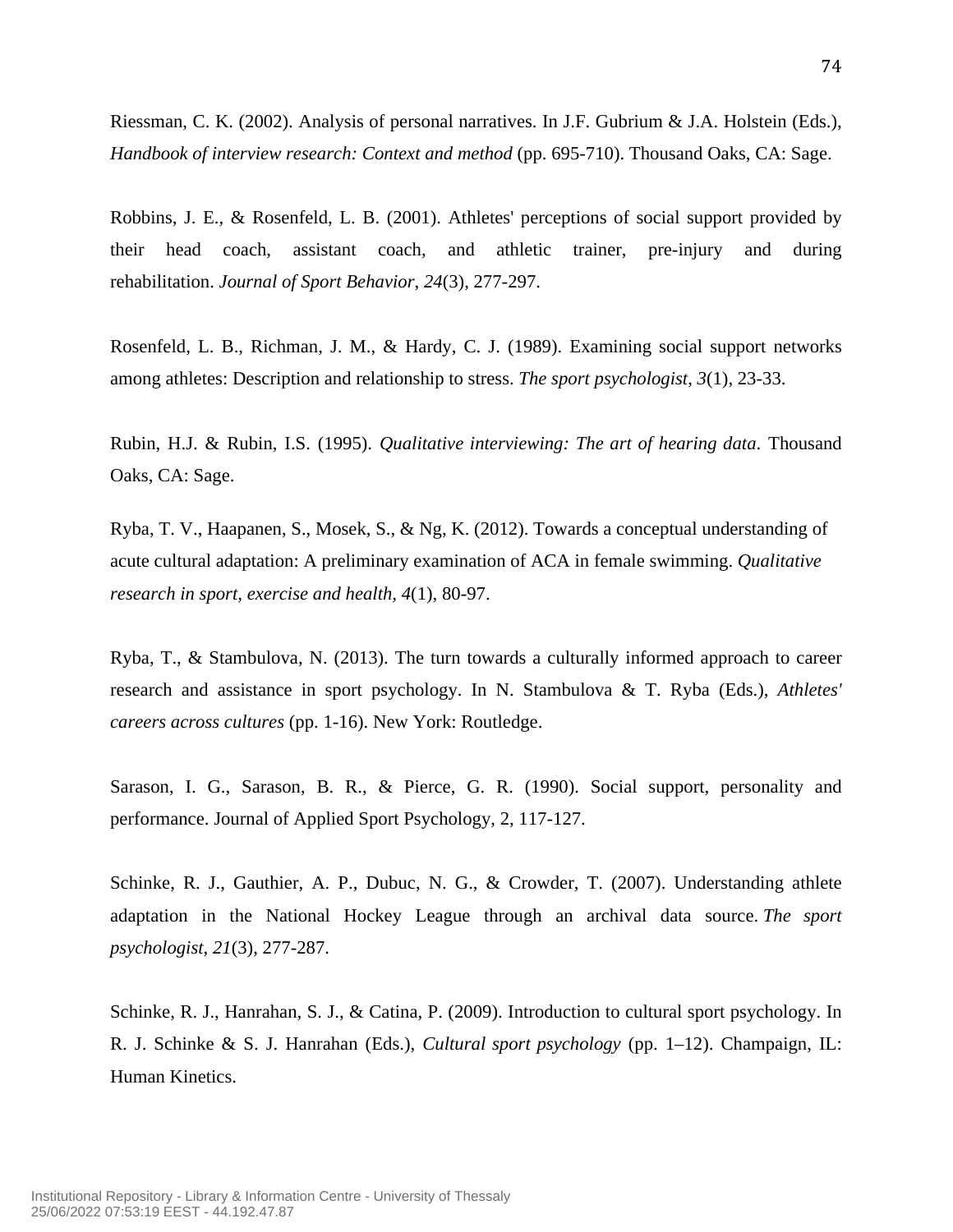Schinke, R. J., Tenenbaum, G., Lidor, R., & Battochio, R. C. (2010). Adaptation in action: The transition from research to intervention. *The Sport Psychologist*, *24*(4), 542-557.

Schinke, R. J., Yukelson, D., Bartolacci, G., Battochio, R. C., & Johnstone, K. (2011). The challenges encountered by immigrated elite athletes. *Journal of Sport Psychology in Action*, *2*(1), 10-20.

Schiller, N. G., Basch, L., & Blanc‐Szanton, C. (1992). Transnationalism: A new analytic framework for understanding migration. *Annals of the New York academy of sciences*, *645*(1), 1- 24.

Schlossberg, N. K. (1981). A model for analyzing human adaptation to transition. *The counseling psychologist*, *9*(2), 2-18.

Sekot, A. (2005). The socio-cultural phenomenon of global sport mobility. *Human Movement*, *6*(1), 59-65.

Silva, P., Lott, R., Mota, J., & Welk, G. (2014). Direct and indirect effects of social support on youth physical activity behavior. *Pediatric exercise science*, *26*(1), 86-94.

Sinclair, D. A., & Orlick, T. (1993). Positive transitions from high-performance sport. *The Sport Psychologist*, *7*, 138-150.

Smith, S.J. (1992). Studying in the lifeworld of physical education: A phenomenological orientation. In A.C. Sparkes (Ed.), *Research in physical education and sport: Exploring alternative visions* (pp. 61-89). London: Falmer.

Smith, J.A., & Osborn, M. (2003). Interpretative phenomenological analysis. In J.A. Smith (Ed.), *Qualitative psychology: A practical guide to research methods* (pp. 51-80). London: Sage.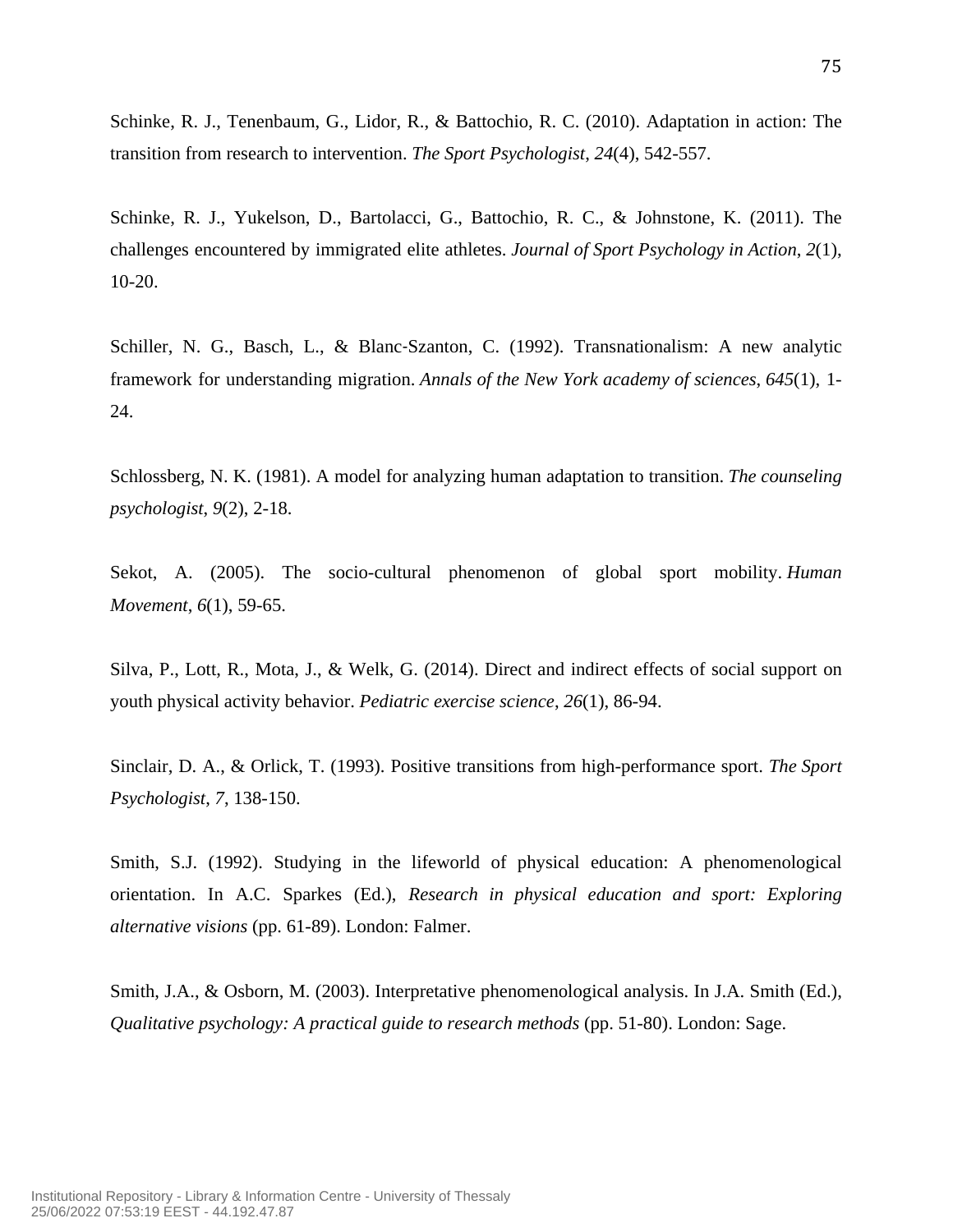Smith, B., & Sparkes, A. C. (2008). Contrasting perspectives on narrating selves and identities: An invitation to dialogue. *Qualitative Research, 8*(1), 5-35.

Sparkes, A., & Smith, B. (2012). Narrative analysis as an embodied engagement with the lives of others. In J. Gubrium & J. Holstein (Eds.), *Varieties of narrative analysis* (pp. 53–73). London: Sage.

Stambulova (2003). Symptoms of a crisis-transition: A grounded theory study. In N. Hassmen (Ed.). Svensk Idrottspykologisk Förening (pp. 97-109). Örebro, Sweden: Örebro University Press.

Stambulova, N., Alfermann, D., Statler, T., & Côté, J. (2009). ISSP position stand: Career development and transitions of athletes. *International journal of sport and exercise psychology*, *7*(4), 395-412.

Stambulova, N., & Wylleman, P. (2014). Athletes' career development and transitions. In A.G. Papaioanonou & D. Hackfort (Eds.), *Companion to Sport and Exercise Psychology: Global perspectives and fundamental concepts* (pp. 605-620). London: Routledge.

Swain, D. A. (1991). Withdrawal from sport and Schlossberg's model of transitions. *Sociology of Sport Journal, 8*, 152-160.

Taylor, M. (2006). Global players? Football, migration and globalization, c. 1930- 2000. *Historical Social Research/Historische Sozialforschung*, *31*(1), 7-30.

Tesch, R. (1990). *Qualitative research: Analysis types and software*. New York: Falmer.

Tiesler, N. C. (2013). *Globalised football: Nations and migration, the city and the dream*. New York: Routledge.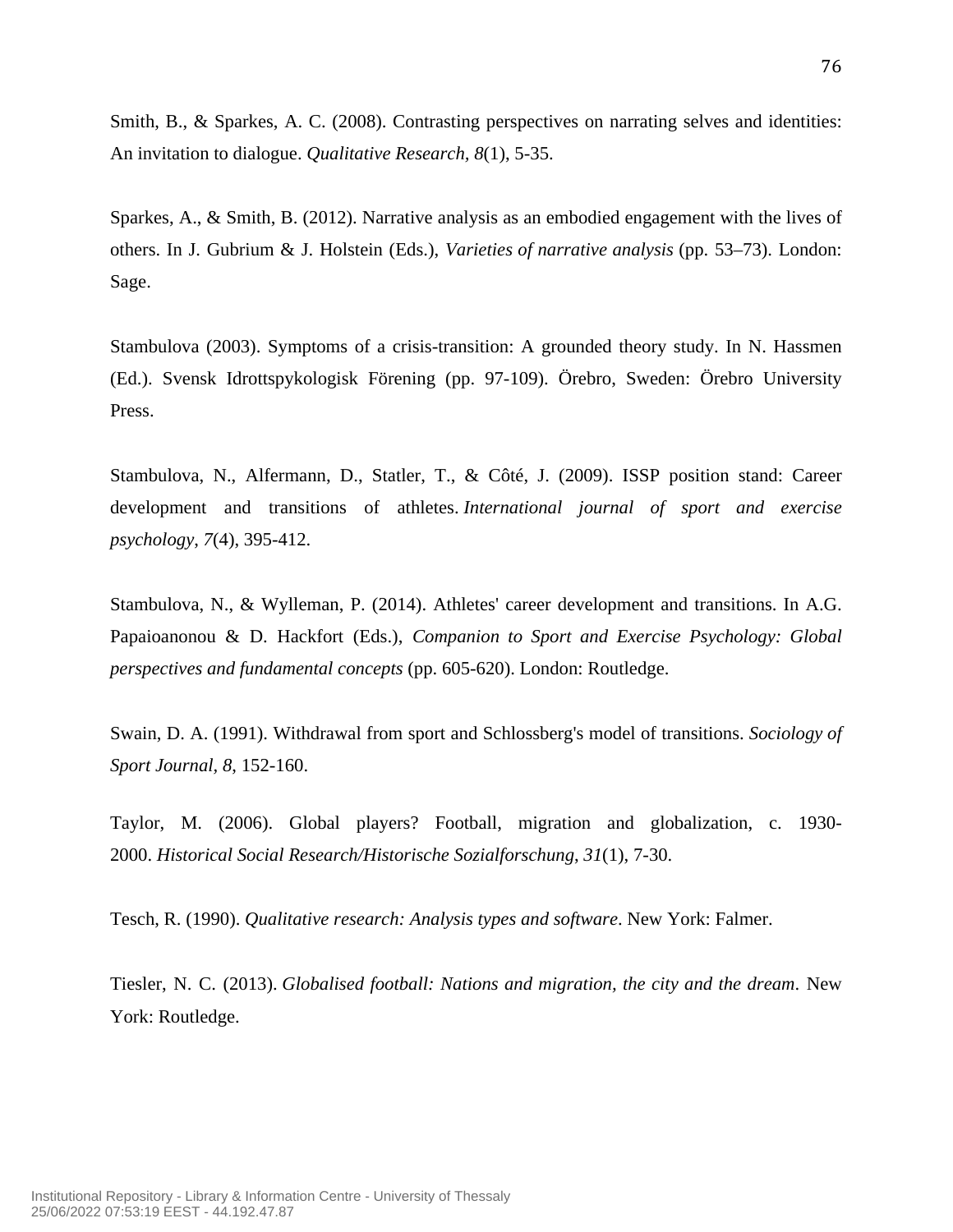Van den Berg, J. H. (1972). *A different existence: Principles of phenomenological psychopathology*. Pittsburgh: Duquesne University Press.

de Vasconcellos Ribeiro, C. H., & Dimeo, P. (2009). The experience of migration for Brazilian football players. *Sport in Society*, *12*(6), 725-736.

Vaismoradi, M., Turunen, H., & Bondas, T. (2013). Content analysis and thematic analysis: Implications for conducting a qualitative descriptive study. *Nursing & health sciences*, *15*(3), 398-405.

Veiel, H. O. F., & Baumann, U. (1992). *The meaning and measurement of social support*. New York: Hemisphere Publishing Corporation.

Vertovec, S. (2001). Transnationalism and identity. *Journal of Ethnic and Migration studies*, *27*(4), 573-582.

Vertovec, S. (2004). Migrant transnationalism and modes of transformation. *International migration review*, *38*(3), 970-1001.

Walcott, H.F. (1990). On seeking – and rejecting- validity in qualitative research. In E.W. Eisner & A. Peshkin (Eds.). Qualitative inquiry in education: the continuing debate (pp. 121-152). New York: Teachers College Press.

Walker, J. L. (2012). Research column. The Use of Saturation in Qualitative Research. *Canadian Journal of Cardiovascular Nursing*, *22*(2).

Weedon, G. (2012). 'Glocalboys': Exploring experiences of acculturation amongst migrant youth footballers in Premier League academies. *International Review for the Sociology of Sport, 47*, 200-216.

Willig, C. (1999). Beyond appearances: A critical realist approach to social constructionism. In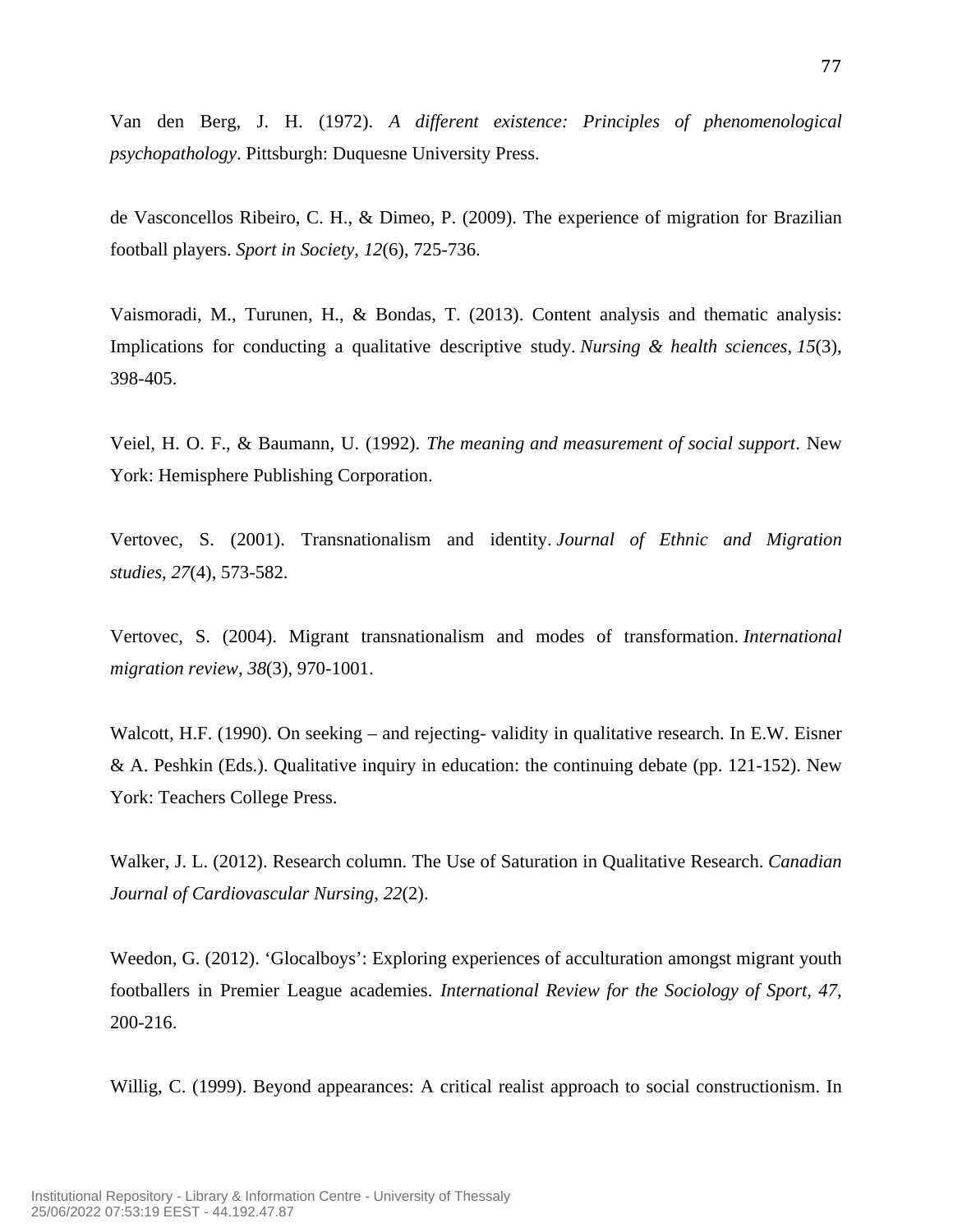D. J. Nightingale & J. Cromby (Eds.), *Social constructionist psychology: A critical analysis of theory and practice* (pp. 37-51). Buckingham, UK: Open University Press.

Wilson, H., & Hutchinson, S. (1991). Triangulation of qualitative methods: Heideggerian hermeneutics and grounded theory. *Qualitative Health Research, 1*(2), 263-276.

Wylleman, P., Alfermann, D., & Lavallee, D. (2004). Career transitions in sport: European perspectives. *Psychology of sport and exercise*, *5*(1), 7-20.

Wylleman, P., De Knop, P., & Reints, A. (2011). Transitions in competitive sports. In N.L. Holt, M. Talbot (Eds.), *Lifelong Engagement in Sport and Physical Activity: Participation and Performance Across the Lifespan* (pp. 63-76). New York: Routledge.

Yang, J., Peek-Asa, C., Lowe, J. B., Heiden, E., & Foster, D. T. (2010). Social support patterns of collegiate athletes before and after injury. *Journal of Athletic Training*, *45*(4), 372-379.

Zourbanos, N., Hatzigeorgiadis, A., Goudas, M., Papaioannou, A., Chroni, S., & Theodorakis, Y. (2011). The social side of self-talk: Relationships between perceptions of support received from the coach and athletes' self-talk. *Psychology of Sport and Exercise*, *12*(4), 407-414.

Záleská, V., Brabcová, I., & Vacková, J. (2014). Migration and its impact on mental and physical health: social support and its main functions. *Kontakt*, *16*(4), 236-241.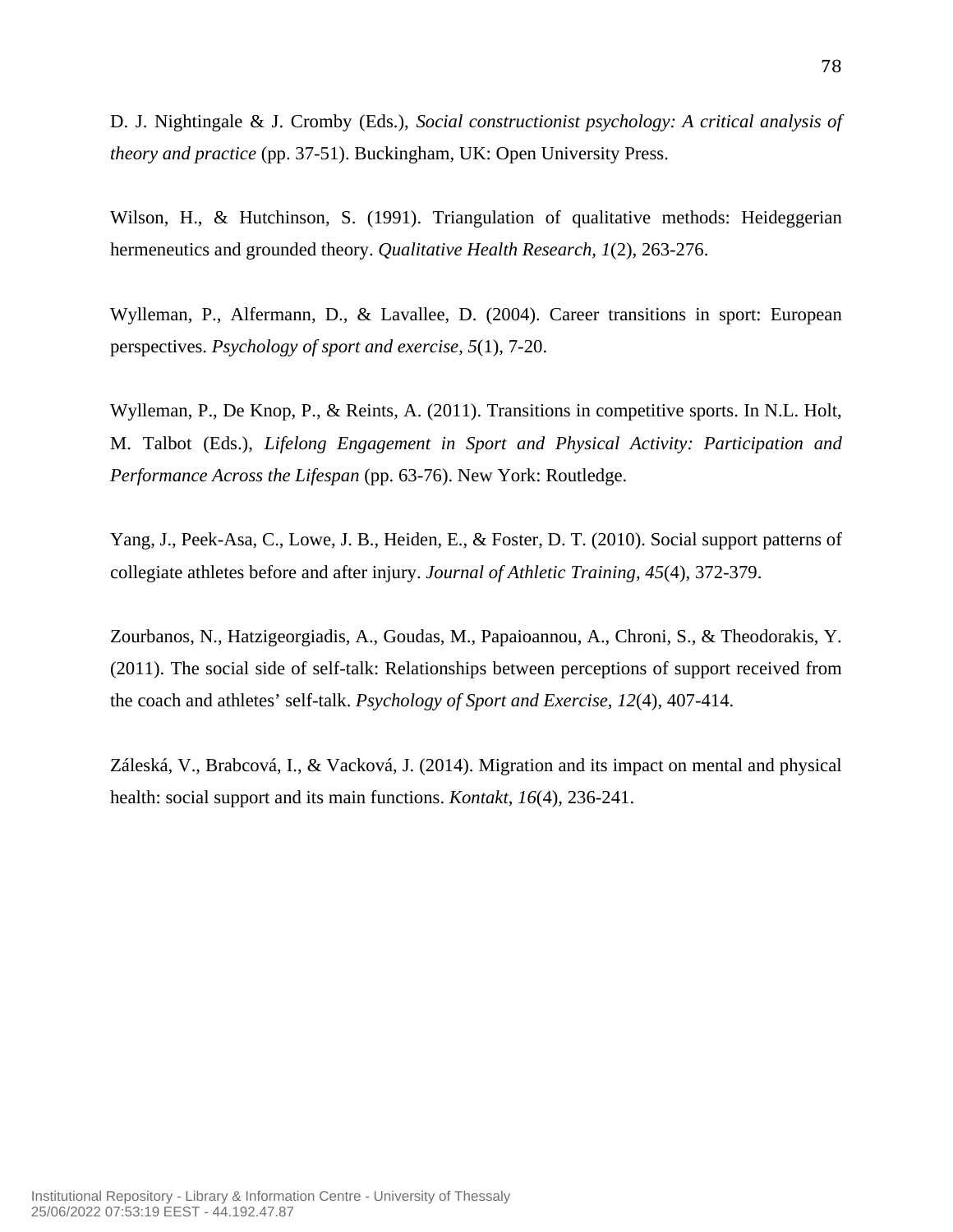## **Informed consent form**

## **1. Title of the study**

Transnational migration in football: The role of social support from a phenomenological perspective.

## **2. Aim of the Study**

The aim of this research is to contribute to the existing literature of transnational migration in sport. More precisely, the purpose of this masters thesis is to get a better understanding of the role social support plays in the transition football players face when they move from one league/country to another.

### **3. Description of research activities**

The research activity consists out of a 30mins-60mins interviews. In a later stage of this research, the transcripts of the interviews will be send to you in order to receive comments or suggestions.

#### **4. Risks/ discomfort involved**

There is no risk/discomfort involved in this study.

#### **5. Expected impact**

The insights and knowledge that this study will produce might enhance and facilitate the process of transnational migration for football players in the future.

### **6. Dissemination of results**

You participate anonymously in this research. All the names of clubs, coaches, teammates, friends, relatives, agents, sponsors,… will be kept confidential.

#### **7. Further Information**

Do not hesitate to formulate questions regarding the aim of this study or the implementation of study design. If you have any doubts or comments, do ask for clarifications.

#### **8. Freedom of consent**

You are a volunteer participant. You are free to withdraw your consent now or later.

#### **Participant's declaration**

I read this form and I understand the procedures involved. I agree to participate in this study.

Date:  $/$  /

[Name and signature of participant]

Jochen Abrams

[Name and signature of witness]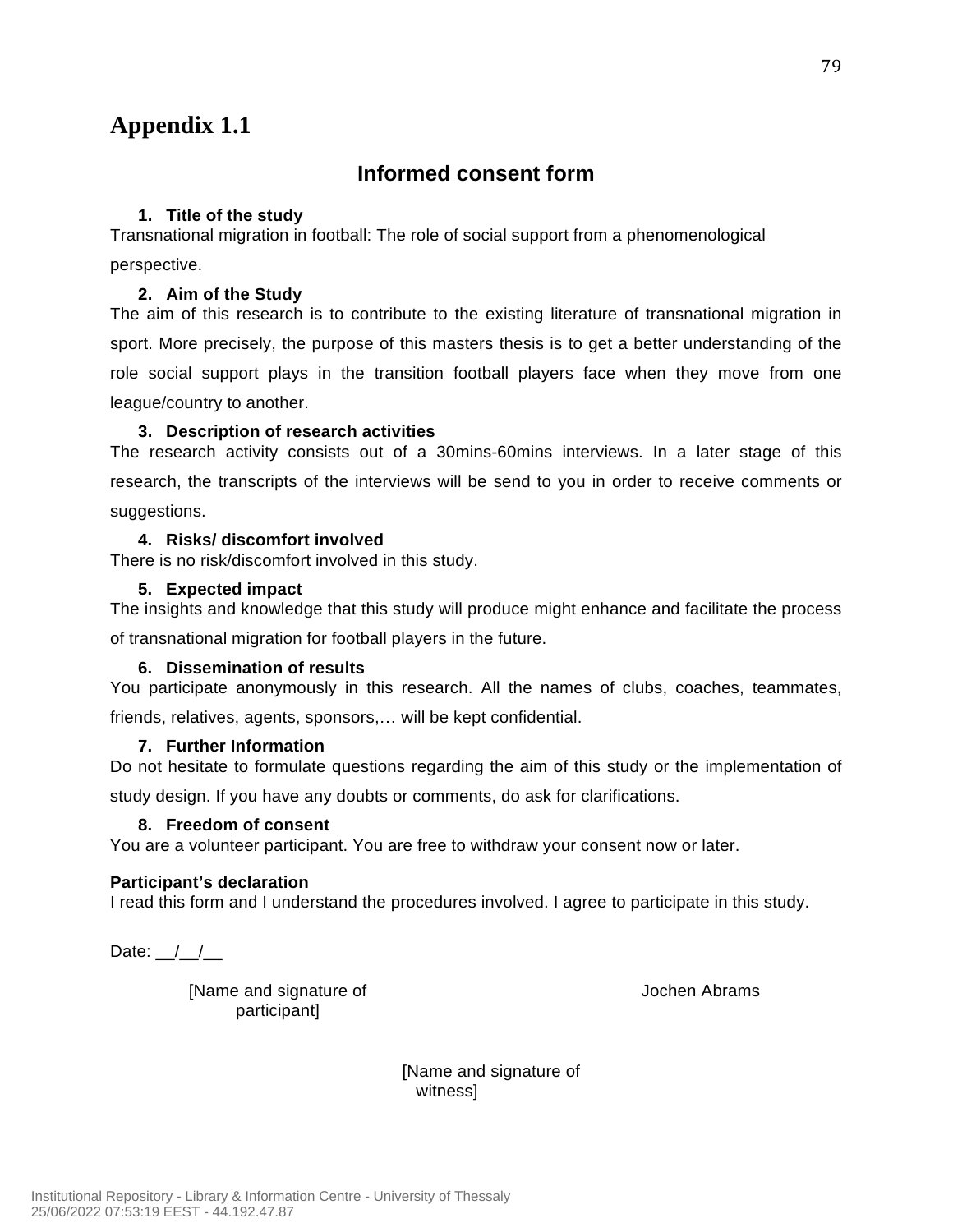

*University of Thessaly Department of Physical Education and Sport Sciences*

### **Letter of invitation**

With regard to the completion of my Master in Sport & Exercise Psychology I am currently doing the research for my masters thesis. This research is titled "*Social support and the transnational migration of football players"* , and is considered to be a part of the research domain of Migration in Sport. The purpose of this dissertation is two folded: on the one hand the aim is to contribute to the existing literature of transnational migration in sport by getting a better understanding of the role social support plays for football players in the transition from one country/league to another. On the other hand, the goal is to formulate practical tools and tips that can be used by people working in the field in order to facilitate the integration of players moving from one country/league to another.

To complete this research I am currently looking for several football players who are willing to participate. More precisely, I'm looking for players who moved from their home country to another with the aim of pursuing a professional career in football. Their participation consists out of one interview lasting between 30 and 60 minutes. Date and location for this interview can be discussed.

Thanks in advance for you participation,

kind regards, Jochen Abrams 2nd year MSc of Sport & Exercise Psychology University of Thessaly, Greece

In cooperation with Prof. Dr. Marios Goudas and Prof. Dr. Stiliani Chroni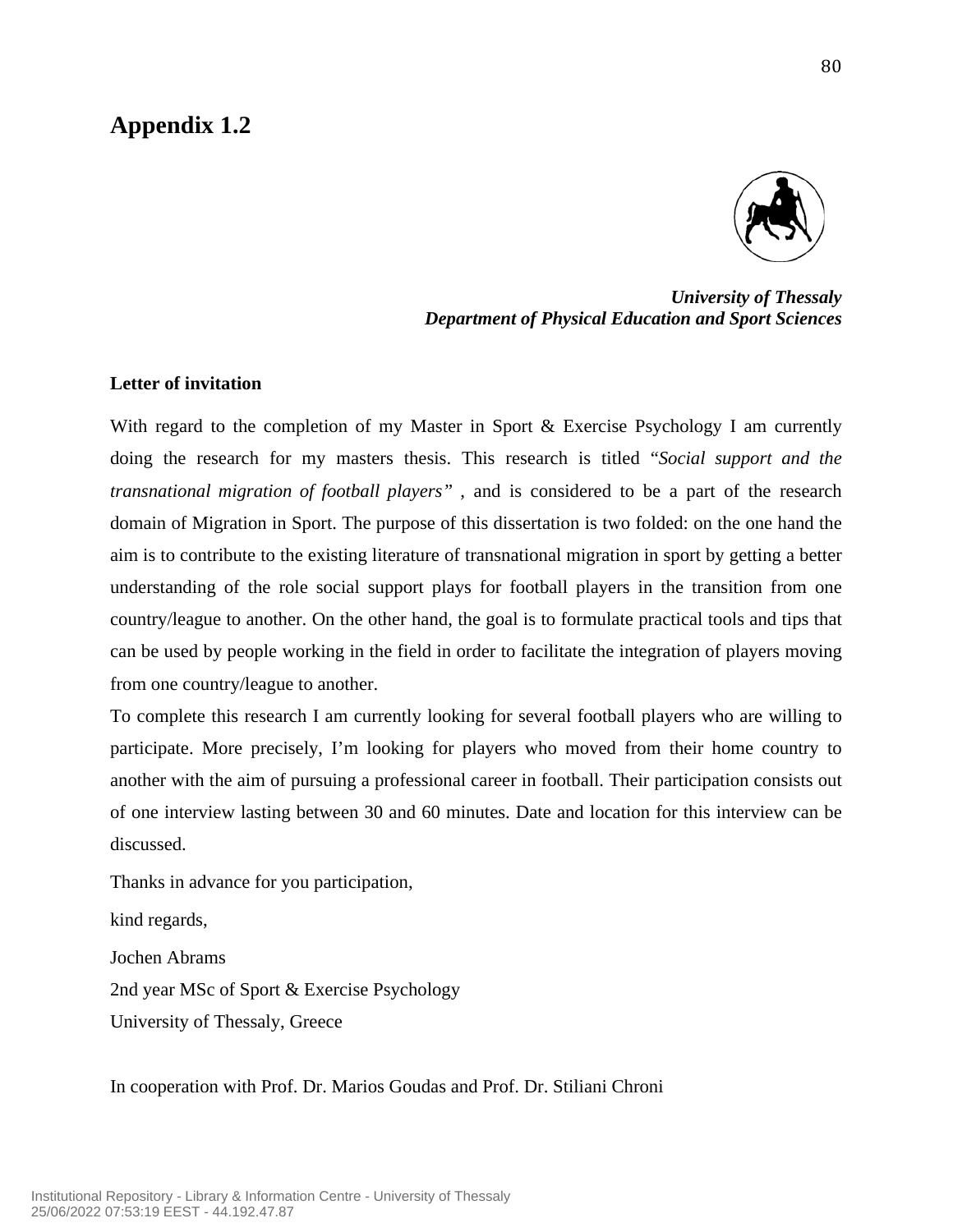

ΙInternal Ethics Committee

Trikala: day / month /year Protocol Number.:

## **Application for approval of research entitled:**

Social support and the transnational migration of football players.

**Scientist responsible – supervisor:** Marios Goudas / Stiliani Chroni

**Main researcher – student:** Jochen Abrams (if applicable)

**Institution & Department:** University of Thessaly. Department of Physical Education and Sport Science

**The proposed research relates to a:**

Research grant  $\square$  Postgraduate thesis  $X$  Undergraduate thesis  $\square$  Independent research  $\square$ 

**Contact phone:** +32 483 209403 **Contact email:** jochenabrams@hotmail.com

The applicant

Jochen Abrams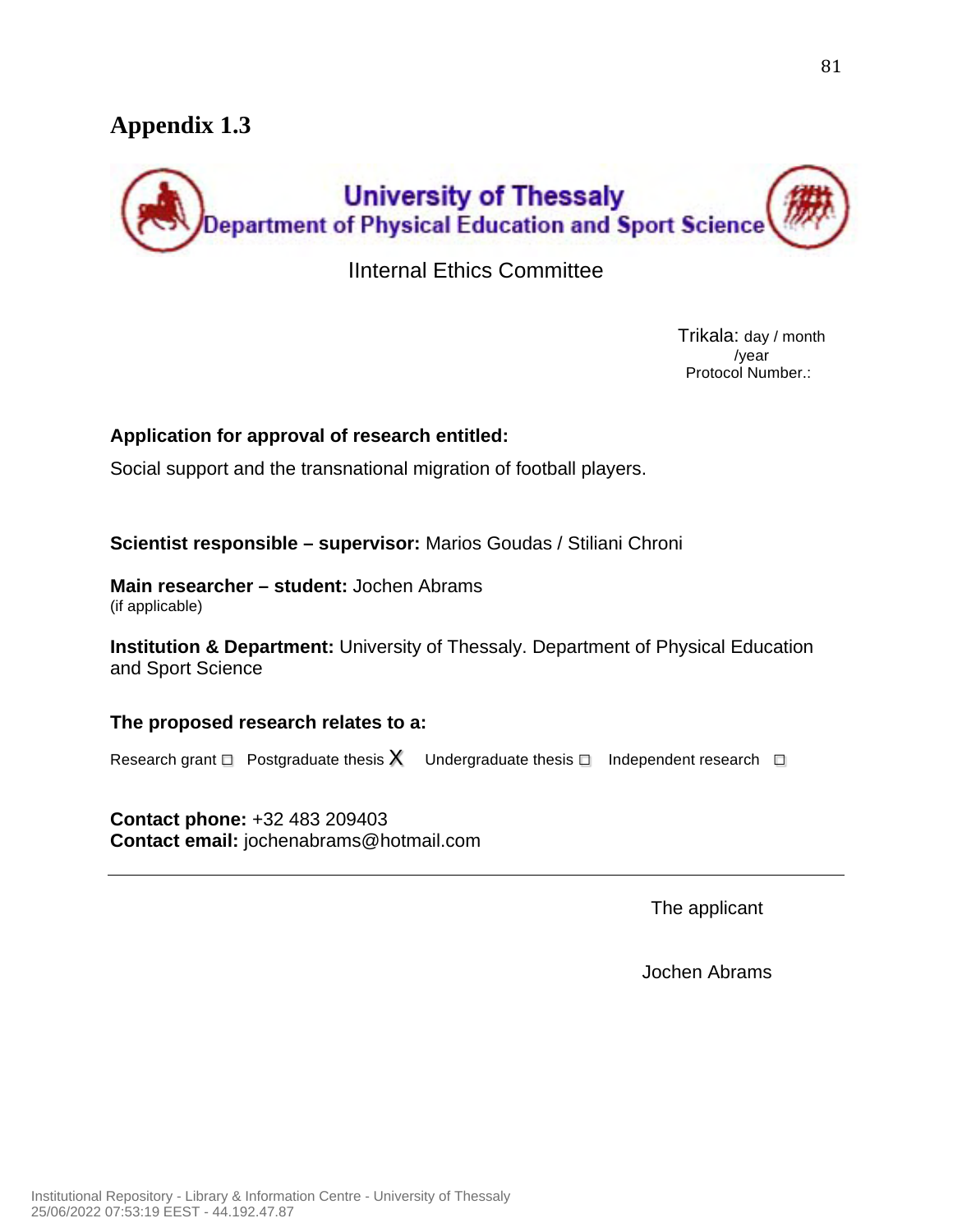## **Part 1: General information**

- 1. Gender:
- 2. Age:
- 3. Nationality:
- 4. Country of birth:
- 5. Country of residence:
- 6. Position on the pitch
- 7. Date of the geographical move

## **Part 2: Migration**

Your first move was from X to Y?

- Can you go back in time and describe to me how this process was initiated?
- Why did you move to another country?
- Did you consider the move to be easy/difficult and why?
- What did you consider to be the easiest thing about moving abroad?
- What did you find the hardest thing about moving abroad?
- Was the move to another country something planned or rather something which happened quite unexpected?
- What were your expectations about moving here and is the reality in line with this?

## **Part 3: Social support**

Which people were involved in the move from one country to another?

- Did you move alone or with other people? If with people  $\rightarrow$  Where they willing to come with you? If alone  $\rightarrow$  which person(s) did you rely on the most?